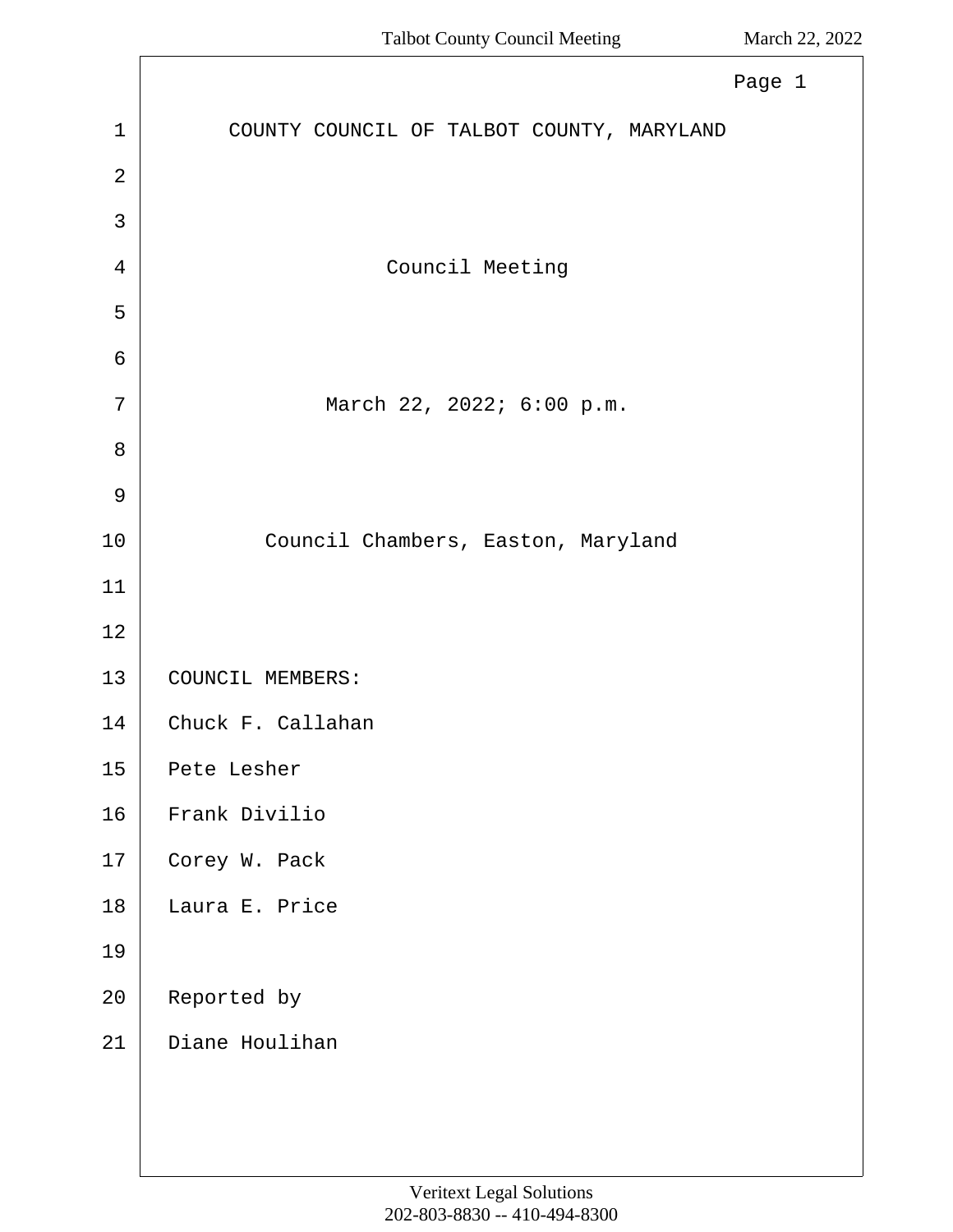#### Talbot County Council Meeting March 22, 2022  $\top$

|    | Page 2                                          |                | Page 4                                          |
|----|-------------------------------------------------|----------------|-------------------------------------------------|
| 1  | <b>TRANSCRIPT OF PROCEEDINGS</b>                | 1              | SECRETARY: Mr. Lesher.                          |
| 2  |                                                 | $\overline{2}$ | MR. LESHER: Aye.                                |
| 3  | MR. CALLAHAN: Okay. Welcome, everybody.         | 3              | SECRETARY: Ms. Price.                           |
| 4  | We got a nice crowd tonight. Welcome,           | 4              | MS. PRICE: Aye.                                 |
| 5  | everybody. Welcome, kids. There you go.         | 5              | SECRETARY: Mr. Pack.                            |
| 6  | Okay.                                           | 6              | MR. PACK: Aye.                                  |
| 7  | So what we're going to do, first thing          | 7              | MR. CALLAHAN: Next is the minutes.              |
| 8  | we're going to let Mr. Lesher do the prayer and | 8              | Council has the minutes of February 22nd before |
| 9  | then we're going to stand for the Pledge of     | 9              | us. Are there any additions, deletions, or      |
| 10 | Allegiance of the Flag. If you don't mind       | 10             | corrections to the agenda?                      |
| 11 | standing, please.                               | 11             | MR. LESHER: To the minutes.                     |
| 12 | (Prayer and Pledge of Allegiance.)              | 12             | MR. CALLAHAN: To the minutes. Okay.             |
| 13 | MR. CALLAHAN: Thank you, Mr. Lesher.            | 13             | Hearing none, the chair moves that the agenda   |
| 14 | Okay.                                           | 14             | be accepted as unanimous consent.               |
| 15 | Let's start tonight's agenda for                | 15             | MR. PACK: Minutes.                              |
| 16 | March 22nd before us. Are there any additions,  | 16             | MR. CALLAHAN: Minutes. I'm sorry.               |
| 17 | deletions, or corrections?                      | 17             | Disbursements, okay, from March 15th and        |
| 18 | MR. DIVILIO: I have two that I would like       | 18             | March 22nd. Are there any additions,            |
| 19 | to bring. We would like to swap the place of    | 19             | corrections, or deletions on the disbursements? |
| 20 | item 11 with item 12 and just switch those.     | 20             | Hearing none, the chair moves that the          |
| 21 | MR. CALLAHAN: Okay.                             | 21             | disbursements be accepted as unanimous consent. |
|    | Page 3                                          |                | Page 5                                          |
| 1  | MR. DIVILIO: So we'll have the update on        |                |                                                 |
|    |                                                 | 1              | Okay.                                           |
| 2  | Connect Broadband just before the American      | 2              | MR. DIVILIO: Now to the ICU.                    |
| 3  | Rescue Plan Act.                                | 3              | MR. CALLAHAN: Yup. Now to people that           |
| 4  | MR. CALLAHAN: Okay.                             | $\overline{4}$ | take care of us, and we appreciate it. I can    |
| 5  | MR. DIVILIO: And if we could, seeing the        | 5              | tell you that. All right.                       |
| 6  | age of the audience, I thought it might be nice | 6              | So up tonight are the nurses from the           |
| 7  | to bump the Proclamation Recognition of ICU     | 7              | Shore Regional Health. Would you guys come on   |
| 8  | Nurses ahead of Dr. Maguire's presentation.     | 8              | up? Just a couple of them sit down and the      |
| 9  | MR. PACK: Which number is that? Oh.             | 9              | other ones can be behind them. That would be    |
| 10 | MR. CALLAHAN: Okay. So we're going to           | 10             | great.                                          |
| 11 | swap them?                                      | 11             | MS. SATCHELL: Hi, Chuck.                        |
| 12 | MR. DIVILIO: Yes.                               | 12             | MR. CALLAHAN: Hey, there. How are you?          |
| 13 | MR. CALLAHAN: Okay. A motion.                   | 13             | You got your troops behind you now. You're      |
| 14 | MR. LESHER: I'll second.                        | 14             | good, you're good.                              |
| 15 | MR. CALLAHAN: Okay. Madam Secretary, we         | 15             | Madam Secretary, could you go ahead and         |
| 16 | got a motion and a second. Could you please     | 16             | read the proclamation, please.                  |
| 17 | call the roll.                                  | 17             | SECRETARY: Certificate of Recognition to        |
| 18 | SECRETARY: Mr. Callahan.                        | 18             | ICU nurses, University of Maryland Medical      |
| 19 | MR. CALLAHAN: Aye.                              | 19             | System, Shore Regional Health.                  |
| 20 | SECRETARY: Mr. Divilio.                         | 20             | Whereas, nurses are a vital part of health      |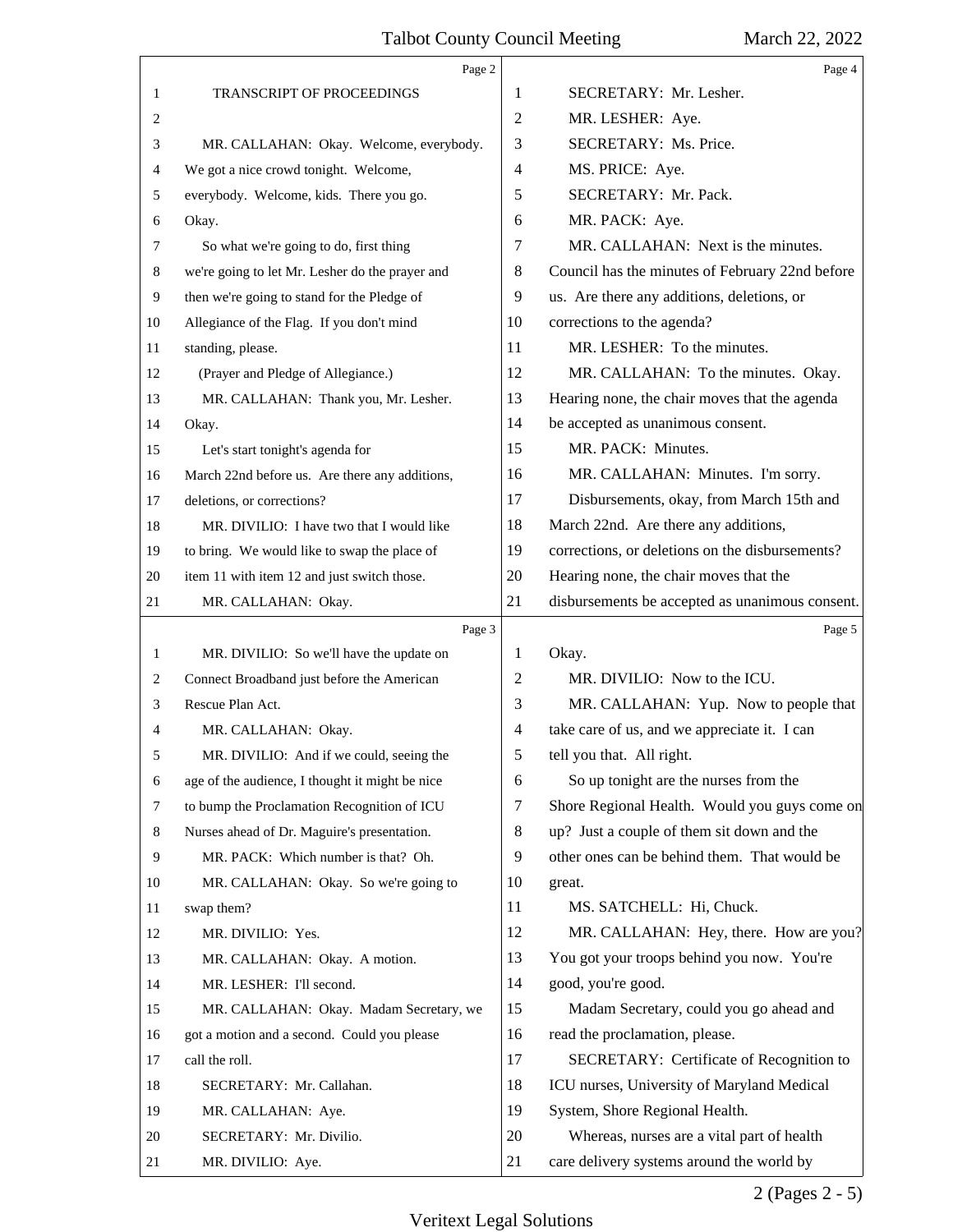|              | Page 6                                          |                | Page 8                                          |
|--------------|-------------------------------------------------|----------------|-------------------------------------------------|
| 1            | responding to emergencies, monitoring patients, | 1              | MS. SATCHELL: Thank you, Chuck.                 |
| 2            | administering medications, assisting patients   | $\overline{2}$ | MR. CALLAHAN: You want to say a few             |
| 3            | with basic needs, and updating the progress of  | 3              | words.                                          |
| 4            | their patients.                                 | $\overline{4}$ | MS. SATCHELL: One of our docs has               |
| 5            | And whereas, intensive care unit, ICU,          | 5              | something prepared.                             |
| 6            | nurses are highly specialized trained nurses    | 6              | MR. CALLAHAN: Oh, okay. That's great.           |
| 7            | who have completed thousands of hours of        | $\overline{7}$ | MS. SATCHELL: Dr. Otmishi.                      |
| 8            | clinical and/or additional educational          | 8              | MR. CALLAHAN: Come on up. Welcome.              |
| 9            | requirements to provide care to patients who    | 9              | DR. OTMISHI: Hello, Council Members. I          |
| 10           | are extremely ill or injured who are fighting   | 10             | want to thank you first for allowing us to      |
| 11           | for their lives.                                | 11             | recognize these nurses.                         |
| 12           | And whereas, while all nurses must act          | 12             | MR. CALLAHAN: Sure.                             |
| 13           | quickly and remain calm to address patient      | 13             | DR. OTMISHI: In the past few years, the         |
| 14           | needs, ICU nurses must do so often under        | 14             | COVID-19 pandemic has been increasingly onerous |
| 15           | extreme pressure in the face of catastrophic    | 15             | to our health care system nationwide. This      |
| 16           | situations, while managing multiple priorities. | 16             | pandemic has exhausted our resources and        |
| 17           | And whereas, since the beginning of the         | 17             | challenged our will to fight.                   |
| 18           | COVID-19 pandemic, all medical professionals,   | 18             | But in no small part to our nursing heroes,     |
| 19           | particularly ICU nurses, have gone above and    | 19             | we have endured and beaten every surge of this  |
| 20           | beyond the circumstances for which they trained | $20\,$         | pandemic.                                       |
| 21           | in order to provide care to the enormous number | 21             | Since the intensive care unit takes care        |
|              |                                                 |                |                                                 |
|              | Page 7                                          |                | Page 9                                          |
| $\mathbf{1}$ | of patients hospitalized due to COVID-19, while | 1              | of many of the sickest patients in the          |
| 2            | also caring for patients hospitalized by other  | 2              | hospital, the nurses in this unit are highly    |
| 3            | circumstances, putting their own lives and      | 3              | trained to work under pressure.                 |
| 4            | sometimes possibly the lives of their loved     | 4              | Due to acuity of the patients' illnesses,       |
|              | ones at risk in order to honor their commitment | 5              | the ICU nurses generally treat fewer number of  |
| 6            | to their fellow human beings.                   | 6              | patients per shift than other units in the      |
| 7            | Now, therefore, we, the County Council of       | 7              | hospital. However, each surge of the pandemic   |
| 8            | Talbot County, do here recognize the months of  | 8              | led to significant increase in the sheer number |
| 9            | dedication and sacrifice of the ICU nurses at   | 9              | of critically ill patients that overwhelmed our |
| 10           | University of Maryland Medical System, Shore    | 10             | hospital and especially our intensive care      |
| 11           | Regional Health to the Talbot County community  | 11             | unit.                                           |
| 12           | to care for their neighbors, friends, loved     | 12             | The nurses in the ICU stepped up to this        |
| 13           | ones, and total strangers.                      | 13             | challenge and worked harder than ever before.   |
| 14           | Given under our hands in the great seal of      | 14             | Often the ICU resembled a war zone, with        |
| 15           | Talbot County this 22nd day of March in the     | 15             | patients coding throughout the day, while still |
| 16           | year of our Lord, 2022.                         | 16             | other patients waited in the ER to be admitted  |
| 17           | MR. CALLAHAN: Thank you, Madam Secretary.       | 17             | to the ICU.                                     |
| 18           | Ms. Satchell.                                   | 18             | Additionally, critical patients in other        |
| 19           | MS. SATCHELL: Yes.                              | 19             | medical wards required the care of our critical |
| 20           | MR. CALLAHAN: First of all,                     | 20             | care teams. Often we were understaffed,         |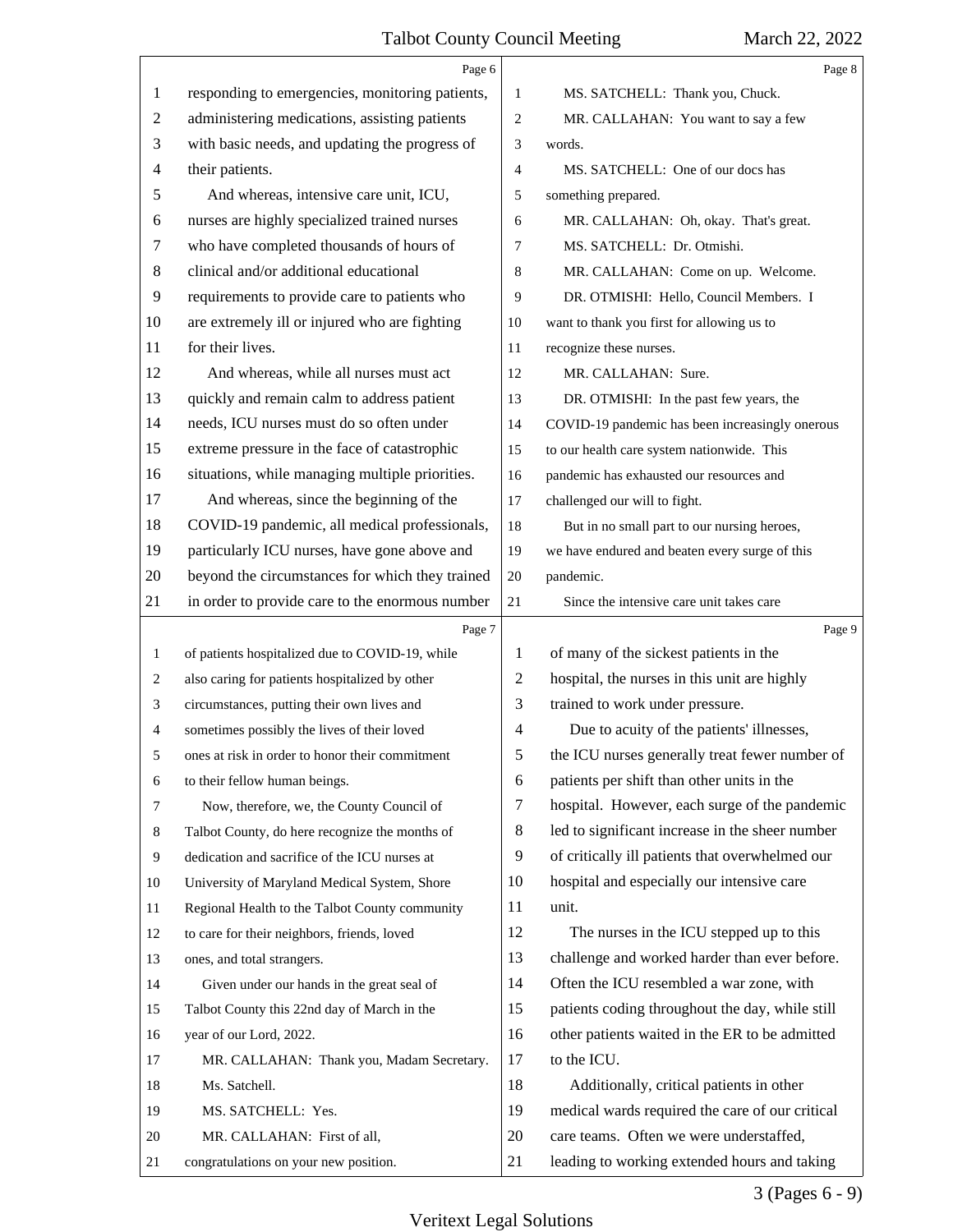|                | Page 10                                         |                | Page 12                                        |
|----------------|-------------------------------------------------|----------------|------------------------------------------------|
| 1              | care of more acutely ill patients than ever     | 1              | MR. STAMP: The taller ones in the back,        |
| 2              | before.                                         | $\overline{2}$ | shorter ones in the front.                     |
| 3              | This is despite the nurses having their         | 3              | MR. CALLAHAN: Let's all stand.                 |
| $\overline{4}$ | own families and children at their own home     | 4              | MR. STAMP: Very good.                          |
| 5              | that also needed their help and their help and  | 5              | MR. CALLAHAN: Yup. Good.                       |
| 6              | calming during these difficult times.           | 6              | MR. LESHER: We're witnessing some caring       |
| 7              | It certainly takes a special person to          | 7              | going on right as we speak.                    |
| 8              | take care of these critically ill patients, who | 8              | MR. STAMP: There you go.                       |
| 9              | no longer have any control of their fate of     | 9              | SPEAKER: I think we have everybody. Very       |
| 10             | their life, while consoling their families, who | 10             | good. Thank you.                               |
| 11             | were not able to see their loved ones in the    | 11             | SPEAKER: Thank you.                            |
| 12             | ICU. These men and women are heroes.            | 12             | MR. CALLAHAN: Thank you, guys.                 |
| 13             | My partners are proud to join our county        | 13             | MR. LESHER: Mr. Callahan, would it be          |
| 14             | to honor them as heroes.                        | 14             | appropriate for us to reflect on this just for |
| 15             | As quoted by Christopher Reeve, the hero        | 15             | a moment?                                      |
| 16             | is an ordinary individual who finds strength to | 16             | MR. CALLAHAN: Yeah, sure, absolutely.          |
| 17             | preserve and endure in spite of overwhelming    | 17             | Yeah, absolutely.                              |
| 18             | obstacles.                                      | 18             | MR. LESHER: The COVID-19 pandemic              |
| 19             | So I'd like to congratulate them for being      | 19             | impacted everybody, but those burdens fell     |
| 20             | heroes.                                         | 20             | unevenly. And we are honoring tonight some of  |
| 21             | SPEAKER: Thank you.                             | 21             | those people who bore those burdens most       |
|                |                                                 |                |                                                |
|                | Page 11                                         |                | Page 13                                        |
| 1              | MR. CALLAHAN: You're welcome.                   | 1              | heavily.                                       |
| 2              | So we've got                                    | 2              | And I want to thank Dr. Otmishi for            |
| 3              | MR. PACK: So moved.                             | 3              | bringing this to my attention and for all of   |
| 4              | MR. CALLAHAN: Yup, yup.                         | $\overline{4}$ | those who we are honoring here tonight, those  |
| 5              | MR. DIVILIO: Second.                            | 5              | ICU nurses. Thank you for your service to this |
| 6              | MR. CALLAHAN: Madam Secretary, we got a         | 6              | community. Really, you've been heroes, as      |
| 7              | motion and a second to approve the              | $\tau$         | Dr. Otmishi said.                              |
| 8              | proclamation.                                   | 8              | DR. OTMISHI: Thank you.                        |
| 9              | SECRETARY: Mr. Callahan.                        | 9              | MR. CALLAHAN: Okay. Next on the agenda         |
| 10             | MR. CALLAHAN: Aye.                              | 10             | is the Health Department. Dr. Maguire,         |
| 11             | SECRETARY: Mr. Divilio.                         | 11             | welcome.                                       |
| 12             | MR. DIVILIO: Aye.                               | 12             | DR. MAGUIRE: Thank you. Good evening,          |
| 13             | SECRETARY: Mr. Lesher.                          | 13             | everybody. And I'm glad they went before me    |
| 14             | MR. LESHER: Aye.                                | 14             | because I love me some ICU nurses. They have   |
| 15             | SECRETARY: Ms. Price.                           | 15             | saved my butt on several occasions.            |
| 16             | MS. PRICE: Aye.                                 | 16             | MR. CALLAHAN: Great. That's great.             |
| 17             | SECRETARY: Mr. Pack.                            | 17             | DR. MAGUIRE: So good evening, President        |
| 18             | MR. PACK: Aye.                                  | 18             | Callahan, Council Members, everyone. We have a |
| 19             | MR. CALLAHAN: If you want to come up            | 19             | great audience tonight.                        |
| 20             | front here, everybody come up front, he's going | 20             | And I do finally bring some good news,         |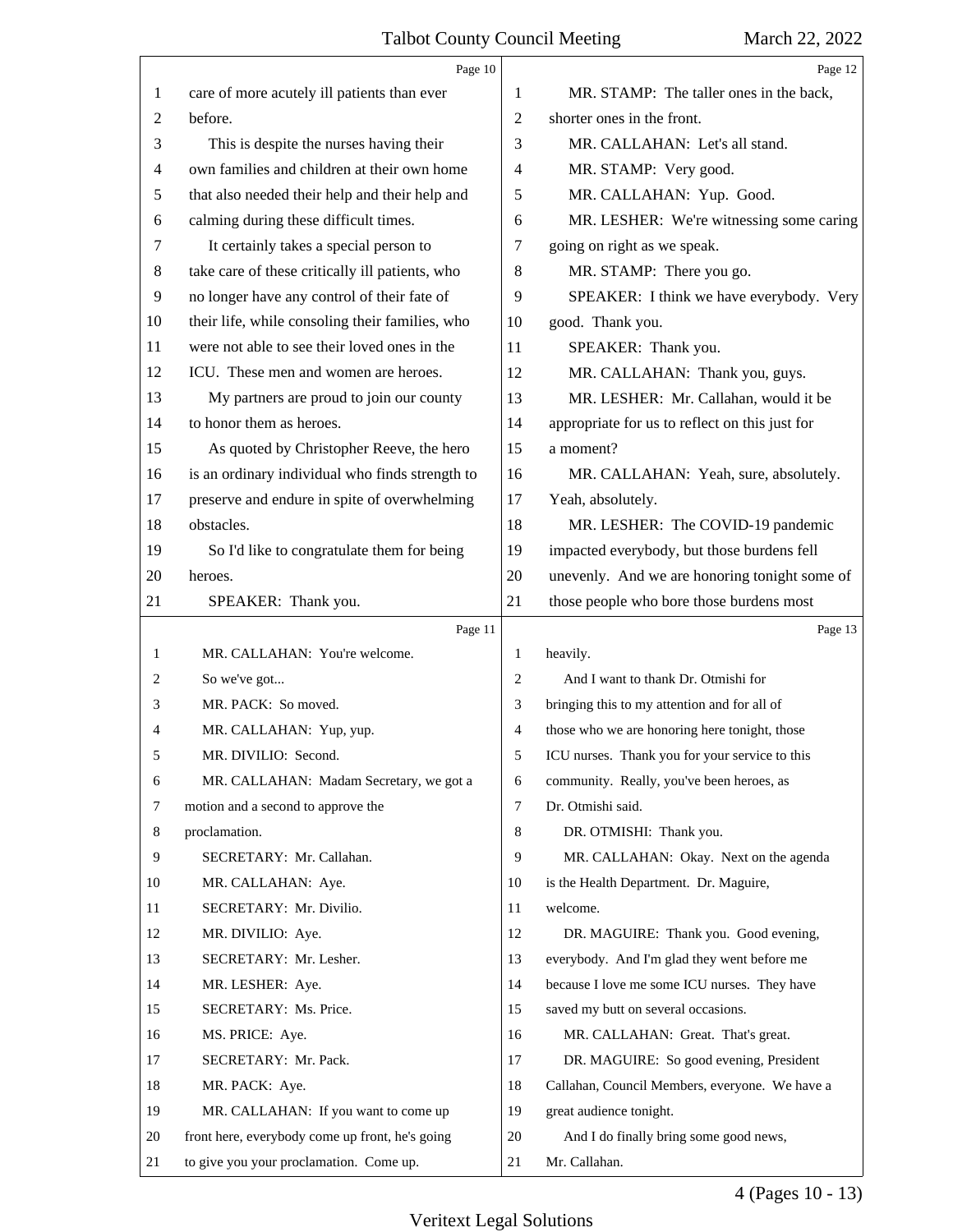|                | Page 14                                         |                | Page 16                                         |
|----------------|-------------------------------------------------|----------------|-------------------------------------------------|
| 1              | MR. CALLAHAN: Yay.                              | 1              | three percent of tests.                         |
| 2              | MS. PRICE: It's wonderful to see your           | $\overline{2}$ | And across Maryland, it's actually lower        |
| 3              | face.                                           | 3              | than that. It's been in the one to two percent  |
| $\overline{4}$ | DR. MAGUIRE: And yeah. You're probably          | $\overline{4}$ | range over the past few weeks, which is really  |
| 5              | noticing that I'm not wearing a mask, which is  | 5              | excellent.                                      |
| 6              | really great news, right.                       | 6              | And the good news is that now we're seeing      |
| 7              | So just to get started, I have branched         | 7              | testing be more widely available. So it's       |
| $\,8\,$        | out tonight, and I wanted to give a more        | 8              | always when we have these surges that there's,  |
| 9              | broader overview, infectious disease update. I  | 9              | you know, less availability of testing. But     |
| 10             | do have to talk a little bit about COVID, but a | 10             | now we do have more testing available. We have  |
| 11             | bit less so than previously.                    | 11             | at-home tests available. We've been             |
| 12             | So tonight I wanted to hit on some issues       | 12             | distributing them to the libraries, to other    |
| 13             | we've been dealing with in the Health           | 13             | community venues.                               |
| 14             | Department, including, of course, COVID,        | 14             | So if people are feeling sick, if they          |
| 15             | influenza this year, tuberculosis, a little bit | 15             | need to travel, get a pre-op, they have a need  |
| 16             | of HIV, and then an avian flu situation that    | 16             | for a pre-op test, then they should be able to  |
| 17             | we're dealing with.                             | 17             | obtain a test.                                  |
| 18             | So to get started, since I last spoke here      | 18             | And we are still operating our Health           |
| 19             | in mid-January, that was probably actually the  | 19             | Department testing site five days a week, even  |
| 20             | worst day of our Omicron surge. And ever since  | 20             | though they're not terribly busy right now.     |
| 21             | then, our cases of COVID in Talbot County have  | 21             | We'll still continue to operate them for the    |
|                | Page 15                                         |                | Page 17                                         |
| $\mathbf{1}$   | really come down quite a lot. So we can, you    | 1              | next several months.                            |
| $\overline{c}$ | know, very confidently say that that surge has  | 2              | And then I just wanted to look at the           |
| 3              | ended.                                          | 3              | deaths that occurred in Talbot County since the |
| 4              | This graph gives us a view of the surges,       | 4              | beginning of the pandemic. So really even       |
| 5              | the history of the surges that we dealt with.   | 5              | though the Omicron surge, which occurred, I'm   |
| 6              | And it really underscores just how bad that     | 6              | just hovering over when that occurred, in this  |
| 7              | Omicron surge was in January. Certainly put,    | 7              | January time frame, it wasn't -- we did have    |
| 8              | as we just noted, a lot of stress on the        | 8              | about 20 more deaths during that surge. But it  |
| 9              | hospital system. But the good news is we're     | 9              | wasn't quite as steep of an increase in deaths  |
| 10             |                                                 |                |                                                 |
| 11             | out of that now and we're in a different place. | 10             | as last January, which was what happened here.  |
| 12             | This is just a close-up graph of the case       | 11             | These number are just the cumulative            |
|                | rate since over the past two months just        | 12             | numbers of deaths that we saw in Talbot County. |
| 13             | showing that very, very steady decline in the   | 13             | And you know, the deaths do always lag, but we  |
| 14             | new cases that we at the Health Department are  | 14             | are starting to see that really stop from       |
| 15             | aware of.                                       | 15             | resulting from the Omicron surge.               |
| 16             | And along with that, we've seen our             | 16             | When we look at who, unfortunately, died        |
| 17             | testing positivity decline. And I just wanted   | 17             | due to COVID, this is the age breakdown.        |
| 18             | to point out that during the Omicron peak, we   | 18             | Fortunately, no one under 20 in the county.     |
| 19             | were seeing almost 30 percent of our tests in   | 19             | And this is cumulative from the way beginning   |
| 20             | Talbot County come back positive for COVID.     | 20             | of the pandemic. And we do see the              |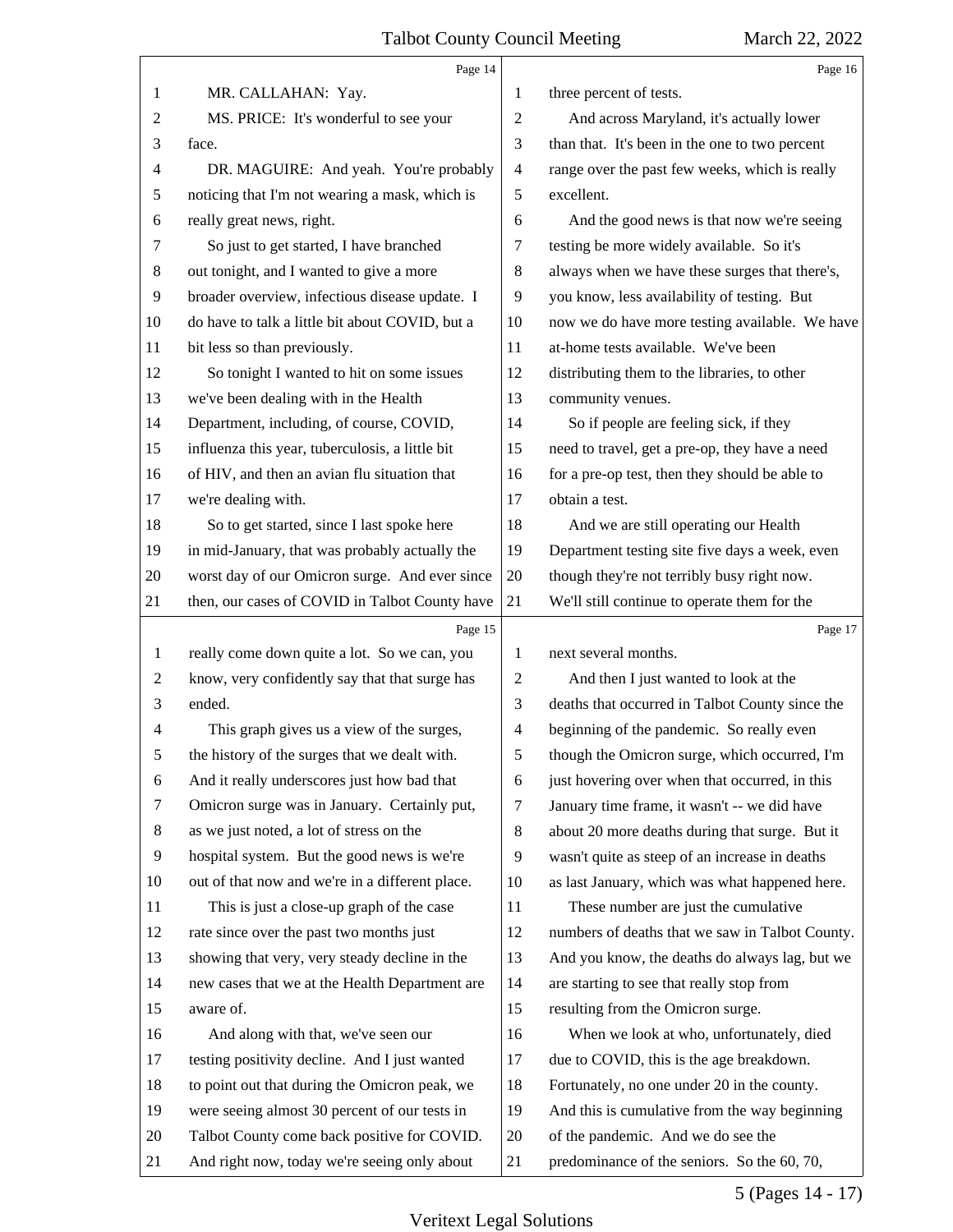|                | Page 18                                         |                | Page 20                                         |
|----------------|-------------------------------------------------|----------------|-------------------------------------------------|
| 1              | 80, and even 90-year-old range.                 | 1              | does not appear to be more severe. And so       |
| 2              | We also did some analysis that showed that      | $\overline{2}$ | importantly, that means that we shouldn't       |
| 3              | in almost 20 percent of individuals who died of | 3              | hopefully see as much demand on our systems as  |
| $\overline{4}$ | COVID, the primary cause was actually heart     | $\overline{4}$ | we saw in January.                              |
| 5              | issues. I'm going to touch a little bit on      | 5              | And fortunately, a result of having so          |
| 6              | some of these secondary issues that we're       | 6              | many people having gotten infected in January   |
| 7              | seeing with COVID-19. And so --                 | 7              | is that we do have more immunity from that      |
| 8              | MS. PRICE: Can I ask?                           | $\,8\,$        | natural infection as well as so many people who |
| 9              | DR. MAGUIRE: Oh, please.                        | 9              | have gotten vaccinated. So we're hoping that    |
| 10             | MS. PRICE: Question. You have 86 total.         | 10             | that does offer some protection.                |
| 11             | But when you look at your bar chart, it's way   | 11             | We do anticipate there will be some future      |
| 12             | more than that. You've got just of the 70 and   | 12             | surges, but we're hoping that they're much      |
| 13             | up, you've got 50 and 35 and 20 something.      | 13             | smaller and more manageable.                    |
| 14             | That's over 100. So that's a little off.        | 14             | And good news is that now we have some          |
| 15             | DR. MAGUIRE: You know what, that is             | 15             | newer guidelines that the CDC released at the   |
| 16             | correct. I'm sorry. The scale must be wrong     | 16             | end of February. And so I used to talk about    |
| 17             | on that. No.                                    | 17             | the transmission level and how that sort of     |
| 18             | But yeah, it is correct that the                | 18             | determined how risky things were in Talbot      |
| 19             | cumulative number is 86. The proportions        | 19             | County and Maryland.                            |
| 20             | should be correct, though. So I can send a      | 20             | They have changed how they determine and        |
| 21             | corrected version if needed.                    | 21             | define risk for locations. And basically        |
|                |                                                 |                |                                                 |
|                | Page 19                                         |                | Page 21                                         |
| 1              | Yeah. Sorry about that. Sometimes you           | $\mathbf{1}$   | instead of just looking at how many cases are   |
| 2              | don't catch these things when you're deep into  | $\overline{2}$ | there, they're now combining how many cases     |
| 3              | them.                                           | 3              | plus what your hospitalization rate is. So      |
| $\overline{4}$ | So I've been getting some questions about       | $\overline{4}$ | that helps add kind of a level of how severe is |
| 5              | what is the future going to hold for COVID, are | 5              | it, because in a sense, you know, while we      |
| 6              | we still in an epidemic, pandemic state, what's | 6              | don't want a huge amount of COVID, if we're not |
| 7              | this BA2 variant.                               | $\tau$         | having a lot of stress on our systems, then     |
| 8              | I think I've mentioned the BA2 variant on       | 8              | that's a better thing than having a lot of      |
| 9              | some of our EOC calls. So basically that's a    | 9              | people hospitalized.                            |
| 10             | sub-variant of what we saw in Omicron. And      | 10             | So the new risk indicator from the CDC          |
| 11             | that's actually accounting for 35 percent of    | 11             | does take into account these two metrics. And   |
| 12             | new COVID cases in the US over the past week.   | 12             | then from that, emerges one of three levels.    |
| 13             | So it is taking a greater share of cases. But   | 13             | And I apologize for this being kind of small    |
| 14             | just keep in mind that the overall problems of  | 14             | text, but all I wanted really to show here was  |
| 15             | new cases of COVID is way, way, way down.       | 15             | that when this new level, this new risk         |
| 16             | And should we care? Should we be worried        | 16             | assessment took effect at the end of February,  |
| 17             | whenever there's a new variant? Well, this one  | 17             | about only 30 percent of the population was in  |
| 18             | is a bit more infectious, more contagious than  | 18             | what we call low level. Most of Maryland was    |
| 19             | the Omicron one. And we saw that in other       | 19             | actually in low level at that time.             |
| 20             | countries like Denmark and the UK, where        | 20             | And then since then, just over the past         |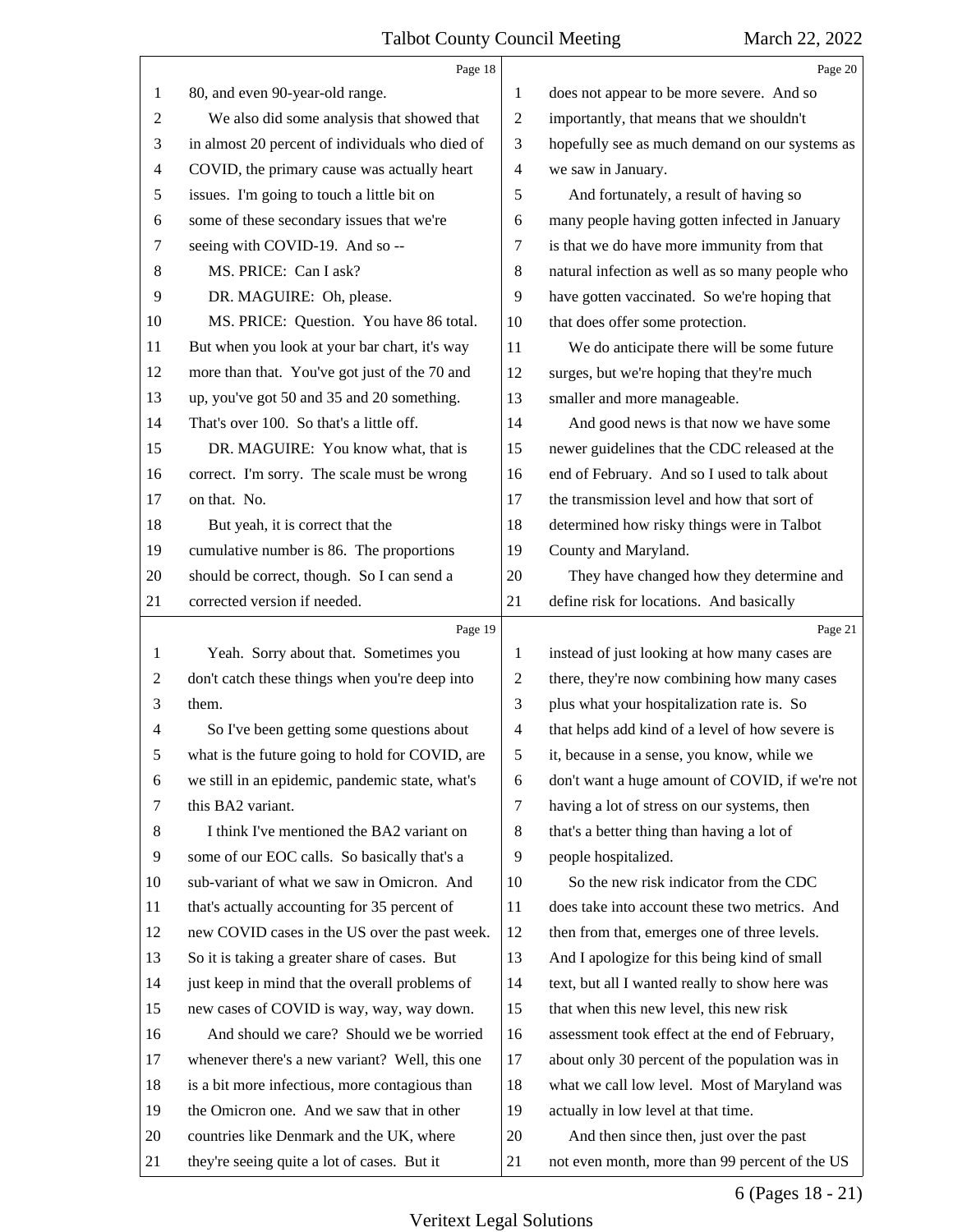|                | Page 22                                         |                | Page 24                                         |
|----------------|-------------------------------------------------|----------------|-------------------------------------------------|
| 1              | is in a location with low or medium risk level. | 1              | that requirement changes over time as well.     |
| $\overline{c}$ | And right now, actually, all of Maryland, so    | $\overline{c}$ | And again, if you're traveling                  |
| 3              | all 24 jurisdictions in Maryland are in low     | 3              | internationally, you will probably need to get  |
| 4              | level.                                          | $\overline{4}$ | tested in order to arrive at your destination.  |
| 5              | So what does that actually mean? So             | 5              | And then when you return to the US, you do need |
| 6              | again, it has to do with how many cases are     | 6              | a test within 24 hours in order to board your   |
| 7              | happening, as well as how many                  | 7              | plane.                                          |
| $\,8\,$        | hospitalizations. Fortunately, we haven't had   | 8              | So currently, there are no COVID outbreaks      |
| 9              | a new Talbot resident hospitalized since I      | 9              | in Talbot County. Usually we were having        |
| 10             | believe March 6th. So our hospital level is     | 10             | several in different locations, including       |
| 11             | really low for our population.                  | 11             | schools. But right now, all of our outbreaks    |
| 12             | So basically the recommendations are if         | 12             | have closed.                                    |
| 13             | you're in a low level, so that's the green,     | 13             | There is actually an outbreak we're             |
| 14             | then you should get vaccinated and boosted and  | 14             | following in a school, but it's related to the  |
| 15             | follow those recommendations. If you're sick    | 15             | GI bug. And I think that's probably a result    |
| 16             | and there's a chance you were exposed, get      | 16             | of when we eliminated the requirement for       |
| 17             | tested. And you may choose to wear a mask if    | 17             | masks, now kids are sharing kind of the more    |
| 18             | you want to. But there's not a general          | 18             | normal diseases, such as, you know, the         |
| 19             | recommendation for mask wearing, as there are   | 19             | vomiting ones.                                  |
| 20             | in other risk levels.                           | 20             | So kids will always catch -- I'm calling        |
| 21             | When you're in the yellow, which is             | 21             | it that they're catching up on their illnesses  |
|                | Page 23                                         |                | Page 25                                         |
|                |                                                 |                |                                                 |
| $\mathbf{1}$   | medium, again, get vaccinated, get tested when  | 1              | that they were behind on. You know, I have a    |
| $\overline{2}$ | you need to. But if you're at increased risk    | $\overline{2}$ | six-year-old, and she has been catching up.     |
| 3              | or potentially you could get really sick from   | 3              | So why this refocusing on monitoring,           |
| 4              | COVID, that's when you should talk to your      | $\overline{4}$ | surveilling COVID in communities? Well,         |
| 5              | health care provider about wearing a mask in    | 5              | they're shifting from just looking at numbers   |
| 6              | more places. So people who are                  | 6              | to looking at the impact on the community. And  |
| 7              | immunosuppressed, who are, you know, have       | 7              | this is due to the fact that we've got a lot of |
| 8              | increased risk factors. So it's a more          | 8              | people vaccinated, a lot of people have had     |
| 9              | targeted recommendation.                        | 9              | infection induced protection. And now there is  |
| 10             | And then in the high level, that, again,        | 10             | broad access to not only vaccines, but also     |
| 11             | they recommend getting vaccinated, staying up   | 11             | therapeutics and testing. And I'll get into     |
| 12             | to date with that, getting tested if you're     | 12             | therapeutics in a little bit.                   |
| 13             | sick. And that's when they go back to           | 13             | And just as a reminder, if you are sick         |
| 14             | recommending mask wearing for the general       | 14             | with COVID, because we do still have a few      |
| 15             | population in indoors, indoor settings.         | 15             | cases coming up here and there, it is           |
| 16             | There are still requirements now to             | 16             | recommended that, you know, you do continue to  |
| 17             | continue to wear masks in certain settings. So  | 17             | isolate for five days at home, stay home from   |
| 18             | that involves travel. So if you're on an        | 18             | work, don't try to spread it to other people.   |
| 19             | airplane, you're going to have to wear a mask.  | 19             | And then after that five days, you really       |
| 20             | If you're in a health care setting, like at the | 20             | should wear a mask when you're in public        |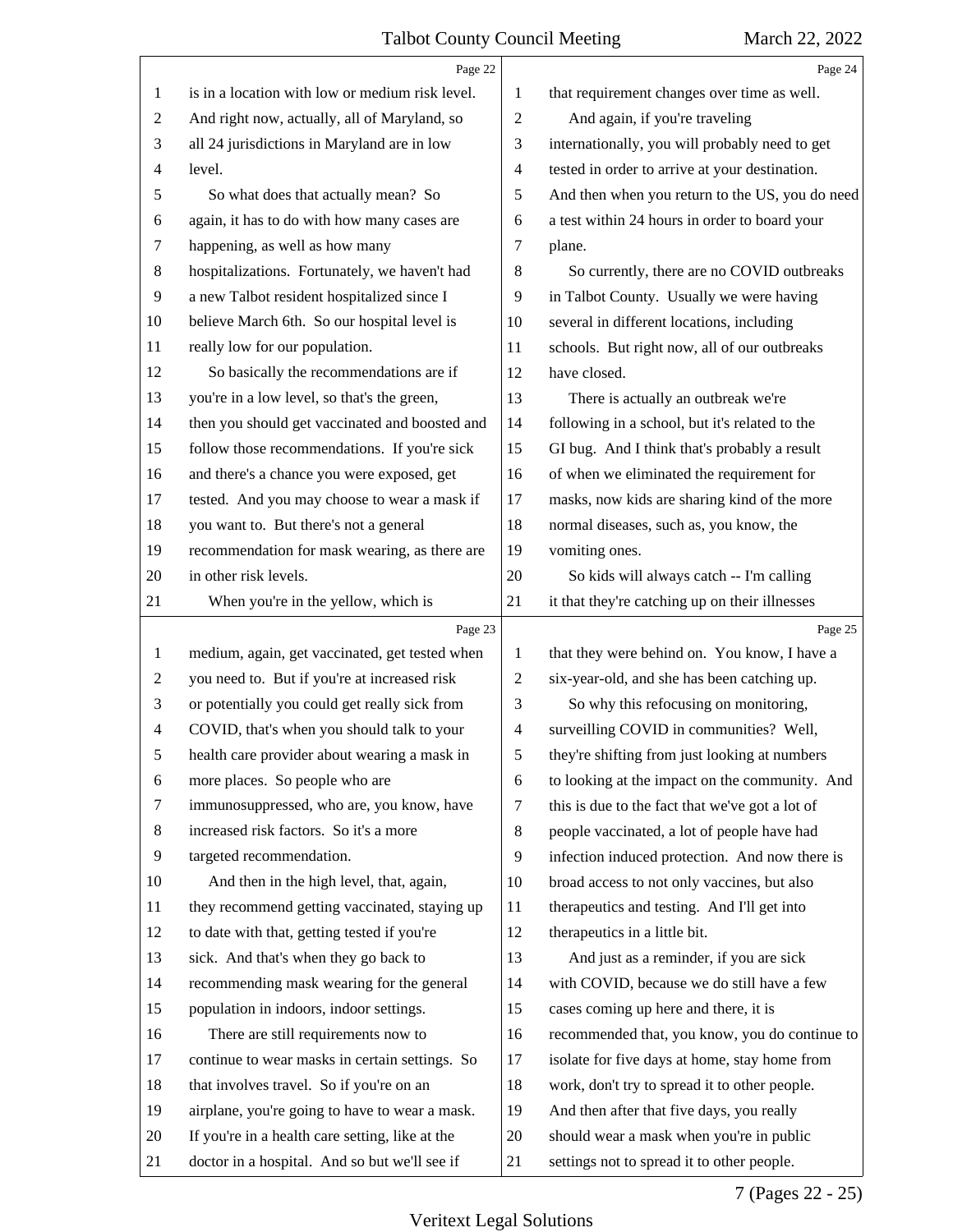|                | Page 26                                         |                          | Page 28                                         |
|----------------|-------------------------------------------------|--------------------------|-------------------------------------------------|
| 1              | So continuing on, there are now some            | 1                        | license in Maryland, so a physician, they get a |
| 2              | therapeutics, some treatments for COVID on the  | $\mathbf{2}$             | weekly therapeutics e-mail. So your physician   |
| 3              | market. And they are becoming a bit more        | 3                        | should be aware of these and know about these   |
| 4              | available than they had been. So previously,    | $\overline{\mathcal{A}}$ | and have information on how to refer you.       |
| 5              | we only really had things like monoclonal       | 5                        | I want to quickly just touch on something       |
| 6              | antibodies. These are given in the vein. You    | 6                        | I don't believe I've touched on before, which   |
| 7              | have to go to a special place. They're really   | 7                        | is some of long-term considerations that we've  |
| 8              | for higher risk people, but now we do have a    | 8                        | seen come out in research about COVID. So       |
| 9              | pill available. And then there's also even an   | 9                        | some -- a lot of people have heard about long   |
| 10             | injection meant for people as sort of a         | 10                       | COVID, how some people have these, you know,    |
| 11             | preventive measure. So those are for people     | 11                       | prolonged symptoms and just can't get over      |
| 12             | who are super high risk.                        | 12                       | COVID. But we've also noticed in some studies   |
| 13             | So just to very quickly go over this.           | 13                       | that we're seeing increased risk of some heart  |
| 14             | Monoclonal antibodies, that's basically         | 14                       | issues like strokes, rhythm, heart              |
| 15             | antibodies that, you know, similar to what you  | 15                       | inflammation, such as myocarditis and           |
| 16             | would develop from vaccination but we give it   | 16                       | pericarditis are two of those types, heart      |
| 17             | to you in your veins. And that helps keep your  | 17                       | failure, where the heart doesn't pump           |
| 18             | infection from worsening. And so that's for     | 18                       | effectively, and also heart attack.             |
| 19             | people who are really at high risk of severe    | 19                       | And so these, some studies have shown that      |
| 20             | disease.                                        | 20                       | these issues occurred in individuals sometimes  |
| 21             | The pill, there's two. Paxlovid is one.         | 21                       | who weren't even really that severely sick,     |
|                |                                                 |                          |                                                 |
|                | Page 27                                         |                          | Page 29                                         |
| 1              | Molnupiravir are another. Those are available   | 1                        | they weren't hospitalized. So this is           |
| $\overline{c}$ | at some pharmacies. I believe in Talbot         | $\mathbf{2}$             | something we need to definitely follow with,    |
| 3              | County, they're available at two pharmacies.    | 3                        | you know, studies to see what the effect is     |
| 4              | And so that's a prescription you need from your | 4                        | long term.                                      |
| ͻ              | doctor.                                         | 5                        | And then, again, the long COVID. This is        |
| 6              | And then this Evusheld. This is the             | 6                        | where you have fatigue, shortness of breath,    |
| 7              | injection that is meant for very high risk      | 7                        | you know, you have that brain fog sometimes for |
| 8              | individuals. It's not available in Talbot       | 8                        | months. And we have seen that it's less likely  |
| 9              | County. So your doctor has to refer you to a    | 9                        | to occur in vaccinated individuals. So that's   |
| 10             | certain center.                                 | 10                       | one of the many reasons that we definitely      |
| 11             | But these are some therapeutics that will       | 11                       | recommend people get vaccinated is because      |
| 12             | help prevent, you know, additional deaths, will | 12                       | you're less likely to suffer from some of these |
| 13             | help prevent, you know, the demand on the       | 13                       | additional complications.                       |
| 14             | hospital system, keep people hopefully at home. | 14                       | We're also seeing some studies emerge           |
| 15             | So you know, our recommendation is if           | 15                       | about neurologic issues, like some cognitive    |
| 16             | you're sick, especially if you're at high risk  | 16                       | impairment. That is higher in COVID survivors   |
| 17             | of severe illness, definitely call your doctor  | 17                       | a year after infection than in people who did   |
| 18             | because there are things out there that can     | 18                       | not have COVID of similar age and background.   |
| 19             | help you.                                       | 19                       | And so that's an issue that, especially in our  |
| 20             | And if someone is on the list of -- if          | 20                       | county where we have a lot of seniors, you      |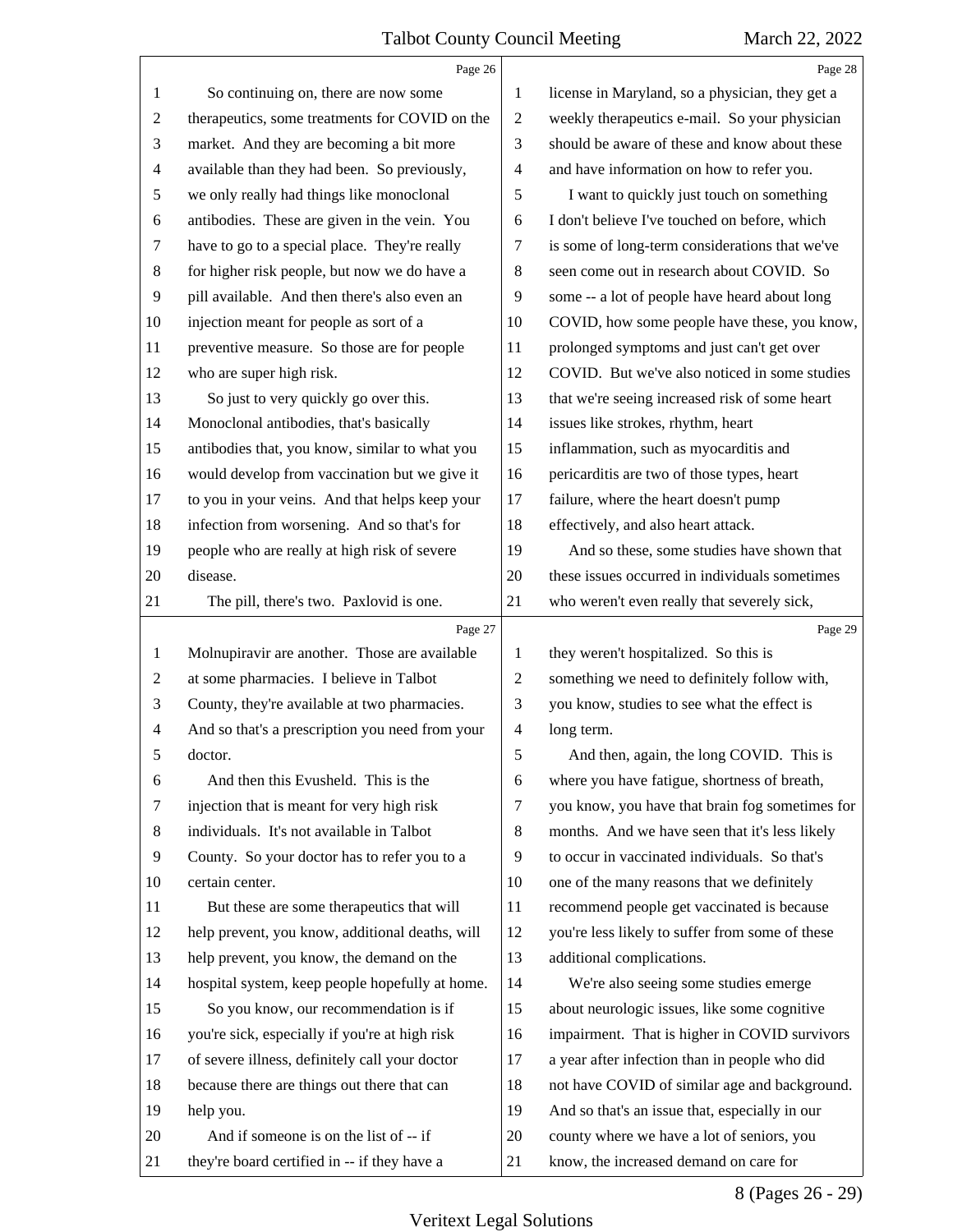|                | Page 30                                         |                | Page 32                                         |
|----------------|-------------------------------------------------|----------------|-------------------------------------------------|
| 1              | dementia.                                       | 1              | just have to do studies because we don't know.  |
| $\overline{c}$ | And then, of course, a lot of people have       | 2              | Is it related to which variant or is it         |
| 3              | brought up the issue about the increased mental | 3              | something that's consistent across all of the   |
| $\overline{4}$ | health issues we've been seeing over the past   | $\overline{4}$ | different types of COVID variants.              |
| 5              | couple of years. There's definitely been a      | 5              | So yeah. And that's why a lot of times,         |
| 6              | significant increase in people reporting        | 6              | you know, you need the time to be able to get   |
| 7              | stress, anxiety, depression, insomnia symptoms. | 7              | the data. And so sometimes we don't know the    |
| 8              | And that's occurred at a time when with this    | 8              | effect of a current illness until it's been     |
| 9              | increased demand, people are having trouble     | 9              | around a while and we have the time to do some  |
| 10             | seeking care for that.                          | 10             | retrospective look-backs.                       |
| 11             | So I think, you know, we'll have to             | 11             | So yeah. So I mean I certainly hope that        |
| 12             | continue to follow these issues. We do have a   | 12             | Omicron does not have these long-term effects.  |
| 13             | special work group that has been set up in the  | 13             | But of course, that remains to be seen.         |
| 14             | county where we've been starting to meet about  | 14             | So moving on, what is on the horizon for        |
| 15             | some mental health issues after the pandemic.   | 15             | COVID? There's been applications from Pfizer    |
| 16             | And so these are all things we need to continue | 16             | and Merck to get approval for what is called a  |
| 17             | to monitor and be aware of.                     | 17             | fourth booster. So a fourth dose. We'll see     |
| 18             | It's not, you know, we have often talked        | 18             | if that is being a recommendation.              |
| 19             | about, okay, COVID is going to be here to stay. | 19             | We are getting a lot of questions at the        |
| 20             | And that may be more the kind of acute sick.    | 20             | Health Department about that. And currently,    |
| 21             | But there may be some other complications.      | 21             | that is not an FDA approved thing, to get a     |
|                |                                                 |                |                                                 |
|                | Page 31                                         |                | Page 33                                         |
| 1              | MS. PRICE: Dr. Maguire, before you move         | 1              | second booster.                                 |
| 2              | off this slide. So obviously, we've had three   | $\overline{c}$ | And then the very youngest of kids, so          |
| 3              | main variants, and the Omicron is very new.     | 3              | kids under the age of five, still are not able  |
| 4              | So as far as the long-term considerations,      | $\overline{4}$ | to get vaccinated against COVID. But they are   |
| 5              | it's really those, it seems like when you're    | 5              | likely to get an approval in April we           |
| 6              | talking about months or a year after the        | 6              | anticipate. So those are some of the            |
| 7              | infection, that really we don't -- that would   | 7              | vaccination changes on the horizon.             |
| 8              | be more Alpha and Delta because --              | 8              | I wanted to move on to a different              |
| 9              | DR. MAGUIRE: Right.                             | 9              | infectious disease, influenza. So right now,    |
| 10             | MS. PRICE: -- we haven't had a chance to        | 10             | influenza activity in the US and Maryland is    |
| 11             | see.                                            | 11             | low. It is increasing a bit in most of the      |
| 12             | DR. MAGUIRE: Right.                             | 12             | country. The places where it's at its highest   |
| 13             | MS. PRICE: And those were, as you said,         | 13             | levels are in central and south central US.     |
| 14             | they were less contagious but more severe. And  | 14             | So far, the CDC is estimating there's been      |
| 15             | Omicron was very contagious but less severe.    | 15             | almost 3 million flu illnesses, 20,000          |
| 16             | So these things are things to consider,         | 16             | hospitalizations, and 1,700 deaths, 13 of which |
| 17             | but it maybe even more for the first two        | 17             | have been in children. The predominant strain   |
| 18             | variants than we experienced and we really just | 18             | we're seeing is flu A. There's really two       |
| 19             | don't know with the less severe Omicron whether | 19             | types, flu A, flu B. And then they are often    |
| 20             | these things would happen.                      | 20             | called by these H and N numbers.                |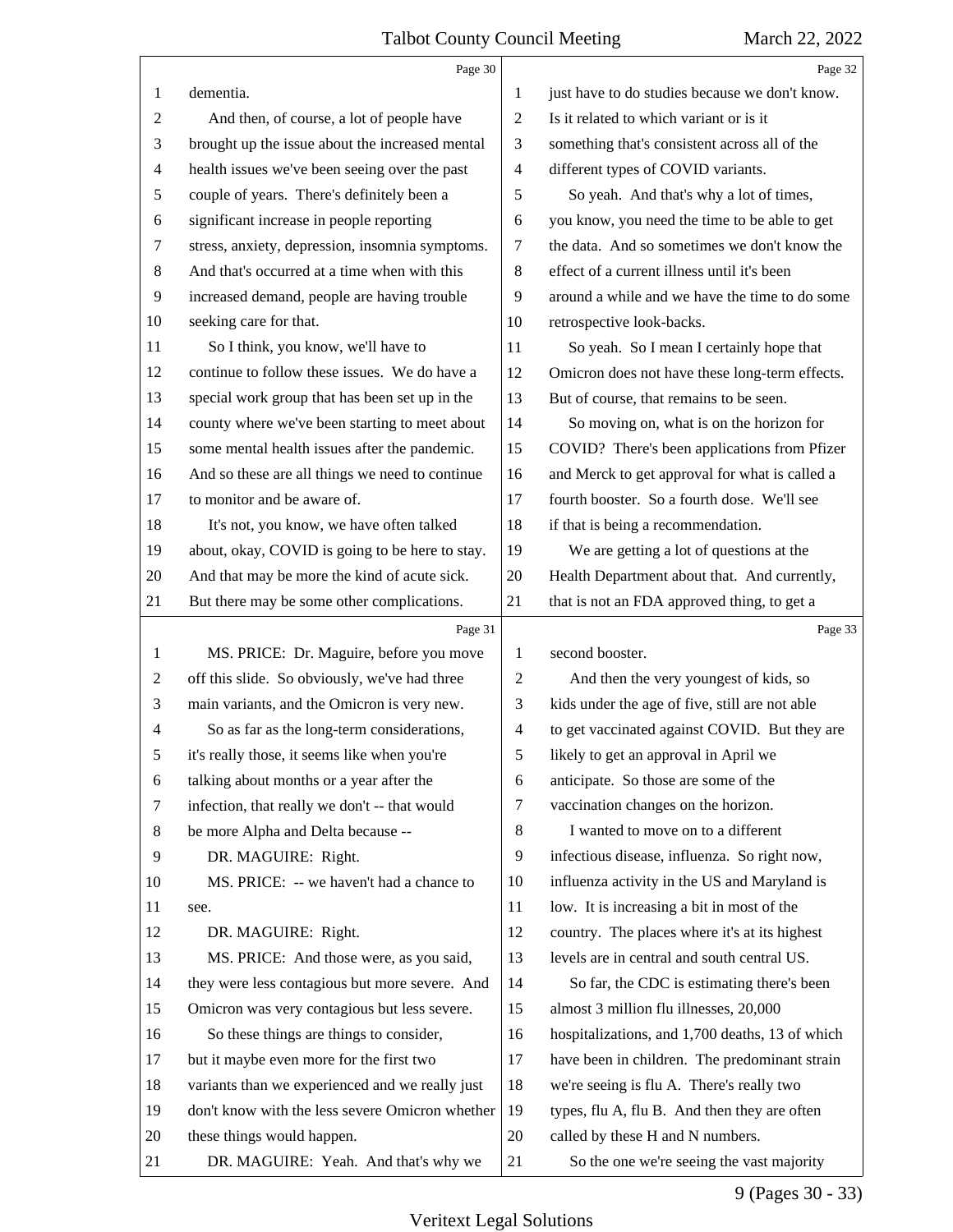|                | Page 34                                         |                | Page 36                                         |
|----------------|-------------------------------------------------|----------------|-------------------------------------------------|
| 1              | of is called H3N2, in case you see that         | 1              | we did not see really any. And I believe        |
| 2              | mentioned in new reports.                       | 2              | that's strongly due to the protective effect of |
| 3              | So in hospitalizations, in terms of how         | 3              | the masks and other measures we were taking for |
| 4              | many people are hospitalized, we're definitely  | $\overline{4}$ | COVID.                                          |
| 5              | seeing more hospitalizations this season than   | 5              | This graph I included mostly to show to         |
| 6              | last season, but much, much fewer than in the   | 6              | compare flu, the effect of flu and COVID. So    |
| 7              | previous pre-pandemic seasons. This is likely   | 7              | the yellow bumps, so we start off in 2018, '19, |
| 8              | because this respiratory illness has been sort  | 8              | '20, and '21 as you go along this bottom axis.  |
| 9              | of crowded out by COVID. And also there was     | 9              | And so the yellow bumps are the influenza       |
| 10             | the protective effect of social distancing and  | 10             | deaths, and the purple bumps are actually COVID |
| 11             | masks.                                          | 11             | death. You can really tell on this chart just   |
| 12             | But now that we are not, we don't have a        | 12             | how different the mortality has been from the   |
| 13             | lot of those protective effects in -- people    | 13             | seasonal flu compared to COVID.                 |
| 14             | aren't wearing masks as much, that we'll        | 14             | And what is another little interesting          |
| 15             | probably see these other common illnesses like  | 15             | point is that the CDC that made this graph      |
| 16             | flu spread.                                     | 16             | includes this wavy line, which is called an     |
| 17             | And flu is one of those endemic diseases.       | 17             | epidemic threshold. And that's when they sort   |
| 18             | So the US right now mostly is in minimal flu    | 18             | of change the classification from the disease   |
| 19             | activity, except for Oklahoma and Arkansas. So  | 19             | being endemic, when it's in the community, to   |
| 20             | Maryland is definitely in that minimal range.   | 20             | epidemic, when it's really a much higher level  |
| 21             | This graph actually shows, it's a little        | 21             | than one would expect.                          |
|                | Page 35                                         |                | Page 37                                         |
| 1              | hard to see, but the red line is the current    |                |                                                 |
|                |                                                 | 1              | Of course, with COVID, we are definitely        |
| $\overline{2}$ | season's, 21/22, flu hospitalization rate. So   | 2              | still in pandemic status because it's wide      |
| 3              | it is a tiny bit higher than last year's. But   | 3              | ranging, worldwide, and it's causing outbreaks  |
| $\overline{4}$ | much lower than previous years. And really      | 4              | and everything. But we do anticipate it will    |
| 5              | that 2017/18 flu was a very bad year. I         | 5              | get down to a more endemic level where it's     |
| 6              | remember that very well.                        | 6              | circulating at a normal level but not really    |
| 7              | And so it remains to be seen really what        | 7              | causing outbreaks. When that will happen,       |
| 8              | is going to happen with flu because the sort of | 8              | remains to be seen still.                       |
| 9              | normal schedule has been disrupted by COVID.    | 9              | So again, in Maryland, over the past week,      |
| 10             | Usually we see flu get really bad between       | 10             | the flu prevalence has been minimal. So far     |
| 11             | December and March. But because of COVID,       | 11             | this season in Maryland, there have been nine   |
| 12             | things have been really out of schedule.        | 12             | influenza deaths in adults, none in children,   |
| 13             | And we've seen that with other viruses,         | 13             | and 11 people hospitalized.                     |
| 14             | too, that don't get quite the news attention    | 14             | And this is a graph of the                      |
| 15             | where they've been occurring at kind of the     | 15             | hospitalizations for Maryland comparing         |
| 16             | wrong season.                                   | 16             | different years. This year is the green line,   |
| 17             | This graph shows these two peaks are the        | 17             | 2020 was blue line. And again, mimicking the    |
| 18             | pre-pandemic and 2018 and 2019 seasons. And     | 18             | US rates.                                       |
| 19             | this is actually showing pediatric death due to | 19             | In terms of who has been hospitalized in        |
| 20             | flu. And really just the past, you know,        | 20             | Maryland so far, again, as we expect, it        |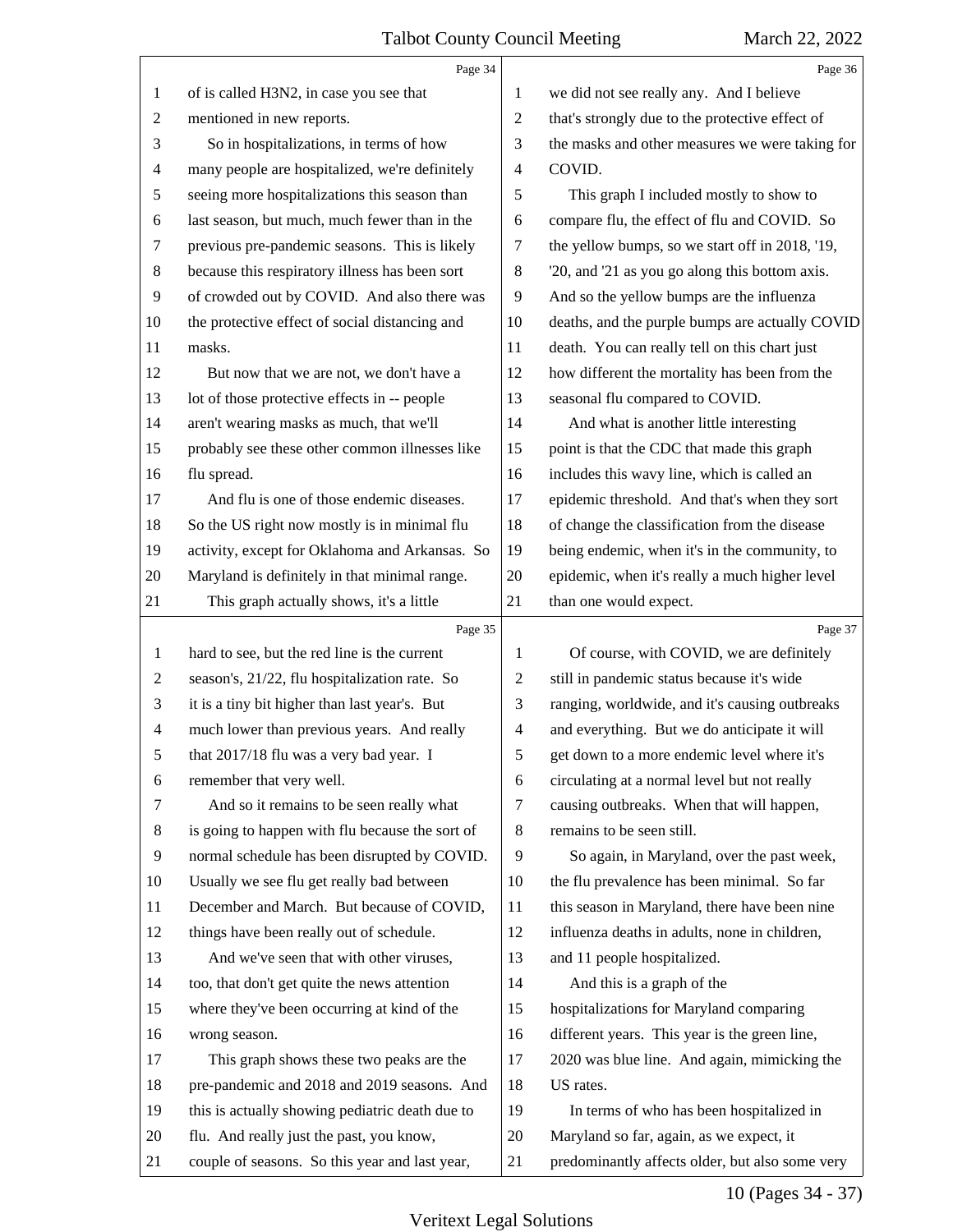|        | Page 38                                         |                | Page 40                                         |
|--------|-------------------------------------------------|----------------|-------------------------------------------------|
| 1      | young.                                          | 1              | treatments we have. So it's something we        |
| 2      | So in terms of vaccination, you know,           | 2              | really do want to stamp out.                    |
| 3      | there are vaccines for flu and there are        | 3              | We also have some cases of what's called        |
| 4      | therapeutics, antivirals for flu. Right now,    | 4              | latent TB. And that's where someone has been    |
| 5      | the rate of vaccination against flu is a lot    | 5              | infected, but the disease is pretty much        |
| 6      | lower than it usually is. So that's something   | 6              | asleep. But the reason we do treat it is        |
| $\tau$ | we want to make sure people don't forget about. | 7              | because it could get reactivated at some point  |
| $8\,$  | We've been talking a lot about COVID            | 8              | and turn into active. We usually see about      |
| 9      | vaccination, but flu vaccination is very        | 9              | five or so of those cases per year, and they    |
| 10     | important because, again, it's a bit uncertain  | 10             | also require medication. But we don't really    |
| 11     | what we're going to experience this year.       | 11             | do contact tracing for that necessarily.        |
| 12     | Moving on to a different infectious             | 12             | So that is something that we have been          |
| 13     | disease. Tuberculosis is one that we often      | 13             | spending some effort on in the Health           |
| 14     | don't think about. It's not what we call an     | 14             | Department. And I really hope that the cases    |
| 15     | endemic disease in the US, but it is something  | 15             | slow down a bit. But it will be interesting to  |
| 16     | that is a reportable illness, which COVID is    | 16             | see if this trend persists of these             |
| 17     | right now. That means anytime there's a         | 17             | unexpectedly high rates of tuberculosis in the  |
| $18\,$ | positive case, then it has to be reported to    | 18             | community.                                      |
| 19     | the public health authorities. Flu is not       | 19             | And it doesn't -- I mean five or four           |
| 20     | reportable. So that we have surveillance        | 20             | cases doesn't sound like a lot, but it is a lot |
| 21     | through other means, but you don't have to      | 21             | for our size population.                        |
|        |                                                 |                |                                                 |
|        | Page 39                                         |                | Page 41                                         |
| 1      | report every instance of flu. But tuberculosis  | 1              | MS. PRICE: Is that trending nationwide or       |
| 2      | you do.                                         | 2              | is it more regional?                            |
| 3      | And we have to get involved in the active       | 3              | DR. MAGUIRE: No. What happened this year        |
| 4      | cases. And usually we really don't have many    | $\overline{4}$ | was some unexpected situations. We typically    |
|        | or any tuberculosis in Talbot County. I looked  | 5              | think of the more common cases of someone who   |
| 6      | back. And in 2010, there was an outbreak where  | 6              | comes from a country where it's endemic. You    |
| 7      | two people were affected. And then in 2017,     | 7              | know, we think of someone who is in a           |
| 8      | there was one where we had three people         | 8              | congregate setting, you know, like jails or     |
| 9      | infected with active tuberculosis.              | 9              | something like that. We've had some unusual     |
| 10     | And then for some reason the past two           | 10             | cases this year. So I do wear -- I can't go     |
| 11     | years, tuberculosis has decided to rear its     | 11             | into too much depth.                            |
| 12     | ugly head and we've actually had more cases     | 12             | So I do think that this year is an              |
| 13     | than ever, which put additional demand on our   | 13             | outlier. I haven't seen evidence that there's   |
| 14     | contact tracing abilities and everything.       | 14             | a significant increase like what we've seen.    |
| 15     | And so with tuberculosis, it's something        | 15             | And again, our numbers are so low that one or   |
| 16     | where similar to what we've done with COVID, we | 16             | two more cases really throws it off because our |
| 17     | have to do contact tracing where we investigate | 17             | normal is zero, you know. But I do hope we get  |
| 18     | who has been around the person infected. It's   | 18             | back to zero next year.                         |
| 19     | extremely, it's extremely infectious but also   | 19             | Another infectious disease, and this one        |
| 20     | extremely serious. Some instances of            | 20             | is also reportable, is HIV. So in Talbot        |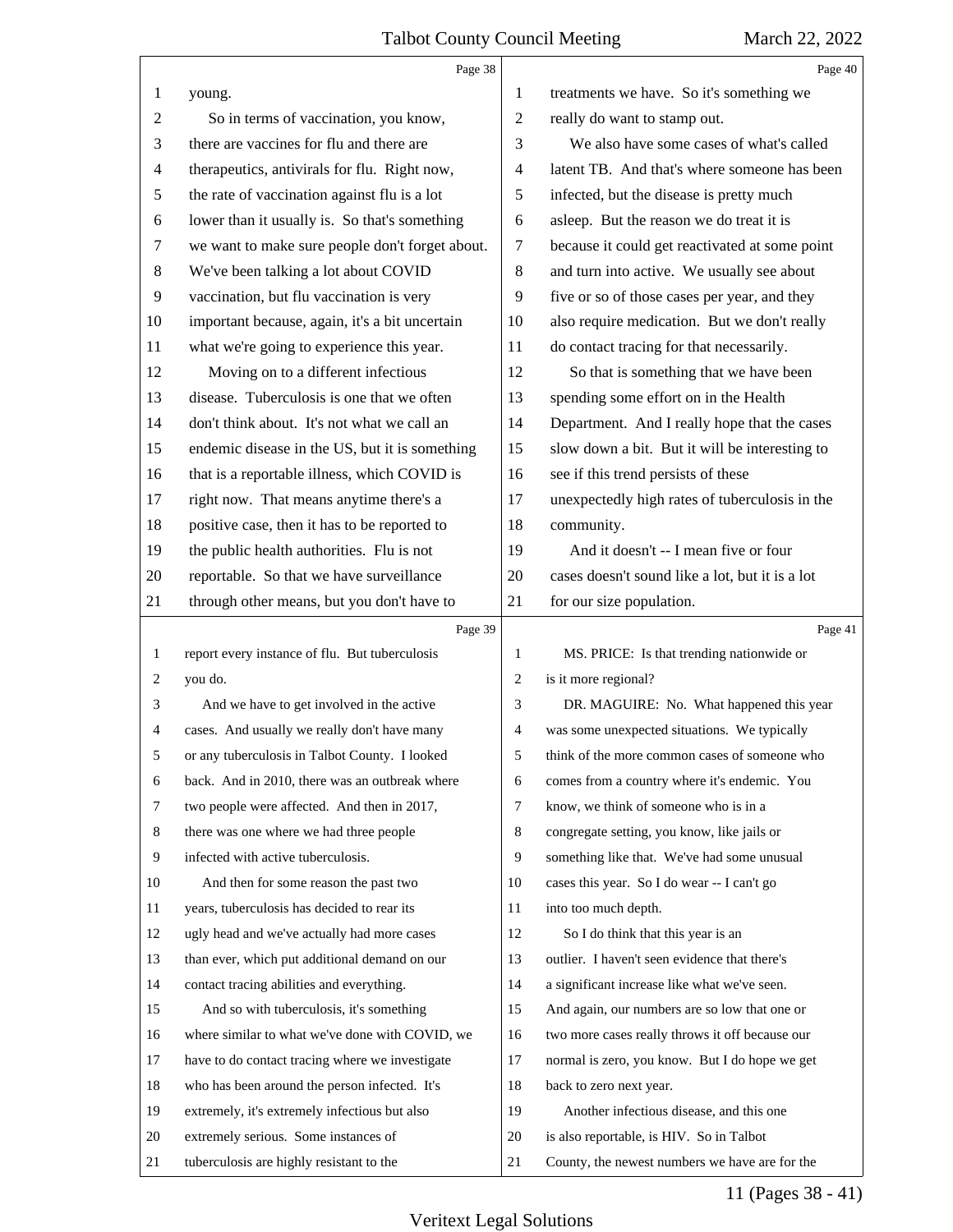|                | Page 42                                         |                          | Page 44                                         |
|----------------|-------------------------------------------------|--------------------------|-------------------------------------------------|
| 1              | end of 2020. So there are, at that time, 79     | 1                        | commercial and what we call backyard poultry.   |
| $\overline{2}$ | people living with HIV in Talbot County. And    | $\overline{2}$           | In Talbot, we actually had, during 2020,        |
| 3              | on the graph, you can see that Talbot County is | 3                        | one backyard poultry case, who was actually a   |
| $\overline{4}$ | yellow. And that is the rate of HIV diagnosis   | $\overline{\mathcal{A}}$ | pet and got successfully treated.               |
| 5              | compared to other jurisdictions in Maryland.    | 5                        | But in Maryland right now, there are two        |
| 6              | So we're kind of in the middle range. We're a   | 6                        | outbreaks, in Cecil County and one in Queen     |
| 7              | bit higher than our neighbors, but certainly    | 7                        | Anne County. And these are occurring at         |
| $8\,$          | much, much lower than Baltimore City, where     | $\,8\,$                  | commercial poultry farms. But it is the most    |
| 9              | really it's the highest.                        | 9                        | recent outbreak or the first outbreak since     |
| 10             | In the past, in 2020, there were two            | 10                       | 2004. The outbreak was first actually noted in  |
| 11             | people diagnosed with HIV in Talbot County.     | 11                       | Delaware. And then what they think happened is  |
| 12             | And over the past five years, there's been six  | 12                       | that maybe some wild birds transmitted it to    |
| 13             | new diagnoses. But the good thing about HIV     | 13                       | these other counties.                           |
| 14             | treatment is that it's been around so long,     | 14                       | So State and federal officials have             |
| 15             | that now we're seeing a lot of people really    | 15                       | dramatically expanded their surveillance to     |
| 16             | able to live more normal lives and longer lives | 16                       | protect the poultry industry in the Delmarva    |
| 17             | and really almost, you know, manage their       | 17                       | Peninsula. And I believe I read that            |
| 18             | disease such that they have undetectable viral  | 18                       | 14 percent of all commercial poultry birds are  |
| 19             | levels. So that's been a really good trend      | 19                       | on the Eastern Shore. So it's an important      |
| 20             | just nationally.                                | 20                       | industry for our region.                        |
| 21             | We do test for HIV in the Health                | 21                       | And so what they've done is they've             |
|                |                                                 |                          |                                                 |
|                | Page 43                                         |                          | Page 45                                         |
| $\mathbf{1}$   | Department. You can get tested by really any    | $\mathbf{1}$             | quarantined the birds. And some have been       |
| $\overline{2}$ | provider. And then coming soon, we have over    | 2                        | depopulated. And what they wanted to assure     |
| 3              | the past year and a half purchased some mobile  | 3                        | the public is that none of the infected birds   |
| $\overline{4}$ | testing units. So one of the things we'll be    | $\overline{\mathcal{A}}$ | at all entered the food system. So there's      |
| 5              | using them for as we shift out of focusing on   | 5                        | really actually minimal risk to humans.         |
| 6              | COVID is conducting testing for HIV and also    | 6                        | It is possible theoretically that humans        |
| 7              | hepatitis C. And we also offer rapid testing    | 7                        | could get infected, but there have been no      |
| 8              | for both of those diseases.                     | 8                        | cases in the US. I believe there was one case   |
| 9              | The last infectious disease I wanted to         | 9                        | in the UK. And so the CDC wants to assure       |
| 10             | touch on is one that's actually experiencing an | 10                       | people that this is not something that's a      |
| 11             | outbreak in the region. Not in Talbot County    | 11                       | significant risk that people should be          |
| 12             | itself, but in the region. And that is avian    | 12                       | concerned about, but it has gotten a tiny bit   |
| 13             | flu. So this is a highly contagious             | 13                       | of news coverage recently locally.              |
| 14             | respiratory flu virus that spreads amongst      | 14                       | And so again, it does not affect poultry        |
| 15             | birds. It affects all sorts of poultry, both    | 15                       | meat or eggs. So those are safe to eat.         |
| 16             | wild and I guess domesticated.                  | 16                       | And some things to note is there are no         |
| 17             | And what's happened recently is that a          | 17                       | commercial chicken farms in Talbot County. So   |
| 18             | version of H5N1, so, again, like human flu,     | 18                       | we're actually not directly involved in this    |
| 19             | there's those H and N terms. This one is        | 19                       | outbreak. But it is affecting our neighbors,    |
| 20             | called H5N1. They have noticed wild birds in    | 20                       | but we do have some residents who have backyard |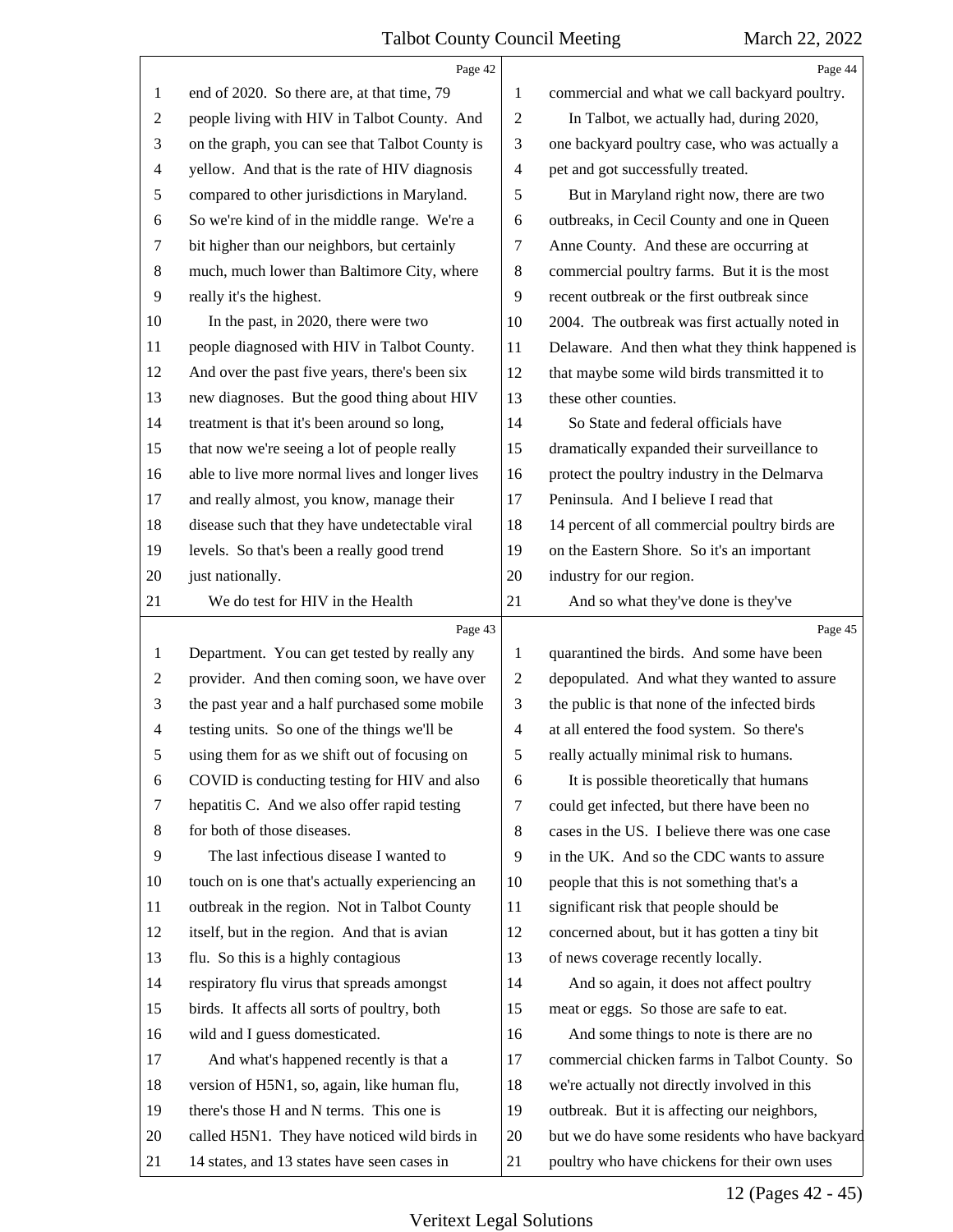|    | Page 46                                         |                | Page 48                                         |
|----|-------------------------------------------------|----------------|-------------------------------------------------|
| 1  | who lay their own eggs, and those could get     | 1              | move into a beautiful new location. We do       |
| 2  | infected theoretically by wild birds. So it's   | 2              | anticipate an open house for that location      |
| 3  | very important for owners of those poultry to,  | 3              | later this spring. And they are hoping to       |
| 4  | you know, wash their hands after interacting    | 4              | expand their services to actually an older      |
| 5  | with them.                                      | 5              | population, to three-year-olds. And we do have  |
| 6  | And this is an example of a situation that      | 6              | a waiting list even for that program now.       |
| 7  | touches on a theory called One Health, if you   | 7              | I wanted to also mention that this week is      |
| 8  | ever heard about that. So One Health is this    | 8              | LBGTQ Health Week. So this is a week we're      |
| 9  | idea, this philosophy that diseases between     | 9              | trying to empower individuals in the LBGTQ      |
| 10 | animals and humans and agricultural are all     | 10             | community to ensure that they are able to       |
| 11 | very interconnected. And so sometimes you hear  | 11             | access quality health care.                     |
| 12 | about, well, an illness jumped from one species | 12             | And then in a couple of weeks, it will be       |
| 13 | to another.                                     | 13             | National Public Health Week, and we'll be       |
| 14 | And that is actually what we saw with           | 14             | having some events during that week.            |
| 15 | COVID, where I think they determined it         | 15             | So I hope everyone is enjoying their first      |
| 16 | probably originated from a food market where    | 16             | week of spring. And I wish you all a happy      |
| 17 | there were infected I'm going to say bats. And  | 17             | spring. And hopefully I was able to provide     |
| 18 | so that ended up jumping from one species.      | 18             | some interesting and maybe better news than     |
| 19 | Usually it's from a wild species to a           | 19             | last time.                                      |
| 20 | domesticated animal species, then to a -- or a  | 20             | MR. CALLAHAN: Well, thank you, thank you.       |
| 21 | species that we eat, then to humans.            | 21             | So let's open it up.                            |
|    |                                                 |                |                                                 |
|    | Page 47                                         |                | Page 49                                         |
| 1  | And so we've been sort of worried about         | 1              | MR. DIVILIO: Couldn't have been worse.          |
| 2  | this often with influenza. So if you remember   | $\overline{2}$ | I greatly appreciate you providing this         |
| 3  | back about 12-ish years, there was "swine" flu. | 3              | information to us and keeping it in the         |
| 4  | So that was something where you saw this in,    | $\overline{4}$ | forefront. And certainly take it to heart and   |
| 5  | you know, pigs.                                 | 5              | try to keep everybody safe.                     |
| 6  | And so avian flu is one of those things         | 6              | MR. LESHER: Thank you.                          |
| 7  | where it's an influenza virus. Theoretically    | 7              | MR. PACK: Thank you very much,                  |
| 8  | it could affect humans. But sometimes you have  | 8              | Dr. Maguire, for the presentation. I will say   |
| 9  | to have some mutations to allow it to jump from | 9              | that you took on a heavy task when you became   |
| 10 | one species to another.                         | 10             | health officer here and stepped right in and    |
| 11 | So there are some people in academic            | 11             | was able to keep things moving in a positive    |
| 12 | settings who are focusing on trying to reduce   | 12             | direction, albeit it was a very fluid situation |
| 13 | that risk. And we definitely saw it with        | 13             | from the State level, from the CDC. That you    |
| 14 | COVID.                                          | 14             | were able to keep things moving forward.        |
| 15 | So that is my update on some infectious         | 15             | And you're certainly correct regarding the      |
| 16 | disease issues which we're working on at the    | 16             | flu. The one thing I would recommend is don't   |
| 17 | Health Department.                              | 17             | get the same shot on the same day in the same   |
| 18 | I do want to mention a couple of pieces of      | 18             | arm, as I did. You don't want to do that.       |
| 19 | news. So we, the county was able to get a       | 19             | And it's great news to hear that the early      |
| 20 | Community Block Development Grant and that      | 20             | Head Start is finally in their own building. I  |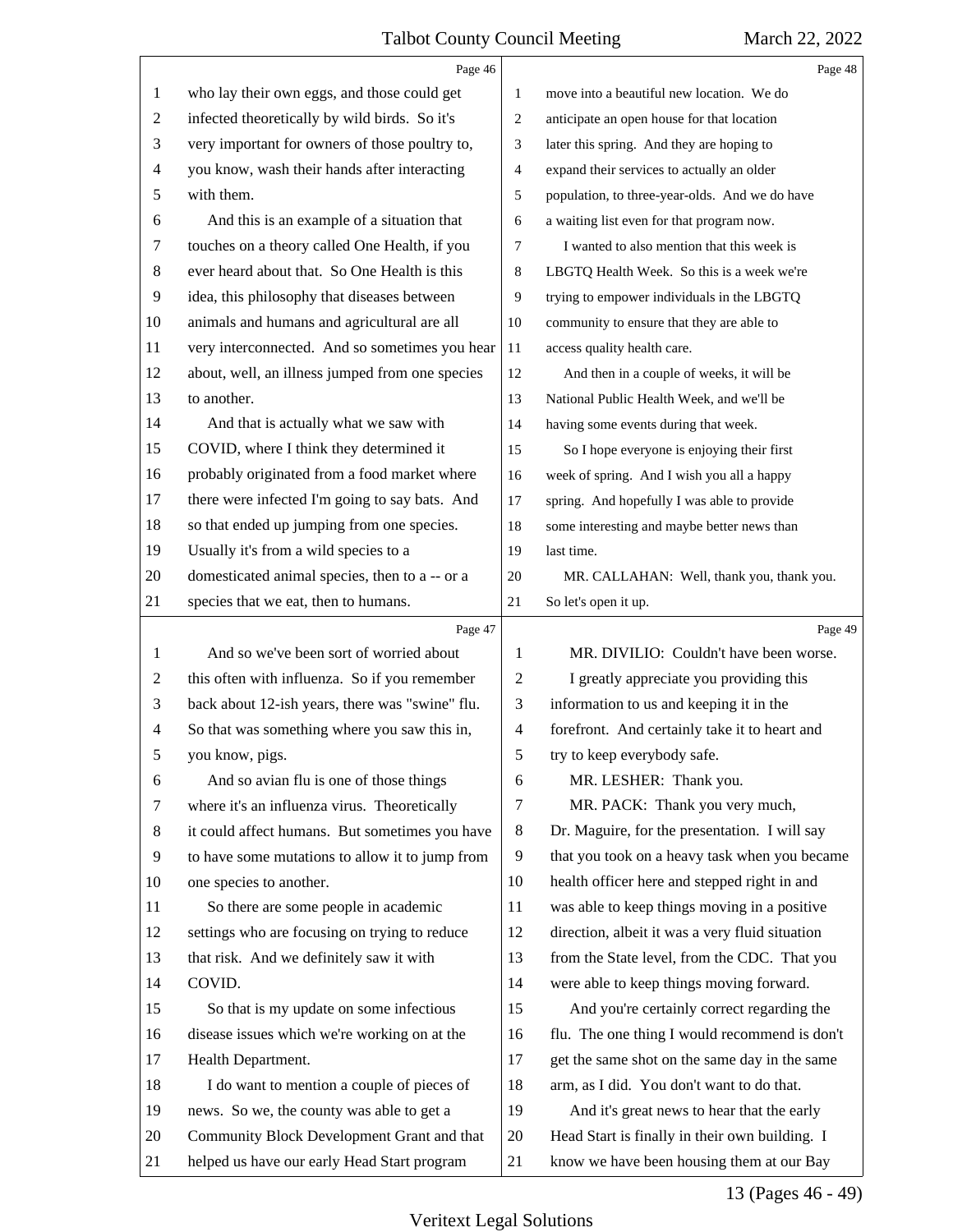|    | Page 50                                         |                | Page 52                                         |
|----|-------------------------------------------------|----------------|-------------------------------------------------|
| 1  | Street location probably since Cathy Foster was | 1              | treat each other with dignity and respect       |
| 2  | here. So two health officers ago when they      | 2              | without exception.                              |
| 3  | first moved into that building. So to finally   | 3              | Given under our hands in the great seal of      |
| 4  | have them in their own space is great news to   | 4              | Talbot County this 22nd day of March in the     |
| 5  | hear. So congratulations on that. And let us    | 5              | year of our Lord, 2022.                         |
| 6  | know when the open house is going to be.        | 6              | MR. CALLAHAN: Thank you, Madam Secretary.       |
| 7  | DR. MAGUIRE: Will do. We're trying to           | 7              | Welcome, Tina Jones. Come on up.                |
| 8  | get the playground built so everyone can see,   | 8              | MS. JONES: Got smaller guests with us as        |
| 9  | but it will be soon.                            | 9              | well.                                           |
| 10 | MR. PACK: Okay. Great.                          | 10             | MR. CALLAHAN: I see that, I see that.           |
| 11 | DR. MAGUIRE: Thank you so much, everyone.       | 11             | MS. JONES: Good evening, Council. Thank         |
| 12 | MR. CALLAHAN: Thank you. All right.             | 12             | you very much for issuing this proclamation.    |
| 13 | Next up we got a proclamation,                  | 13             | I am Tina Jones. I am the chair of the          |
| 14 | International Transgender Day of Visibility.    | 14             | Board of Delmarva Pride Center, probably one of |
| 15 | Madam Secretary, could you read the             | 15             | the newest nonprofits that's headquartered here |
| 16 | proclamation, please.                           | 16             | in Talbot County. Joining me is Lisa Berry,     |
| 17 | SECRETARY: Certificate of Recognition,          | 17             | who is another member of our board. We serve    |
| 18 | International Transgender Day of Visibility.    | 18             | not just the transgender community but the LBGT |
| 19 | Whereas, transgender people come from all       | 19             | community for the entire midshore area.         |
| 20 | walks of life and are our coworkers, family,    | 20             | One of the things that we do have is a          |
| 21 | and neighbors and are a diverse community       | 21             | transgender support group called Delmarva       |
|    |                                                 |                |                                                 |
|    | Page 51                                         |                | Page 53                                         |
| 1  | representing all racial, ethnic, and faith      | 1              | Gender Expression Movement that meets here in   |
| 2  | backgrounds.                                    | $\overline{2}$ | Easton on the third Tuesday of every month at   |
| 3  | And whereas, International Transgender Day      | 3              | 6:30 at Unitarian Universal Fellowship of       |
| 4  | of visibility celebrates transgender            | 4              | Easton.                                         |
| 5  | representation, activism, and equality and is   | 5              | We're very happy that you've taken the          |
| 6  | honored each year on March 31st as a time to    | 6              | opportunity to provide this proclamation. Last  |
| 7  | celebrate transgender people around the world,  | 7              | year, 2021, was the deadliest year on record    |
| 8  | their courage to live openly and authentically, | 8              | for transgender people in this country. Most    |
| 9  | while also raising awareness around the         | 9              | people don't realize that.                      |
| 10 | discrimination transgender individuals still    | 10             | It's nice to have leaders in our                |
| 11 | face.                                           | 11             | communities stand up and recognize that         |
| 12 | Whereas, we honor the bravery of the many       | 12             | transgender people are people just like         |
| 13 | transgender individuals who live and work in    | 13             | everyone else, you know. And the words that     |
| 14 | our community in their authentic gender and     | 14             | you included in there, that you're reaffirming  |
| 15 | reaffirm our commitment to promote the full     | 15             | your commitment to promote the full inclusion   |
| 16 | inclusion of transgender individuals in our     | 16             | of people. And this for us is not just          |
| 17 | community.                                      | 17             | transgender people, but all people regardless   |
| 18 | Now, therefore, we, the County Council of       | 18             | of their sexual orientation, their gender       |
| 19 | Talbot County, do hereby recognize March 31,    | 19             | identity, their race, their ethnic background.  |
| 20 | 2022, as Transgender Day of Visibility in       | 20             | You know, it's so important that leaders        |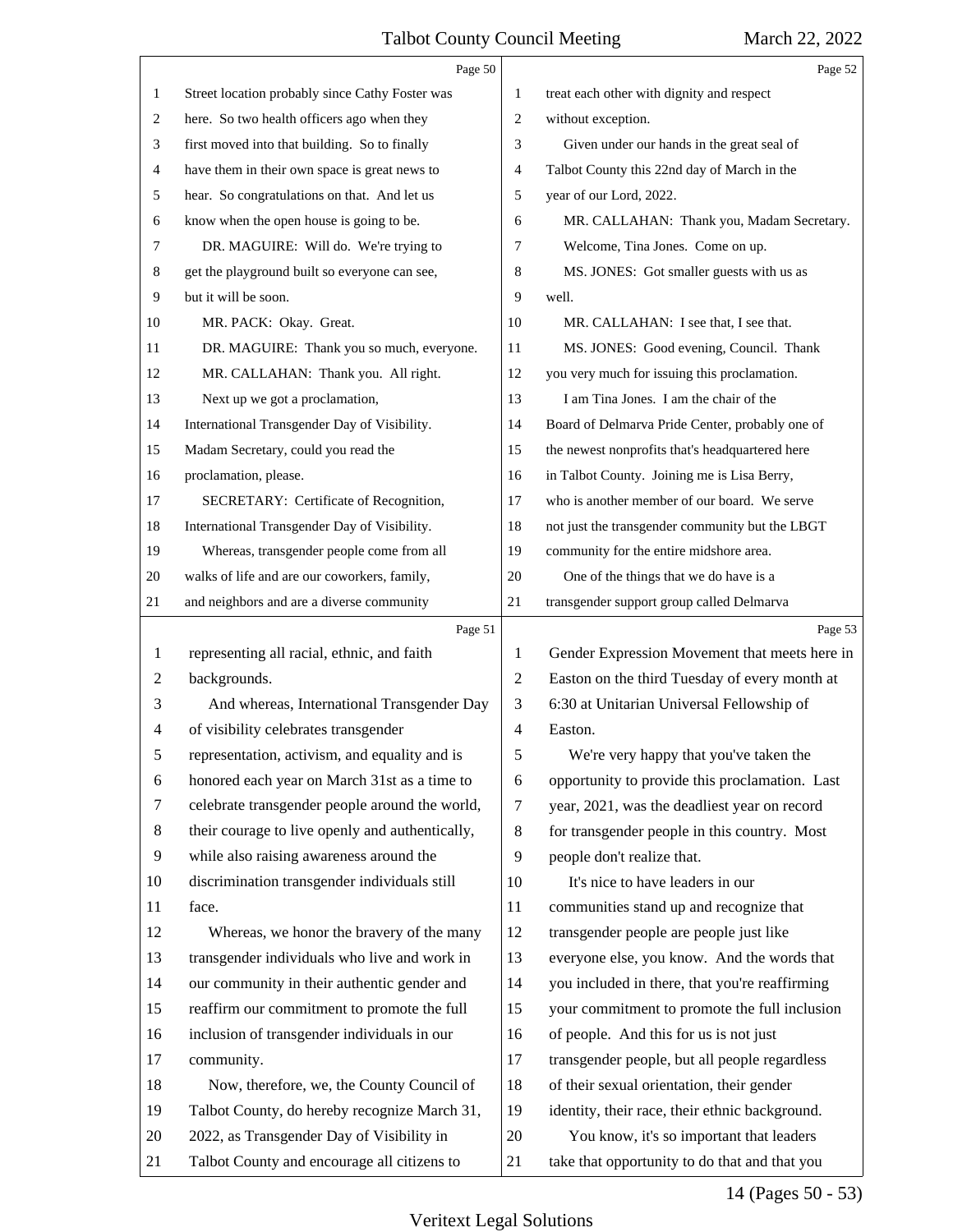|                | Page 54                                         |                | Page 56                                         |
|----------------|-------------------------------------------------|----------------|-------------------------------------------------|
| 1              | encourage our citizens to also do the same      | 1              | MS. JONES: It's our third year. But the         |
| $\overline{c}$ | thing.                                          | $\overline{c}$ | first year was the first year of COVID. So      |
| 3              | And most importantly, treat each of us          | 3              | this is the first year I've been able to come   |
| 4              | with dignity and respect. That's what this      | 4              | in person.                                      |
| 5              | board is all about.                             | 5              | MR. PACK: That's right. This is our             |
| 6              | I mean there's so much hate that we see         | 6              | third year of doing this with you all. And it   |
| 7              | right now.                                      | 7              | seems like you've already put some things       |
| 8              | Councilman Lesher, you were speaking in         | 8              | together with the Delmarva Pride Center. So it  |
| 9              | your opening prayer about the hate that's going | 9              | looks like you're getting some traction in the  |
| 10             | on. We see what's going on in the world. We     | 10             | community as far as, as you said, a day of      |
| 11             | see what's going on in Ukraine.                 | 11             | visibility so that people can see you for you.  |
| 12             | It is time for us to stop. It's time for        | 12             | And again, thank you for your courage and       |
| 13             | us just to come together and love one another   | 13             | for your leadership for you all coming here and |
| 14             | and reach out and get to know each person as a  | 14             | doing this and putting a spotlight on, as you   |
| 15             | person first before we pass a judgment.         | 15             | said before, just treating people with a little |
| 16             | And so we cannot thank you enough for           | 16             | bit more humanity and stop all the division.    |
| 17             | taking the time out of your busy schedules at   | 17             | I wish it was as easy as you said, we just      |
| 18             | this meeting to recognize this day. This is     | 18             | need to stop. As Mr. Lesher said in his         |
| 19             | not just for the transgender community. This    | 19             | opening prayer, there's so much hatred going on |
| 20             | is for all of us. So thank you.                 | 20             | in the world, so much killing going on in the   |
| 21             | MR. CALLAHAN: Great. Thank you.                 | 21             | world. I wish it was just as easy just to say   |
|                |                                                 |                |                                                 |
|                | Page 55                                         |                | Page 57                                         |
| 1              | Appreciate that.                                | 1              | stop and let it be done. But unfortunately, we  |
| 2              | MR. LESHER: Tina, I want to thank you for       | $\overline{c}$ | know that that's not the case.                  |
| 3              | your leadership, for your visibility in this,   | 3              | So for this little guy and for that young       |
| 4              | and your work, which is bringing both support   | 4              | girl, let's continue working together to make   |
| 5              | and comfort to many of our citizens in this     | 5              | this a better place.                            |
| 6              | county. So thank you for your good work.        | 6              | MS. JONES: Absolutely. Thank you.               |
| 7              | MS. JONES: Thank you. I know this is not        | 7              | And again, just one quick plug, if I may.       |
| 8              | always easy for you, either. I know not         | 8              | So we are going to have a pride festival in     |
| 9              | everybody is as accepting as this Council is.   | 9              | Easton. It is going to be the weekend of        |
| 10             | And it takes courage on your behalf to          | 10             | June 17th through the 19th. So it will be a     |
| 11             | stand up for people like me, people like Lisa.  | 11             | Friday, Saturday, and Sunday event.             |
| 12             | And we appreciate that.                         | 12             | On Friday, from three to seven, we will be      |
| 13             | Again, that's what makes all of us free.        | 13             | having -- Free State Justice will be joining us |
| 14             | That's what makes all of us safe and happy. So  | 14             | and providing a free legal clinic to LBGTQ      |
| 15             | thank you.                                      | 15             | folks of limited means. So they can get any     |
| 16             | MR. CALLAHAN: Thank you.                        | 16             | services they may need, be that a gender marker |
| 17             | MR. PACK: Thank you very much. I would          | 17             | change, a name change, issues, if they have any |
| 18             | echo -- I'm just watching the little guy here.  | 18             | disputes with anyone, if they need to work on   |
| 19             | I will echo Mr. Lesher's statements thanking    | 19             | wills, anything at all that's a legal matter.   |
| 20             | you for your leadership.                        | 20             | They're going to be providing that service for  |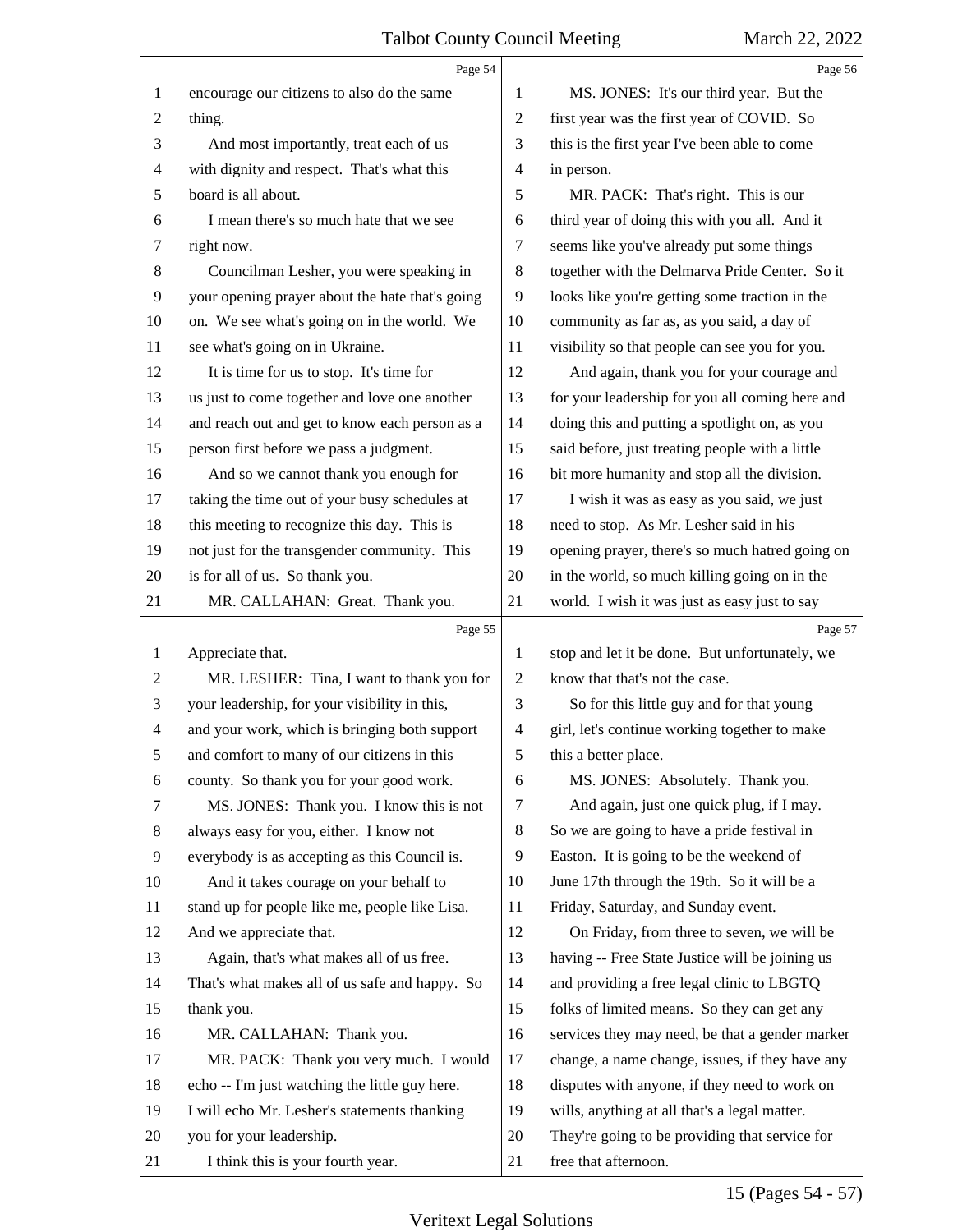|    | Page 58                                        |                | Page 60                                         |
|----|------------------------------------------------|----------------|-------------------------------------------------|
| 1  | We are going to have a drag show and dance     | 1              | MR. CALLAHAN: Come on up.                       |
| 2  | at the Hummingbird Inn that evening.           | 2              | MS. JONES: Let's get your picture.              |
| 3  | Saturday will be our festival, which will      | 3              | MR. STAMP: Thank you.                           |
| 4  | be on Harrison Street from 11 until three.     | $\overline{4}$ | MS. JONES: Thank you.                           |
| 5  | We're very excited about that.                 | 5              | MR. LESHER: Thank you. Congratulations.         |
| 6  | We've been talking with the county Art         | 6              | MS. JONES: Thank you so much.                   |
| 7  | Museum, BAAM, and the Harriet Tubman -- or     | 7              | MR. CALLAHAN: You guys did a great job,         |
| 8  | Frederick Douglass Society regarding their     | 8              | great job.                                      |
| 9  | Juneteenth event. So that will be happening on | 9              | Okay. Next on the agenda, we've got our         |
| 10 | the Saturday as well. We're hoping that folks  | 10             | introduction of administrative resolution.      |
| 11 | will come out for both because they're both    | 11             | Madam Secretary, could you read that in the     |
| 12 | about inclusion and acceptance.                | 12             | record please for us, please.                   |
| 13 | And then on Sunday, we're going to do a        | 13             | SECRETARY: A resolution authorizing             |
| 14 | brunch, again, back at the Hummingbird Inn.    | 14             | Talbot County to file an application with the   |
| 15 | So we're very excited about this. We hope      | 15             | Maryland Transit Administration, the Maryland   |
| 16 | everybody will come out. It's going to be a    | 16             | Department of Transportation for a section      |
| 17 | great day for everyone. We have activities for | 17             | 5303, 5304, 5307, 5309, 5310, and 5311 grant    |
| 18 | kids as well.                                  | 18             | under the Federal Transit Act.                  |
| 19 | And so we invite you to come, join, and be     | 19             | Whereas, the Maryland Transit                   |
| 20 | a part of the community with all of us. So     | 20             | Administration is a designated recipient in     |
| 21 | thank you.                                     | 21             | Maryland for grants under the Federal Transit   |
|    |                                                |                |                                                 |
|    | Page 59                                        |                | Page 61                                         |
| 1  | MR. CALLAHAN: Okay. Well, thank you.           | 1              | Act.                                            |
| 2  | One last thing. Madam Secretary.               | 2              | And whereas, the administrator of the           |
| 3  | MR. PACK: So moved.                            | 3              | Maryland Transit Administration of the Maryland |
| 4  | MR. LESHER: I'll second.                       | $\overline{4}$ | Department of Transportation is authorized to   |
| 5  | MR. CALLAHAN: I got a motion and a             | 5              | make grants to counties and to local            |
| 6  | second. Madam Secretary, could you call the    | 6              | governments for a mass transportation program   |
| 7  | vote, please.                                  | 7              | of projects.                                    |
| 8  | SECRETARY: Mr. Callahan.                       | 8              | And whereas, the contract for financial         |
| 9  | MR. CALLAHAN: Aye.                             | 9              | assistance will impose certain obligations upon |
| 10 | SECRETARY: Mr. Divilio.                        | 10             | the applicant, including the provision by the   |
| 11 | MR. DIVILIO: Aye.                              | 11             | contract of the local share of the project      |
| 12 | SECRETARY: Mr. Lesher.                         | 12             | costs in the program.                           |
| 13 | MR. LESHER: Aye.                               | 13             | And whereas, it is required by the United       |
| 14 | SECRETARY: Ms. Price.                          | 14             | States Department of Transportation in          |
| 15 | MS. PRICE: Aye.                                | 15             | accordance with the provisions of Title Six of  |
| 16 | SECRETARY: Mr. Pack.                           | 16             | the Civil Rights Act of 1964 that in connection |
| 17 | MR. PACK: Aye.                                 | 17             | with the filing of an application for           |
| 18 | MR. CALLAHAN: Appreciate it.                   | 18             | assistance under the Federal Transit Act, the   |
| 19 | MS. JONES: Thank you.                          | 19             | applicant given assurance that it will comply   |
| 20 | MR. CALLAHAN: Thank you.                       | 20             | with Title Six of the Civil Rights Act of 1964  |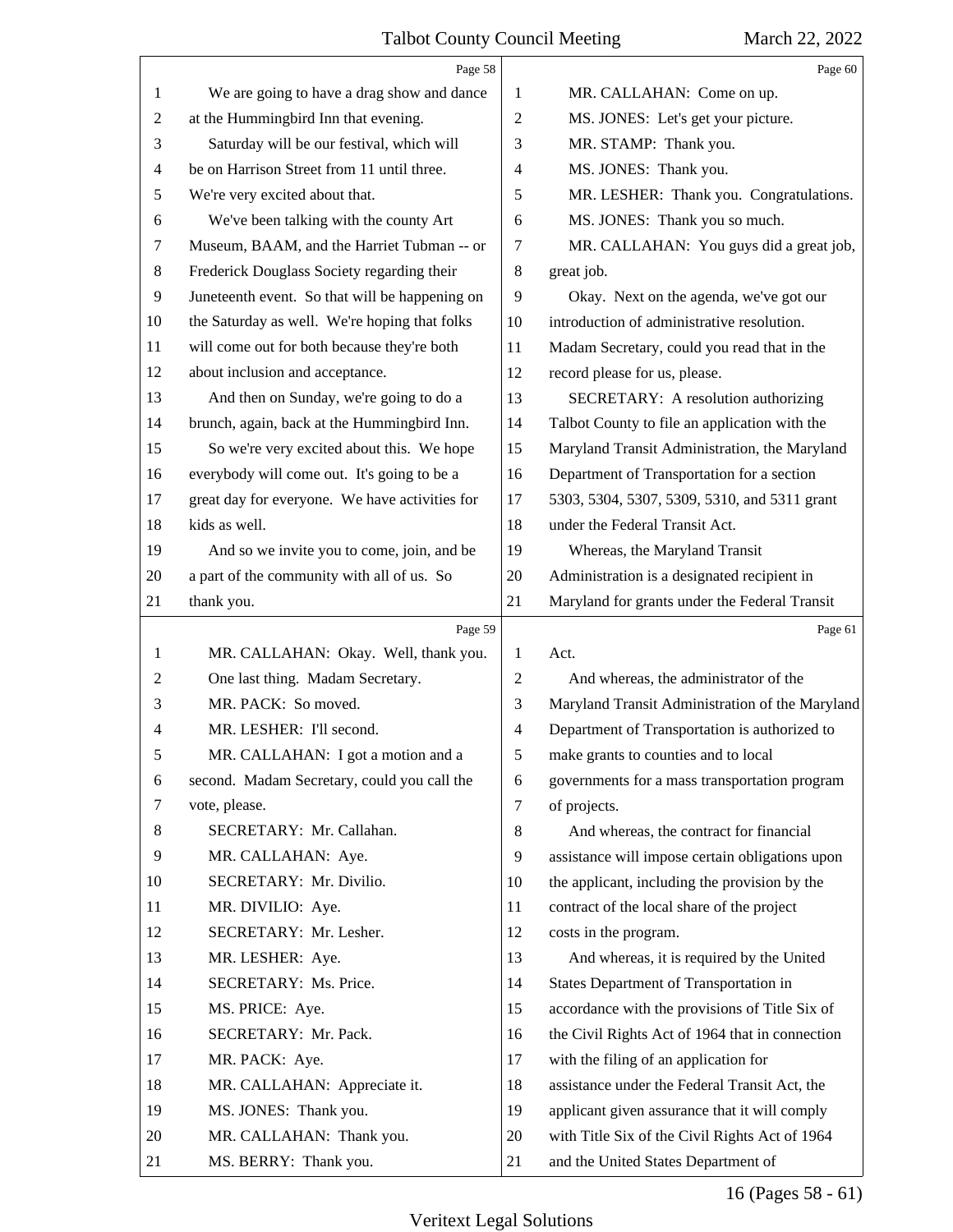|                | Page 62                                         |                | Page 64                                        |
|----------------|-------------------------------------------------|----------------|------------------------------------------------|
| 1              | Transportation requirements thereunder.         | 1              | MR. CALLAHAN: Okay.                            |
| $\overline{c}$ | And whereas, it is the goal of the              | $\overline{c}$ | MR. DIVILIO: I'll second.                      |
| 3              | applicant that minority business enterprise be  | 3              | MR. CALLAHAN: Okay. We got a motion and        |
| 4              | utilized to the fullest extent possible in      | $\overline{4}$ | a second. Madam Secretary, could you call the  |
| 5              | connection with this project and that definite  | 5              | vote, please.                                  |
| 6              | procedures shall be established and             | 6              | SECRETARY: Mr. Callahan.                       |
| 7              | administered to ensure that minority business   | 7              | MR. CALLAHAN: Aye.                             |
| 8              | should have the maximum construction contract   | 8              | SECRETARY: Mr. Divilio.                        |
| 9              | supplies, equipment contracts for consultant,   | 9              | MR. DIVILIO: Aye.                              |
| 10             | and other services.                             | 10             | SECRETARY: Mr. Lesher.                         |
| 11             | Now, therefore, be it resolved by Talbot        | 11             | MR. LESHER: Aye.                               |
| 12             | County, Maryland, the filing of the aforesaid   | 12             | SECRETARY: Ms. Price.                          |
| 13             | application be endorsed and be it further       | 13             | MS. PRICE: Aye.                                |
| 14             | resolved that copies of this resolution be sent | 14             | SECRETARY: Mr. Pack.                           |
| 15             | to the Maryland Transit Administration of the   | 15             | MR. PACK: Aye.                                 |
| 16             | Maryland Department of Transportation.          | 16             | MR. CALLAHAN: Madam Secretary, we have         |
| 17             | Now, therefore, the County Council of           | 17             | another administrative resolution. Could you   |
| 18             | Talbot County, Maryland, hereby endorses this   | 18             | read that one, too, please.                    |
| 19             | resolution, thereby indicating approval         | 19             | MS. PRICE: It's a little wordy.                |
| 20             | thereof.                                        | 20             | MR. CALLAHAN: It is a little wordy. You        |
| 21             | Given under our hands in the great seal of      | $21\,$         | can do the short version.                      |
|                |                                                 |                |                                                |
|                | Page 63                                         |                | Page 65                                        |
| $\mathbf{1}$   | Talbot County this 22nd day of March in the     | 1              | SECRETARY: An administrative resolution        |
| 2              | year of our Lord, 2022.                         | $\overline{c}$ | entitled a resolution of Talbot County,        |
| 3              | MR. CALLAHAN: Thank you, Madam Secretary.       | 3              | Maryland, the county, authorizing the issuance |
| 4              | Good job.                                       | $\overline{4}$ | and sale of consolidated public improvement    |
| 5              | Open it up, Council.                            | 5              | general obligation bonds in a principal amount |
| 6              | MR. LESHER: Is it worth having staff just       | 6              | not exceeding \$600,000, pursuant to the       |
| 7              | for the public benefit explain what this is     | $\tau$         | authority of Bill Number 1493, enacted by the  |
| 8              | about?                                          | 8              | County Council of Talbot County, Maryland, on  |
| 9              | MR. DIVILIO: This is bringing the Bay           | 9              | September 14, 2021, the public local law,      |
| 10             | Bridge to St. Michaels.                         | 10             | section 10-203 of the Local Government Article |
| 11             | SECRETARY: Actually, Mr. Lesher. This           | 11             | of the Annotated Code of Maryland, 2013        |
| 12             | should have been included in the March 8th      | 12             | replacement volume, as amended, the enabling   |
| 13             | agenda.                                         | 13             | act, and section 623 of the Charter of Talbot  |
| 14             | MR. LESHER: This is the follow on --            | 14             | County, Maryland, the charter. The bonds to be |
| 15             | SECRETARY: With part of the Delmarva            | 15             | designated Talbot County, Maryland, general    |
| 16             | Community Transit.                              | 16             | obligation bonds, St. Michaels wastewater      |
| 17             | MR. PACK: It's the standard we do every         | 17             | system belt filter. The net proceeds of the    |
| 18             | year.                                           | 18             | sale thereof to be used and applied for the    |
| 19             | SECRETARY: It inadvertently was omitted.        | 19             | public purpose of financing or refinancing     |
| 20             | MR. LESHER: Well, with that, I'll move          | 20             | rehabilitation improvements to certain         |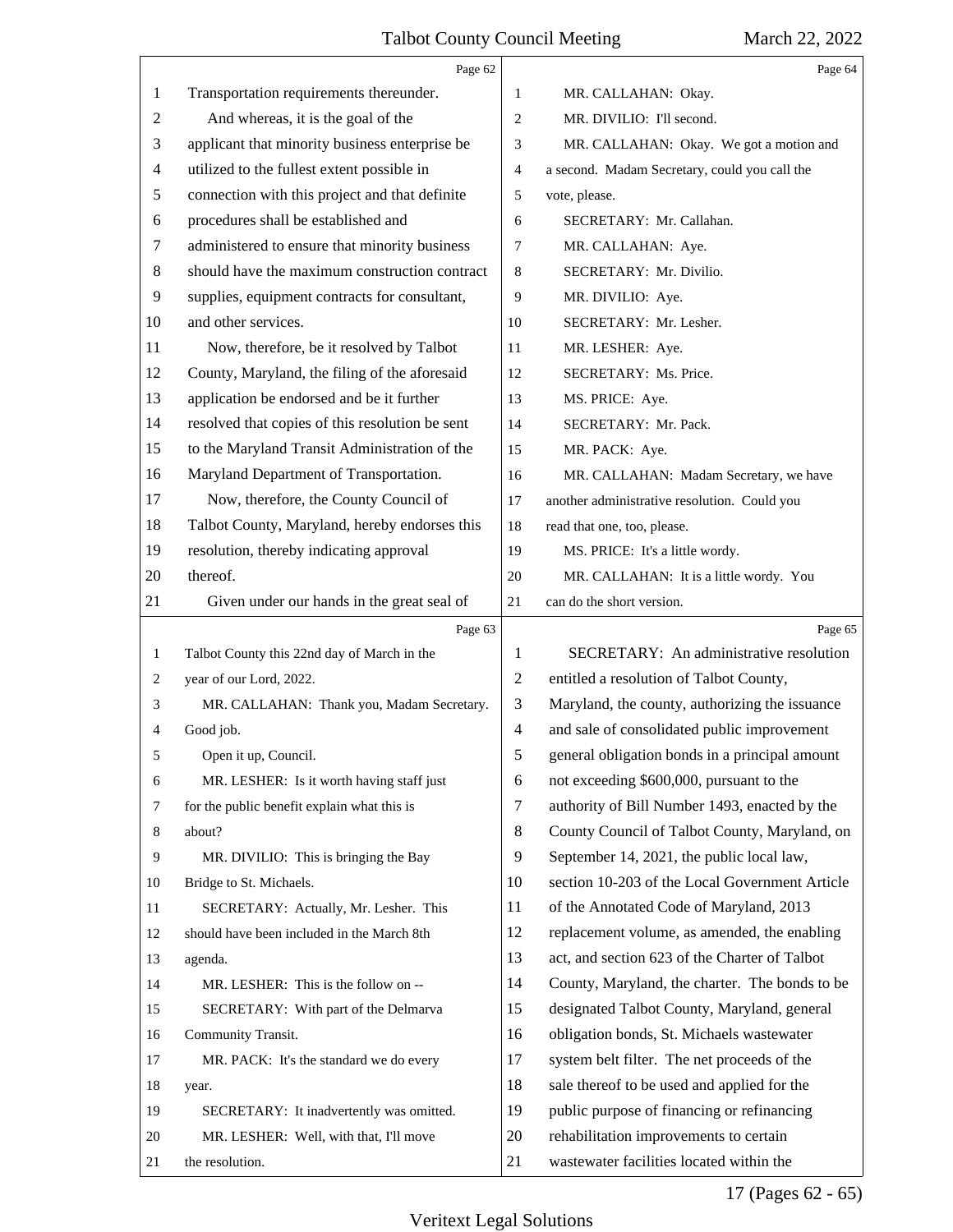|    | Page 66                                         |              | Page 68                                       |
|----|-------------------------------------------------|--------------|-----------------------------------------------|
| 1  | county, as more particularly described herein.  | 1            | MR. DIVILIO: I'll make a motion.              |
| 2  | Together with financing or refinancing of the   | 2            | MR. CALLAHAN: Second?                         |
| 3  | acquisition of all necessary property rights    | 3            | MR. PACK: Second.                             |
| 4  | and equipment and related architectural,        | 4            | MR. CALLAHAN: Okay. We got a motion and       |
| 5  | financial, legal, planning, and engineering     | 5            | second. Madam Secretary, could you call the   |
| 6  | expenses. Prescribing the form and tenor of     | 6            | vote, please.                                 |
| 7  | the bonds and the terms and conditions for the  | 7            | SECRETARY: Mr. Callahan.                      |
| 8  | issuance and sale thereof at private sale to    | 8            | MR. CALLAHAN: Aye.                            |
| 9  | the United States of America. Acting through    | 9            | SECRETARY: Mr. Divilio.                       |
| 10 | Rural Utility Service, United States Department | 10           | MR. DIVILIO: Aye.                             |
| 11 | of Agriculture, USDA. Authorizing the           | 11           | SECRETARY: Mr. Lesher.                        |
| 12 | consolidation of separate series of bonds into  | 12           | MR. LESHER: Aye.                              |
| 13 | one or more bonds, providing for the prompt     | 13           | SECRETARY: Ms. Price.                         |
| 14 | payment of maturing principal of and interest   | 14           | MS. PRICE: Aye.                               |
| 15 | on the bonds, covenanting to levy and collect   | 15           | SECRETARY: Mr. Pack.                          |
| 16 | all taxes necessary to provide for the payment  | 16           | MR. PACK: Aye.                                |
| 17 | of the principal of and interest on such bonds, | 17           | MR. CALLAHAN: Okay. Next on the agenda,       |
| 18 | subject to the limitations set forth in section | 18           | introduction to legislation. Madam Secretary, |
| 19 | 614 the county Charter, and generally relating  | 19           | could you please read the title of the bill   |
| 20 | to the issuance, sale, and delivery of the      | 20           | into the record, please.                      |
| 21 | bonds.                                          | 21           | SECRETARY: A bill to amend Chapter 24,        |
|    |                                                 |              |                                               |
|    | Page 67                                         |              | Page 69                                       |
| 1  | MR. CALLAHAN: Okay. Thank you, Council.         | $\mathbf{1}$ | boards, committees, and commissions, of the   |
| 2  | Thank you, Madam Secretary, any discussion      | 2            | Talbot County Code in order to add a new      |
| 3  | on this?                                        | 3            | Article Five entitled Police Accountability   |
| 4  | MS. PRICE: So someone give                      | 4            | Board and Administrative Charging Committee.  |
| 5  | MR. PACK: Ray is back there.                    | 5            | MR. CALLAHAN: Okay. Mr. Thomas, you want      |
| 6  | MR. CALLAHAN: Yup, yup.                         | 6            | to help us on this one?                       |
| 7  | MR. CLARKE: Yes, Council. This is               | 7            | MR. THOMAS: Sure. So briefly, the             |
| 8  | associated with the belt filter press that we   | 8            | Maryland Police Accountability Board Act of   |
| 9  | have at the St. Michaels was tewater treatment  | 9            | 2022 requires each county to create a Police  |
| 10 | plant.                                          | 10           | Accountability Board and Administrative       |
| 11 | Ultimately, the current press that we had       | 11           | Charging Committee.                           |
| 12 | failed. So this is going to be a replacement    | 12           | Much of the language in this bill is          |
| 13 | press.                                          | 13           | what's required under the act and regulations |
| 14 | Currently, we're waiting for that press to      | 14           | that are being considered by the Maryland     |
| 15 | be delivered. Hopefully in May we'll have that  | 15           | Police and Correctional Training Commission.  |
| 16 | press online.                                   | 16           | So that's what this is.                       |
| 17 | This is basically part of the process           | 17           | We've had a couple of public work sessions    |
| 18 | that's securing the loan that we've applied for | 18           | about it.                                     |
| 19 | through Rural Development.                      | 19           | MR. CALLAHAN: Sure. Okay.                     |
| 20 | MR. CALLAHAN: Okay. Good. Make a                | 20           | MR. PACK: I just want to send my thanks       |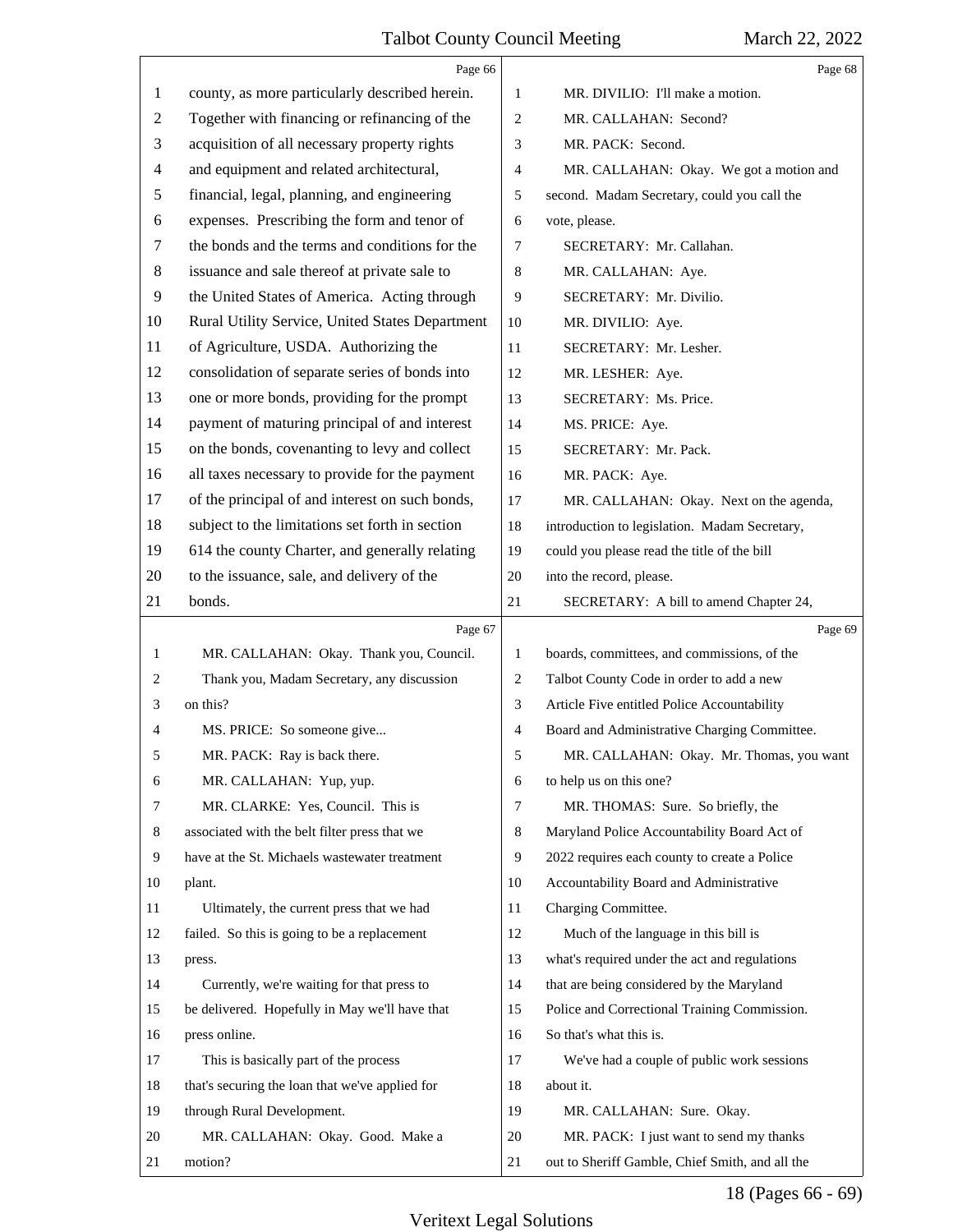|                | Page 70                                         |    | Page 72                                          |
|----------------|-------------------------------------------------|----|--------------------------------------------------|
| 1              | other associated chiefs and municipalities for  | 1  | MS. PRICE: No problem.                           |
| $\overline{c}$ | coming out and helping out with this. I know    | 2  | MS. VERDERY: The Department of Housing           |
| 3              | that this was all new to them.                  | 3  | and Community Development requires that          |
| 4              | MR. CALLAHAN: Yeah.                             | 4  | projects that receive Community Development      |
| 5              | MR. PACK: And of course, working with           | 5  | Block Grant funds to hold a second public        |
| 6              | Patrick to kind of get the wording straight.    | 6  | hearing to update the Council and the public on  |
| 7              | As Patrick indicated, most of the wording       | 7  | the progress of the spending and the progress    |
| 8              | was already in place through the language of    | 8  | of the project. We have a couple of projects     |
| 9              | the legislation. We just had to tailor some of  | 9  | before you today.                                |
| 10             | it according to the way Talbot County wanted to | 10 | The first is the Food Program. Talbot            |
| 11             | proceed with it.                                | 11 | County applied for a CDBG grant in June of 2020  |
| 12             | So this is the first step in this process       | 12 | and executed an agreement with the Department    |
| 13             | of enacting these bodies, is to get them in     | 13 | of Housing and Community Development in August   |
| 14             | Chapter 24. And therefore, I certainly will     | 14 | of 2020. We received \$250,000 grant from the    |
| 15             | support moving forward.                         | 15 | State, which was divided into two separate food  |
| 16             | MR. CALLAHAN: Thank you, Mr. Pack.              | 16 | programs.                                        |
| 17             | Appreciate that.                                | 17 | The countywide program received \$150,000        |
| 18             | Any other comments?                             | 18 | and was administered by the St. Michaels         |
| 19             | I'd like to thank all the sheriffs and the      | 19 | Community Center. These funds supported staff    |
| 20             | chiefs working together and Patrick. You guys   | 20 | costs, kitchen equipment, food and supplies to   |
| 21             | for the last three months, you've been working  | 21 | serve the low-to-moderate income beneficiaries.  |
|                | Page 71                                         |    | Page 73                                          |
| 1              | really hard to put all this together. So I      | 1  | The Senior Food Program was administered         |
| 2              | want to thank everybody for doing that. Okay.   | 2  | by the Upper Shore Aging, and they received      |
|                |                                                 |    |                                                  |
| 3              | Madam Secretary, you want to raise our          | 3  | \$100,000 for food delivery for homebound senior |
| 4              | hands.                                          | 4  | citizens.                                        |
| 5              | MR. LESHER: You want sponsors first?            | 5  | The countywide Food Program, we signed a         |
| 6              | MR. CALLAHAN: Yeah. That's what I'm             | 6  | sub-recipient agreement with the St. Michaels    |
| 7              | doing. Raise your hand to sponsor.              | 7  | Community Center in July of 2020. And they       |
| 8              | MR. LESHER: By Council.                         | 8  | were able to purchase new kitchen equipment and  |
| 9              | MR. CALLAHAN: Okay. Would you please            | 9  | have spent nearly all the funds, having only a   |
| 10             | announce the number of the bill and public      | 10 | small balance in food and supplies remaining.    |
| 11             | hearing, the day and time, please.              | 11 | The grant required that they serve 420           |
| 12             | SECRETARY: Yes. This will be known as           | 12 | beneficiaries and 370 of those had to be in low  |
| 13             | Bill Number 1497, and the public hearing will   | 13 | or moderate income. As of October 2021, they     |
| 14             | be on Tuesday, April 12th, at 6:30 p.m.         | 14 | had met that beneficiary count, having served    |
| 15             | MR. CALLAHAN: Okay. Next up is public           | 15 | over 467 persons.                                |
| 16             | hearing on the Community Block Grant. Mary      | 16 | This is a few of the items that were             |
| 17             | Kay, you want to come on up? Welcome.           | 17 | purchased with the grant funding. They were      |
| 18             | MS. VERDERY: Hi, thank you very much.           | 18 | able to purchase new ovens, immersion blenders,  |
| 19             | MR. CALLAHAN: How you doing?                    | 19 | induction burner, they also purchased new        |
| 20             | MS. VERDERY: Thank you for having me this       | 20 | racks, pins, prep tables, storage shelving, and  |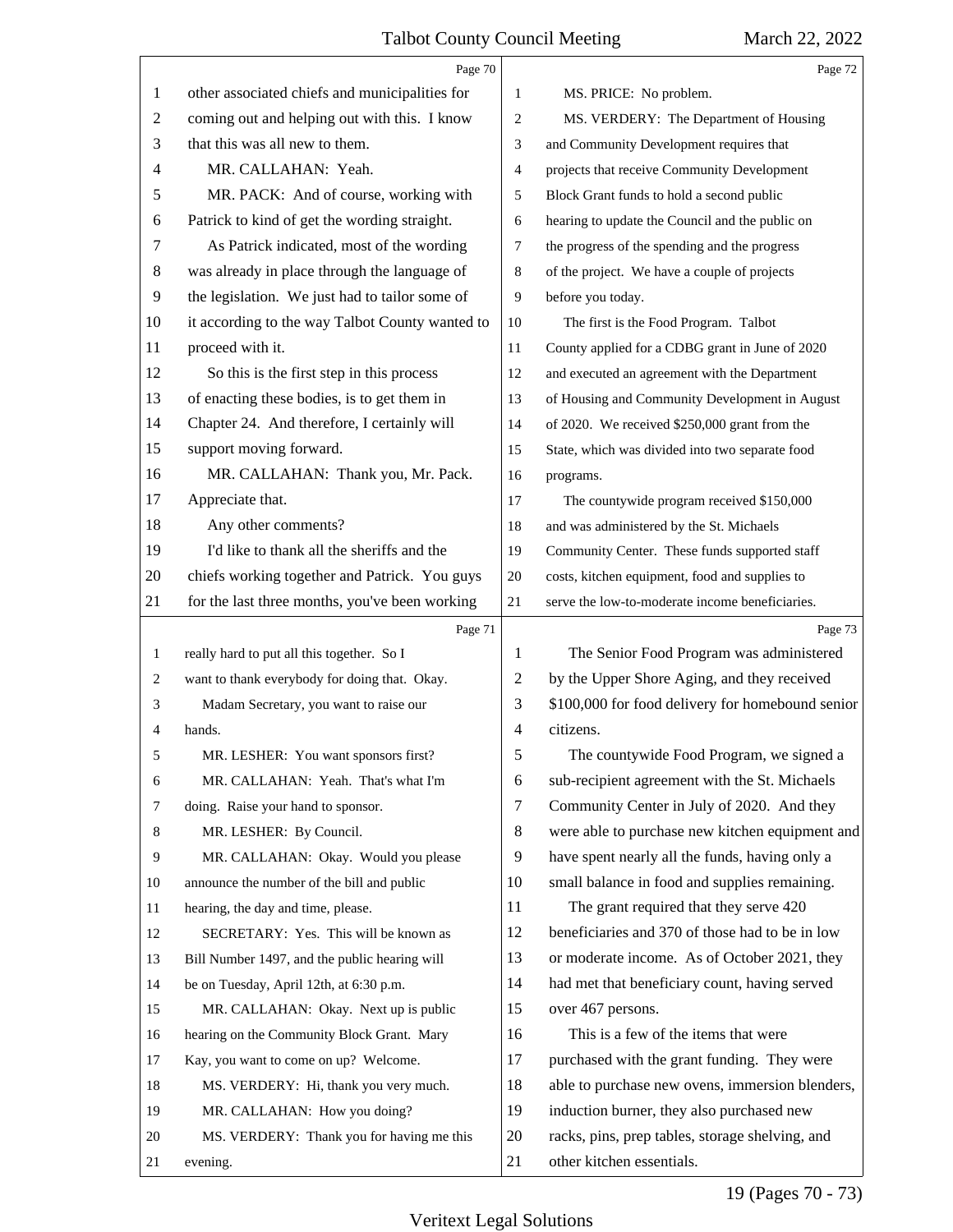|                | Page 74                                           |                          | Page 76                                         |
|----------------|---------------------------------------------------|--------------------------|-------------------------------------------------|
| 1              | The Senior Food Program signed a                  | 1                        | a week. And we were distributing, at the peak   |
| $\overline{c}$ | sub-recipient agreement with the Upper Shore      | 2                        | of the pandemic last year, not last year, the   |
| 3              | Aging in July of 2020. The grant provided         | 3                        | year before, about 500 ten-pound pantry bags    |
| 4              | \$100,000. And Upper Shore Aging provided just    | $\overline{\mathcal{A}}$ | every week to the community as well as over 500 |
| 5              | over 43,000 in project administration.            | 5                        | meals to the community in the Bay Hundred area  |
| 6              | The grant funds were used to prepare,             | 6                        | every week.                                     |
| 7              | pack, and distribute meals to homebound senior    | 7                        | And that really hasn't abated too much.         |
| 8              | citizens. And the grant funds were distributed    | 8                        | It's been cut in half about. But we've been     |
| 9              | between August of 2020 and August of 2021.        | 9                        | seeing new clients every week. So the need is   |
| 10             | They were able to meet their beneficiary count    | 10                       | still there, and we're very appreciative for    |
| 11             | of 30 within the first quarter of the grant       | 11                       | the support. So it's made a huge difference in  |
| 12             | cycle.                                            | 12                       | our community. Thank you.                       |
| 13             | These are a few of the volunteers and the         | 13                       | MR. CALLAHAN: Thank you.                        |
| 14             | Upper Shore Aging workers as they prepared the    | 14                       | MS. BROOKS: Good evening. I think all of        |
| 15             | meals and prepared them for distribution.         | 15                       | you know me. I'm Childlene Brooks. I'm the      |
| 16             | The Senior Centers of the Upper Shore             | 16                       | manager of Brookletts Place, the Talbot County  |
| 17             | Aging and the Meals on Wheels program continue 17 |                          | Senior Center.                                  |
| 18             | to offer services and to serve our local senior   | 18                       | And I can't thank Mary Kay enough for           |
| 19             | population.                                       | 19                       | keeping us on track, number one.                |
| 20             | We want to say thank you to the staff and         | 20                       | But I cannot thank the volunteers enough        |
| 21             | the volunteers of the St. Michaels Community      | 21                       | because without them, we would not have been    |
|                |                                                   |                          |                                                 |
|                | Page 75                                           |                          | Page 77                                         |
| $\mathbf{1}$   | Center, the Upper Shore Aging, and the Meals on   | 1                        | able to do what we did. At the peak of the      |
| 2              | Wheels members and also the community that        | 2                        | pandemic, we were sending out over 800 meals    |
| 3              | helped to assist and volunteer with these         | 3                        | per week. This is just through Meals on         |
| 4              | programs as well.                                 | $\overline{4}$           | Wheels. And that's not counting the food        |
| 5              | So I would ask if there's any members of          | 5                        | pantry that we are doing in conjunction with    |
| 6              | the St. Michaels Community Center or Upper        | 6                        | St. Marks.                                      |
| 7              | Shore Aging that would like to say anything in    | 7                        | But the volunteers came in. They helped         |
| 8              | regard to the program, to come forward.           | 8                        | to pack the stuff, they delivered. I mean it    |
| 9              | MR. CALLAHAN: Sure. I know Robbie wants           | 9                        | was just amazing.                               |
| 10             | to come up.                                       | 10                       | And as Patrick said, the need is still          |
| 11             | MR. ROFE: Hi. Thank you for having me             | 11                       | there. Of course, we're not sending out that    |
| 12             | speak. My name is Patrick Rofe. I'm the new       | 12                       | many meals now. We're doing a little over 700   |
| 13             | executive director at St. Michaels Community      | 13                       | a week, but the need is still there. There's    |
| 14             | Center.                                           | 14                       | still people in this community that need meals  |
| 15             | And I just want to, again, say thank you          | 15                       | and that are not taking advantage of it.        |
| 16             | for following the grant through our               | 16                       | So thank you also very much for all of          |
| 17             | organization because you saw that there were      | 17                       | your support.                                   |
| 18             | 467 individuals served. But one of the things     | 18                       | MR. CALLAHAN: Thank you, guys. We really        |
| 19             | that you don't see is what that means is we       | 19                       | appreciate everything you do. You are very,     |
| 20             | served about, over the course of the grant,       | 20                       | very valuable to all these communities and      |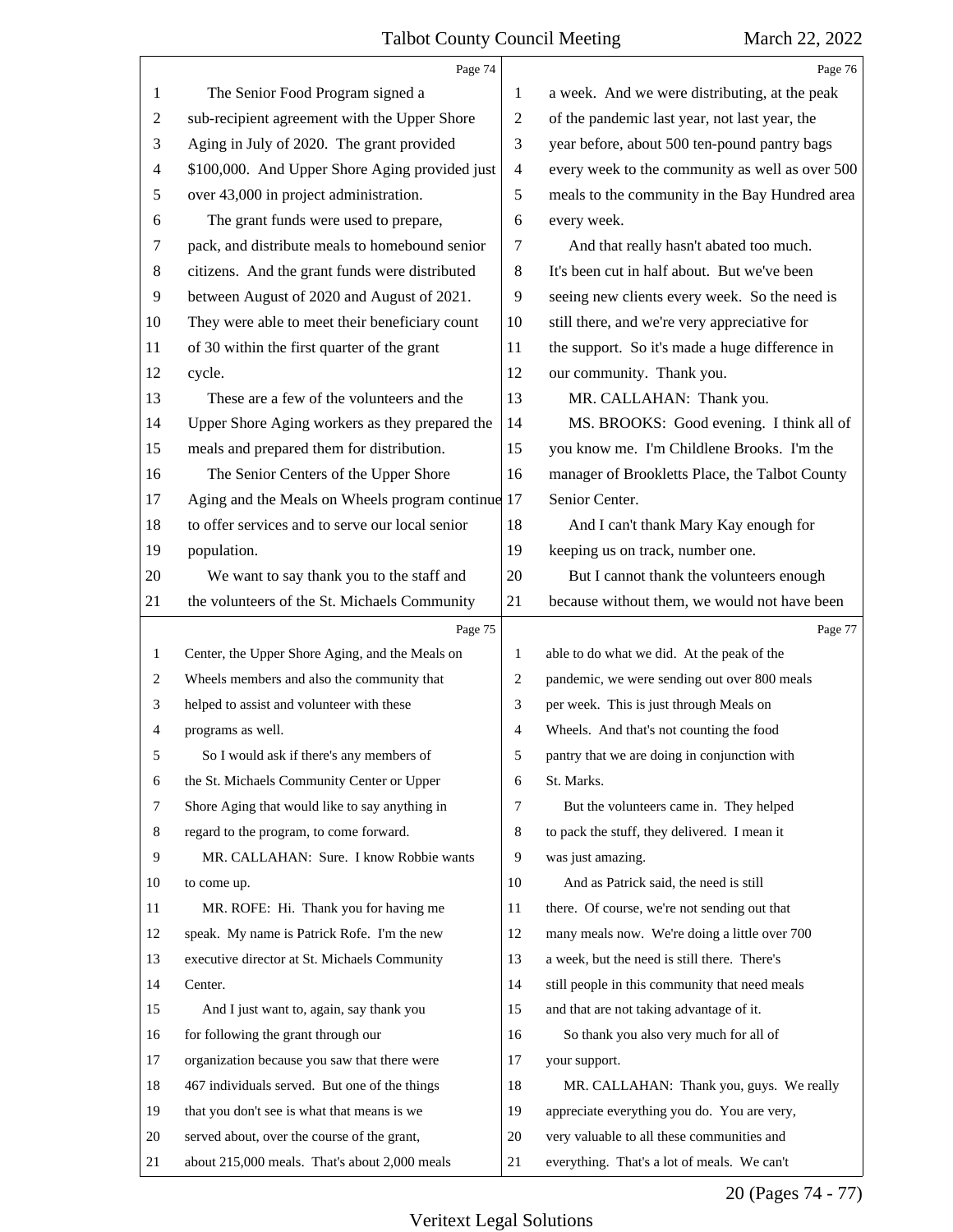#### Talbot County Council Meeting March 22, 2022  $\top$

5

|                  | Page 78                                         |                | Page 80                                         |
|------------------|-------------------------------------------------|----------------|-------------------------------------------------|
| 1                | thank you enough.                               | 1              | and how many people that you serve.             |
| $\overline{c}$   | Council.                                        | 2              | I read a statistic not too long ago. When       |
| 3                | MR. DIVILIO: Transportation has always          | 3              | you look at food insecure homes, you don't      |
| 4                | been a hot button for me. I want our seniors    | 4              | think about food insecure homes in agricultural |
| 5                | to be able to stay in their homes as long as    | 5              | communities because you think hey, they're      |
| 6                | possible and be as comfortable in their homes   | 6              | growing food, why are they food insecure. But   |
| 7                | as possible.                                    | 7              | the largest block of food insecure homes        |
| $\,8\,$          | We know that they can't always afford a         | 8              | actually comes out of our community.            |
| 9                | car or don't always have the option to get out  | 9              | So the work that you're doing is still          |
| 10               | to get the food that they need.                 | 10             | vital, although we're producing the corn, we're |
| 11               | So thank you for being there and                | 11             | producing the grain and so forth. We still      |
| 12               | organizing volunteers to make sure that         | 12             | have a great need in the community for those    |
| 13               | everyone is able to get a meal who requests     | 13             | homes that are food insecure.                   |
| 14               | one. Thank you.                                 | 14             | We hear about food deserts where we go          |
| 15               | MS. BROOKS: And thank you for being one         | 15             | through blocks of neighborhoods, mostly in      |
| 16               | of our Meals on Wheels --                       | 16             | urban settings, where they don't have a market. |
| 17               | MR. DIVILIO: Sh.                                | 17             | Well, St. Michaels was that way for a while,    |
| 18               | MS. BROOKS: I'm sorry. I thought maybe          | 18             | if you remember a couple of years back when you |
| 19               | we can bribe the rest of them.                  | 19             | didn't have a market.                           |
| 20               | MR. DIVILIO: That truck will hold a lot.        | 20             | So again, tip our hat to you all for all        |
| 21               | MR. LESHER: This is such an important           | 21             | the great work you're doing, all the great work |
|                  |                                                 |                |                                                 |
|                  | Page 79                                         |                | Page 81                                         |
| $\mathbf{1}$     | program. And it is just one of the programs     | 1              | the USA. Gary, thank you for all that you're    |
| 2                | that our senior centers and our Upper Shore     | $\overline{c}$ | doing back there. We appreciate it and we need  |
| 3                | Aging are delivering on. You are a valuable     | 3              | you as a partner, we really do.                 |
| $\overline{4}$   | part of this community, and this is just one    | 4              | MS. BROOKS: Thank you.                          |
| 5                | shining example of why that is the case.        | 5              | MR. CALLAHAN: Thank you, Mr. Pack.              |
| 6                | Thank you.                                      | 6              | MR. DIVILIO: Not a lot left to say. My          |
| 7                | MR. PACK: Yeah, absolutely. Thank you           | 7              | colleagues have done a great job in recognizing |
| 8                | very much, Patrick. Nice meeting you. And of    | 8              | all the great work that you do.                 |
| $\boldsymbol{9}$ | course, we see Ms. Brooks nearly at least once  | 9              | I just want to give out a shout to Mary         |
| 10               | a month.                                        | 10             | Kay just because now that we are able to have   |
| 11               | But yes, let me echo what my colleagues         | 11             | somebody that's dedicated to just working on    |
| 12               | have just said. Thank you for all that you've   | 12             | these grants, the block grants and all of that, |
| 13               | done over the last two and a half years dealing | 13             | I think it makes it a lot more efficient.       |
| 14               | with the COVID crisis. You know, food, getting  | 14             | And I think one thing we learned through        |
| 15               | food into families' homes became a big push     | 15             | COVID is how much can get done. And so going    |
| 16               | when we sat down and had our team meetings, how | 16             | forward, we have all the tools for how to get   |
| 17               | we're going to get the food distributed to      | 17             | this done. Even though we don't want to be in   |
| 18               | people.                                         | 18             | a crisis again, we have that opportunity to get |
| 19               | I don't think the community realizes what       | 19             | things done when we need to do so. And it       |
| 20               | the St. Michaels Community Center does. That    | 20             | takes a team, and we certainly have a great     |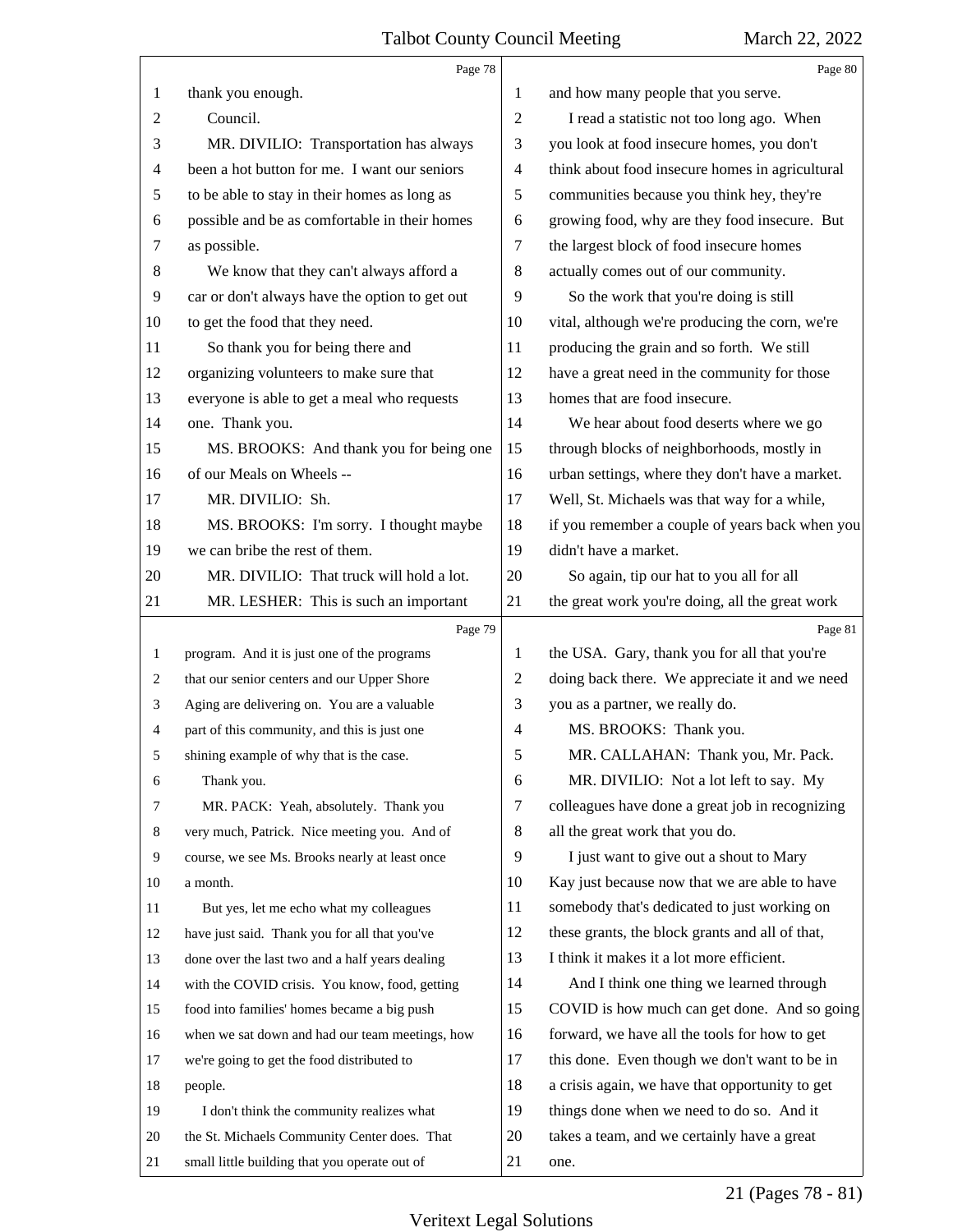|              | Page 82                                         |                | Page 84                                         |
|--------------|-------------------------------------------------|----------------|-------------------------------------------------|
| $\mathbf{1}$ | So thank you very much.                         | 1              | ribbon cutting in June of 2019.                 |
| 2            | MS. VERDERY: Thank you.                         | 2              | Some of the new facility amenities include      |
| 3            | MR. CALLAHAN: Okay, guys. Thank you.            | 3              | a central kitchen, dual dining room and         |
| 4            | Appreciate it.                                  | 4              | gymnasium area, meeting space, a warm water     |
| 5            | You want to go to the next one?                 | 5              | exercise pool, wellness center, exercise and    |
| 6            | MS. VERDERY: Yes.                               | 6              | locker rooms, sauna, child care, nursery        |
| 7            | MR. CALLAHAN: Okay.                             | 7              | center.                                         |
| 8            | MS. VERDERY: So the next grant that we          | 8              | And site work, this just shows some the         |
| 9            | want to talk about, again, having to meet the   | 9              | site work in the beginning phases of the        |
| 10           | requirement for DHCD of having our second       | 10             | construction. These are a few photographs of    |
| 11           | public hearing, I want to talk about the        | 11             | the interior space, the swimming pool           |
| 12           | Perkins Family YMCA Bay Hundred Senior Center.  | 12             | construction, and common and reception area.    |
| 13           | The county applied for Community                | 13             | Governor Hogan did visit the Oxford and         |
| 14           | Development Block Grant through DHCD in June of | 14             | St. Michaels area and toured the new YMCA       |
| 15           | 2018 and the grant agreement was signed in      | 15             | Senior Center in August of 2021.                |
| 16           | November of 2018.                               | 16             | And the completed Senior Center facility        |
| 17           | The project was for a 24,000 square foot        | 17             | offers the opportunity for learning and for     |
| 18           | addition to the St. Michaels High School        | 18             | socializing and for gatherings.                 |
| 19           | campus to be used as a shared space for a       | 19             | Due to the mandatory State closure of all       |
| 20           | senior center and a YMCA located on Seymour     | 20             | the senior centers during the COVID pandemic,   |
| 21           | Avenue in St. Michaels.                         | 21             | the Senior Center got creative and offered      |
|              |                                                 |                |                                                 |
|              | Page 83                                         |                | Page 85                                         |
| $\mathbf{1}$ | The CDBG grant offer \$200,000 for site         | 1              | classes through online services and Zoom        |
| 2            | work. And our other sources and State grants    | 2              | classes. The county coordinated with DHCD to    |
| 3            | provided over \$8 million for additional site   | 3              | get approval of the attendees of those online   |
| 4            | work, construction, and project administration. | $\overline{4}$ | classes as beneficiaries to count toward their  |
| 5            | The county entered into a sub-recipient         | 5              | goal. So that was a creative way for them to    |
| 6            | agreement with Upper Shore Aging and the Young  | 6              | still be able to provide some services.         |
| 7            | Men's Christian Association of the Chesapeake   | 7              | They offered several different classes;         |
| 8            | in December of 2018. And grant funds were       | 8              | watercolors, knitting, and computer help. I     |
| 9            | distributed June through October of 2019.       | 9              | think we all needed the computer help during    |
| 10           | The agreement required 850 low-to-moderate      | 10             | the pandemic.                                   |
| 11           | income beneficiaries to be served, and 288 of   | 11             | The opportunity for, construction of, and       |
| 12           | those beneficiaries had been served by          | 12             | future success of the facility is in large part |
| 13           | December 2021. The mandatory closure of senior  | 13             | due to community involvement, again.            |
| 14           | centers through the COVID crisis had an impact  | 14             | The children that are pictured here are         |
| 15           | on some of the abilities to serve. So that's    | 15             | from the Critchlow Adkins Child Care facility   |
| 16           | why we haven't met the number yet, but they are | 16             | and to the left are several of the community    |
| 17           | definitely continuing on and providing the      | 17             | members, volunteers, and Upper Shore Aging      |
| 18           | services and tracking again now that they have  | 18             | staff.                                          |
| 19           | reopened.                                       | 19             | And last but certainly not least, again,        |
| 20           | So a relatively quick construction project      | 20             | is the thank yous to all of those that are      |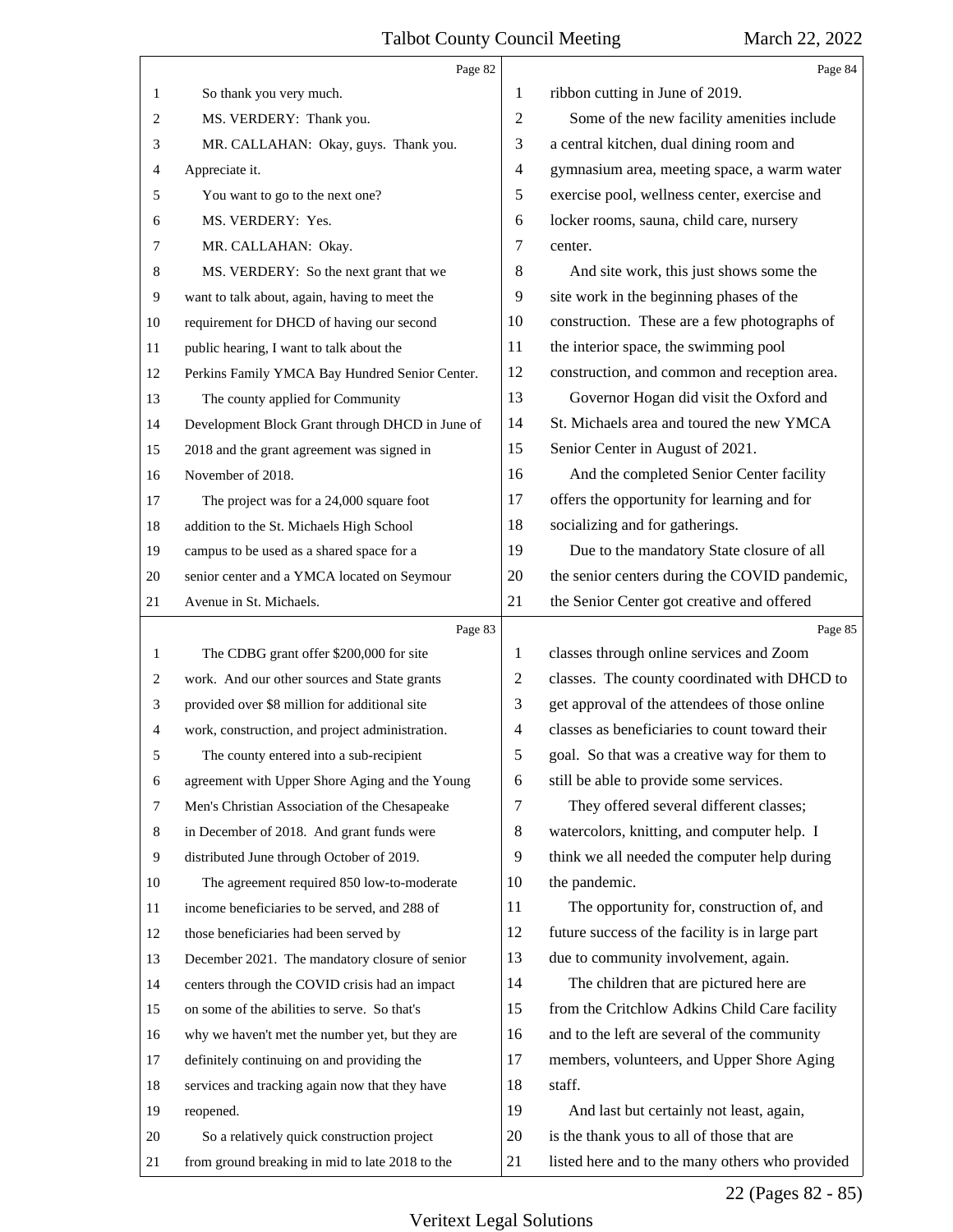|                | Page 86                                         |                | Page 88                                         |
|----------------|-------------------------------------------------|----------------|-------------------------------------------------|
| 1              | support, partnerships, grants, donations,       | 1              | Robbie Gill, CEO for the YMCA. Tracy Eutsler    |
| 2              | volunteerism.                                   | $\overline{2}$ | runs that Y and makes the impact. She's the     |
| 3              | The facility was able to get grants             | 3              | one that does heavy lifting.                    |
| 4              | through the Governor's Office. The county       | 4              | I just want to say thank you for your           |
| 5              | provided support for this particular project.   | 5              | vision and leadership and willingness to think  |
| 6              | So we just want to thank everyone who           | 6              | out of the box. This is the first model of      |
| 7              | participated either as a volunteer or through   | 7              | this type where you've got a YMCA sitting on    |
| 8              | the grants and donations that helped make this  | 8              | school property that is also a senior center.   |
| 9              | project come to fruition. So we thank you very  | 9              | So when we look way back in the day about       |
| 10             | much.                                           | 10             | a small community blending all that together,   |
| 11             | And again, we have members and                  | 11             | it really works. And so while COVID has had an  |
| 12             | representatives from the Senior Center and      | 12             | impact, I will tell you there are 2,300 members |
| 13             | Upper Shore Aging that we'd like to have.       | 13             | of the YMCA in that community in the Bay        |
| 14             | MR. CALLAHAN: Yup. Come on up. Welcome,         | 14             | Hundred area. And you take the Senior Center    |
| 15             | guys. How are you?                              | 15             | program that's being served as well. And then   |
| 16             | MR. GILL: Good to see you.                      | 16             | all the work that we're doing and partnering    |
| 17             | MR. CALLAHAN: Good seeing you.                  | 17             | and collaborating with the kids that are on     |
| 18             | MS. DeMART: I'm Ann DeMart. I'm the             | 18             | site there, that Y/Senior Center is serving     |
| 19             | manager of the Bay Hundred Senior Center.       | 19             | three out of four people in the Bay Hundred     |
| 20             | I want to thank you all for your support        | 20             | area. So it is a model to lift up.              |
| 21             | of this. It's been a challenge because we were  | 21             | It's been lifted up at the State level by       |
|                | Page 87                                         |                | Page 89                                         |
| 1              | actually closed longer than we were open. We    | 1              | the governor, the comptroller as well, and is   |
| 2              | opened in June of 2019. We reopened in July.    | $\overline{2}$ | going to be replicated in Centreville,          |
| 3              | We put off the reopening a little bit because   | 3              | Maryland, as they closed their senior center    |
| 4              | they had summer camp programs going on and we   | $\overline{4}$ | back in 2012.                                   |
| 5              | wanted to make sure the seniors were safe.      | 5              | So I just want to say thank you for your        |
| 6              | But people have returned in force. We're        | 6              | vision. I mean it's a great model in a rural    |
| 7              | so happy. And we've added some new programs.    | 7              | community of how you can work together to make  |
| 8              | But the best news. I ran some stats the         | 8              | an impact. And I just greatly appreciate it.    |
| $\overline{9}$ | other day just to see. We've signed up 66 new   | 9              | MR. CALLAHAN: Thank you, guys.                  |
| 10             | members just since we reopened. And part of     | 10             | MS. PRICE: That facility is amazing. I          |
| 11             | that is due to some new programs. We initiated  | 11             | remember the ribbon cutting.                    |
| 12             | tai chi and then also a program that Brookletts | 12             | And you know, I remember Mr. Pack being a       |
| 13             | and St. Michaels are doing called aging         | 13             | little like hum, I don't know if that can work. |
| 14             | mastery, which is a ten-week program of how to  | 14             | And then through your vision and how we saw it  |
| 15             | enhance the later years.                        | 15             | all come together and work together in a        |
| 16             | So thank you very much. You've made many        | 16             | community, I am all for projects where we can   |
| 17             | seniors and many of their adult children very   | 17             | multitask.                                      |
| 18             | happy. They're feeling very connected and       | 18             | And you don't need to build three               |
| 19             | enjoying the center very much. Thank you.       | 19             | different gymnasiums necessarily, you know.     |
| 20             | MR. CALLAHAN: Great.                            | 20             | The school working together with the community  |
|                |                                                 |                |                                                 |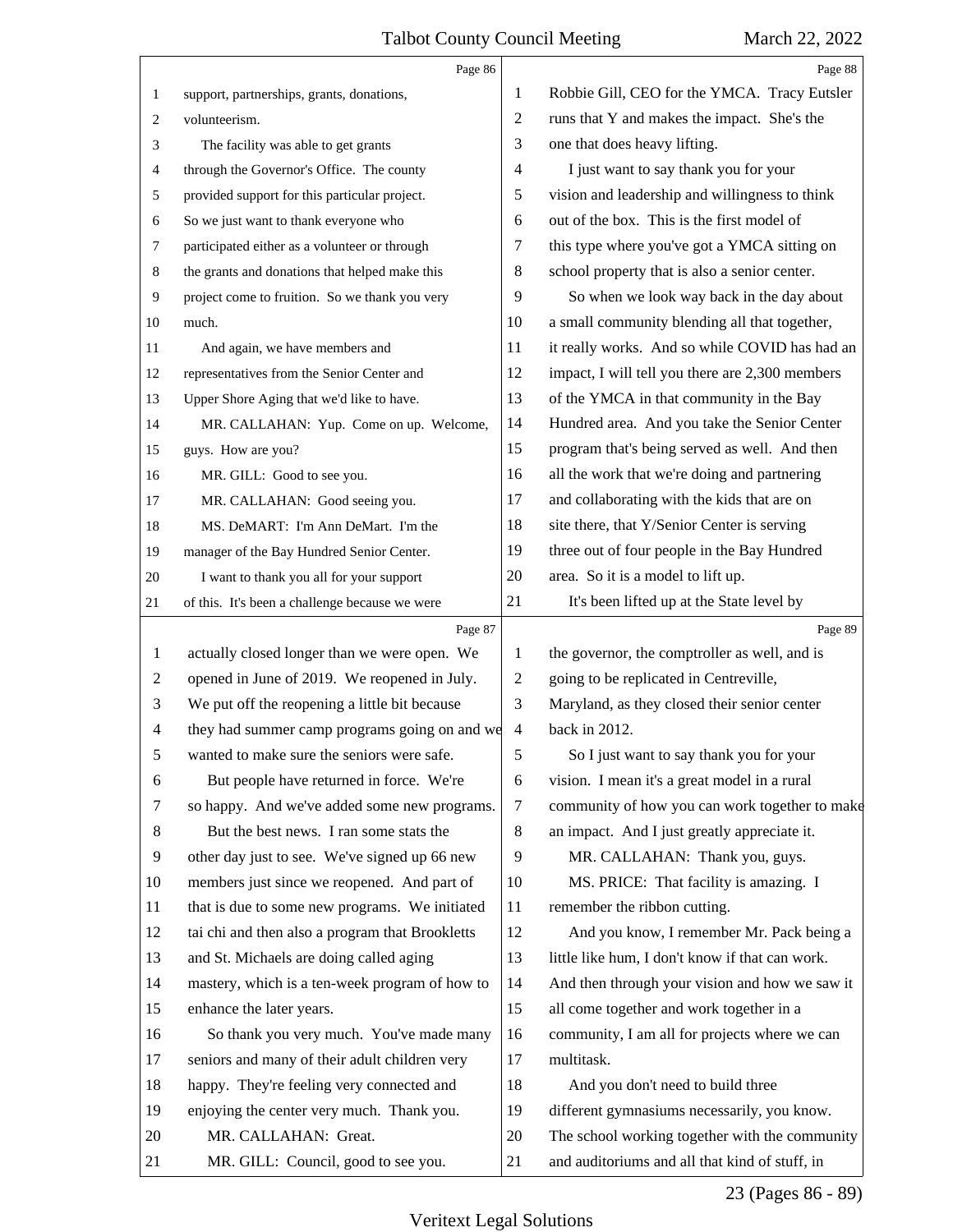|                | Page 90                                         |                | Page 92                                        |
|----------------|-------------------------------------------------|----------------|------------------------------------------------|
| 1              | a small community we do need to be efficient.   | 1              | successfully done.                             |
| 2              | And we found a wonderful way to do that.        | $\overline{2}$ | Ann came on board to run the day-to-day        |
| 3              | And it's amazing that it's going to be          | 3              | down there. And Tracy, of course, she's a rock |
| 4              | replicated. It should be all over place.        | $\overline{4}$ | star.                                          |
| 5              | MR. GILL: And I would -- that's a great         | 5              | So you guys have a good thing there in,        |
| 6              | point, Laura.                                   | 6              | again, little St. Michaels that is a model for |
| 7              | I would also say, too, that total project       | 7              | our YMCA intergenerational partnerships around |
| 8              | was 8.3 million. 6.9 million of that came       | 8              | the state. It's done very well.                |
| 9              | through private donations in this community.    | 9              | I remember Childlene sent out a survey to      |
| 10             | Over 200 people who believed in that model and  | 10             | see what kind of services the Bay Hundred      |
| 11             | believed it can make an impact. And so that     | 11             | community wanted to see out of that Senior     |
| 12             | says a lot, too, when you've got that many      | 12             | Center down there so it would not be           |
| 13             | people in our community willing to step up and  | 13             | duplicating services or introducing something  |
| 14             | say hey, we think this can make a difference    | 14             | that people didn't want. And it turned out     |
| 15             | for the next 80 years.                          | 15             | very well.                                     |
| 16             | So the State played a role, you guys            | 16             | So hats off to all of you.                     |
| 17             | played a tremendous role.                       | 17             | MR. LESHER: Well, and on top of that, I        |
| 18             | Jessica is just a beast in making that          | 18             | know that the State did not make it easy. The  |
| 19             | happen back in the day. I will always be        | 19             | system was not set up to be able to do this    |
| 20             | grateful for her efforts.                       | 20             | cooperative arrangement on school property.    |
| 21             | But it's something. I go in there every         | 21             | And you persevered.                            |
|                |                                                 |                |                                                |
|                | Page 91                                         |                | Page 93                                        |
| 1              | day that I'm there and I see Bob Perkins'       | 1              | And even though you had the vision, and        |
| $\overline{c}$ | picture. One of my great sadnesses is he        | $\overline{2}$ | you were patient with us until we found a way  |
| 3              | passed away before that Y opened. I'll cry      | 3              | to make this work. And so I'm grateful for     |
| 4              | thinking about him. But I tap him. I know the   | $\overline{4}$ | your partnership in getting us to this point.  |
| 5              | staff thinks what is he doing hitting that      | 5              | Thank you.                                     |
| 6              | picture. But I miss him, but I know he's        | 6              | MR. GILL: Thank you. It's a great team         |
| 7              | looking down and he's so proud of the work      | 7              | effort.                                        |
| 8              | that's happening there.                         | $\,8\,$        | MR. DIVILIO: One of the types of ways to       |
| 9              | MR. CALLAHAN: That's good.                      | 9              | diversify a group is by age. So by including   |
| 10             | MR. PACK: I will say, Robbie, thank you         | 10             | different generations, telling different       |
| 11             | and Childlene for your vision.                  | 11             | stories, sharing experiences, it energizes. So |
| 12             | As Laura alluded to, I do remember those        | 12             | I think it's a great concept.                  |
| 13             | early meetings when myself and Mr. Hollis sat   | 13             | I remember hearing about the programming       |
| 14             | down with you. And I did not see this working.  | 14             | and what was the intent was coming. And then   |
| 15             | I did not see how you could put a senior        | 15             | COVID came. I'm excited to see what is going   |
| 16             | population in with a bunch of kids, how is this | 16             | to come out of there now that we're back open  |
| 17             | going to work.                                  | 17             | and excited.                                   |
| 18             | And once we got around to listening to you      | 18             | So enjoy the energy and enjoy the ride.        |
| 19             | two figure it out and say we can make it work,  | 19             | MR. CALLAHAN: I would agree, too, with         |
| 20             | just get out of our way and let us do it, you   | 20             | all my colleagues. We're real proud of all you |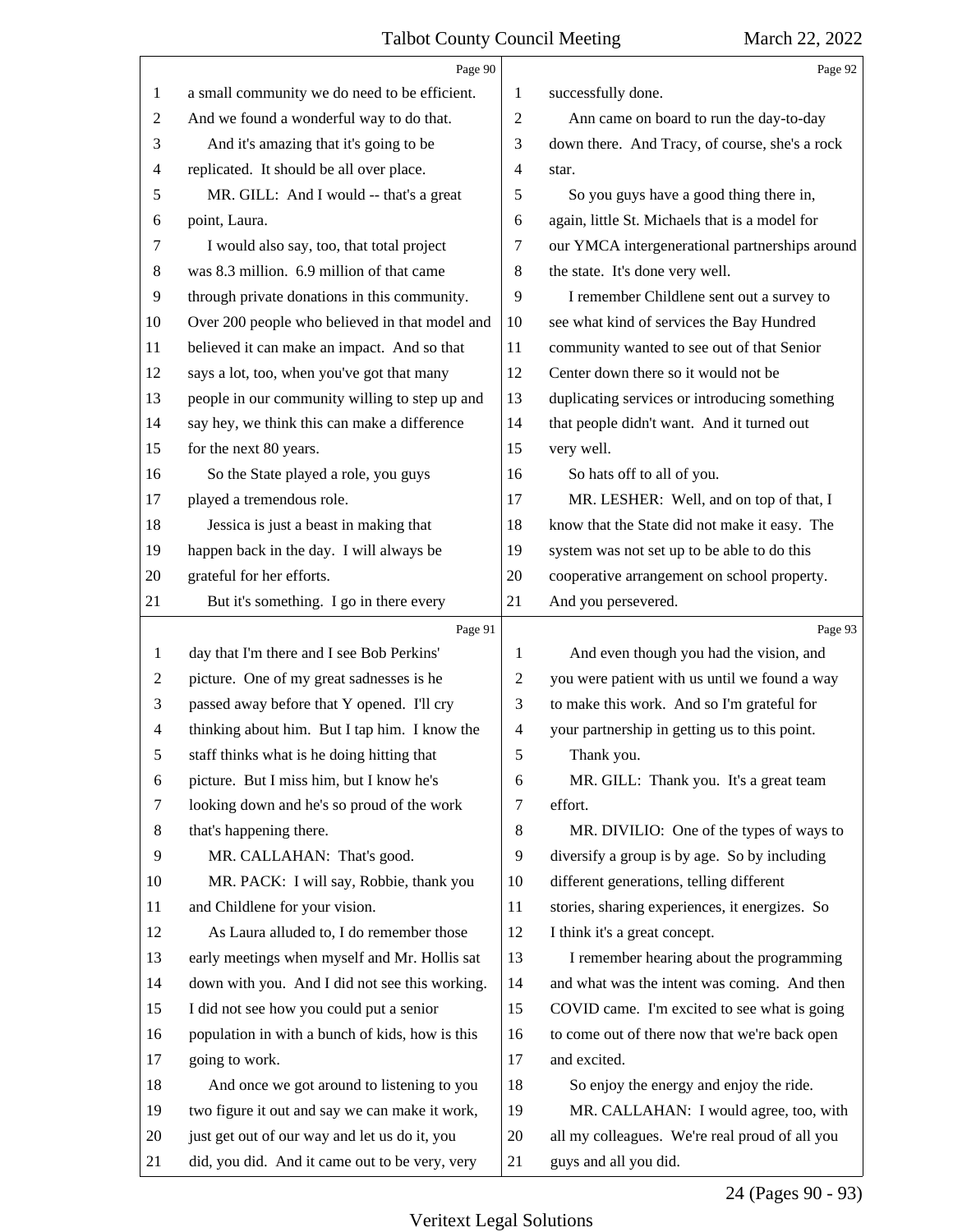|    | Page 94                                         |                | Page 96                                         |
|----|-------------------------------------------------|----------------|-------------------------------------------------|
| 1  | And it's a great feeling to be involved in      | 1              | MR. CALLAHAN: Thank you.                        |
| 2  | something like that because everybody was a     | $\overline{c}$ | MR. PACK: Thanks, Mary Kay.                     |
| 3  | little apprehensive at first. But you guys      | 3              | MS. VERDERY: Thank you.                         |
| 4  | pulled it off. And I'll tell you, like you      | 4              | MR. CALLAHAN: We're going to take a             |
| 5  | say, all of you are rock stars. That's for you  | 5              | few-minute break, get Mr. Lesher's mike         |
| 6  | sure. And the community has benefited from      | 6              | straight.                                       |
| 7  | that.                                           | 7              | (Recess taken.)                                 |
| 8  | So appreciate everything.                       | 8              | MR. CALLAHAN: Okay. Let's get going on          |
| 9  | MS. BROOKS: Thank you.                          | 9              | the update for the Talbot County or the         |
| 10 | MR. GILL: Thanks.                               | 10             | Connection Talbot Broadband project.            |
| 11 | MS. PRICE: So is there now some kind of         | 11             | We're welcoming these guys. Hugh, you           |
| 12 | public hearing about all this or is this        | 12             | want to introduce your team?                    |
| 13 | just-                                           | 13             | MR. GRUNDEN: I'd like to. Good evening,         |
| 14 | MR. CALLAHAN: Yeah.                             | 14             | President Callahan and Council. I thank you     |
| 15 | MR. PACK: Ask if anybody wants to come          | 15             | for giving us the time this evening to come     |
| 16 | up.                                             | 16             | before you and talk about this important        |
| 17 | MR. GILL: You guys have a tough job.            | 17             | project.                                        |
| 18 | Thank you for all you do. We all appreciate     | 18             | My name is Hugh Grunden. I'm the                |
| 19 | it.                                             | 19             | president and CEO of Easton Utilities. And I    |
| 20 | MR. PACK: We'll figure it out.                  | 20             | have a couple of my colleagues here with me     |
| 21 | MR. CALLAHAN: Yeah.                             | 21             | tonight. Steve Ochse, our chief financial       |
|    | Page 95                                         |                |                                                 |
|    |                                                 |                | Page 97                                         |
| 1  | MS. VERDERY: Again, I would just like to        | 1              | officer. And Ted Book, who is the director of   |
| 2  | say that the CDBG grant projects require a lot  | 2              | Velocity, which is our cable and Internet and   |
| 3  | of communication and tracking and working with  | 3              | phone business.                                 |
| 4  | each of these agencies to do reporting and      | $\overline{4}$ | We're here this evening to update an            |
| 5  | financial reports, beneficiary tracking. So it  | 5              | update on Connect Talbot. And it is a           |
| 6  | goes both ways. They put a lot of work into     | 6              | transformational project, and you folks know    |
| 7  | making sure that this happens and that we meet  | 7              | that. And the initiative is to secure           |
| 8  | the requirements that we need to to spend these | 8              | broadband access for all the unserved residents |
| 9  | funds. So I appreciate the working              | 9              | of Talbot County.                               |
| 10 | relationship that I have with each of them as   | 10             | A partnership was developed between Easton      |
| 11 | well.                                           | 11             | Utilities and Talbot County back in 2018 to     |
| 12 | MR. CALLAHAN: Okay. That's good.                | 12             | address this issue. And I'm pleased to tell     |
| 13 | MR. PACK: Anyone from the public wants to       | 13             | you tonight we are well underway.               |
| 14 | speak.                                          | 14             | An important side note is this partnership      |
| 15 | MR. CALLAHAN: Yeah. I'm going to ask            | 15             | in no way precludes any other Internet service  |
| 16 | anybody over here to my left, if anybody would  | 16             | provider, known as an ISP, from providing       |
| 17 | like to come up and speak about it, you're      | 17             | service anywhere in Talbot County.              |
| 18 | welcome to come up.                             | 18             | As you're well aware, this is a                 |
| 19 | Anybody here on the right?                      | 19             | competitive market space. There are already     |
| 20 | We appreciate everything.                       | 20             | multiple Internet service providers in the      |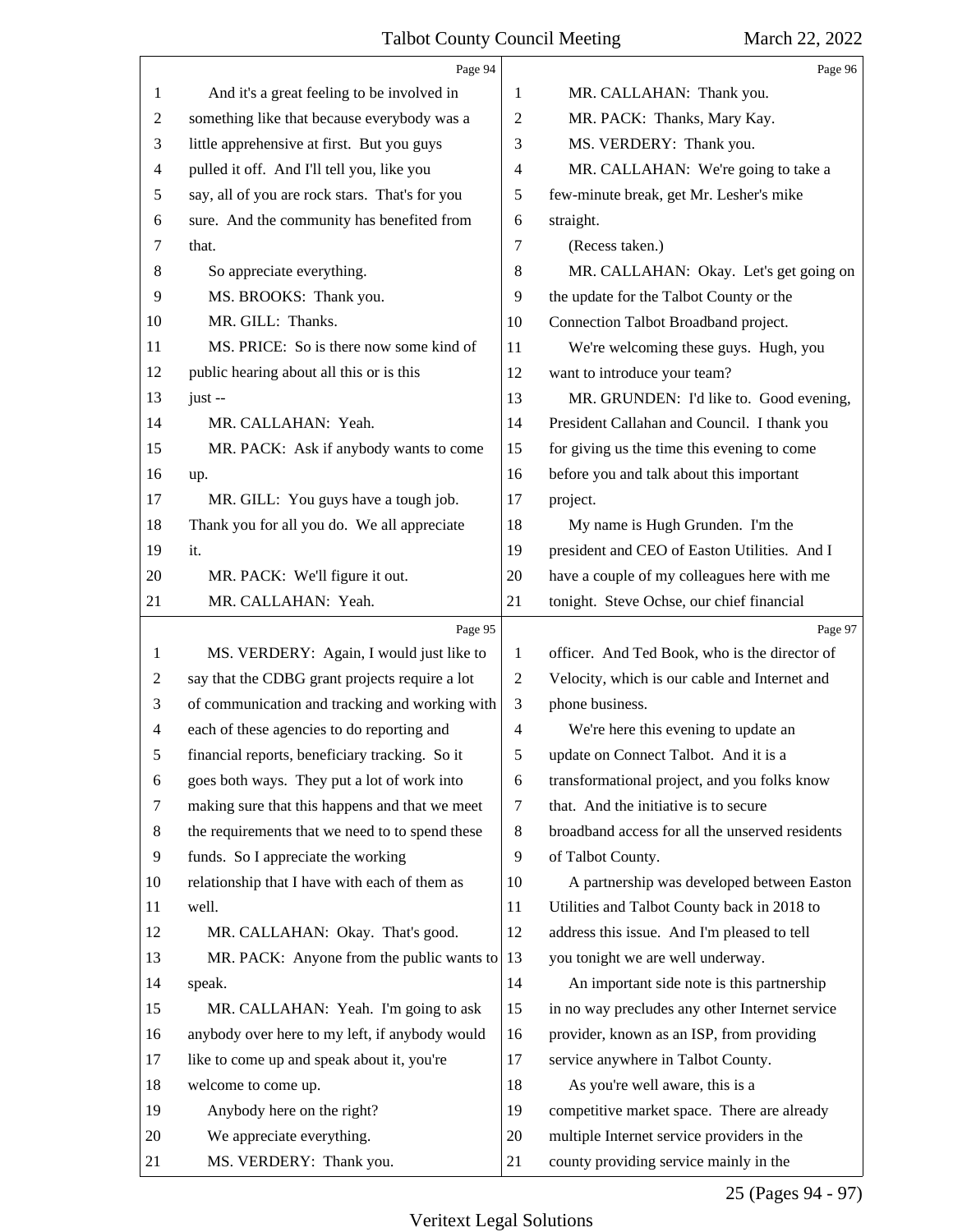|                | Page 98                                                  |                | Page 100                                                 |
|----------------|----------------------------------------------------------|----------------|----------------------------------------------------------|
| 1              | populated areas.                                         | 1              | about where we stand with Connect Talbot.                |
| 2              | So what this partnership has done, has                   | $\overline{c}$ | Counting the county's initial commitment,                |
| 3              | given us access to State and federal funding to          | 3              | several grants that we've secured, and the USDA          |
| $\overline{4}$ | solve the rural broadband problem. And that's            | $\overline{4}$ | reconnect grant, that was the largest program            |
| 5              | the only way that it would be solved, is with            | 5              | that we got started with, we've been awarded             |
| 6              | funds coming from the State and fed programs.            | 6              | \$20 million for the Connect Talbot project,             |
| 7              | So it unlocked those funds for us to move                | 7              | which will reach 92 percent of the unserved              |
| 8              | forward on our mission.                                  | $\,8\,$        | locations in Talbot County, or approximately             |
| 9              | I hope that you received a two-sided                     | 9              | 3,300 parcels. And we intend to do this in the           |
| 10             | document in your advance material. It is up on           | 10             | next 48 months.                                          |
| 11             | the screen as well. There are many, many                 | 11             | In January of this year, we applied to the               |
| 12             | bullets divided up into different areas, such            | 12             | State of Maryland, the broadband infrastructure          |
| 13             | as history and what we're going to do in the             | 13             | program, for a grant of \$3.8 million to                 |
| 14             | future and then a map on the back.                       | 14             | complete the final eight percent. Remember,              |
| 15             | In deference to your time this evening,                  | 15             | our objective was to cover 100 percent of the            |
| 16             | I'm not going to go through every one of those           | 16             | unserved.                                                |
| 17             | points, but I'm more than happy to address any           | 17             | And we committed to you when we                          |
| 18             | questions you may have as you review those.              | 18             | established our partnership we would continue            |
| 19             | Rather what I'm going to do this evening                 | 19             | to pursue funding sources so we can get to that          |
| 20             | is provide a status update on the project and            | 20             | 100 percent. So we're awaiting word on that.             |
| 21             | outline the remaining gap in the funding, which          | 21             | Those unserved areas are really the                      |
|                |                                                          |                |                                                          |
|                | Page 99                                                  |                | Page 101                                                 |
| $\mathbf{1}$   | is a customer contribution. Otherwise, known             | 1              | western areas of the county, places like                 |
| 2              | as a contribution in aid of construction. This           | $\overline{c}$ | Neavitt, Bozman, Claiborne, and Tilghman. And            |
| 3              | is the customer's share of their rural                   | 3              | it's about 300 locations, but extremely rural            |
| $\overline{4}$ | broadband infrastructure to bring this service           | $\overline{4}$ | in those locations. Only about between one and           |
| 5              | to their property line.                                  | 5              | five homes in different pockets.                         |
| 6              | A second component of the customer                       | 6              | But back to the Reconnect project. That                  |
| 7              | contribution are the costs to install the                | 7              | was the big application that we submitted                |
| 8              | facilities, particularly the fiber, along the            | 8              | initially and we were awarded in 2020. As soon           |
| 9              | long farm lanes; driveways, private roadways.            | 9              | as we finished the design for that project,              |
| 10             | Many of those in Talbot County, the private              | 10             | which was last year, we started building this            |
| 11             | roadways service multiple houses.                        | 11             | new system with some minor contracts that were           |
| 12             | This is something we did not have built                  | 12             | allowed by the USDA.                                     |
| 13             | into our project in the first iteration. And             | 13             | We call these quick win areas because they               |
| 14             | instead, you may recall we put together a                | 14             | were closer to our system. And this early work           |
| 15             | portfolio of funding. And we included the                | 15             | has provided access to about 100 parcels. And            |
| 16             | customers in there. So I'll get back to that             | 16             | we have provisionally connected about 40                 |
| 17             | in a second. Just bear that in mind that                 | 17             | customers.                                               |
| 18             | there's an element of customer contribution and          | 18             | Now, we haven't made a splash about that.                |
| 19             | I want to come back to that at the end of my             | 19             | We were trying to -- we were getting out of the          |
| 20<br>21       | presentation.<br>But first I'd like to talk a little bit | 20<br>21       | gate softly.<br>But I'm here to tell you tonight that we |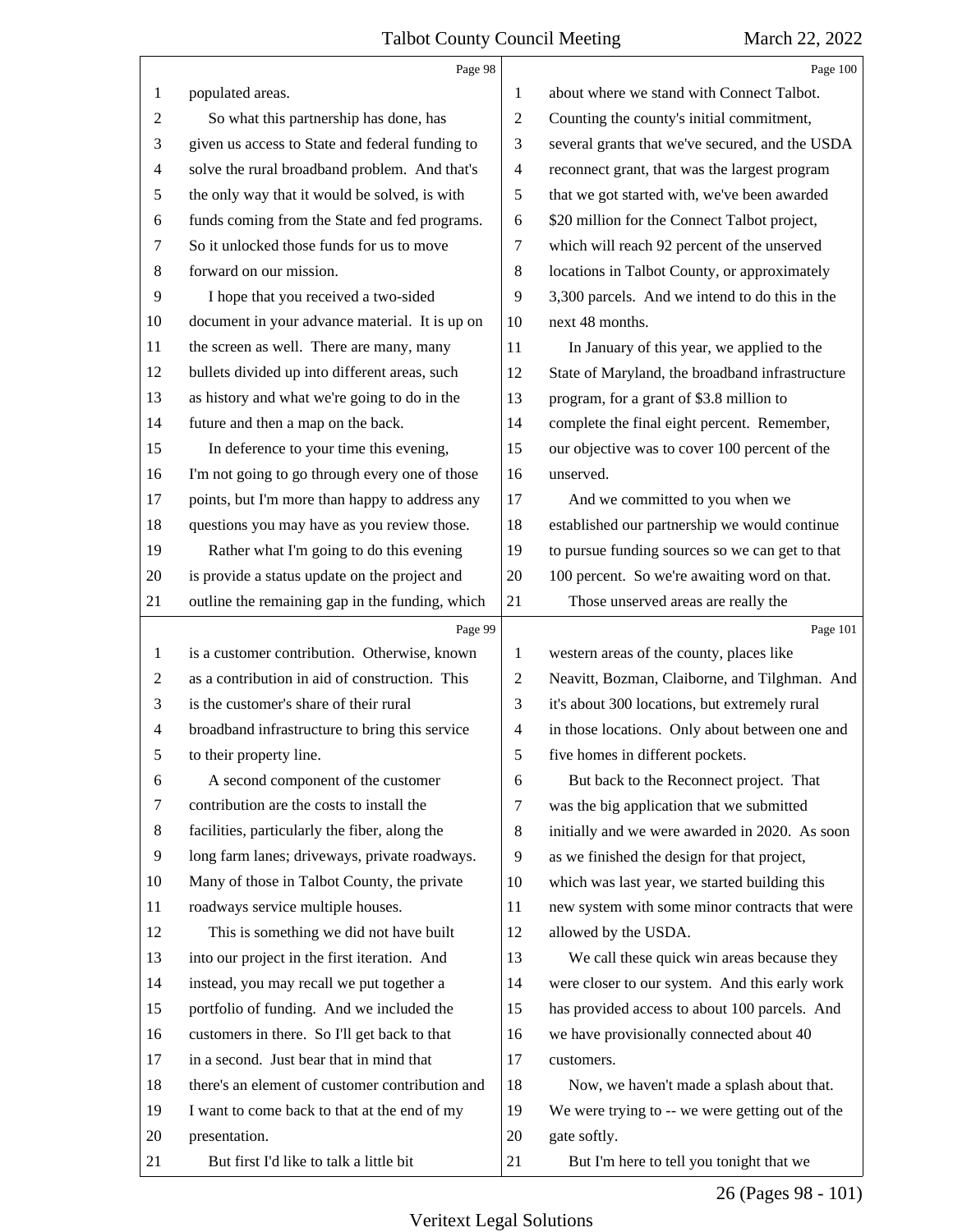|                          | Page 102                                        |                | Page 104                                        |
|--------------------------|-------------------------------------------------|----------------|-------------------------------------------------|
| 1                        | reached a major milestone about two weeks ago.  | 1              | program, the largest program, the red part of   |
| $\overline{c}$           | And we received the final approval from the     | $\overline{2}$ | that.                                           |
| 3                        | USDA for our Reconnect contract. I won't        | 3              | And again, the landscape changed. We            |
| 4                        | belabor the point of how laborious that was to  | $\overline{4}$ | started working on this application in 2019,    |
| 5                        | go through the federal process, but we got the  | 5              | but things have changed. And I'll get to the    |
| 6                        | ball cross the finish line and that contract is | 6              | ask in a moment. But it is the only grant that  |
| 7                        | now approved.                                   | 7              | we've secured for the county that requires a    |
| $8\,$                    | You may have noticed as you've gone about       | 8              | customer contribution. And again, this          |
| 9                        | the county multiple contractors are actively    | 9              | customer contribution is for the contribution   |
| 10                       | working in the county installing the backbone   | 10             | aid of construction, building that foundation   |
| 11                       | of this new fiber system. In the industry,      | 11             | and then lengthy or difficult service drops.    |
| 12                       | many times we call this the middle mile. But    | 12             | And we didn't -- we're in this situation        |
| 13                       | you build the foundation of the house first and | 13             | as a result of being early to the game, if you  |
| 14                       | then you move on. So that's what you see going  | 14             | will, with the Reconnect project. And again,    |
| 15                       | on in the county right now.                     | 15             | the landscape has changed and we'll talk about  |
| 16                       | An interactive construction map is being        | 16             | that a little bit.                              |
| 17                       | added to our Connect Talbot website for         | 17             | And we've mitigated much of the cost            |
| 18                       | customers to see where constructed activity is  | 18             | associated with this project, but we're unable  |
| 19                       | actually occurring. And then as we finish       | 19             | to find funding to alleviate this customer      |
| 20                       | those areas, you get those areas ready for      | 20             | contribution requirements.                      |
| 21                       | connection, customers will be able to go        | 21             | One of the things that we did do, as soon       |
|                          |                                                 |                |                                                 |
|                          | Page 103                                        |                | Page 105                                        |
| $\mathbf{1}$             | online, potential customers, go online and see  | 1              | as we received the notice back in 2000 (sic.),  |
| $\overline{c}$           | when service is ready in their area.            | $\overline{c}$ | we started securing all the materials necessary |
| 3                        | On the back part of your advance document,      | 3              | to construct this project. We had no idea       |
| $\overline{\mathcal{A}}$ | we did some shading. And you can see in that    | $\overline{4}$ | there was going to be a supply change shortage, |
| 5                        | shading that basically the yellow sort of       | 5              | but it turns out that between supply chain      |
| 6                        | waffle pattern, those are the three areas we    | 6              | difficulties and inflation, those materials are |
| 7                        | actually have contractors working in right now. | 7              | increasingly difficult to obtain and they are   |
| 8                        | So instead of serially doing separate           | 8              | certainly more expensive.                       |
| 9                        | parts of the county, we've been able to secure  | 9              | We've got about 1.2 million feet of fiber       |
| 10                       | contractors and equipment and materials to      | 10             | sitting on the yard, physically on the yard     |
| 11                       | attack, if you will, or go into multiple areas  | 11             | ready to go. We did not want to be in a         |
| 12                       | of the county at one time. Hopefully that's     | 12             | situation where we got final approval from the  |
| 13                       | going to materially speed up the time to finish | 13             | feds only to find out we couldn't get the       |
| 14                       | this project.                                   | 14             | materials to move forward with the project.     |
| 15                       | And there's a lot of work to be done            | 15             | So we're doing a lot of those sorts of          |
| 16                       | certainly. But again, our goal is to complete   | 16             | things to secure an early completion to this    |
| 17                       | this in the next 48 months.                     | 17             | project, and also that is going to help with    |
| 18                       | At this time, the only grant funded             | 18             | the funding or the cost of the project.         |
| 19                       | program that we're working in the county is     | 19             | Because when we priced this job, it was late    |
| 20                       | this USDA. And the only one that is requiring   | 20             | 2017, 2018 pricing. Those of you who have       |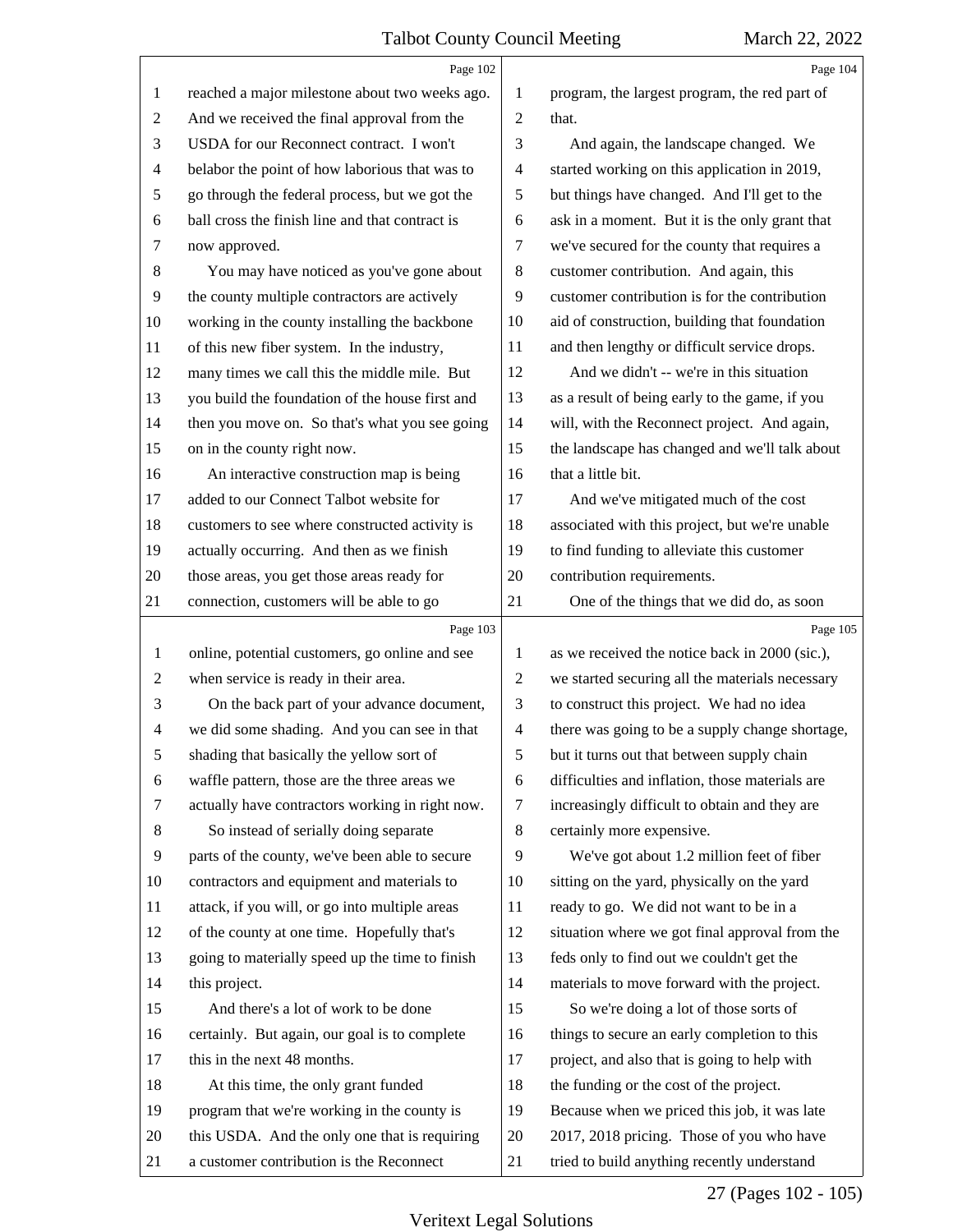|                | Page 106                                         |                | Page 108                                        |
|----------------|--------------------------------------------------|----------------|-------------------------------------------------|
| 1              | that the cost of materials and labor has gone    | 1              | construction, do you have an extra cost for     |
| $\overline{c}$ | up appreciably. So I think we've hedged          | $\overline{2}$ | this long service drop. If you do, we're going  |
| 3              | ourselves well, and I think that's just going    | 3              | to have to say that upfront. You can't go back  |
| 4              | to help in our success in this project.          | $\overline{4}$ | and say it.                                     |
| 5              | The total cost of these customer                 | 5              | What we'd rather do is contribute our part      |
| 6              | contributions and the USDA Reconnect portion of  | 6              | of it, have the State contribute a piece, and   |
| 7              | the Connect Talbot project is \$4 million. A     | 7              | have the county contribute a piece in order to  |
| $\,8\,$        | million and a half of that is the contribution   | 8              | eliminate this what I think is a barrier to     |
| 9              | in aid of construction. The remaining 2.5 is     | 9              | entry and certainly a cost to our county        |
| 10             | for those complex and lengthy service drops      | 10             | constituents.                                   |
| 11             | that I talked about, mostly on the customer      | 11             | And certainly not wanting to discount the       |
| 12             | premises, going up driveways, farm lanes, that   | 12             | negative impacts the pandemic has had on just   |
| 13             | sort of thing again.                             | 13             | about every aspect of our life, one bright spot |
| 14             | So the ask this evening is we're                 | 14             | is the substantial funding that has been made   |
| 15             | requesting the County Council to provide         | 15             | widely available. The CARES Act, ARPA, the      |
| 16             | 1.75 million of their American Rescue Plan Act   | 16             | infrastructure bill that passed. There's not a  |
| 17             | funding to close this gap for the customers      | 17             | bill, any one of those bills where broadband is |
| 18             | that are going to benefit from this project.     | 18             | not mentioned. So it's terrific that the        |
| 19             | Combined with an anticipated State Block Grant   | 19             | necessity for broadband, particularly rural     |
| 20             | of \$1 million, and Easton Utilities is able to  | 20             | areas, unserved people, has gained the          |
| 21             | put up \$1.25 million to solve this problem, the | 21             | attention of the State and federal government.  |
|                |                                                  |                |                                                 |
|                | Page 107                                         |                | Page 109                                        |
| 1              | \$1.5 million contribution from the county would | $\mathbf{1}$   | And that makes funds widely available.          |
| 2              | eliminate this barrier to entry for the          | $\overline{2}$ | So Talbot County I think through our            |
| 3              | customers.                                       | 3              | partnership is making very, very good use of    |
| 4              | And it's a very progressive act as well          | $\overline{4}$ | and accessing those funds.                      |
| 5              | inasmuch as the contribution in aid of           | 5              | So we trust, I hope this update, as I'm         |
| 6              | construction was the same for all customers no   | 6              | being differential to your time this evening as |
| 7              | matter your economic status or where you lived   | 7              | the hour grows late, but this is a very cursory |
| 8              | or anything else. So the use of I'll call it     | 8              | overview of our progress.                       |
| 9              | the ARPA funds, the American Rescue Plan Act     | 9              | I am thrilled to come before you tonight        |
| 10             | funds, by using them in this manner, not only    | 10             | and say we are well underway. So several years  |
| 11             | are you not just picking individual winners and  | 11             | ago we talked about is this even possible. And  |
| 12             | losers, but we're benefiting all of our          | 12             | it is. And we're making it happen right now.    |
| 13             | constituents in the county.                      | 13             | What I would ask you to consider is             |
| 14             | The other point I want to make is time is        | 14             | relieving the county constituents of the burden |
| 15             | of the essence in this request. And what I       | 15             | of a construction contribution in aid of        |
| 16             | mean by that is, as I indicated, we are on the   | 16             | construction and these longer drops.            |
| 17             | eve of putting out collateral material and       | 17             | MR. CALLAHAN: Mr. Pack.                         |
| 18             | inviting folks to sign up for service and        | 18             | MR. PACK: Yeah. Thanks, Hugh. The 40            |
| 19             | really getting the sign-ups well underway.       | 19             | that's already connected, were they assessed    |
| 20             | We want to be able to tell the customers         | 20             | the capital charges?                            |

28 (Pages 106 - 109)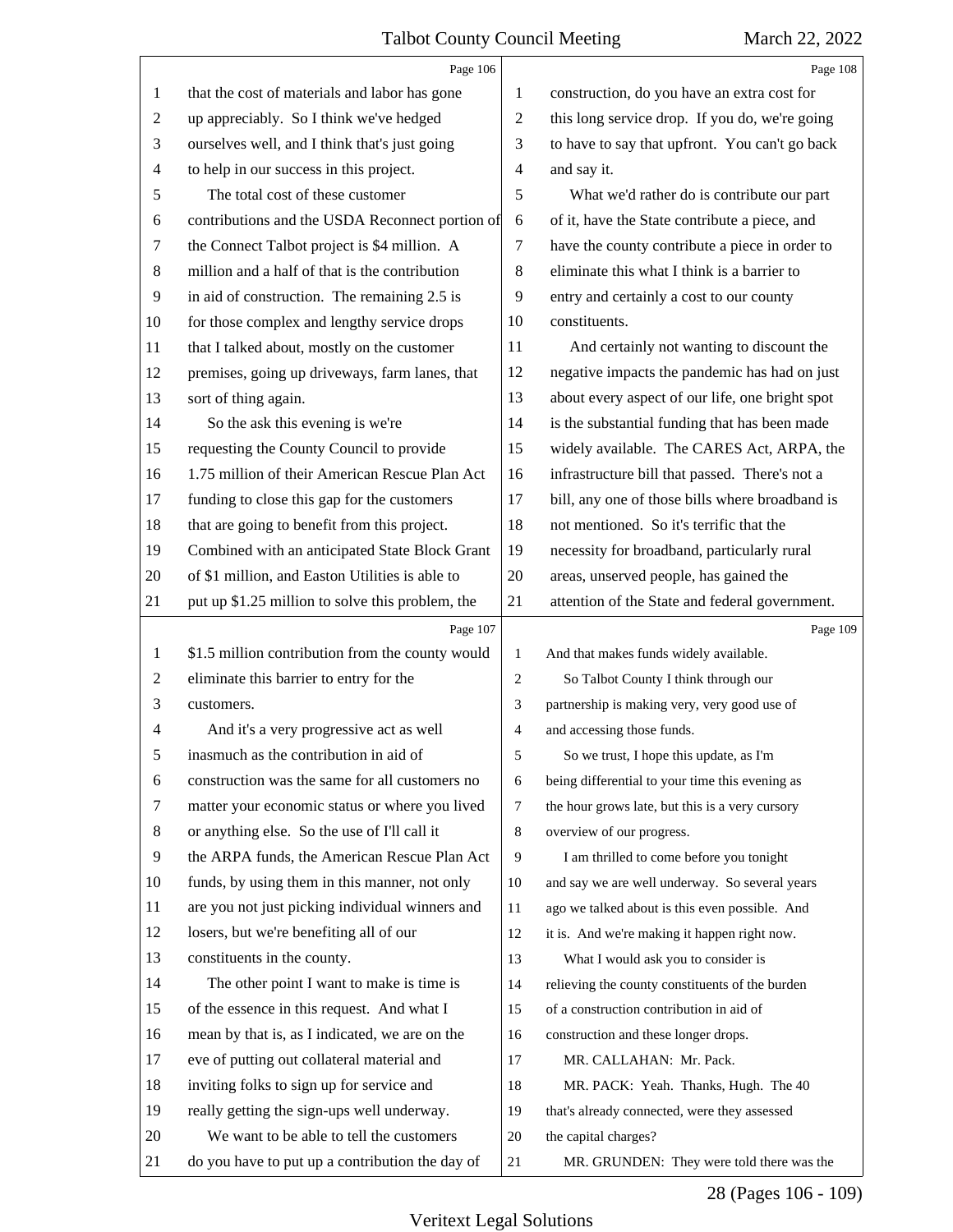|                | Page 110                                        |                | Page 112                                        |
|----------------|-------------------------------------------------|----------------|-------------------------------------------------|
| 1              | likelihood of a capital charge.                 | 1              | vertical green, you should see horizontal as    |
| $\overline{2}$ | I noted them as provisional connections.        | 2              | well. It should look like a square check        |
| 3              | So as soon as we get a clear answer, we have to | 3              | pattern.                                        |
| $\overline{4}$ | go back to those 40 and firm up whether, in     | 4              | MR. PACK: No, not really.                       |
| 5              | fact, they are going to be charged that         | 5              | MR. GRUNDEN: Okay.                              |
| 6              | contribution in aid of construction.            | 6              | MR. PACK: I mean if you look outside of         |
| 7              | They have been advised that charge is           | 7              | Oxford, those are just horizontal.              |
| 8              | sitting out there. But and we didn't promise    | 8              | SPEAKER: The Community Connect is right         |
| 9              | anything. We didn't bind you folks to promise   | 9              | here.                                           |
| 10             | anything for sure, but we termed those          | 10             | MR. GRUNDEN: I'm sorry. I misunderstood         |
| 11             | provisional.                                    | 11             | you. I thought you said just vertical.          |
| 12             | We can get them on so quickly. We just          | 12             | MR. PACK: Well, in the ledger --                |
| 13             | didn't want to wait. So we'll have to go back   | 13             | MR. GRUNDEN: We'll start over, Mr. Pack.        |
| 14             | to those folks.                                 | 14             | I've confused us completely.                    |
| 15             | MR. PACK: So it's sitting there on their        | 15             | MR. PACK: That's okay. So you're saying         |
| 16             | account. They're not being --                   | 16             | that the horizontal green is Rural Broadband?   |
| 17             | MR. GRUNDEN: That's right.                      | 17             | MR. GRUNDEN: Yes. State of Maryland.            |
| 18             | MR. PACK: -- the monthly --                     | 18             | MR. PACK: So the vertical, which now            |
| 19             | MR. GRUNDEN: That's right.                      | 19             | you're saying is actually, now that I see it is |
| 20             | MR. PACK: Okay. On your map, just the           | 20             | actually --                                     |
| 21             | green horizontal area that reads in the ledger  | 21             | MR. GRUNDEN: It's actually a funding            |
|                |                                                 |                |                                                 |
|                | Page 111                                        |                | Page 113                                        |
| 1              | at the bottom.                                  | 1              | overlay.                                        |
| 2              | MR. GRUNDEN: Yeah.                              | 2              | MR. PACK: Okay. So that's some Rural            |
| 3              | MR. PACK: Maryland. What does that              | 3              | Broadband money along with what?                |
| 4              | signify?                                        | $\overline{4}$ | MR. GRUNDEN: USDA Community Connect.            |
| 5              | MR. GRUNDEN: So I think we ended up with        | 5              | MR. PACK: USDA money, okay. And so --           |
| 6              | five different grants. And in order to get out  | 6              | MR. GRUNDEN: You don't often see two            |
| 7              | in that area, and you see just a little further | 7              | grants overlapping. In fact, that's the only    |
| 8              | to the west, see it hatches vertically as well? | 8              | place you see it. But that's the way the        |
| 9              | MR. PACK: Right. There's a vertical             | 9              | mapping was in the grant application process.   |
| 10             | green --                                        | 10             | So we overlaid the two.                         |
| 11             | MR. GRUNDEN: So that was, the vertical,         | 11             | MR. PACK: Okay, okay. That makes sense.         |
| 12             | the cross hatching, if you will, was a          | 12             | And the rest of the ledger I can read.          |
| 13             | combination of the USDA Community Connect. And  | 13             | That's all I have, Chuck.                       |
| 14             | in order to cover the rest of that area, we     | 14             | MR. CALLAHAN: Okay.                             |
| 15             | filed an application with the State of Maryland | 15             | MR. PACK: Thanks.                               |
| 16             | Office of Rural Broadband. Those are the        | 16             | MR. CALLAHAN: Go ahead.                         |
| 17             | horizontal green lines.                         | 17             | MR. LESHER: I note that the standard has        |
| 18             | MR. PACK: Okay. That's Rural Broadband.         | 18             | changed a bit for what people's expectations    |
| 19             | And what about the vertical green that          | 19             | are of high speed broadband. From the           |
| 20             | says Community Connect?                         | 20             | beginning of this project and to what you're    |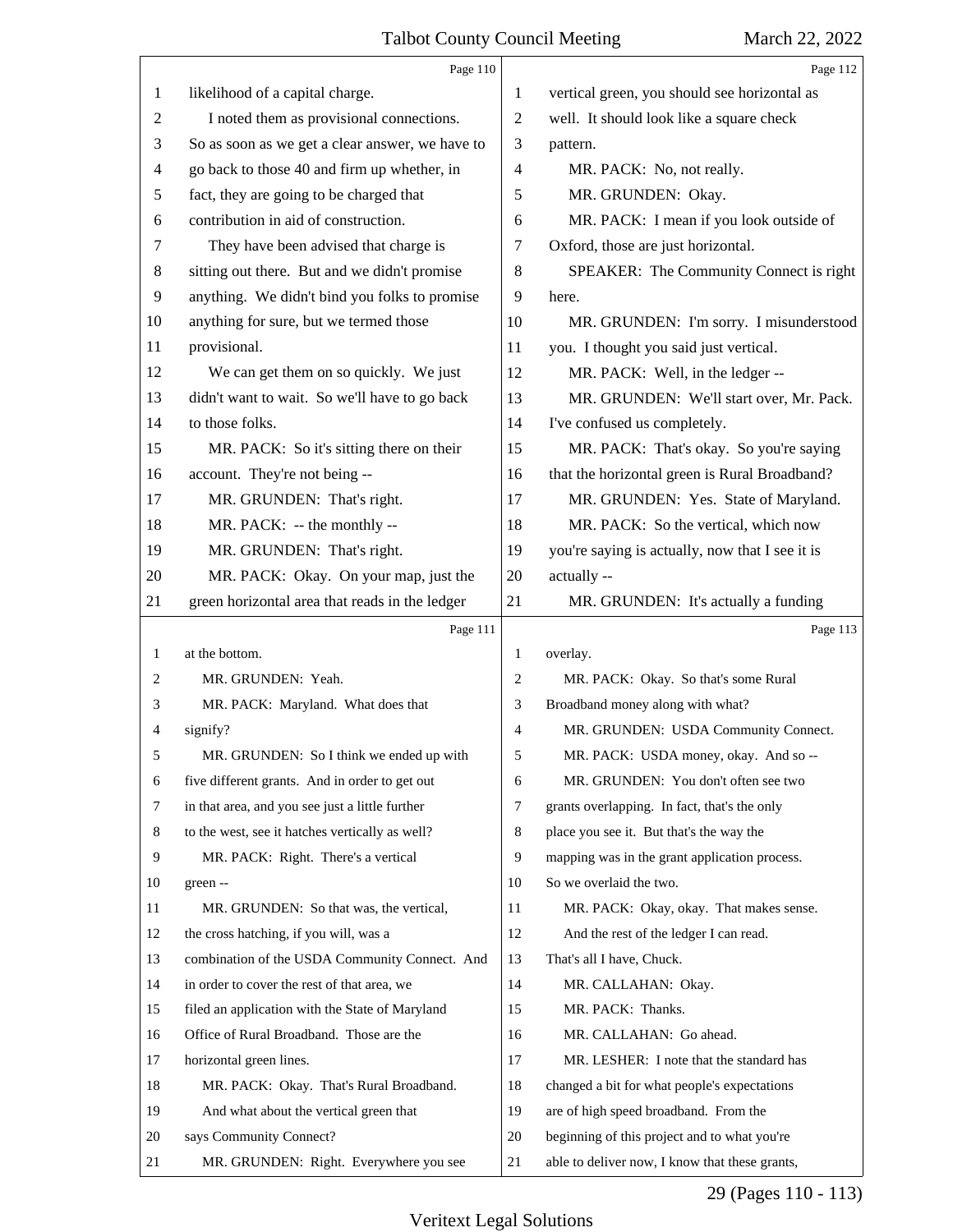|                | Page 114                                       |                | Page 116                                        |
|----------------|------------------------------------------------|----------------|-------------------------------------------------|
| 1              | you've had to promise to deliver a certain     | 1              | purchased. That's the equipment we're           |
| $\overline{c}$ | minimum speed.                                 | $\overline{c}$ | installing with your funds, our funds, and the  |
| 3              | But what are you actually going -- what do     | 3              | other funds that we've been able to secure.     |
| 4              | you actually expect to delivery to these       | 4              | MR. PACK: And just one. You alluded to          |
| 5              | customers?                                     | 5              | the fact all the grants, the CARES grant money  |
| 6              | MR. GRUNDEN: I can answer it, but I            | 6              | had some piece in there for broadband. Of       |
| 7              | brought Ted with me.                           | 7              | course, this money now through ARPA has some    |
| 8              | MR. BOOK: The grant requires us to be          | 8              | broadband piece in it, as well as the           |
| 9              | able to offer 100 by 100 service. So 100 megs  | 9              | infrastructure bill that hopefully will get     |
| 10             | of metric service.                             | 10             | passed later this year.                         |
| 11             | We're going to be mimicking our speeds in      | 11             | And I think the one thing that the              |
| 12             | Easton under our normal, on our regular        | 12             | legislature realized is that if we don't have   |
| 13             | business. So the tiers that we have today for  | 13             | the ability for people to work remotely, we're  |
| 14             | our Easton customers will be the same in the   | 14             | not going to get the jobs done.                 |
| 15             | county.                                        | 15             | God forbid this pandemic hit us around          |
| 16             | However, we will have the ability to offer     | 16             | 1995. There would be no home schooling. There   |
| 17             | higher speeds if people choose to pay for a    | 17             | would be no working from home. We probably      |
| 18             | premium service for higher speeds.             | 18             | would have came to a standstill economically.   |
| 19             | The service we're putting in is actually       | 19             | So because we had the infrastructure in         |
| 20             | ten gigabit. It's a ten gigabit PON service.   | 20             | place in 2020, you can just easily switch and   |
| 21             | So we can go, you know, higher than -- we can  | 21             | go to home schooling, although I lost a lot of  |
|                | Page 115                                       |                | Page 117                                        |
|                |                                                |                |                                                 |
| 1              | go gigabits of metric or higher.               | 1              | hair doing that.                                |
| 2              | So we're setting ourselves up. I mean ten      | $\overline{c}$ | But anyway, I think that is one thing we        |
| 3              | gigabit PON service right now is like the top  | 3              | need to give our legislators credit for, having |
| 4              | of the line of what you can do today at the    | $\overline{4}$ | that foresight to put broadband measures in     |
| 5              | price point. So we're not going in with the    | 5              | those bills because we have to get -- and we're |
| 6              | bare minimum. We're going in with the ability  | 6              | actually, US is behind the game. There are      |
| 7              | to grow into higher levels because, as you     | 7              | some places around the world that already have  |
| 8              | know, customers, 100 megs today is going to be | 8              | this in place and redundant lines in place.     |
| 9              | gigabit tomorrow is going to be ten gig five   | 9              | MR. GRUNDEN: Yup. Not only -- we've all         |
| 10             | years from now.                                | 10             | understood there has to be ubiquitous access to |
| 11             | MR. LESHER: So this infrastructure that        | 11             | broadband at some point. And we planned that    |
| 12             | you're putting in has that capacity to serve   | 12             | in our strategic planning maybe going out       |
| 13             | increased needs over time?                     | 13             | eight, nine, ten years.                         |
| 14             | MR. BOOK: Yes, absolutely.                     | 14             | COVID brought that all to today. When you       |
| 15             | MR. GRUNDEN: Absolutely.                       | 15             | talk about telemedicine, business, education,   |
| 16             | MR. BOOK: Does that answer your question?      | 16             | shopping from home to have your groceries       |
| 17             | MR. LESHER: Thank you.                         | 17             | delivered so you don't have to leave your home. |
| 18             | MR. BOOK: You're welcome.                      | 18             | It came crashing in in 2020.                    |
| 19             | MR. GRUNDEN: It is, at least                   | 19             | MR. PACK: Right.                                |
| 20             | commercially, it's a state of the art passive  | 20             | MR. GRUNDEN: Starting I believe                 |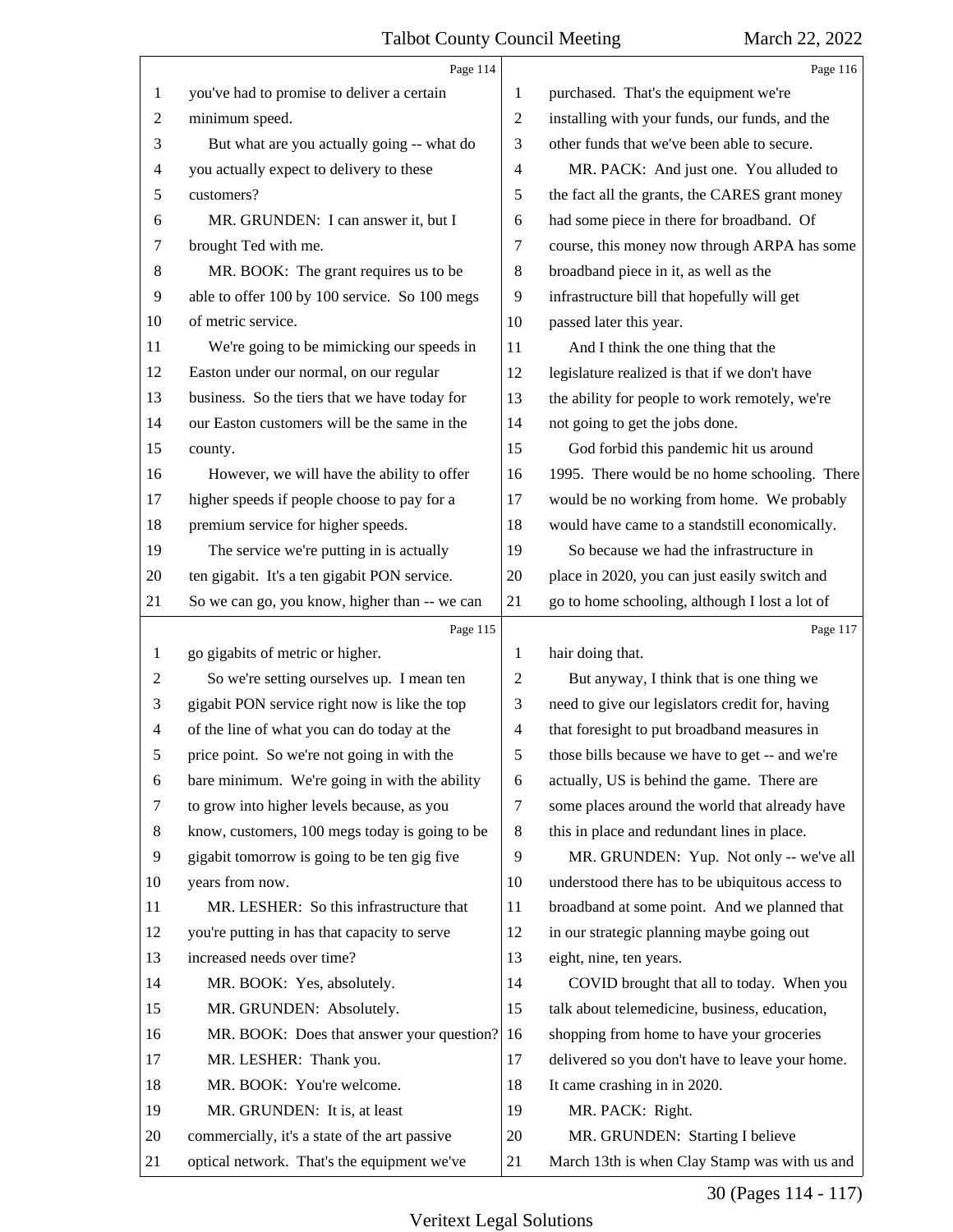|    | Page 118                                       |                | Page 120                                        |
|----|------------------------------------------------|----------------|-------------------------------------------------|
| 1  | said we're shutting down. So I think a Friday  | 1              | seen it. You can have your pharmacy, your       |
| 2  | the 13th.                                      | $\overline{c}$ | prescriptions delivered to you. Everything is   |
| 3  | MR. STAMP: Never forget it.                    | 3              | on the Internet, all the information you need.  |
| 4  | MR. GRUNDEN: But it absolutely has             | 4              | People are at home watching this right now.     |
| 5  | brought it to the fore. And you're right, the  | 5              | So without that, their lives are                |
| 6  | legislators have tuned into that and said this | 6              | drastically different. And so I thank you for   |
| 7  | is essential and this must be done.            | 7              | going that extra mile with this and coming up   |
| 8  | MR. PACK: Yeah.                                | 8              | with the best case scenario and being such a    |
| 9  | MR. CALLAHAN: Okay.                            | 9              | great partner with this Council to provide it.  |
| 10 | MR. LESHER: And what you need is one and       | 10             | I feel like it's the 1900s and electricity in   |
| 11 | three-quarter million from the ARPA funding to | 11             | Appalachia or something. I can't believe that   |
| 12 | close the deal and make this work?             | 12             | in my life I'm doing something like that, but   |
| 13 | MR. GRUNDEN: Yes.                              | 13             | that's how important this is.                   |
| 14 | MR. LESHER: Okay.                              | 14             | MR. GRUNDEN: There's a real parallel.           |
| 15 | MR. DIVILIO: And I just want to go on the      | 15             | MR. DIVILIO: Yeah. To individuals. So           |
| 16 | record and say that, transparency, I didn't    | 16             | I'm excited for it.                             |
| 17 | realize that I'm going to be connected to this | 17             | MR. GRUNDEN: Great. Thank you.                  |
| 18 | until I just recently saw them in my yard      | 18             | MR. CALLAHAN: Anybody else?                     |
| 19 | running the fiber, which was very exciting.    | 19             | MR. DIVILIO: I was extra loud because my        |
| 20 | MR. GRUNDEN: You're welcome.                   | 20             | light's not on.                                 |
| 21 | MR. DIVILIO: So thank you.                     | 21             | MR. GILL: Well, thank you for your time.        |
|    | Page 119                                       |                | Page 121                                        |
| 1  | MR. PACK: You may have to recuse               | 1              | And as always, should you have any questions,   |
| 2  | yourself, Mr. Divilio.                         | 2              | should you require additional information,      |
| 3  | MR. DIVILIO: I was thinking about that.        | 3              | we're a phone call away. Thank you.             |
| 4  | MR. GRUNDEN: We weren't looking to where       | 4              | MR. CALLAHAN: Great job.                        |
|    | you live.                                      | 5              | MR. BOOK: Thank you. Appreciate it.             |
| 6  | MR. DIVILIO: Yeah. I know that wasn't in       | 6              | MR. PACK: Good job.                             |
| 7  | the determination.                             | 7              | MR. CALLAHAN: Okay. So next up,                 |
| 8  | But when looking at the map, I see that        | 8              | Cassandra is going to come up and she's going   |
| 9  | it's going to expand out and cover the Chapel  | 9              | to talk about the American Rescue Plan Act that |
| 10 | District Elementary School, which is an area   | 10             | she's been working really hard on, her and Vice |
| 11 | where there's no cell phone service, something | 11             | President Lesher and her committee.             |
| 12 | that we've been battling for a long time.      | 12             | So you want to go ahead and bring us up on      |
| 13 | So any ability to increase communication       | 13             | speed on how we're helping the community.       |
| 14 | out there, I greatly appreciate it. I know     | 14             | MS. VANHOOSER: All right.                       |
| 15 | that will be a big improvement for that.       | 15             | MR. CALLAHAN: Yeah.                             |
| 16 | So I'm excited. There's a lot of things        | 16             | MS. VANHOOSER: Good evening, President          |
| 17 | that we don't even -- haven't even thought     | 17             | Callahan and County Council Members. I know     |
| 18 | about that this is going to benefit.           | 18             | y'all are tired and I only have 26 slides. So   |
| 19 | And again, I said it earlier, it's always      | 19             | I will try to make it snappy.                   |
| 20 |                                                |                |                                                 |
|    | been my goal for our constituents to age in    | 20             | MR. CALLAHAN: This is important stuff.          |

31 (Pages 118 - 121)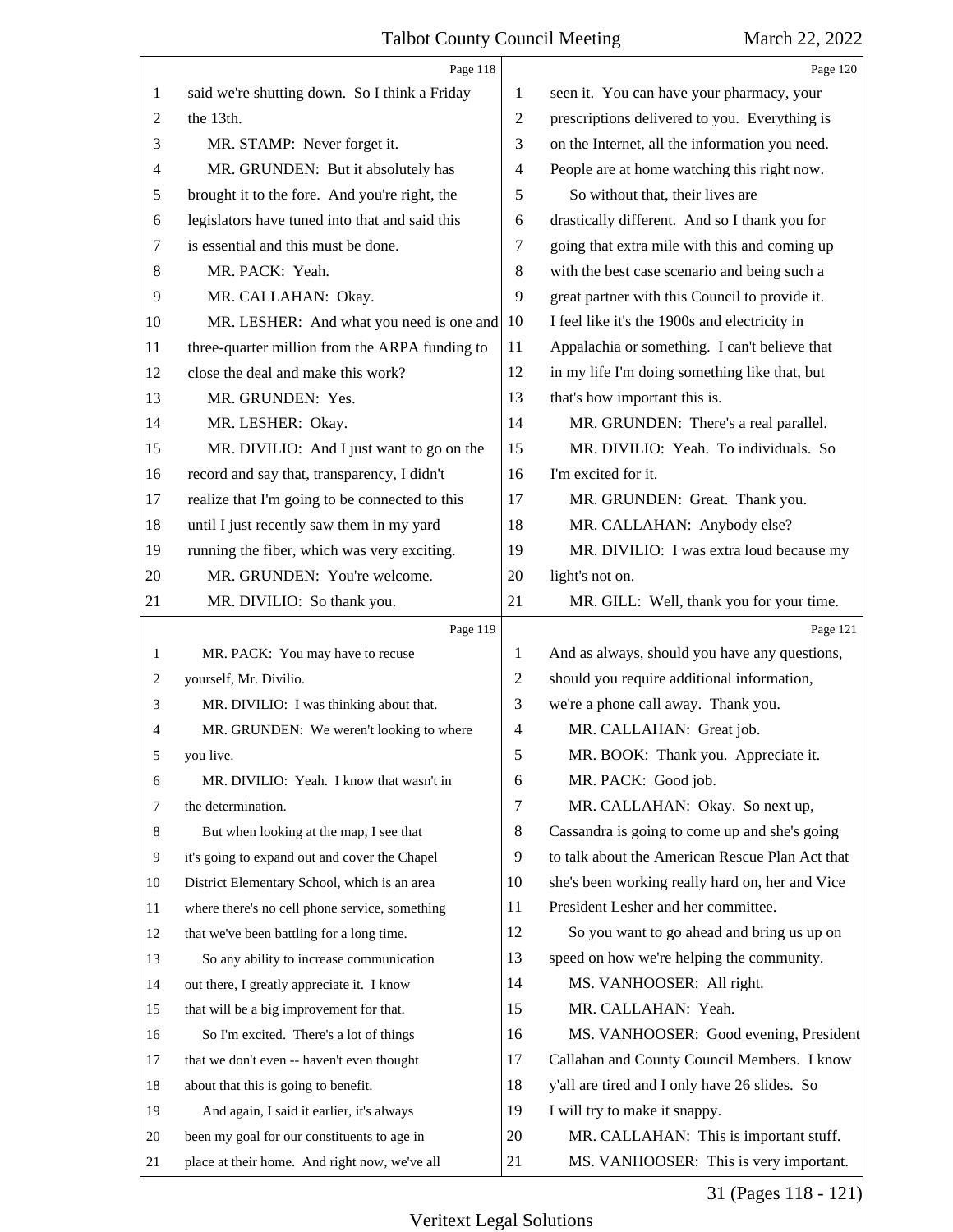|                | Page 122                                        |                | Page 124                                        |
|----------------|-------------------------------------------------|----------------|-------------------------------------------------|
| 1              | MR. CALLAHAN: This is one of the reasons        | 1              | expenditures. That includes water, sewer, and   |
| $\overline{c}$ | that we're all up here right now giving back to | 2              | broadband. Investments in public health. At     |
| 3              | the community.                                  | 3              | the end of the day, this is an effort by the    |
| 4              | MS. VANHOOSER: Well, it is a real               | $\overline{4}$ | Congress to help us have the resources we need  |
| 5              | pleasure to be with you here tonight.           | 5              | to continue the fight against COVID-19.         |
| 6              | I'm going to be talking about the State         | 6              | Assistance to households and assistance to      |
| 7              | and local fiscal recovery funds that Talbot     | 7              | businesses to spur the economic recovery and to |
| 8              | County received as part of the American Rescue  | 8              | help those who need it.                         |
| 9              | Plan Act. We received about \$7.2 million. And  | 9              | Investments in tourism was on our survey.       |
| 10             | I'm going to report briefly on the program just | 10             | And to some, that seemed like a non-sequitur.   |
| 11             | to give a brief overview to you and to our      | 11             | But the program allows for support to targeted  |
| 12             | listeners and those who are watching and are    | 12             | industries that have been hit hardest. And      |
| 13             | here tonight.                                   | 13             | when we did our survey, tourism was the only    |
| 14             | And I'm also going to give the results of       | 14             | one listed that has since been expanded to      |
| 15             | the survey that we did asking our citizens to   | 15             | others as you can prove it as to how you choose |
| 16             | comment on how they would like to see these     | 16             | to use your money.                              |
| 17             | funds distributed.                              | 17             | And then, of course, economic recovery.         |
| 18             | And then I'm going to share the                 | 18             | And I think this is really important because    |
| 19             | recommendations from the task force.            | 19             | every federal treasury webinar that we've sat   |
| 20             | First I want to introduce, though, the          | 20             | through, they've stressed this. And you know,   |
| 21             | members of the task force who worked really     | 21             | we had these resources to build a strong,       |
|                | Page 123                                        |                | Page 125                                        |
| $\mathbf{1}$   | hard on this initiative. We've been led by      | 1              | resilient, equitable recovery.                  |
| 2              | Councilman Lesher and Clay Stamp, Jessica       | 2              | Things it cannot be used for: Tax               |
| 3              | Morris are on the committee. Joye Nagle and     | 3              | refunds, pension plans, debt service or         |
| 4              | Ken Calcagnini, who is our grants clerk. Ray    |                |                                                 |
| 5              |                                                 | 4              | replenishing reserves, or anything that goes    |
|                | Clarke, who I believe is still with us. And     | 5              | against CDC guidelines. But these are pretty    |
| 6              | Nancy Andrew of the Talbot Family Network. And  | 6              | narrow things. And we have no regard to using   |
| 7              | of course, myself.                              | $\tau$         | them in this way, either.                       |
| 8              | We have been thoughtful, deliberate, and        | 8              | So the timeline. We received the first          |
| 9              | thorough in our assessment of the opportunity   | 9              | tranche. Tranche is your word of the day.       |
| 10             | that Talbot County has been given. And we're    | 10             | It's a French word that is the first payment.   |
| 11             | ready to make recommendations on the first      | 11             | We received our money in May of 2021. And       |
| 12             | portion of the funding.                         | 12             | that's the first half of the money. We have     |
| 13             | And how did we get to these decisions?          | 13             | until December 31, 2024, to entail these funds. |
| 14             | Well, as I said, we asked our citizens.         | 14             | And then December 31, 2026, to spend these      |
| 15             | I wanted to go over just really briefly         | 15             | funds.                                          |
| 16             | over the allowable expenditures for this money  | 16             | So what did our survey say? 634 people          |
| 17             | because it is somewhat narrow. Everything       | 17             | responded when we asked them how that we should |
| 18             | okay?                                           | 18             | spend this money. 52 percent of the             |
| 19             | MR. STAMP: Yeah.                                | 19             | respondents were from Easton, with responses    |
| 20             | MS. VANHOOSER: I'm sorry. Investments in        | 20             | coming from every corner of Talbot County.      |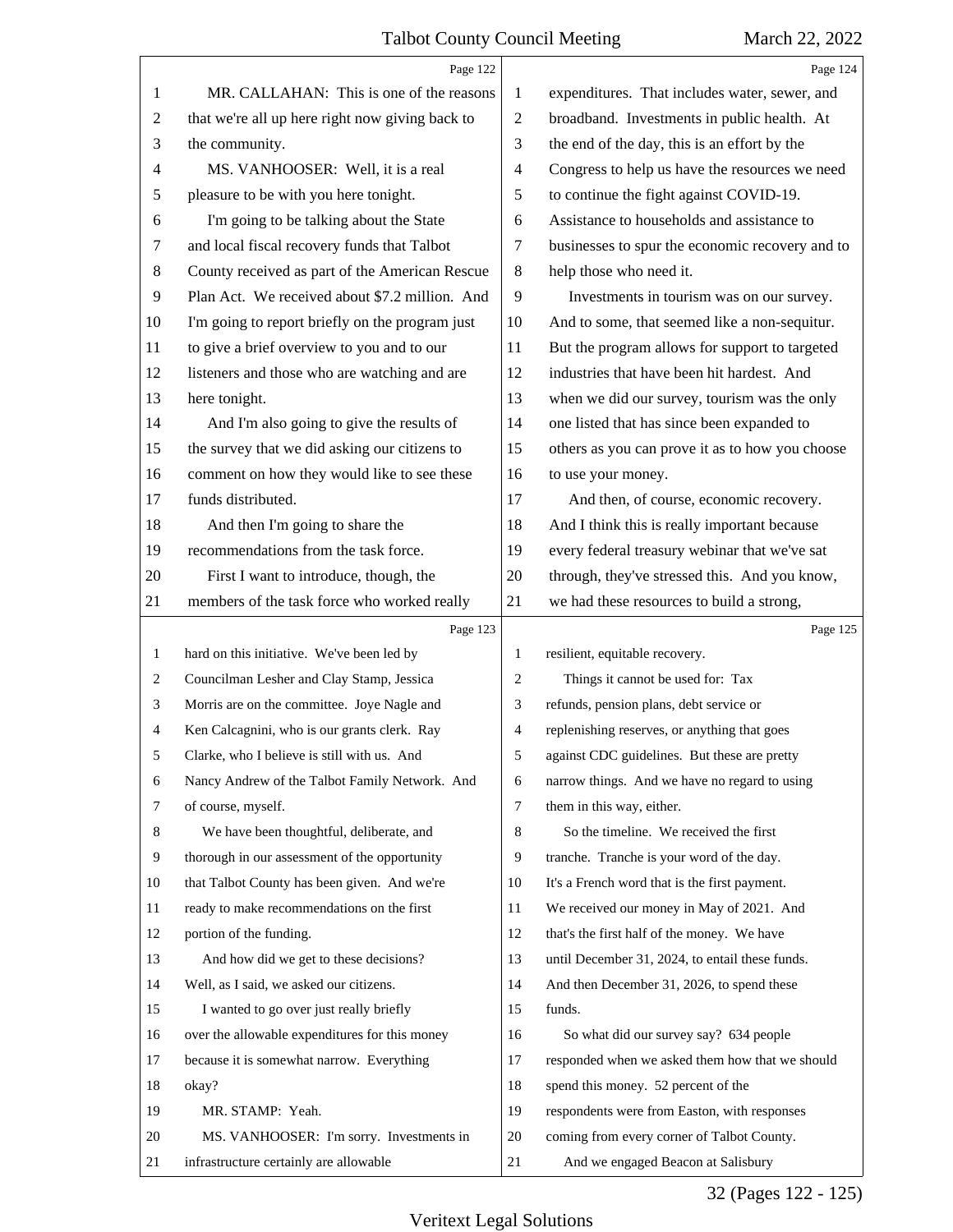|    | Page 126                                        |                | Page 128                                       |
|----|-------------------------------------------------|----------------|------------------------------------------------|
| 1  | University to do this survey for us. And they   | 1              | as very important. Assistance to households    |
| 2  | thought these were extraordinary results,       | 2              | and small businesses and nonprofits ranked     |
| 3  | especially since we launched the weekend before | 3              | third and fourth and were very close together. |
| 4  | Christmas and ended January 16th with our       | 4              | Other needs that were identified and           |
| 5  | survey. They asked me if I was giving out       | 5              | mentioned, we had an open-ended question on    |
| 6  | cookies to get people to answer the survey. I   | 6              | every one of our -- every segment had an       |
| 7  | said no, indeed, we have a very engaged         | 7              | open-ended question with it, which is why the  |
| 8  | populous and we're very glad to hear from them  | 8              | survey is 97 pages long in the report.         |
| 9  | about this.                                     | 9              | Other things that people said were             |
| 10 | So of the six categories that I've              | 10             | important, a new hospital, the cell towers in  |
| 11 | identified, these three rank the highest:       | 11             | remote parts of the county, multi-modal        |
| 12 | Infrastructure, and specifically expansion      | 12             | transportation trails that take bikes and      |
| 13 | of broadband for education, remote work, and    | 13             | walkers and what have you also mentioned a     |
| 14 | telehealth.                                     | 14             | number of times. And education, of course.     |
| 15 | The number two was public health. This is       | 15             | And 426 of the respondents took time to        |
| 16 | a direct quote from the 97-page report, which   | 16             | fill out the open-ended questions, which is    |
| 17 | I'm not going to make you all read. I've gone   | 17             | also extraordinary.                            |
| 18 | through it, made detailed notes. And this is a  | 18             | So what are we recommending to you?            |
| 19 | direct quote. We've learned from the pandemic   | 19             | Investments in infrastructure, of course,      |
| 20 | that public health is vital.                    | 20             | ranked number one. And we are recommending as  |
| 21 | And of course, assistance to households.        | 21             | a group that we fund the \$1.75 million for    |
|    |                                                 |                |                                                |
|    | Page 127                                        |                | Page 129                                       |
| 1  | People should always be first when considering  | 1              | broadband.                                     |
| 2  | such issues. And this is, again, a direct       | 2              | And we are committed. We started this in       |
| 3  | quote from our people.                          | 3              | 2015 and engaged Easton Utilities through an   |
| 4  | When you look at that top ranking segment,      | $\overline{4}$ | RFI process and are committed to seeing that   |
| 5  | broadband was number one. 45 percent of those   | 5              | every person in this county has access to      |
| 6  | answering the survey ranked expansion of        | 6              | broadband. And so we're going to plant our     |
| 7  | broadband to unserved and underserved portions  | 7              | flag hard and we're going to plant it here and |
| 8  | of the county as very important.                | 8              | ask for \$1.75 million for broadband.          |
| 9  | Continuing to fight the pandemic, the           | 9              | I think Hugh has done a really good job of     |
| 10 | COVID-19 pandemic, is the core, again, of the   | 10             | explaining what that money would be for.       |
| 11 | ARPA legislation. And our people ranked that    | 11             | We're also recommending \$105,000 for the      |
| 12 | number two in number of priorities.             | 12             | Chesapeake Center. They have a failing septic  |
| 13 | And a new EMS station in the north part of      | 13             | system. There are no other funds at this time  |
| 14 | the county and a back-up 911 Center topped the  | 14             | to replace that. They're pumping and hauling.  |
| 15 | list, followed by improvements in our Health    | 15             | Some of the members of that organization are   |
| 16 | Department.                                     | 16             | here tonight to support this request. So we    |
| 17 | And I noted Mr. Lesher's prayer tonight         | 17             | think this supports a nonprofit and helps the  |
| 18 | when he prayed for us all to have a generous    | 18             | environment. So we're asking for \$105,000 to  |
| 19 | heart. Well, I can say with authority that our  | 19             | replace their septic system.                   |
| 20 | people have a generous heart because they       | 20             | MR. LESHER: To hook it to the county           |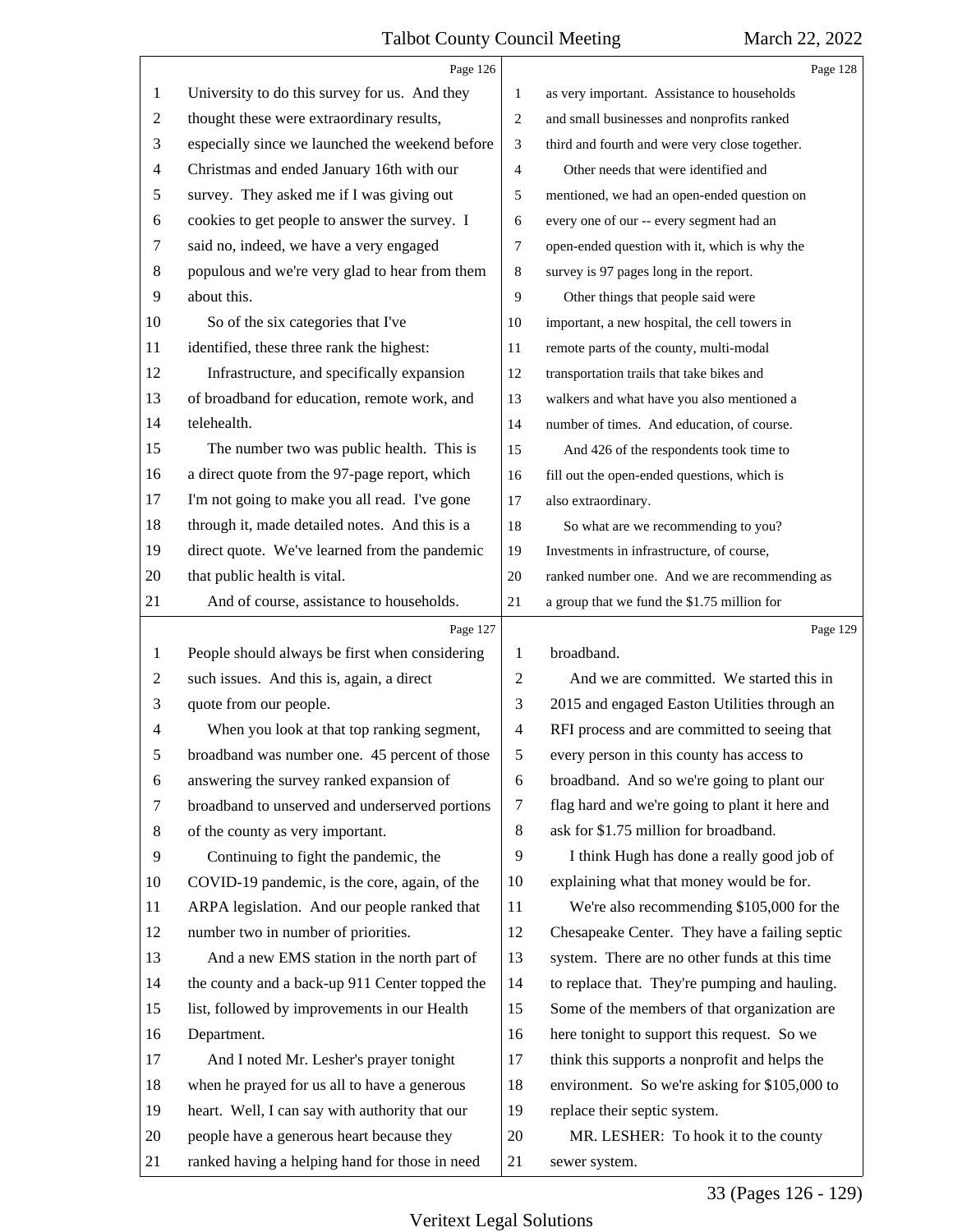|                  | Page 130                                        |                | Page 132                                        |
|------------------|-------------------------------------------------|----------------|-------------------------------------------------|
| 1                | MS. VANHOOSER: Oh, excuse me. To hook it        | 1              | have equipment needs, because some of the       |
| 2                | to the county sewer system.                     | $\overline{2}$ | organizations I believe have some equipment     |
| 3                | This is why Mr. Lesher is going to help me      | 3              | needs.                                          |
| 4                | our tonight and Mr. Stamp.                      | $\overline{4}$ | And we're recommending \$50,000 for the         |
| 5                | MR. CALLAHAN: Yup.                              | 5              | Talbot County Free Library. This is an anchor   |
| 6                | MS. VANHOOSER: Investments in public            | 6              | institution that serves all the people. And I   |
| 7                | health. We're recommending \$1 million to be    | 7              | believe that they have requested money for a    |
| 8                | put toward the building of the 911 Center in    | 8              | new audio system or AV system for the library.  |
| $\boldsymbol{9}$ | the north county and the backup 911 Center, to  | 9              | And we're making a recommendation that we fund  |
| 10               | build a BMS station there. And this will        | 10             | \$50,000 from the ARPA money.                   |
| 11               | offset the cost that you'll already see in the  | 11             | And then Talbot County government. We're        |
| 12               | capital improvement projects for your budget.   | 12             | recommending \$160,000 for cyber security       |
| 13               | An additional \$300,000 for an ambulance        | 13             | upgrades. And this would be through our IT      |
| 14               | for the Department of Emergency Services.       | 14             | Department. You hear it every single day in     |
| 15               | And \$500,000 for a fire company grant. We      | 15             | the news. Cyber security is an issue and an     |
| 16               | know that the pandemic has hurt fire companies. | 16             | increasing issue throughout the pandemic.       |
| 17               | They are essential to our county. And we're     | 17             | And \$245,000 for administrative costs.         |
| 18               | going to ask you to put \$500,000 aside for a   | 18             | This covers some salaries but also some other   |
| 19               | grant fund for them to be able to apply for     | 19             | things that have been, including our survey,    |
| 20               | equipment and other needs that can be, that     | 20             | would be covered by these administrative funds. |
| 21               | this fund can be used for.                      | 21             | And I think it actually should be, to come out  |
|                  |                                                 |                |                                                 |
|                  | Page 131                                        |                | Page 133                                        |
| $\mathbf{1}$     | MR. LESHER: And this would be a two-year        | 1              | even, it should be 235.                         |
| 2                | funding opportunity.                            | $\overline{2}$ | But we're recommending a total of               |
| 3                | MS. VANHOOSER: Yeah.                            | 3              | \$4.5 million for the first round.              |
| 4                | MR. LESHER: To provide equipment. It's          | $\overline{4}$ | We did want to hold money in reserve. We        |
| C                | specific to equipment for the fire companies.   | 5              | tried to focus on the things that we had firm   |
| 6                | MS. VANHOOSER: Yes. Investments for the         | 6              | figures on that we know our people have asked   |
| 7                | public good. \$250,000 toward a nonprofit grant | 7              | for and that we're prepared to implement now.   |
| 8                | fund. We think this could be low, but it's      | 8              | And so that leaves \$2.7 million in reserve for |
| 9                | about double of what we already had for our     | 9              | additional funding recommendations at a later   |
| 10               | grant program from DHCD late last year. And so  | 10             | date.                                           |
| 11               | we thought that we would fund it at this level, | 11             | MS. PRICE: Question. The last thing you         |
| 12               | see what the needs are. Preference will be      | 12             | had for 235, 245 administrative costs. They're  |
| 13               | given to those who help those who are           | 13             | okay with some of the money, grant money going  |
| 14               | underserved.                                    | 14             | to salaries and things like that?               |
| 15               | We also have asked for \$150,000 for the        | 15             | MS. VANHOOSER: Oh, absolutely. That is          |
| 16               | food banks. This continues our efforts to feed  | 16             | an allowable expenditure and administrative     |
| 17               | the hungry that has come through the Emergency  | 17             | costs for any grant. And of course, we have a   |
| 18               | Operations Center. And the food banks would be  | 18             | grants person on staff to handle these things.  |
| 19               | able to replenish their shelves. And it is a    | 19             | So we have been sitting through the             |
| 20               | multiyear grant that they would be able to take | 20             | federal treasury webinars to make sure that all |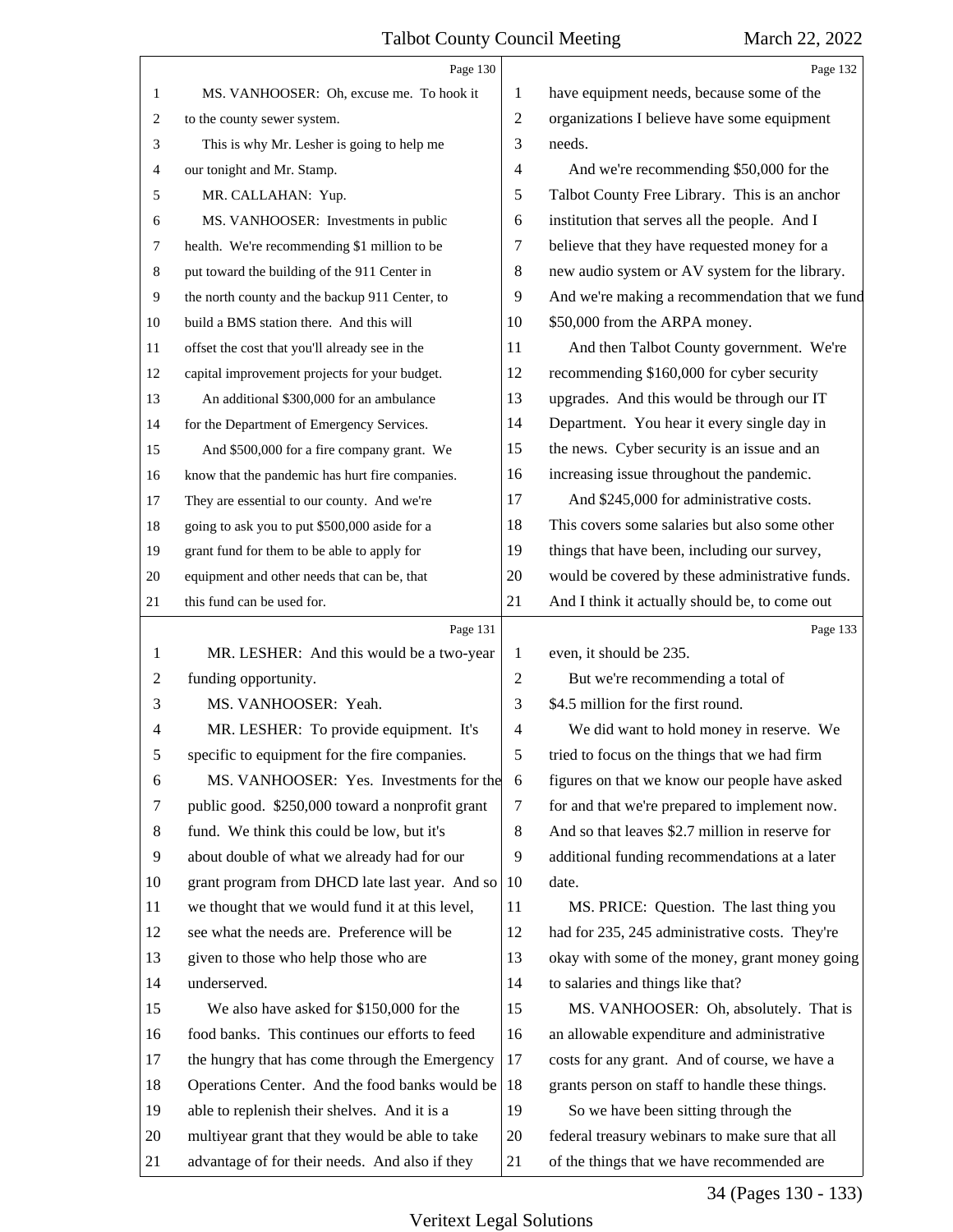|                | Page 134                                        |                          | Page 136                                        |
|----------------|-------------------------------------------------|--------------------------|-------------------------------------------------|
| 1              | allowable expenditures. And this, in fact, is.  | 1                        | These are one-time items. These are infusions   |
| 2              | MS. PRICE: Thank you.                           | $\overline{c}$           | that are in some cases intended to compensate   |
| 3              | MS. VANHOOSER: One last thing. I put            | 3                        | for the impacts of the pandemic. I think        |
| 4              | together this little word cloud for you. So I   | $\overline{\mathcal{A}}$ | really all of these are intended to compensate  |
| 5              | said we had been thoughtful and deliberate and  | 5                        | for the impacts of the pandemic and to move us  |
| 6              | thorough in our recommendations. Well, I was    | 6                        | forward.                                        |
| 7              | very, very pleased to see that in our survey,   | 7                        | And this is the broad -- the way these          |
| $\,8\,$        | our people were thoughtful and respectful and   | 8                        | funds can be broadly applied and where we have  |
| 9              | thorough in their recommendations.              | 9                        | the liberty to allocate them, it's a one-time   |
| 10             | And I took some of the words straight from      | 10                       | opportunity. And we need to be very careful     |
| 11             | the survey. People recognize that this is       | 11                       | about how this is done.                         |
| 12             | transformational money, that we should make     | 12                       | And so I thank the staff committee for          |
| 13             | bold investments that move the county forward   | 13                       | bringing us to this point.                      |
| 14             | that benefit everyone. It's once in a lifetime  | 14                       | MS. PRICE: Thank you.                           |
| 15             | opportunity to be a driving force for change    | 15                       | MR. CALLAHAN: Thank you, Mr. Lesher.            |
| 16             | and to impact the lives of our citizens.        | 16                       | MS. PRICE: Thank you, Mr. Lesher, for           |
| 17             | And we, your task force who worked on this      | 17                       | leading this. And Cassandra and the entire      |
| 18             | for a number of months now, believe that these  | 18                       | group that worked on this.                      |
| 19             | recommendations are sound. And we're asking     | 19                       | And you know, I don't know how many other       |
| 20             | you to approve these expenditures.              | 20                       | communities did the amount of effort that we    |
| 21             | MR. CALLAHAN: Mr. Lesher.                       | 21                       | did, that you did to really identify the needs, |
|                |                                                 |                          |                                                 |
|                | Page 135                                        |                          | Page 137                                        |
| 1              | MR. LESHER: Cassandra, thank you very           | 1                        | not just what we think the needs are but what   |
| $\overline{c}$ | much for this clear presentation. Thanks to     | $\overline{c}$           | the community thinks the needs are. So I        |
| 3              | the whole staff committee for all the work.     | 3                        | really hope that other communities did the same |
| $\overline{4}$ | Ken, for doing the work, making sure that       | $\overline{\mathcal{A}}$ | thing.                                          |
| 5              | everything that was being put forward was       | 5                        | But I think it was a few weeks ago, I'm         |
| 6              | indeed eligible under the federal guidelines    | 6                        | not sure which call or whatever we were on,     |
| 7              | for this.                                       | 7                        | talking about the fact that the response that   |
| 8              | An awful lot of staff work has gone into        | 8                        | we got. Because I believe this was -- was it    |
| 9              | the vetting of this and to getting these        | 9                        | the whole Eastern Shore or a regional thing and |
| 10             | numbers to where we are.                        | 10                       | most of the responses were from Talbot County.  |
| 11             | I think it's really important, too, that        | 11                       | MS. VANHOOSER: No, no. That's a                 |
| 12             | we are not, at this point, seeking to commit    | 12                       | different survey. That's our business           |
| 13             | all of the funds, that we're holding something  | 13                       | sentiment.                                      |
| 14             | in reserve, both for needs that we know are out | 14                       | These are all from Talbot County, although      |
| 15             | there but we don't yet have solid numbers for.  | 15                       | there were, there's a small number who are not  |
| 16             | But also for projects that we haven't yet       | 16                       | residents of Talbot County, but I believe these |
| 17             | identified.                                     | 17                       | are second homeowners, because we distributed   |
| 18             | We know that this is a one-time                 | 18                       | this through our networks.                      |
| 19             | opportunity. We should not be spending this on  | 19                       | MS. PRICE: So not only did we do one            |
| 20             | funds, on programs that will require follow-up  | 20                       | survey well, we did two surveys well.           |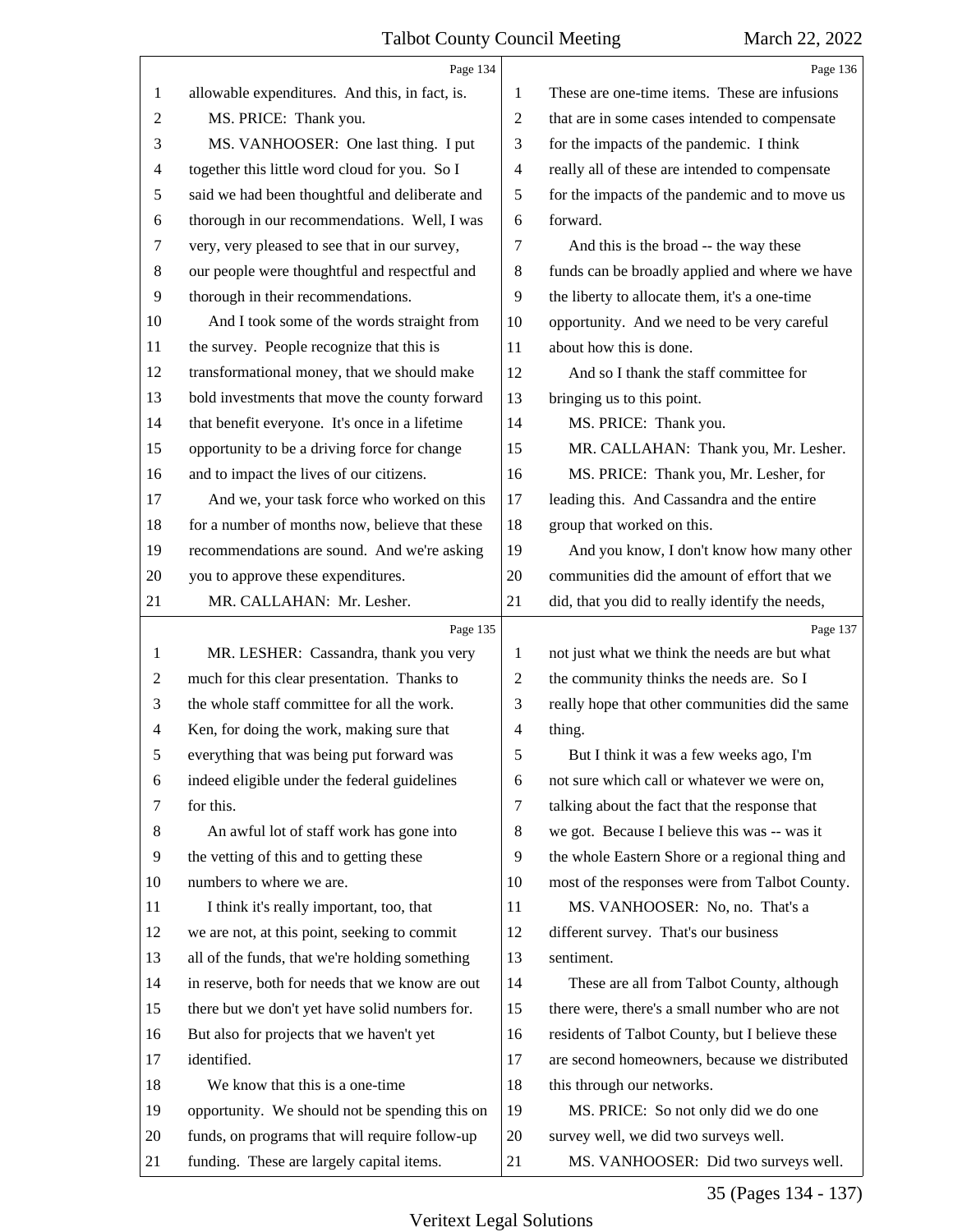|    | Page 138                                         |                | Page 140                                        |
|----|--------------------------------------------------|----------------|-------------------------------------------------|
| 1  | MS. PRICE: And you must be making                | 1              | look at some of these in a little bit more      |
| 2  | cookies. No. With you, it's pie. I know          | 2              | detail. So I'm not prepared to move forward     |
| 3  | that.                                            | 3              | with it this evening. Some of them I could      |
| 4  | MS. VANHOOSER: That's right.                     | 4              | probably say yes to tonight, but I want to look |
| 5  | MS. PRICE: But to have that kind of input        | 5              | at it a little bit closer.                      |
| 6  | and just, you know, the open-ended questions     | 6              | But I agree with the fact that surveys are      |
| 7  | and all of that, it's just amazing.              | 7              | always a good way of getting a pulse check.     |
| 8  | I know we have all these love fests up           | 8              | I was remarking earlier when Childlene was      |
| 9  | here. But we truly are appreciative of all of    | 9              | here regarding the survey that she did down in  |
| 10 | our staff and volunteers and I think all         | 10             | the Bay Hundred area when we were putting       |
| 11 | supportive of all of the things that you've      | 11             | together the intergenerational center because   |
| 12 | mentioned here.                                  | 12             | you want to make sure that you're checking back |
| 13 | So thank you so much for putting all that        | 13             | in with the citizens as far as what they want   |
| 14 | together.                                        | 14             | to see happen.                                  |
| 15 | MS. VANHOOSER: Thank you. I do think             | 15             | So well done. And I haven't had a chance        |
| 16 | this is an extraordinary document. When you      | 16             | to look at that document, either. So I'll scan  |
| 17 | have time to leaf through it, there's a lot of   | 17             | that as well.                                   |
| 18 | information in here. And I want to thank our     | 18             | MS. VANHOOSER: Okay. Great. Thank you.          |
| 19 | citizens for taking the time to respond to the   | 19             | MS. PRICE: Just one question. We just           |
| 20 | survey and to help us make the decisions,        | 20             | had Hugh and Easton Utilities up here. And      |
| 21 | because, you know, it's really not easy to make  | 21             | they said time was of the essence as far as     |
|    | Page 139                                         |                | Page 141                                        |
| 1  | choices when they're all good choices.           | 1              | plugging that \$1.75 million.                   |
| 2  | MR. DIVILIO: Yeah. I would really like           | 2              | Do we need to take some action this             |
| 3  | to make sure that the community knows how well   | 3              | evening on that?                                |
| 4  | all these open-ended questions were answered.    | $\overline{4}$ | MR. STAMP: If you could.                        |
| 5  | I was just trying to read through them           | 5              | MR. LESHER: I would recommend that we do        |
| 6  | today. And hearing all the different people,     | 6              | that.                                           |
| 7  |                                                  |                |                                                 |
|    | seeing all the different needs, this survey is   | 7              | And I would ask Mr. Clarke about the            |
| 8  | incredibly valuable. And I hope it gets          | 8              | infrastructure item, the sewer system,          |
| 9  | applied to many different things.                | 9              | whether-                                        |
| 10 | MR. LESHER: Mr. Divilio, I agree. I              | 10             | MS. PRICE: Chesapeake.                          |
| 11 | think that while we implemented this survey for  | 11             | MR. LESHER: -- there's a particular             |
| 12 | the distribution of ARPA, this can serve us in   | 12             | urgency that we should be moving forward on     |
| 13 | terms of measuring need in Talbot County for --  | 13             | that as well.                                   |
| 14 | can go far beyond the scope of the \$7.2 million | 14             | MR. DIVILIO: While Mr. Clarke comes up,         |
| 15 | that has been allocated to us through this       | 15             | Mr. Pack, I had the same reservations that you  |
| 16 | particular federal program.                      | 16             | had.                                            |
| 17 | MS. VANHOOSER: And we will post this             | 17             | MR. PACK: I would like us, Laura -- I           |
| 18 | online and make sure that people have access to  | 18             | mean the urgency is not immediate.              |
| 19 | it.                                              | 19             | MR. DIVILIO: But --                             |
| 20 | MR. CALLAHAN: Okay. Mr. Pack.                    | 20             | MR. PACK: I think we can certainly do           |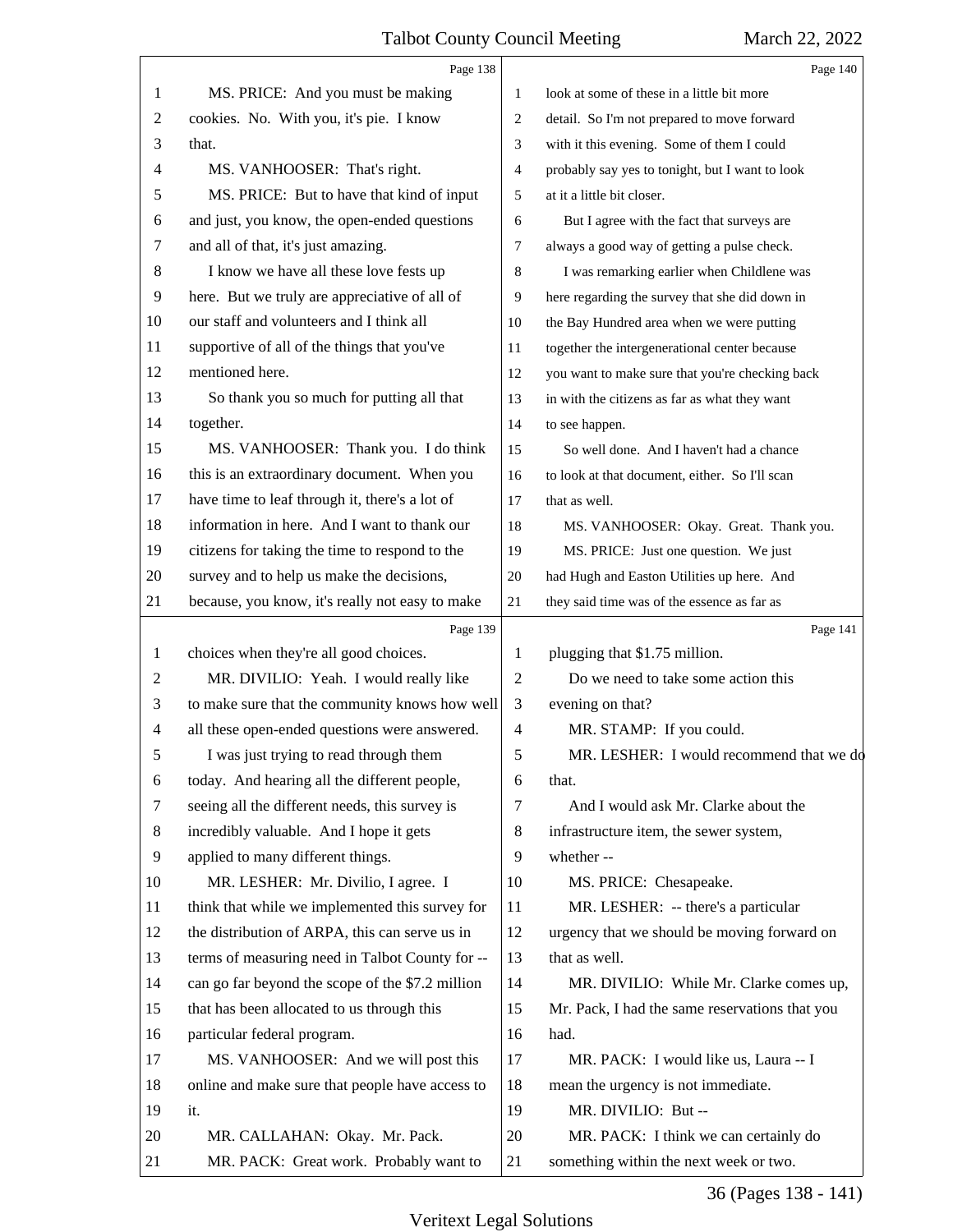<span id="page-36-0"></span>

|                | Page 142                                        |                | Page 144                                        |
|----------------|-------------------------------------------------|----------------|-------------------------------------------------|
| 1              | MR. DIVILIO: Sorry. I had a but. But            | 1              | that you make the motion.                       |
| $\overline{c}$ | I'm going to ask that we try to move forward on | $\overline{2}$ | MR. PACK: Was this the 500,000 that was         |
| 3              | a couple of these big issue tickets tonight     | 3              | in that budget line that we talked about        |
| 4              | because there are some that I think are         | 4              | earlier?                                        |
| 5              | clear-cut needs.                                | 5              | MR. STAMP: So this would provide in part        |
| 6              | We heard things of saving the environment,      | 6              | coverage for that. This would open the door to  |
| 7              | providing infrastructure, health benefits, the  | 7              | allow us to work with the Firemen's Association |
| 8              | Chesapeake Center connecting to that sewer line | $\,8\,$        | to offset their request and to create a process |
| 9              | is something that is just invaluable to that    | 9              | by which they could spend any additional funds. |
| 10             | organization. And I'm not one to allow septic   | 10             | So what is eligible in their request we         |
| 11             | systems to just sit there and failing and       | 11             | could cover with this and what is not we can't. |
| 12             | polluting the environment.                      | 12             | And the what we can't, and there are additional |
| 13             | I can't think of many organizations like        | 13             | funds, it's an opportunity for fire companies   |
| 14             | the Chesapeake Center that provide such a great | 14             | to work with the association to come up with a  |
| 15             | benefit to Talbot County that I would like to   | 15             | grant process.                                  |
| 16             | jump right on, as well as the infrastructure    | 16             | So if you budgetarily allocate the money        |
| 17             | for the broadband.                              | 17             | out of the ARPA, that would allow me to engage  |
| 18             | Those are two that I would like to knock        | 18             | the fire service, the association, to begin a   |
| 19             | out tonight if we could, if not a couple more.  | 19             | process.                                        |
| 20             | MS. PRICE: Is that a motion for those           | 20             | MR. PACK: And I think I left my budget          |
| 21             | two?                                            | 21             | papers in the back.                             |
|                | Page 143                                        |                | Page 145                                        |
| 1              |                                                 |                |                                                 |
|                | MR. LESHER: Could we also do the one for        | 1              | MR. STAMP: 221,000 was their request over       |
| 2              | the fire companies, the equipment for the fire  | 2              | last year's. And that's an operational          |
| 3              | companies?                                      | 3              | request, all fire companies --                  |
| 4              | MR. DIVILIO: Is that --                         | $\overline{4}$ | MR. PACK: Then there was a supplemental         |
| 5              | MR. LESHER: That's half a million.              | 5              | request.                                        |
| 6              | And if we're not comfortable, that's            | 6              | MR. STAMP: The supplemental is 221,000.         |
| 7              | actually a two-year commitment. If we want to   | $\tau$         | MR. PACK: 221. Would this cover that            |
| 8              | just bite off the first year commitment, we     | 8              | 200?                                            |
| 9              | could do the 250,000 for the first year of this | 9              | MR. STAMP: In part.                             |
| 10             | to the fire companies and revisit the rest.     | 10             | MR. PACK: That was the question I had           |
| 11             | But I think that's also, there's an urgency     | 11             | earlier.                                        |
| 12             | there as well.                                  | 12             | MR. STAMP: In part. Because what we have        |
| 13             | MS. PRICE: Right. And that's part of our        | 13             | to do is we have to go through that and see     |
| 14             | budget. You know, as we're going through the    | 14             | what is eligible and what is not eligible.      |
| 15             | budget, we had a budget work session earlier    | 15             | MR. PACK: Right. And again, my                  |
| 16             | today and talking about the fire companies, and | 16             | hesitation is for these kind of questions to be |
| 17             | we actually brought that up.                    | 17             | vetted out so we can know exactly what it is    |
| 18             | So I think that's something we should try       | 18             | that we can and cannot do.                      |
| 19             | to get out of the way so that we can move       | 19             | Not that I don't want to spend the money.       |
| 20             | forward with the budget.                        | 20             | I just want to make sure.                       |

37 (Pages 142 - 145)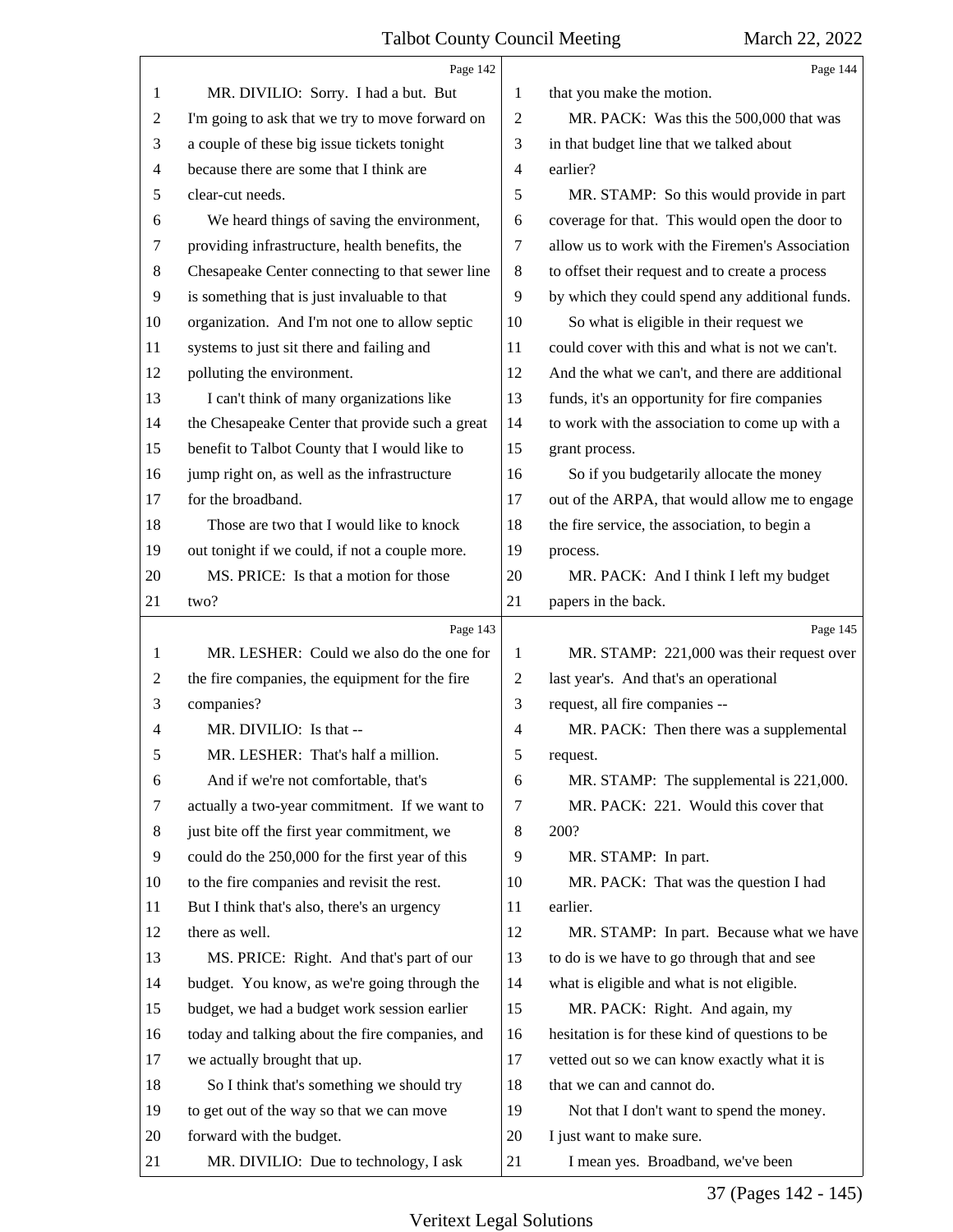<span id="page-37-0"></span>

|                | Page 146                                        |                | Page 148                                         |
|----------------|-------------------------------------------------|----------------|--------------------------------------------------|
| 1              | fighting about broadband forever. So that's     | 1              | Restoration funds at this time.                  |
| 2              | the lower hanging fruit, the 1.7.               | $\overline{2}$ | MR. PACK: Okay.                                  |
| 3              | But there's some other ones I would like        | 3              | MR. LESHER: And let me just ask the staff        |
| 4              | to just get some more information on before we  | 4              | to, in particular those of you who have been on  |
| 5              | proceed with them.                              | 5              | the committee, if there are any other items      |
| 6              | MR. CALLAHAN: So are you okay with --           | 6              | that we need to earmark that have that -- I      |
| 7              | MR. PACK: I'm okay with the 1.7. I think        | 7              | know a number of these things three weeks        |
| 8              | the 1.7 contains what we were initially trying  | 8              | delay, five weeks delay is not going to make a   |
| 9              | to deal with with the broadband. Yeah.          | 9              | difference. But if there are any others where    |
| 10             | MS. PRICE: Right.                               | 10             | this will make a difference?                     |
| 11             | MR. PACK: I don't know what's                   | 11             | MR. STAMP: My only other recommendation          |
| 12             | (inaudible).                                    | 12             | other than what we've talked about is to send a  |
| 13             | MR. CALLAHAN: We got a motion.                  | 13             | message that you'd like to allocate that money   |
| 14             | MR. LESHER: Well, let me -- hold on. Let        | 14             | toward the fire companies and allow us to start  |
| 15             | me turn back to the staff and ask, Mr. Clarke,  | 15             | coming up with a process.                        |
| 16             | on the Chesapeake Center one, if we approve     | 16             | The item with regard to the county, we can       |
| 17             | this tonight as opposed to three weeks from now | 17             | certainly dig into those and talk about the      |
| 18             | at our next meeting, will that, in fact, be     | 18             | merits of them when we come back at the next     |
| 19             | able to accelerate the connection?              | 19             | meeting.                                         |
| 20             | MR. CLARKE: Yes, sir. And they're               | 20             | MR. LESHER: And that would include the           |
| 21             | currently pumping and hauling right now, which  | 21             | cyber security?                                  |
|                | Page 147                                        |                | Page 149                                         |
| $\mathbf{1}$   | is very costly to do that.                      | 1              | MR. STAMP: Yes.                                  |
| $\overline{2}$ | MR. PACK: Is this a failed septic system        | 2              | MR. LESHER: Okay.                                |
|                |                                                 |                |                                                  |
| 3              | or break in -- they were never --               | 3              | MR. PACK: That would include --                  |
| $\overline{4}$ | MR. CLARKE: They have a failed septic           | 4              | MR. LESHER: Well, in that case, I will           |
| 5              | system right now. And they're currently         | 5              | move that we approve allocations from our        |
| 6              | pumping and hauling. And this would actually    | 6              | American Rescue Plan Act funds of \$1.75 million |
| 7              | make the connection to the line in Maryland     | 7              | for the broadband project.                       |
| 8              | Route 33.                                       | 8              | MS. PRICE: Chesapeake Center.                    |
| 9              | MR. PACK: Yeah, yeah.                           | 9              | MR. LESHER: \$105,000 for the Chesapeake         |
| 10             | MR. CLARKE: Part of Resolution 235. So          | 10             | Center, and \$500,000 for equipment for the fire |
| 11             | this is basically to get them connected.        | 11             | companies.                                       |
| 12             | What we need to do now is we need to get        | 12             | MS. PRICE: I'll second that.                     |
| 13             | the contractor lined up as well as getting the  | 13             | MR. PACK: And that -- discussion?                |
| 14             | public works agreement signed between us and    | 14             | MR. CALLAHAN: Yup.                               |
| 15             | the Chesapeake Center. So that's a game plan    | 15             | MR. PACK: Okay. And that 500,000, you            |
| 16             | right now.                                      | 16             | said you were going to verify whether or not     |
| 17             | MR. STAMP: I think, Mr. Clarke, you             | 17             | those are the same figures we talked about       |
| 18             | probably have sought other grant                | 18             | earlier today?                                   |
| 19             | opportunities --                                | 19             | MR. STAMP: So again, let me try to be            |
| 20             | MR. CLARKE: Yeah. We looked at Bay              | 20             | clearer. So the fire companies this year --      |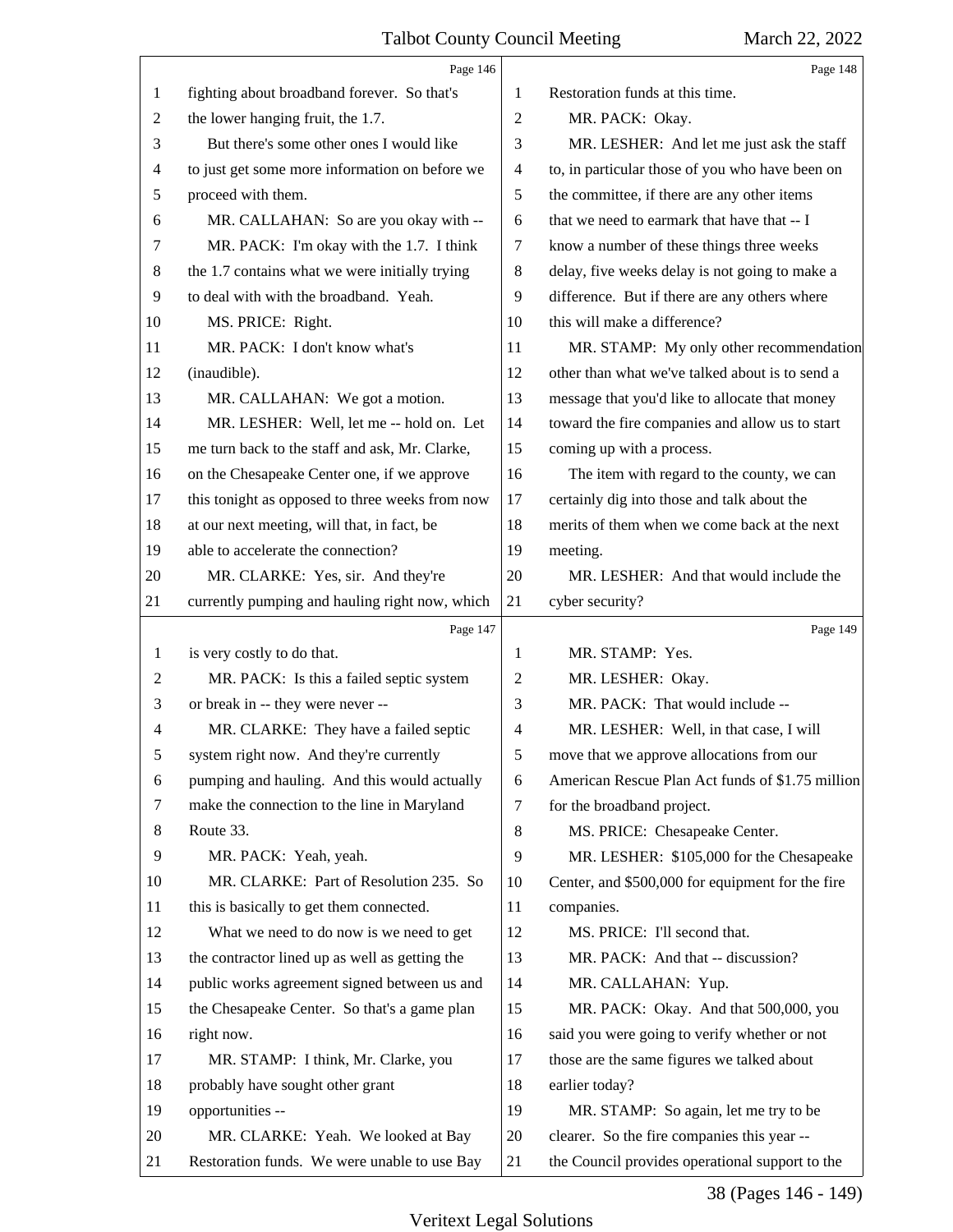<span id="page-38-0"></span>

|    | Page 150                                        |                | Page 152                                       |
|----|-------------------------------------------------|----------------|------------------------------------------------|
| 1  | fire companies.                                 | 1              | MR. CALLAHAN: Aye.                             |
| 2  | MR. PACK: Sure.                                 | $\overline{c}$ | SECRETARY: Mr. Divilio.                        |
| 3  | MR. STAMP: And this year, they've asked         | 3              | MR. DIVILIO: Aye.                              |
| 4  | for an increase.                                | $\overline{4}$ | SECRETARY: Mr. Lesher.                         |
| 5  | MR. PACK: Right.                                | 5              | MR. LESHER: Aye.                               |
| 6  | MR. STAMP: And that increase totals             | 6              | SECRETARY: Ms. Price.                          |
| 7  | MR. PACK: A hundred and something               | 7              | MS. PRICE: Aye.                                |
| 8  | thousand.                                       | 8              | SECRETARY: Mr. Pack.                           |
| 9  | MR. STAMP: 221,000.                             | 9              | MR. PACK: Aye.                                 |
| 10 | MR. PACK: 221,000.                              | 10             | MR. CALLAHAN: Okay.                            |
| 11 | MR. STAMP: Now, what we have to do is           | 11             | MR. STAMP: So we'll add that more              |
| 12 | look at how much of that is eligible to be      | 12             | detailed discussion in our upcoming budget     |
| 13 | covered by the ARPA funds each year. And        | 13             | meeting so you'll be prepared by next meeting. |
| 14 | whatever is not covered by the ARPA funds is an | 14             | MR. CALLAHAN: Sounds great.                    |
| 15 | opportunity for the fire companies to meet some | 15             | MR. LESHER: Thank you all for your             |
| 16 | of their needs equipment wise.                  | 16             | attention to this. I think this is really      |
| 17 | So we're not looking to just cover. I           | 17             | important. This is, frankly, transformational  |
| 18 | mean it would be great if we could cover the    | 18             | for our community.                             |
| 19 | whole thing. And if we can, we can. If we       | 19             | MR. CALLAHAN: Thank you, Mr. Lesher, for       |
| 20 | can't, we'll cover what we can and then we'll   | 20             | your leadership.                               |
| 21 | identify opportunities for the fire companies.  | 21             | MS. VANHOOSER: Thank you.                      |
|    |                                                 |                |                                                |
|    | Page 151                                        |                | Page 153                                       |
| 1  | MR. PACK: As long as it's not debt              | 1              | MR. CALLAHAN: And your whole team that         |
| 2  | service or replenishing services.               | 2              | helped. Thank you, Cassandra.                  |
| 3  | MR. STAMP: Of course not.                       | $\mathfrak{Z}$ | MR. PACK: Thanks, Cassandra.                   |
| 4  | MR. PACK: Right. Then you would think           | $\overline{4}$ | MR. CALLAHAN: Okay. You're on deck.            |
|    | all of it would be covered, the whole 200,000.  | 5              | MR. STAMP: Okay. Thank you.                    |
| 6  | You would think. I mean it's not refund         | 6              | MR. CALLAHAN: Ready to go.                     |
| 7  | for taxes, it's not to pay pensions. So it's    | $\overline{7}$ | MR. STAMP: Mr. Council President, Members      |
| 8  | operational dollars.                            | 8              | of the Council, your county manager report.    |
| 9  | So that, if that's the case, I will             | 9              | So I have three board and committee            |
| 10 | certainly support that.                         | 10             | appointment requests for you this evening.     |
| 11 | Didn't they have a supplemental as well or      | 11             | The first one is Agricultural Land             |
| 12 | no? Okay. I thought they had some more money    | 12             | Preservation Advisory Board. Requesting the    |
| 13 | they wanted.                                    | 13             | reappointment of Glen Gannon to that board.    |
| 14 | MR. CALLAHAN: You all right down there?         | 14             | MR. PACK: So moved.                            |
| 15 | MR. PACK: Yeah. I'm writing it down.            | 15             | MS. PRICE: Second.                             |
| 16 | MR. CALLAHAN: Right, right. Okay. So we 16      |                | MR. CALLAHAN: Madam Secretary, we got a        |
| 17 | have a motion and a second, Madam Secretary, to | 17             | motion and a second. Could you call the vote.  |
| 18 | do the 1.75 for the broadband, the 105,000 for  | 18             | SECRETARY: Mr. Callahan.                       |
| 19 | the Chesapeake Center, and \$500,000 for the    | 19             | MR. CALLAHAN: Aye.                             |
| 20 | fire department.                                | 20             | SECRETARY: Mr. Divilio.                        |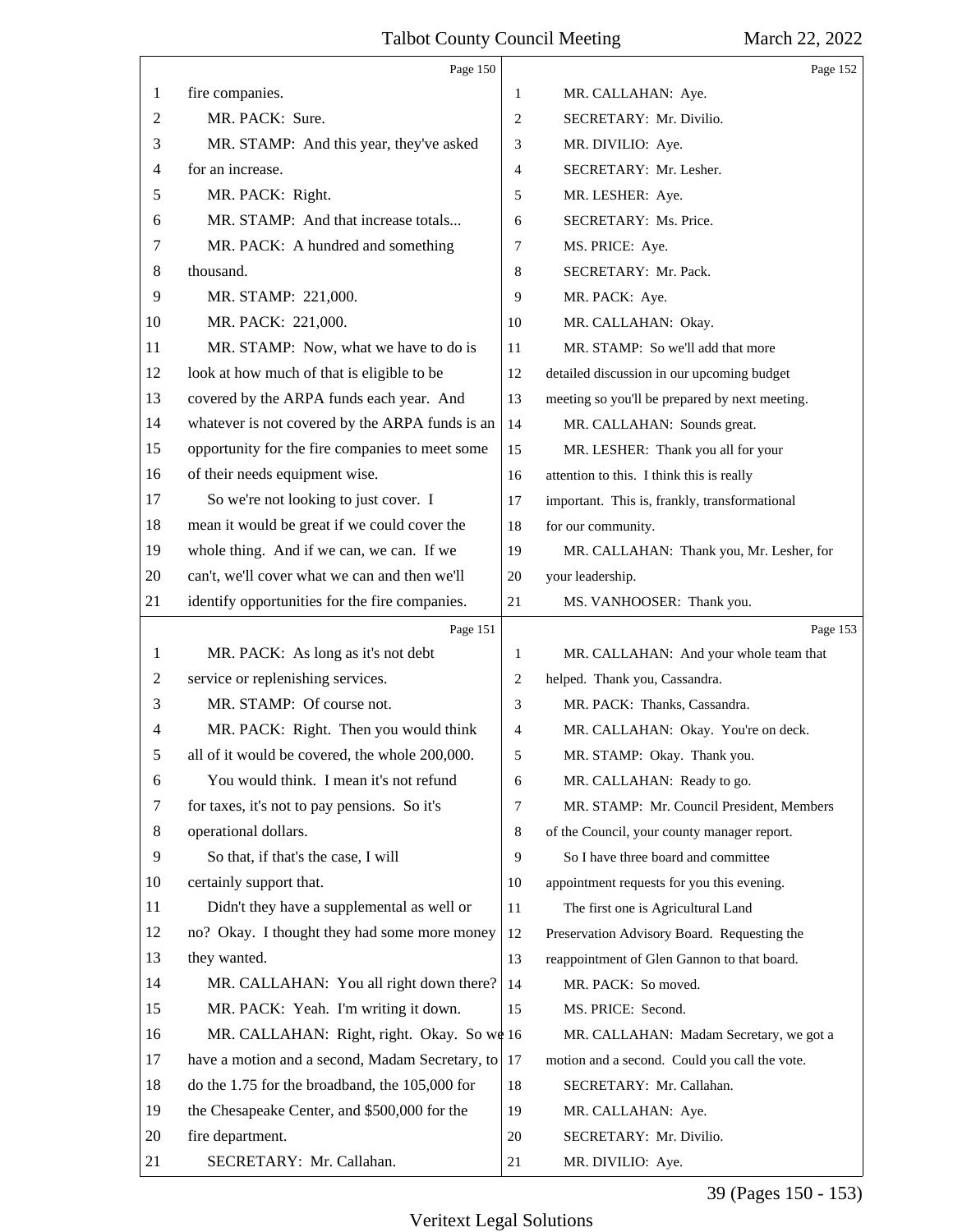<span id="page-39-0"></span>

|                | Page 154                                       |                | Page 156                                       |
|----------------|------------------------------------------------|----------------|------------------------------------------------|
| 1              | SECRETARY: Mr. Lesher.                         | 1              | MS. PRICE: Aye.                                |
| $\overline{c}$ | MR. LESHER: Aye.                               | 2              | SECRETARY: Mr. Pack.                           |
| 3              | SECRETARY: Ms. Price.                          | 3              | MR. PACK: Aye.                                 |
| 4              | MS. PRICE: Aye.                                | 4              | MR. STAMP: Mr. Clarke, you want to come        |
| 5              | SECRETARY: Mr. Pack.                           | 5              | forward. We have a request from the Department |
| 6              | MR. PACK: Aye.                                 | 6              | of Public Works to award Bid Number 21-04,     |
| 7              | MR. STAMP: Next item is the Commission on      | 7              | Talbot County Senior Center parking lot        |
| 8              | Aging. Requesting the reappointment of Marion  | $\,8\,$        | expansion.                                     |
| $\overline{9}$ | Donahue, Lee Newcomb, and Ellen Taggert to     | 9              | As you read in your agenda packet,             |
| 10             | that.                                          | 10             | requesting Council approval to award Bid 21-04 |
| 11             | MR. PACK: So moved.                            | 11             | to the low bidder, Duvall Brothers,            |
| 12             | MR. DIVILIO: Second.                           | 12             | Incorporated, in the amount of \$129,220.      |
| 13             | MR. CALLAHAN: We have a motion and a           | 13             | A total of three bids were received.           |
| 14             | second. Madam Secretary, could you call the    | 14             | There are sufficient funds in the budget       |
| 15             | vote, please.                                  | 15             | for this project, and Mr. Clarke is here to    |
| 16             | SECRETARY: Mr. Callahan.                       | 16             | answer any questions.                          |
| 17             | MR. CALLAHAN: Aye.                             | 17             | MR. PACK: So moved.                            |
| 18             | SECRETARY: Mr. Divilio.                        | 18             | MS. PRICE: Second.                             |
| 19             | MR. DIVILIO: Aye.                              | 19             | MR. DIVILIO: This is just paving?              |
| 20             | SECRETARY: Mr. Lesher.                         | 20             | MR. CLARKE: This is actually we've bought      |
| 21             | MR. LESHER: Aye.                               | 21             | land. And ultimately we're building a new I    |
|                | Page 155                                       |                | Page 157                                       |
| 1              | SECRETARY: Ms. Price.                          | 1              | guess parking lot, an extension to the parking |
| 2              | MS. PRICE: Aye.                                | 2              | lot to the Senior Center. So it's basically a  |
| 3              | SECRETARY: Mr. Pack.                           | 3              | new parking lot that's next to their existing  |
| 4              | MR. PACK: Aye.                                 | $\overline{4}$ | parking lot.                                   |
| 5              |                                                |                |                                                |
| 6              | MR. STAMP: The next is the Parks and           | 5              | MR. LESHER: Expanding the parking for the      |
|                | Recreational Advisory Board. The Town of       | 6              | Senior Center.                                 |
| 7              | Easton is recommending the appointment of Tom  | 7              | MR. PACK: The area next door.                  |
| 8              | Klein as their representative to the Parks and | 8              | MR. DIVILIO: Yeah. I knew that. I was          |
| 9              | Recreation Advisory Board.                     | 9              | just surprised by one of the bidders.          |
| 10             | MR. PACK: So moved.                            | 10             | MR. CLARKE: And it's also storm water          |
| 11             | MR. DIVILIO: Second.                           | 11             | management. We had to do storm water           |
| 12             | MR. CALLAHAN: We got a motion and a            | 12             | management, a pond.                            |
| 13             | second. Madam Secretary, could you call the    | 13             | MR. CALLAHAN: Okay. Good. Madam                |
| 14             | vote.                                          | 14             | Secretary, we got a motion and second. Can you |
| 15             | SECRETARY: Mr. Callahan.                       | 15             | call the vote.                                 |
| 16             | MR. CALLAHAN: Aye.                             | 16             | SECRETARY: Mr. Callahan.                       |
| 17             | SECRETARY: Mr. Divilio.                        | 17             | MR. CALLAHAN: Aye.                             |
| 18             | MR. DIVILIO: Aye.                              | 18             | SECRETARY: Mr. Divilio.                        |
| 19             | SECRETARY: Mr. Lesher.                         | 19             | MR. DIVILIO: Aye.                              |
| 20             | MR. LESHER: Aye.                               | 20             | SECRETARY: Mr. Lesher.                         |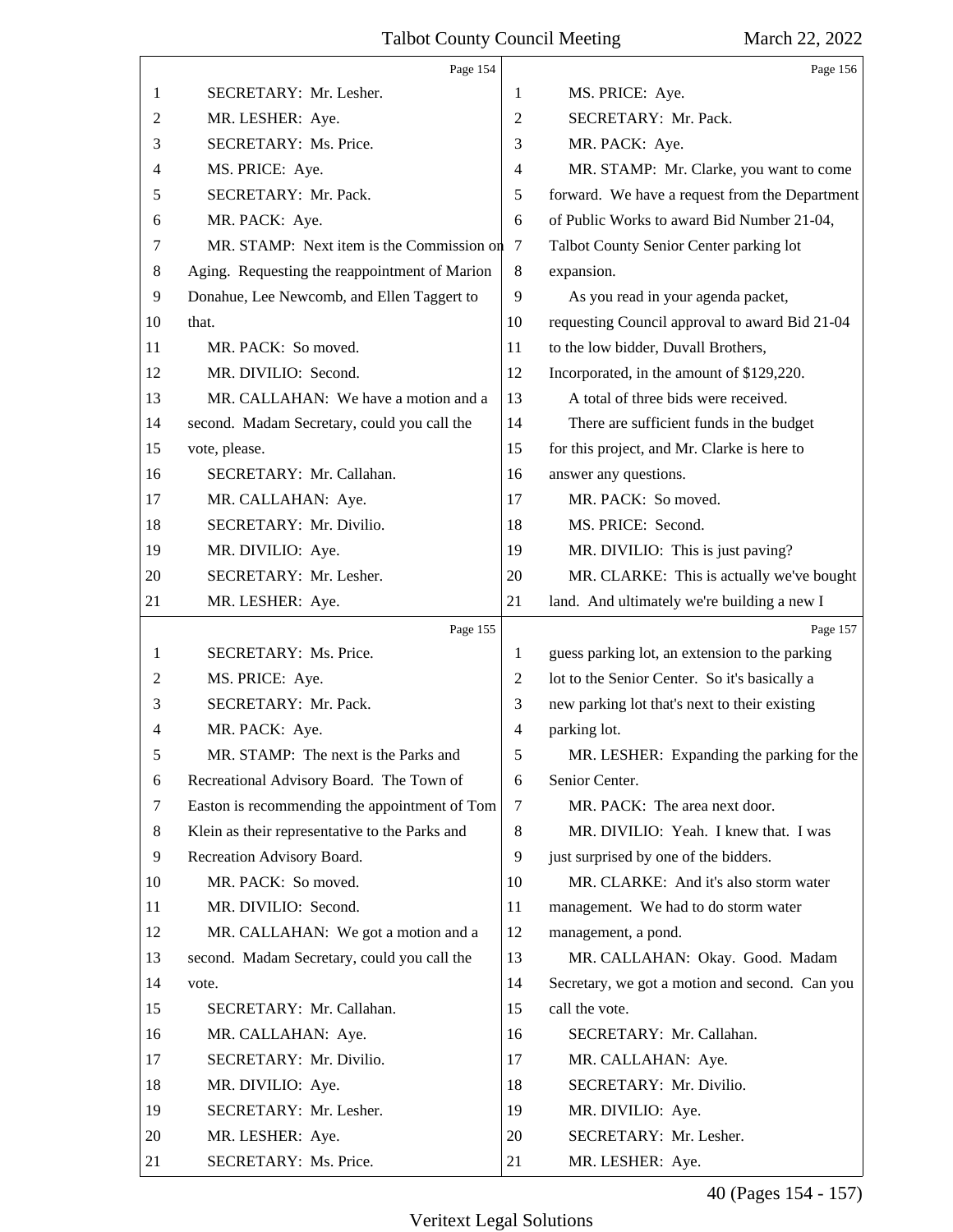<span id="page-40-0"></span>

|    | Page 158                                        |                | Page 160                                        |
|----|-------------------------------------------------|----------------|-------------------------------------------------|
| 1  | SECRETARY: Ms. Price.                           | 1              | improvements to runway safety area and runway   |
| 2  | MS. PRICE: Aye.                                 | 2              | 4-22 extension program.                         |
| 3  | SECRETARY: Mr. Pack.                            | 3              | As you read in your agenda packet,              |
| 4  | MR. PACK: Aye.                                  | 4              | requesting Council approval to AECOM's price    |
| 5  | MR. STAMP: One of the tougher ones for          | 5              | proposal in the amount of \$1,885,261 to design |
| 6  | you this evening; wasn't it?                    | 6              | the full program for the runway 4-22 safety     |
| 7  | The next item I have is a request from the      | 7              | improvements. FAA AIP, Aviation Improvement     |
| 8  | Finance Office. And this is a third step in     | 8              | Plan.                                           |
| 9  | the three-step process with regard to the belt  | 9              | Is that right?                                  |
| 10 | filter press that you passed the administrative | 10             | MR. RISHER: Right. The Airport                  |
| 11 | resolution on this evening.                     | 11             | Improvement Program. That's the grant fund.     |
| 12 | The Finance Office is requesting approval       | 12             | MR. STAMP: Okay. And the actual cost to         |
| 13 | from the United States Department of            | 13             | the Easton Airport will only be \$188,526.10.   |
| 14 | Agriculture loan resolution related to the      | 14             | And that could be supported by the airport's    |
| 15 | county's financing of a replacement belt filter | 15             | budget.                                         |
| 16 | press at Region II, St. Michaels wastewater     | 16             | And Micah is here to talk to you about          |
| 17 | treatment plant. With the adoption of the       | 17             | that.                                           |
| 18 | administrative resolution earlier this evening, | 18             | And that will roll into the next request,       |
| 19 | the second step is to approve the Finance       | 19             | if you want to combine the two. And that is     |
| 20 | Office's request.                               | 20             | they are requesting to -- well, actually I did  |
| 21 | MR. PACK: So moved.                             | 21             | them in reverse.                                |
|    |                                                 |                |                                                 |
|    | Page 159                                        |                | Page 161                                        |
| 1  | MS. PRICE: Second.                              | 1              | MR. RISHER: That's fine. So the big             |
| 2  | MR. CALLAHAN: Madam Secretary, we got a         | $\overline{c}$ | picture here is this is our annual submission   |
| 3  | motion and second. Could you call the vote.     | 3              | to FAA for the AIP funds.                       |
| 4  | SECRETARY: Mr. Callahan.                        | 4              | So we're requesting it's a \$1.8 million        |
| 5  | MR. CALLAHAN: Aye.                              | 5              | grant request. So we need your approval to      |
| 6  | SECRETARY: Mr. Divilio.                         | 6              | submit the application. And then if approved,   |
| 7  | MR. DIVILIO: Aye.                               | $\tau$         | they'll make the offer. We'd also like to be    |
| 8  | SECRETARY: Mr. Lesher.                          | 8              | able to accept that grant if they offer it to   |
| 9  | MR. LESHER: Aye.                                | 9              | us.                                             |
| 10 | SECRETARY: Ms. Price.                           | 10             | And then only contingent upon it, once we       |
| 11 | MS. PRICE: Aye.                                 | 11             | have the offer, we would like to move forward   |
| 12 | SECRETARY: Mr. Pack.                            | 12             | with AECOM's price proposal.                    |
| 13 | MR. PACK: Aye.                                  | 13             | So we will not be hitting the go button on      |
| 14 | MR. STAMP: Thank you, Mr. Clarke. Thank         | 14             | \$1.8 million until we're sure that we have the |
| 15 | you, Council.                                   | 15             | grant money flowing in.                         |
| 16 | Now I ask that Micah Risher come up.            | 16             | MR. PACK: So moved.                             |
| 17 | Micah, thank you.                               | 17             | MR. DIVILIO: Second.                            |
| 18 | We have a request this evening from Easton      | 18             | MR. CALLAHAN: A motion and second. Madam        |
| 19 | Airport for the approval of airport consultant  | 19             | Secretary, call the vote.                       |
| 20 | AECOM's price proposal for general professional | 20             | SECRETARY: Mr. Callahan.                        |

41 (Pages 158 - 161)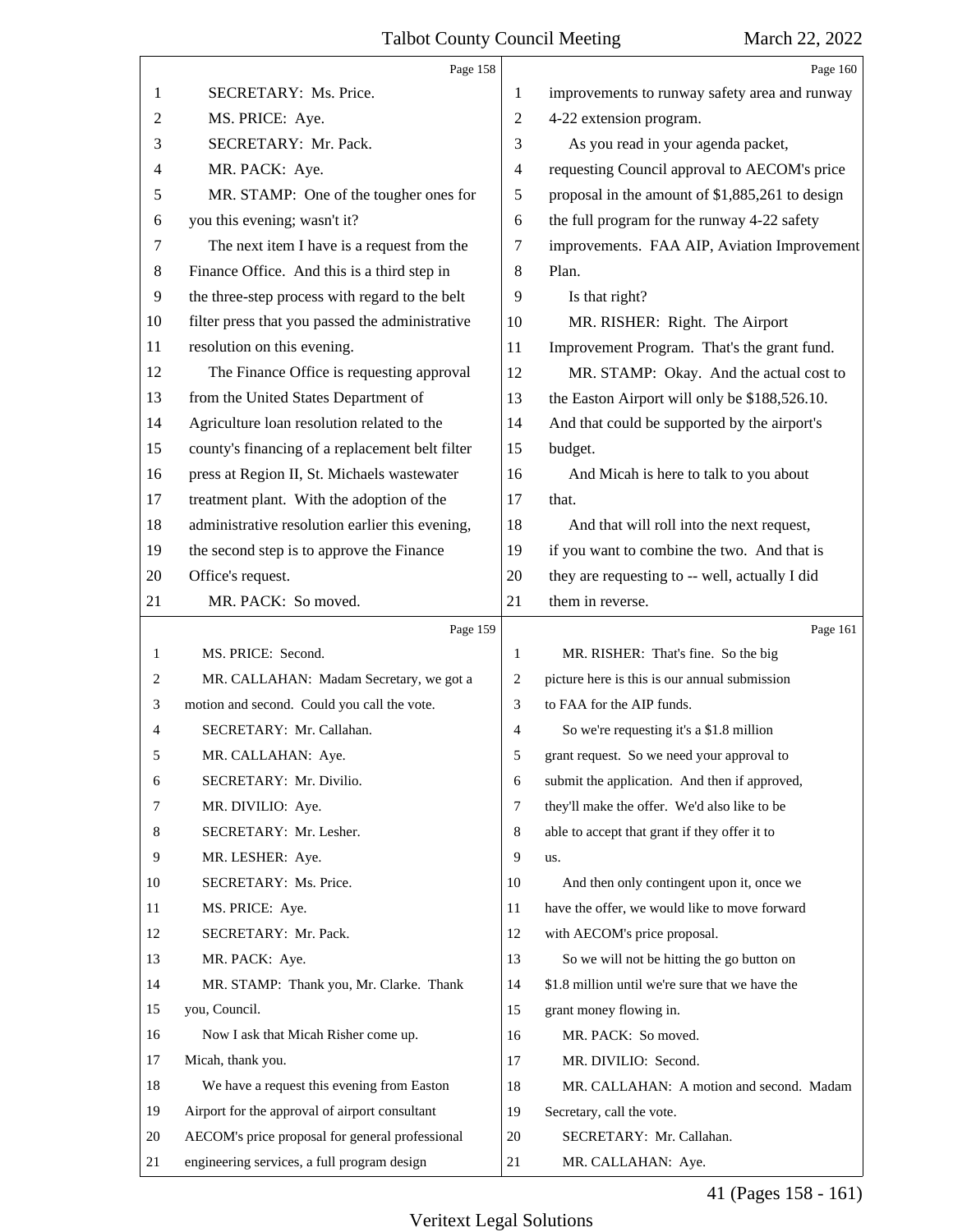<span id="page-41-0"></span>

|                | Page 162                                        |                | Page 164                                        |
|----------------|-------------------------------------------------|----------------|-------------------------------------------------|
| 1              | SECRETARY: Mr. Divilio.                         | 1              | MR. STAMP: And we'll have Preston Peper,        |
| 2              | MR. DIVILIO: Aye.                               | $\overline{2}$ | your director of Parks and Recreation, come     |
| 3              | SECRETARY: Mr. Lesher.                          | 3              | forward. He's requesting to award Bid 21-09,    |
| 4              | MR. LESHER: Aye.                                | $\overline{4}$ | master plan, Bill Burton Fishing Pier State     |
| 5              | SECRETARY: Ms. Price.                           | 5              | Park.                                           |
| 6              | MS. PRICE: Aye.                                 | 6              | He's requesting that Bid 21-09 be awarded       |
| 7              | SECRETARY: Mr. Pack.                            | $\overline{7}$ | to the low bidder, A. Morton & Thomas, in the   |
| 8              | MR. PACK: Aye.                                  | $\,8\,$        | amount of \$55,464 and allow staff to negotiate |
| 9              | MR. STAMP: Thank you, Micah.                    | $\overline{9}$ | best and final price to meet the budget set     |
| 10             | MS. PRICE: I just want to make a comment.       | 10             | forth as well as the scope of work.             |
| 11             | Don't leave. Sit back down.                     | 11             | A total of eight bids were received, and        |
| 12             | MR. RISHER: Uh-oh.                              | 12             | the budget for this is \$50,000.                |
| 13             | MS. PRICE: No. This is one grant program        | 13             | MR. PACK: So moved.                             |
| 14             | and the way this all works. And I like to       | 14             | MS. PRICE: Second.                              |
| 15             | remind people is that this is not taxpayer      | 15             | MR. CALLAHAN: We got a motion and second.       |
| 16             | dollars.                                        | 16             | Can you call the vote.                          |
| 17             | When we get grants for the airport, they        | 17             | SECRETARY: Mr. Callahan.                        |
| 18             | are from user fees, people who are actually out | 18             | MR. CALLAHAN: Aye.                              |
| 19             | flying. And part of your airplane ticket you    | 19             | SECRETARY: Mr. Divilio.                         |
| 20             | pay goes to that. This is a completely          | 20             | MR. DIVILIO: Aye.                               |
| 21             | different type of grant, which makes a lot more | 21             | SECRETARY: Mr. Lesher.                          |
|                | Page 163                                        |                | Page 165                                        |
| 1              | sense to me. It's actual user fees.             | 1              | MR. LESHER: Aye.                                |
| 2              | And then the fact that the airport is a         | 2              | SECRETARY: Ms. Price.                           |
| 3              | true enterprise department for us that, again,  | 3              | MS. PRICE: Aye.                                 |
| $\overline{4}$ | there's no taxpayer dollar subsidies in this,   | $\overline{4}$ | SECRETARY: Mr. Pack.                            |
| 5              | that it's all generated from the revenue that   | 5              | MR. PACK: Aye.                                  |
| 6              | you bring in at the airport.                    | 6              | MR. PEPER: Thank you.                           |
| 7              | So that's why I love the airport so much,       | 7              | MR. STAMP: Preston, did you have anything       |
| 8              | because you do a great job and your predecessor | 8              | to add?                                         |
| 9              | did as well. But this is one thing that's not   | 9              | MR. PEPER: No.                                  |
| 10             | a burden on the taxpayer at all. And I really   | 10             | MR. PACK: I knew that.                          |
| 11             | appreciate that.                                | 11             | MR. STAMP: And the final item I have is         |
| 12             | MR. RISHER: Well, thank you, Ms. Price.         | 12             | an announcement of the regional agricultural    |
| 13             | And you're right. It is always important        | 13             | scrap tire event hosted by Mid-Shore Regional   |
| 14             | to point out that these are from the aviation   | 14             | Landfill in Caroline County, which will be on   |
| 15             | trust fund, well established. So no federal     | 15             | March 21st through 25th and again on March 28th |
| 16             | tax dollars. So these are all from user fees.   | 16             | through April 1, 2022.                          |
| 17             | And we always like to remind people that your   | 17             | And that concludes your county manager          |
| 18             | airport has been self sustaining since 1992.    | 18             | report.                                         |
|                |                                                 |                |                                                 |
| 19             | MR. PACK: Good job.                             | 19             | MR. DIVILIO: You missed G.                      |
| 20             | MR. STAMP: Thank you, Micah.                    | 20             | MR. PACK: One more.                             |

42 (Pages 162 - 165)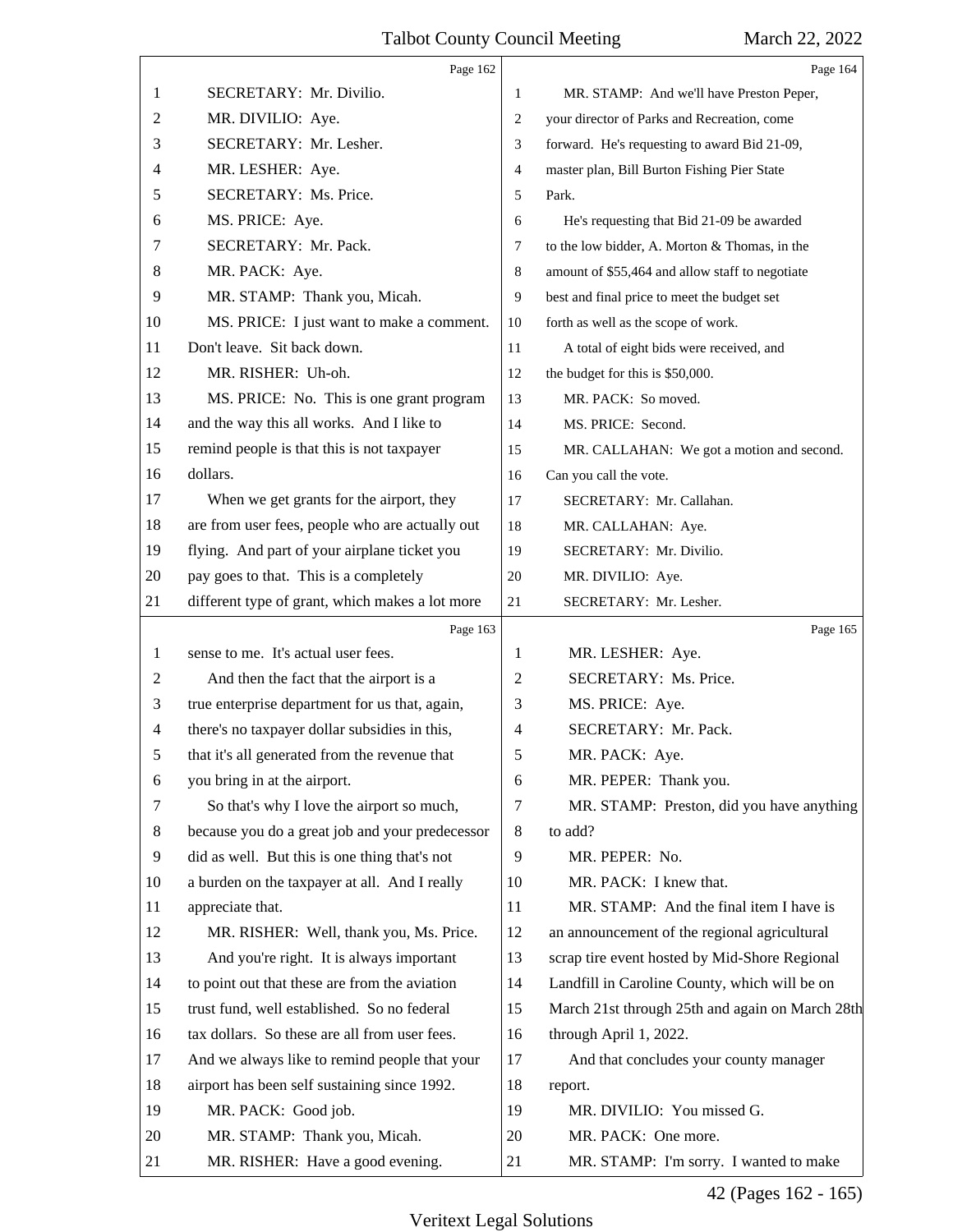<span id="page-42-0"></span>

|    | Page 166                                           |                | Page 168                                        |  |
|----|----------------------------------------------------|----------------|-------------------------------------------------|--|
| 1  | that announcement. There's one more item that      | 1              | And then what was the other one, the other      |  |
| 2  | I have.                                            | $\overline{2}$ | change?                                         |  |
| 3  | Patrick is here. And he's requesting that          | 3              | MR. THOMAS: To strike the first two             |  |
| 4  | you approve a letter be sent to the Department     | $\overline{4}$ | sentences in the second full paragraph on the   |  |
| 5  | of the Environment in response to their letter     | 5              | second page.                                    |  |
| 6  | of February 3, 2022, requesting clarification      | 6              | MR. DIVILIO: I make a motion that we send       |  |
| 7  | of the county's position regarding the proposed    | 7              | the letter as drafted.                          |  |
| 8  | Lakeside Trappe East project.                      | 8              | MR. PACK: Second.                               |  |
| 9  | I'm going to turn it over to Patrick for           | 9              | MR. CALLAHAN: Madam Secretary, we got a         |  |
| 10 | any additional information on that.                | 10             | motion and a second. Call the roll, please.     |  |
| 11 | MR. THOMAS: Yes. At the Council's                  | 11             | SECRETARY: Mr. Callahan.                        |  |
| 12 | direction, I drafted a letter in response to       | 12             | MR. CALLAHAN: Aye.                              |  |
| 13 | Lee Curry's February 3rd letter explaining what    | 13             | SECRETARY: Mr. Divilio.                         |  |
| 14 | happened with respect to Resolution Numbers 308 14 |                | MR. DIVILIO: Aye.                               |  |
| 15 | and 313 at the March 8th meeting. I also noted     | 15             | SECRETARY: Mr. Lesher.                          |  |
| 16 | the introduction of Resolution 327.                | 16             | MR. LESHER: Nay.                                |  |
| 17 | Before the meeting, I spoke with Council           | 17             | SECRETARY: Ms. Price.                           |  |
| 18 | Vice President Lesher and Council Member Price.    | 18             | MS. PRICE: No.                                  |  |
| 19 | They requested that I make a couple of             | 19             | SECRETARY: Mr. Pack.                            |  |
| 20 | revisions to the letter, which I had no issue      | 20             | MR. PACK: Aye.                                  |  |
| 21 | with.                                              | 21             | MR. STAMP: And then I do have one more          |  |
|    |                                                    |                |                                                 |  |
|    | Page 167                                           |                | Page 169                                        |  |
| 1  | The first was to delete the word final in          | 1              | announcement. The Mid-Shore household hazard    |  |
| 2  | the second paragraph on page one. And then to      | $\overline{2}$ | waste drop-off day will be Saturday, April 2nd, |  |
| 3  | strike the first two sentences on the second       | 3              | at eight a.m. to two p.m., Queen Anne's County  |  |
| 4  | full paragraph on page two.                        | $\overline{4}$ | Public Works facility, 312 Safety Drive, off    |  |
| 5  | MR. PACK: You might as well just send it           | 5              | Maryland Route 301 in Centreville. Rain or      |  |
| 6  | back out again, man.                               | 6              | shine. Any questions, please contact the        |  |
| 7  | MS. PRICE: It's just two sentences.                | 7              | Maryland Environmental Service and 443-685-4073 |  |
| 8  | MR. DIVILIO: You're going to take action           | 8              | or the Department of Public Works at            |  |
| 9  | again on 308 and 313?                              | 9              | 410-770-8170.                                   |  |
| 10 | MR. PACK: You might as well rewrite this           | 10             | And that does conclude the county manager       |  |
| 11 | and send it back out again.                        | 11             | report.                                         |  |
| 12 | MR. CALLAHAN: You lost me.                         | 12             | MR. CALLAHAN: Thanks a lot, Mr. Stamp.          |  |
| 13 | MR. DIVILIO: They want to take action on           | 13             | Did a good job. Appreciate it. Okay.            |  |
| 14 | 308 and 313 again.                                 | 14             | Next on the agenda is public comments.          |  |
| 15 | MS. PRICE: No.                                     | 15             | Yes, sir. Come on up.                           |  |
| 16 | MR. THOMAS: To say the Council took                | 16             | MR. PACK: You want me to keep time?             |  |
| 17 | action, instead --                                 | 17             | MR. CALLAHAN: Yeah, sure. Okay.                 |  |
| 18 | MR. PACK: -- letter, you might as well             | 18             | MR. STEPP: Good evening, Council. Dave          |  |
| 19 | rewrite it and send it back out again.             | 19             | Stepp from Easton, Maryland. Thank you for      |  |
| 20 | MR. DIVILIO: I'm sorry. So you want to             | 20             | your time tonight.                              |  |

43 (Pages 166 - 169)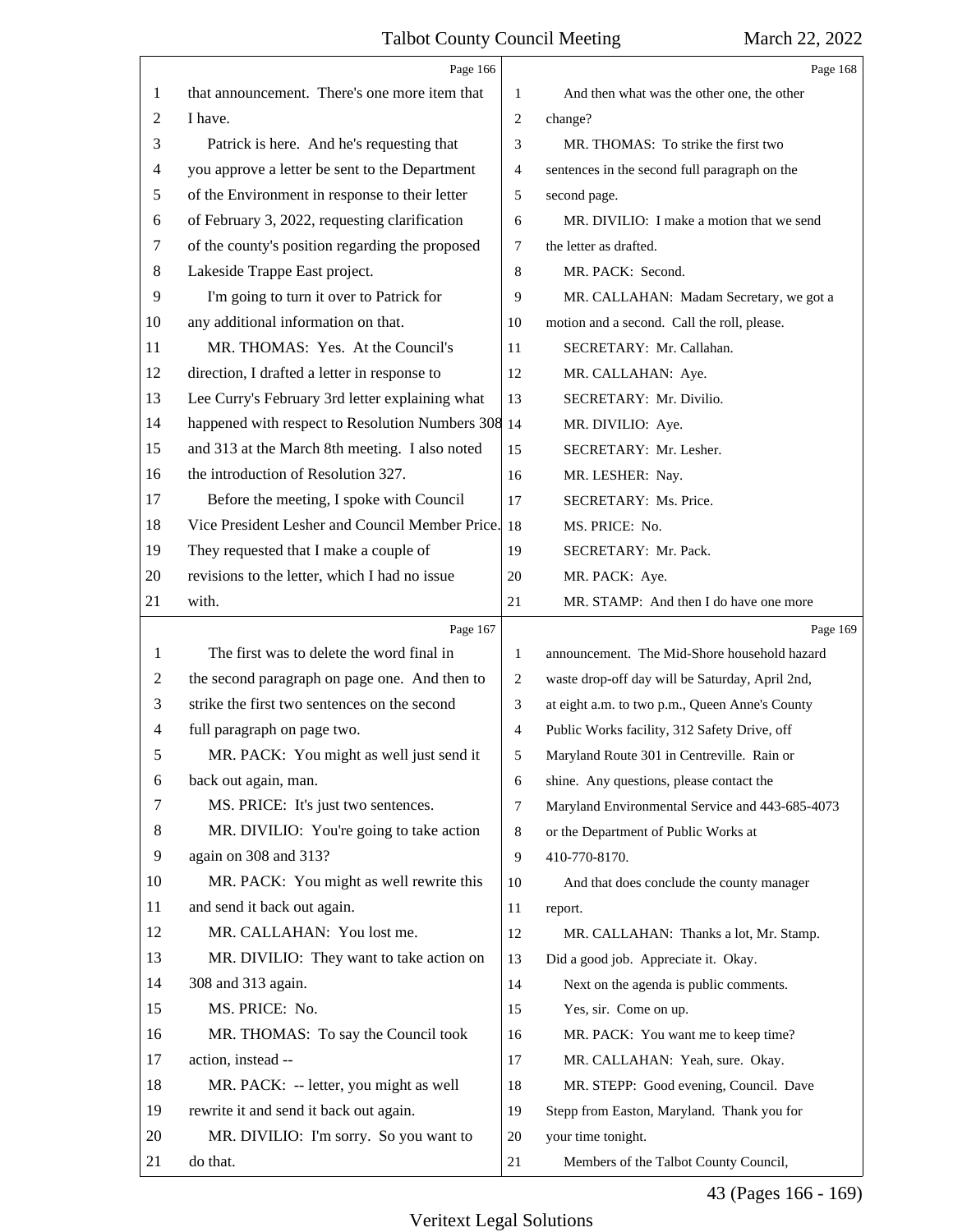<span id="page-43-0"></span>

|                | Page 170                                        |                | Page 172                                        |
|----------------|-------------------------------------------------|----------------|-------------------------------------------------|
| 1              | thank you for your time and attention as well   | 1              | officers' ability to police. It creates blurry  |
| $\overline{c}$ | as for your service to our county and           | $\overline{c}$ | use of force thresholds, and it removes the     |
| 3              | community.                                      | 3              | ability of local law enforcement leadership to  |
| 4              | As already discussed this evening, you are      | 4              | appropriately discipline their officers.        |
| 5              | charged with creating a new article in Article  | 5              | Additionally, it will be an unnecessary         |
| 6              | Five to the Talbot County Code establishing a   | 6              | tax burden on the citizens of Talbot County in  |
| 7              | Police Accountability Board and Administrative  | 7              | the form of additional officer training,        |
| 8              | Charging Committee. This action is, of course,  | $\,8\,$        | lawyers' fees, judges' fees, and court costs.   |
| 9              | in response to Maryland HB670, more commonly    | 9              | Those additional tax burdens could run well     |
| 10             | referred to as Maryland's Police Reform Bill.   | 10             | into the six-figure range for the Talbot County |
| 11             | Please remember that your actions moving        | 11             | taxpayer.                                       |
| 12             | forward on this topic should reflect how your   | 12             | That being said, seating this board and         |
| 13             | bipartisan constituents of Talbot County feel.  | 13             | committee in any way that goes against how the  |
| 14             | In recent chronological order, Talbot County    | 14             | citizens of Talbot County already feel would be |
| 15             | voters have spoken and this Council has enacted | 15             | a mistake.                                      |
| 16             | the following legislation.                      | 16             | The State of Maryland continues their           |
| 17             | Number one. Question D on the 2020 ballot       | 17             | attack on law enforcement to this day. I        |
| 18             | being passed by a solid 59.5 percent majority   | 18             | encourage the Council as well as every Maryland |
| 19             | vote to temporarily increase taxes above the    | 19             | citizen to research Senate Bill 896. If Senate  |
| 20             | tax revenue cap in Talbot County. This action   | 20             | Bill 896 passes, it will further remove the     |
| 21             | has and will continue to positively benefit our | 21             | ability for local and even elected law          |
|                |                                                 |                |                                                 |
|                | Page 171                                        |                | Page 173                                        |
| 1              | Sheriff's Department as well as our Department  | 1              | enforcement leadership to manage and discipline |
| 2              | of Emergency Services.                          | $\overline{c}$ | within their respective departments.            |
| 3              | Number two, this Council's funding of           | 3              | Now that the time is upon you to sit this       |
| 4              | LEOPS last year, which has led to Talbot County | 4              | board and committee, I'd like to revisit my     |
|                | being able to retain our existing men and women | 5              | comments from last year to the Council, which   |
| 6              | in uniform long-term, as well as attract our    | 6              | still apply today.                              |
| 7              | next generation of law enforcement talent.      | 7              | My asks verbatim were to please utilize         |
| 8              | Three, this Council's passing of Talbot         | 8              | common sense when sitting this board and please |
| 9              | County Bill 1492 last year, allowing for an     | 9              | choose unbiased, responsible, non-politically   |
| 10             | increase in our pay for our sheriff elected in  | 10             | charged individuals who not only understand law |
| 11             | 2022. This action puts our Talbot County        | 11             | and order, but also understand the daily        |
| 12             | sheriff's pay more in line with other sheriffs' | 12             | sacrifices and split-second decisions that our  |
| 13             | pay in the State of Maryland.                   | 13             | men and women in uniform have to face daily.    |
| 14             | Based upon the wonderful and positive           | 14             | Thank you again, Council, for your time,        |
| 15             | policing history we have had here in Talbot     | 15             | attention, service, and most importantly        |
| 16             | County, I, as well as many other Talbot County  | 16             | action.                                         |
| 17             | residents, feel that the Police Accountability  | 17             | MR. CALLAHAN: Thanks a lot. Appreciate          |
| 18             | Board and Administrative Charging Committee are | 18             | it. Okay.                                       |
| 19             | simply not needed. It creates problems where    | 19             | The next gentleman up is Mr. Patrick Rofe.      |
| 20             | problems do not exist.                          | 20             | MS. MORRIS: I believe he spoke earlier          |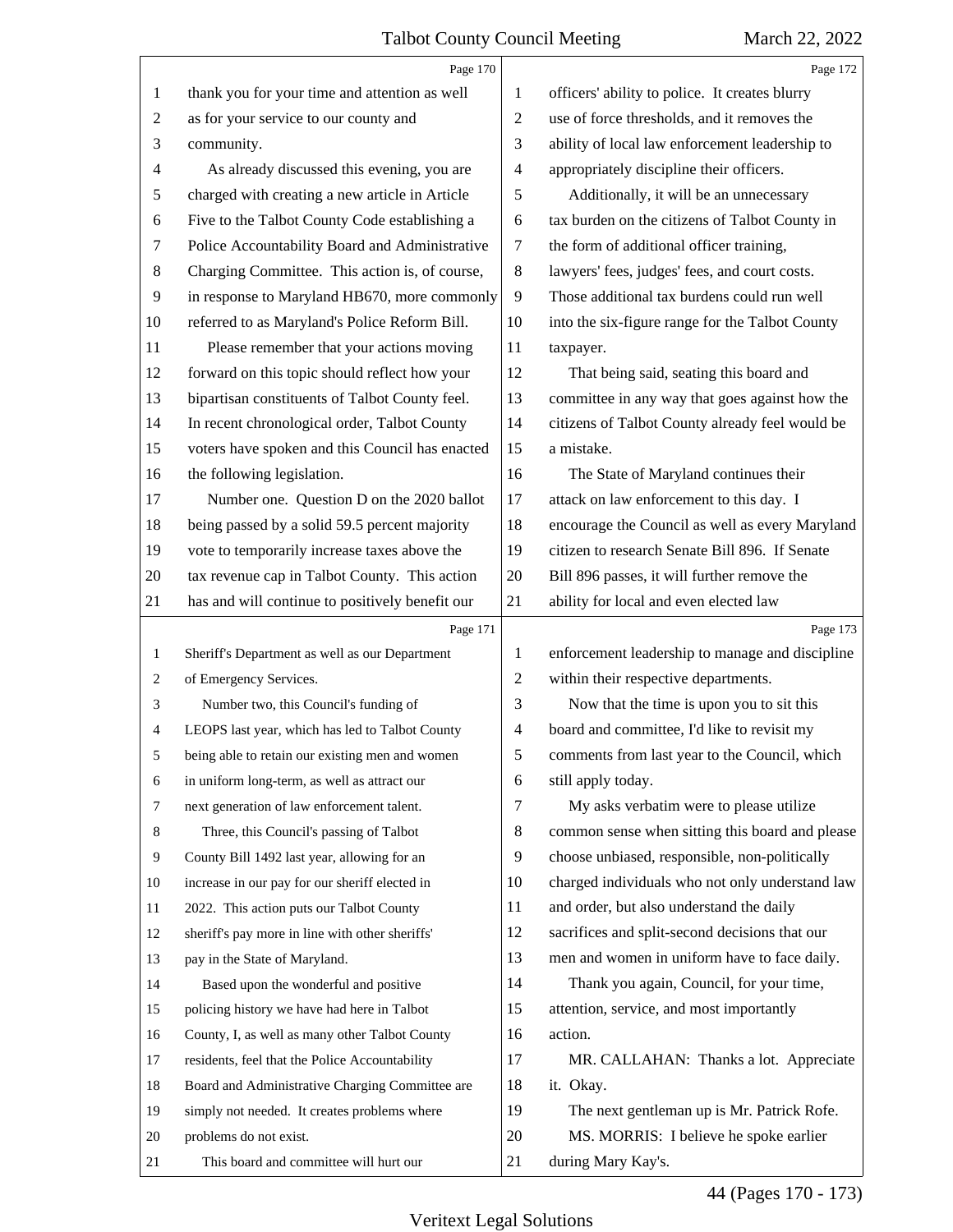<span id="page-44-0"></span>

|                | Page 174                                        |                | Page 176                                        |
|----------------|-------------------------------------------------|----------------|-------------------------------------------------|
| 1              | MR. CALLAHAN: Okay. No problem.                 | 1              | great to be able to do something that was       |
| $\overline{c}$ | Yes. Come on up, Hugh.                          | $\overline{2}$ | really just affecting us.                       |
| 3              | MR. GRUNDEN: I hope it goes without             | 3              | And the bills stopped coming about three        |
| 4              | saying, but thank you very much for your        | 4              | weeks ago. And we've been furiously following   |
| 5              | consideration of the ARPA fund allocation.      | 5              | all of the hearings and testifying at hearings. |
| 6              | We will use it well and make you proud          | 6              | The highway user revenues. The hearings         |
| 7              | that you made that allocation.                  | 7              | were amazing. I guess it was about two weeks    |
| 8              | And thank you for your prompt action on it      | 8              | ago. And we had probably 20 county elected      |
| 9              | tonight. It really does help us to be able to   | 9              | officials. Almost I think every county          |
| 10             | move that along. So thank you.                  | 10             | executive came. They ushered us in first.       |
| 11             | MR. CALLAHAN: Thank you.                        | 11             | They took the first hearing. And we were a      |
| 12             | MS. PRICE: You're welcome.                      | 12             | force to be reckoned with. Sitting in person    |
| 13             | MR. CALLAHAN: Appreciate it.                    | 13             | in the Senate and we all testified.             |
| 14             | Anybody else? Okay.                             | 14             | And you couldn't have written the script        |
| 15             | We're down to Council comments.                 | 15             | any better because we all had something         |
| 16             | MS. PRICE: I'm ready.                           | 16             | different to say. Well, we all knew our county  |
| 17             | MR. CALLAHAN: You ready. Go ahead.              | 17             | numbers, the pieces that we all spoke on were   |
| 18             | MS. PRICE: So I'm going to give you a           | 18             | different. And it was a great hearing.          |
| 19             | little update from Annapolis. I'm going to      | 19             | The next day, it was most of the same ones      |
| 20             | start with one of our local bills that we asked | 20             | of us but it was a House virtual hearing. And   |
| 21             | Senator Eckhardt to sponsor for us, SB996,      | 21             | while it went well, it didn't feel the same,    |
|                |                                                 |                |                                                 |
|                | Page 175                                        |                | Page 177                                        |
| 1              | which was the correctional officers bill, which | 1              | you know, not being able to testify in person.  |
| $\overline{c}$ | is the authorization to apply that we needed    | 2              | I will tell you that the House has made,        |
| 3              | that.                                           | 3              | and I'm not going to be shy about saying this,  |
| 4              | Senator Eckhardt asked if I would sit next      | $\overline{4}$ | mincemeat of that bill. They went up by a       |
|                | to her as she did this bill to the pension      | 5              | couple of tenths of a percent over the next     |
| 6              | subcommittee in budget and tax. We did that     | 6              | three years to go -- we are currently, the      |
| 7              | last week. It passed immediately out of the     | 7              | counties are 3.2 percent, where we used to be   |
| 8              | subcommittee and full approval from the budget  | 8              | over 15 percent. And so they get up to          |
| 9              | and tax committee. So that was a really good    | 9              | 3.6 percent. And then we're going to fall off   |
| 10             | thing for the county.                           | 10             | the cliff again.                                |
| 11             | I was happy to be able to sit next to our       | 11             | And for those who have been following           |
| 12             | Senator and do that and have that pass so       | 12             | this, there's a cliff effect, where what little |
| 13             | swiftly out. And I expect that it will have no  | 13             | bit of funding we've increased from one and a   |
| 14             | problem getting out of the full --              | 14             | half to three percent stops in two more fiscal  |
| 15             | MR. STAMP: It passed the Senate                 | 15             | years and reverts back to lose all the funding  |
| 16             | unanimously this afternoon.                     | 16             | that we had gained.                             |
| 17             | MS. PRICE: All righty, then. So we even         | 17             | And so leadership marched their amendments      |
| 18             | have that. Yay.                                 | 18             | over to the House, and then we get basically    |
| 19             | MR. PACK: Call Terry.                           | 19             | nothing.                                        |
| 20             | MS. PRICE: So sometimes, you know, we           | 20             | And the Senate, from what I understand,         |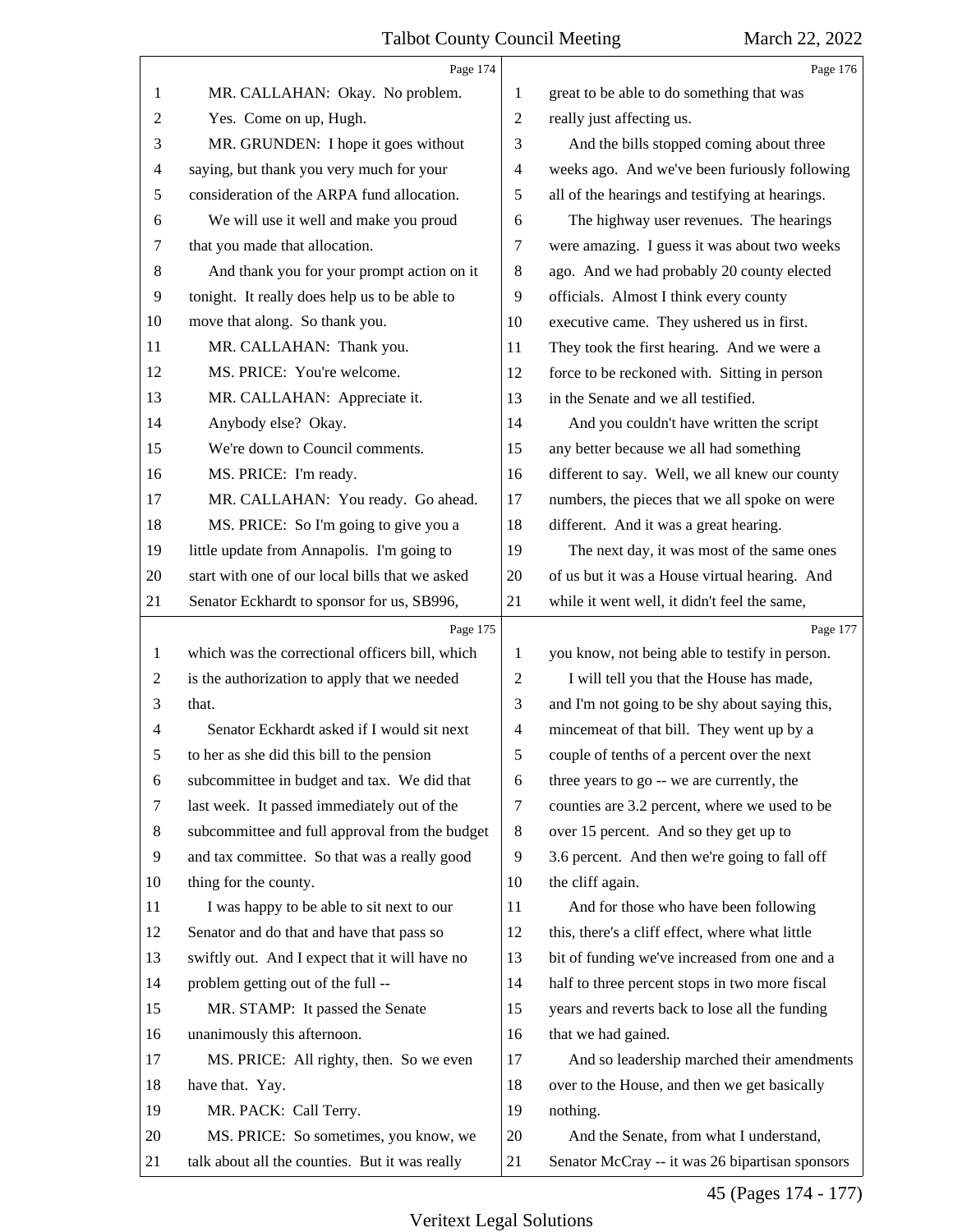<span id="page-45-0"></span>

|                | Page 178                                        |                | Page 180                                        |
|----------------|-------------------------------------------------|----------------|-------------------------------------------------|
| 1              | actually on both the House and the Senate. But  | 1              | hopefully we can make a little bit more         |
| $\overline{c}$ | Senator McCray has been a champion. I don't     | $\overline{c}$ | progress.                                       |
| 3              | know if they got it out yet today, but I think  | 3              | We're going to get a whole bunch more           |
| 4              | they're going to pass it out of budget and tax  | 4              | issue updates, and I'm sure I'll be back at it  |
| 5              | fully intact, which means what we're trying to  | 5              | trying to update with you guys. But I wanted    |
| 6              | accomplish right now is to get this to a        | 6              | to give you the highlights of those two, along  |
| 7              | conference committee.                           | 7              | with the correctional officers bill.            |
| $\,8\,$        | So we're not going to get 100 percent.          | $\,8\,$        | MR. CALLAHAN: Okay. Thank you,                  |
| 9              | But hopefully we're going to get something more | 9              | Ms. Price. Really appreciate that good hard     |
| 10             | than what the House did.                        | 10             | work and all you're doing for us in Talbot      |
| 11             | And it's a shame when you go and you            | 11             | County up there. Appreciate it.                 |
| 12             | testify and you hear that. And this is the way  | 12             | MS. PRICE: Thank you very much.                 |
| 13             | it was designed and the way this whole program  | 13             | MR. CALLAHAN: Yup, yup.                         |
| 14             | was built for 40 years. Forty years we got      | 14             | Mr. Pack.                                       |
| 15             | this funding, and it was supposed to come back  | 15             | MR. PACK: Well, I mean the CORS Bill,           |
| 16             | before. So kind of passionate about that one,   | 16             | allowing our local Detention Center officials   |
| 17             | and we're working really, really hard.          | 17             | to go into the CORS system is going to be       |
| 18             | The EMS bill, which is right now we get         | 18             | really huge. The gentleman mentioned last year  |
| 19             | \$100 but only if we transport, per ambulance   | 19             | this Council approving the LEOPS for our        |
| 20             | ride, but only if we transport to a hospital.   | 20             | sheriff's deputies. Well, the same thing        |
| 21             | It doesn't recognize if we go to an urgent care | 21             | applies to our Detention Center workers.        |
|                |                                                 |                |                                                 |
|                | Page 179                                        |                | Page 181                                        |
| 1              | facility or possibly to a doctor's office or    | 1              | We have, you may not realize this, but we       |
| $\overline{c}$ | treat on site.                                  | $\overline{c}$ | have had inmates at that Detention Center for   |
| 3              | And that one, it's been kind of stuck. We       | 3              | over five years, over five years. And it is     |
| 4              | got it out of one side. I can't remember        | 4              | only supposed to be an 18-month stay. So we've  |
| 5              | which, the Senate or the House. And it's just,  | 5              | been holding people for more than five years at |
| 6              | they just keep looking at the fact that the     | 6              | the Detention Center.                           |
| 7              | fiscal note on it. But what they're not         | 7              | So they're seeing the same class of             |
| 8              | recognizing is the savings. When you don't --   | 8              | individuals that a State correction officer     |
| 9              | the State of Maryland doesn't end up having to  | 9              | would see and deal with. And with all the       |
| 10             | pay for a hospital stay, the ER stay. It's a    | 10             | other changes that have come down from          |
| 11             | lot less expensive to go to an urgent care or   | 11             | Annapolis, House Bill 1116 with the             |
| 12             | Your Doc's Inn or something like that. And so   | 12             | requirements on opioid treatment and those      |
| 13             | we're working really hard to try to get them to | 13             | things, the demand is even greater on our       |
| 14             | recognize where the savings is.                 | 14             | correctional officers.                          |
| 15             | Tomorrow night, since we didn't have our        | 15             | So yeah. Salute certainly Senator               |
| 16             | opening session reception, we are doing that    | 16             | Eckhardt for pushing this through. Hopefully    |
| 17             | tomorrow since everything is nice and open and  | 17             | it will pass the House, I don't think we'll     |
| 18             | the world is open. That's great.                | 18             | have any issue there, because we need to send a |
| 19             | And we're going to definitely be talking        | 19             | clear signal to our Detention Center workers    |
| 20             | to delegates and senators tomorrow night as we  | 20             | that we have their back when it comes to        |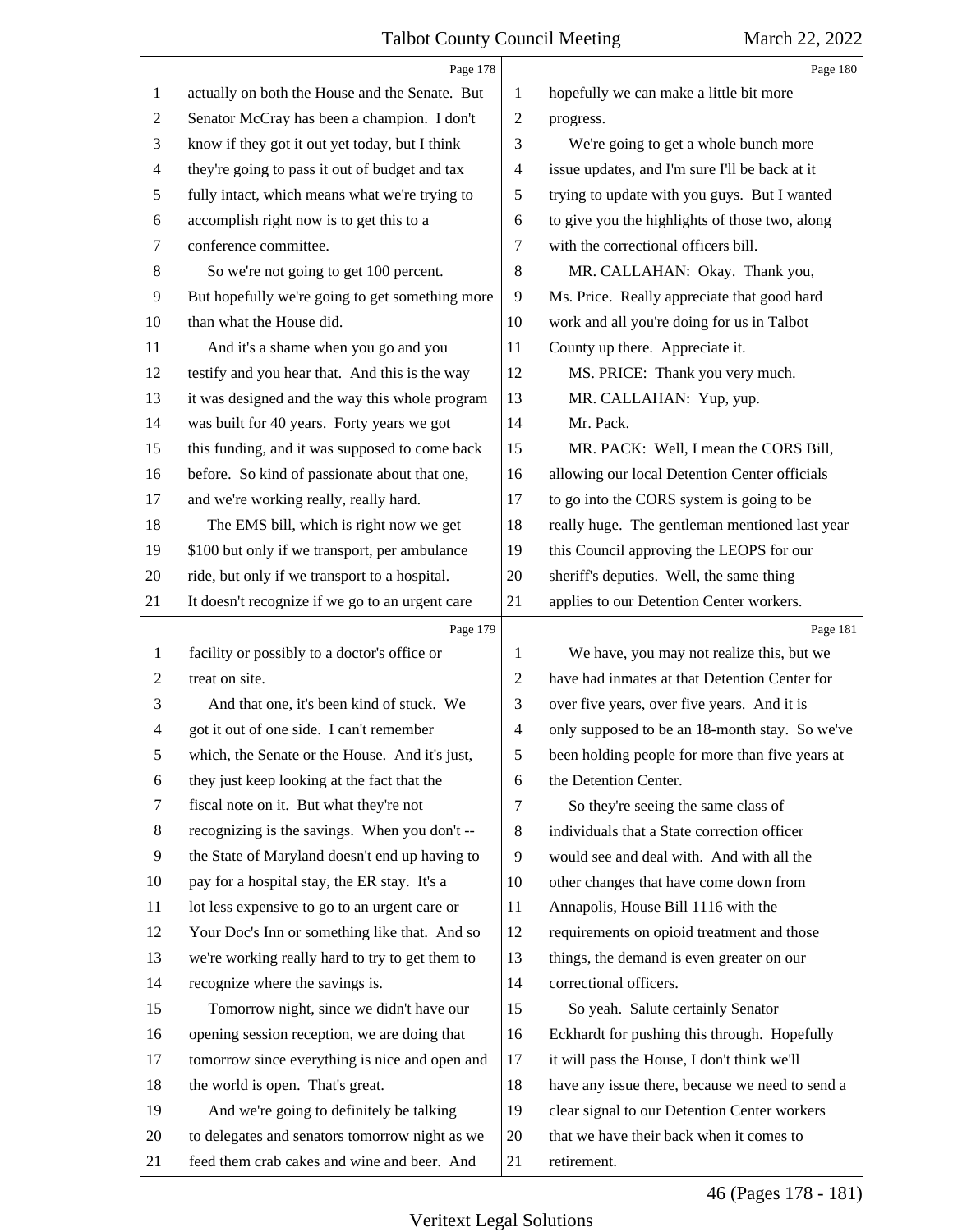<span id="page-46-0"></span>

|                | Page 182                                        |                | Page 184                                        |
|----------------|-------------------------------------------------|----------------|-------------------------------------------------|
| 1              | A 30, 35-year system is not the place to        | 1              | meet with Planning and Zoning and apologize to  |
| $\overline{c}$ | be in when you're dealing with a certain        | $\overline{2}$ | them for all the extra work that they've had to |
| 3              | clientele like that. It's just not.             | 3              | do to explain to me about the Trappe project.   |
| $\overline{4}$ | So very happy to hear that. Thanks for          | $\overline{4}$ | And the hours upon hours that aren't billable   |
| 5              | reporting that, Laura. That really means a lot  | 5              | that are costing Talbot County a fortune.       |
| 6              | to me personally.                               | 6              | Our department heads are not cheap. And         |
| 7              | Other than that, great to be back a second      | 7              | they're spending a lot of time and a lot of     |
| 8              | time in a row here. I hope this continues on.   | 8              | their resources not getting permits issued,     |
| 9              | MR. CALLAHAN: Yup.                              | 9              | which is what their job is.                     |
| 10             | MR. PACK: Great report from Dr. Maguire.        | 10             | So I apologize for not being a better           |
| 11             | Everything is trending down.                    | 11             | politician and being able to fix this, but I've |
| 12             | So yeah. Looks good. Thanks.                    | 12             | got a clear e-mail here from Dan Watson that    |
| 13             | MR. CALLAHAN: Thank you.                        | 13             | was dated March 7th at 7:43 in the morning      |
| 14             | Mr. Divilio.                                    | 14             | where Resolution 308 which contained the        |
| 15             | MR. DIVILIO: So spring has sprung. The          | 15             | recession language on our petition from last    |
| 16             | weather is starting to turn. That means that    | 16             | summer will be withdrawn or defeated tomorrow   |
| 17             | people are going to start taking the covers off | 17             | night. But don't worry. It served us all very   |
| 18             | their pools or start shopping to put a pool in  | 18             | well. It raised Lakeside up as an issue.        |
| 19             | or a dock or put in the patio, the paver patio  | 19             | I kept asking. I had a lot of                   |
| 20             | out back for people to hang out in.             | 20             | frustration. What's the issue? Do you not       |
| 21             | It also means that people are going to          | 21             | want it? How do you stop it? Nobody told me     |
|                | Page 183                                        |                | Page 185                                        |
|                |                                                 |                |                                                 |
| $\mathbf{1}$   | start doing renovation projects as the ground   | 1              | how to stop it. Nobody who was against it       |
| $\overline{2}$ | is drying out.                                  | $\overline{2}$ | could tell me how to stop it. Nobody could      |
| 3              | So to all of those individuals who have         | 3              | tell me what better way to treat the water than |
| $\overline{4}$ | been waiting on permits, I'd like to go ahead   | $\overline{4}$ | an ENR treatment facility. There isn't          |
| 5              | and apologize to them for not being persuasive  | 5              | anything better.                                |
| 6              | enough to end the Lakeside discussion, when     | 6              | So I'm not real sure what discussion we're      |
| 7              | we're directing growth next to a municipality   | 7              | going to keep having on this issue, but I'll    |
| 8              | that's going to have two ENR wastewater         | 8              | tell you what, we're going to miss out on a lot |
| 9              | treatment facilities.                           | 9              | pool parties while people are waiting on        |
| 10             | I can't think of a better scenario. It's        | 10             | permits that are already taking 12 weeks and    |
| 11             | across Route 50 because it's farther away from  | 11             | they're going to be even longer.                |
| 12             | the water. Another win. It's in a               | 12             | So to Talbot County staff, I apologize.         |
| 13             | municipality that needs growth. Another win.    | 13             | To Talbot County residents, I apologize. I'll   |
| 14             | And the waste is going to be treated to ENR     | 14             | try to do better.                               |
| 15             | standards. Another win. With two facilities.    | 15             | MR. CALLAHAN: Thank you, Mr. Divilio.           |
| 16             | And we still have other failing ones. So        | 16             | Vice President.                                 |
| 17             | if you're in Tilghman and you're flushing the   | 17             | MR. LESHER: I have nothing further for          |
| 18             | toilet, I'm sorry, but you're polluting the     | 18             | this evening. Thank you.                        |
| 19             | water worse than what's going on over there.    | 19             | MR. CALLAHAN: Okay. Well, I just want           |
| 20             | And I haven't taken the time to fix that        | 20             | to, once again, I want to thank Hugh and your   |

47 (Pages 182 - 185)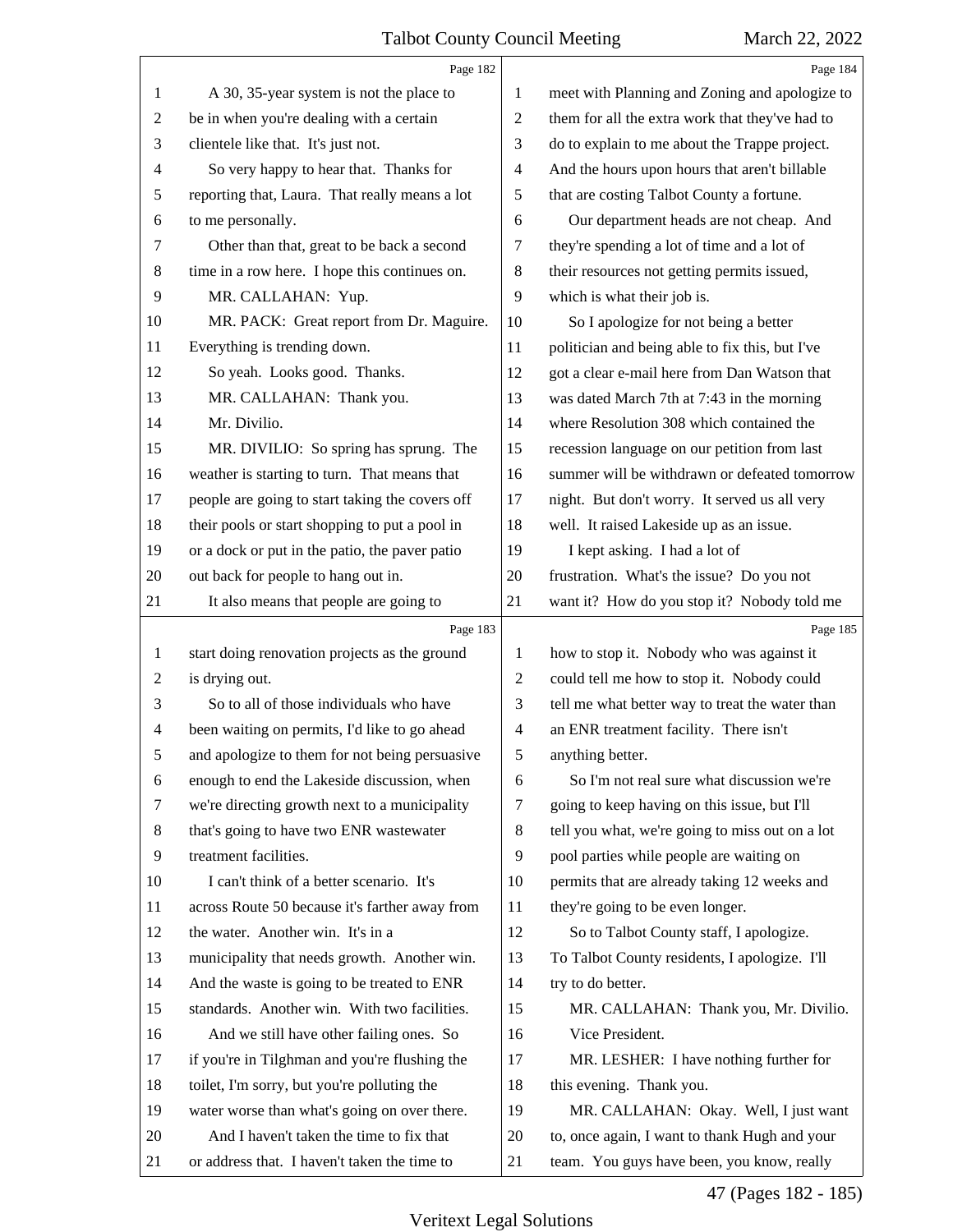<span id="page-47-0"></span>

|                | Page 186                                        |              | Page 188                                    |
|----------------|-------------------------------------------------|--------------|---------------------------------------------|
| 1              | this is what it's all about, what you guys are  | $\mathbf{1}$ | deliberations on Tuesday, March 29th, at    |
| $\overline{c}$ | doing, what we're doing, working together       | 2            | four o'clock p.m., Thursday, March 31st, at |
| 3              | collaboratively and making this happen. I mean  | 3            | 4:30 p.m., and Tuesday, April 5th, at       |
| $\overline{4}$ | this is huge for Talbot County and the          | 4            | four o'clock p.m.                           |
| 5              | residents.                                      | 5            | Therefore, is there a motion to adjourn     |
| 6              | And I can't thank you guys enough for           | 6            | this meeting and reconvene as noted?        |
| 7              | working hard.                                   | 7            | MS. PRICE: So moved.                        |
| 8              | Pete, your team and Cassandra. This was a       | 8            | MR. DIVILIO: Second.                        |
| 9              | very, very important meeting when with all the  | 9            | MR. CALLAHAN: Okay. We got a motion and     |
| 10             | money that's been handed out. And that's what   | 10           | second. Madam Secretary, could you call the |
| 11             | we're all here for, to help the citizens live a | 11           | vote, please.                               |
| 12             | better life. Housing, food, broadband.          | 12           | SECRETARY: Mr. Callahan.                    |
| 13             | And I'm very proud to be a part of it.          | 13           | MR. CALLAHAN: Aye.                          |
| 14             | And we're all doing good stuff.                 | 14           | SECRETARY: Mr. Divilio.                     |
| 15             | The last thing I'm going to tell you is a       | 15           | MR. DIVILIO: Aye.                           |
| 16             | couple of weeks ago, Chuck Callahan got         | 16           | SECRETARY: Mr. Lesher.                      |
| 17             | engaged. So the way I did it, I got to tell     | 17           | MR. LESHER: Aye.                            |
| 18             | you guys, because I've been trying to do this   | 18           | SECRETARY: Ms. Price.                       |
| 19             | now for about a couple years here. So Julie's   | 19           | MS. PRICE: Aye.                             |
| 20             | grandmother turned 100 years old. And I bent    | 20           | SECRETARY: Mr. Pack.                        |
| 21             | down in front of the whole family with her      | 21           | MR. PACK: Aye.                              |
|                |                                                 |              |                                             |
|                | Page 187                                        |              | Page 189                                    |
| $\mathbf{1}$   | birthday and right in front of her turning 100  | 1            | MR. CALLAHAN: Okay. Thanks a lot for        |
| 2              | years old and did it right in front of Mom-Mom. | 2            | being here.                                 |
| 3              | MR. PACK: That is classy.                       | 3            | (Meeting concluded at: 9:03 p.m.)           |
| 4              | MR. CALLAHAN: So it was great. So just          | 4            |                                             |
| 5              | wanted everyone to know.                        | 5            |                                             |
| 6              | MS. MORRIS: Congratulations.                    | 6            |                                             |
| 7              | MR. PACK: Congratulations, Chuck.               | 7            |                                             |
| 8              | MR. CALLAHAN: Mr. Lesher, you want to put       | 8            |                                             |
| 9              | us away here.                                   | 9            |                                             |
| 10             | MR. LESHER: The County Council's next           | 10           |                                             |
| 11             | meeting will be held on Tuesday, April 12th,    | 11           |                                             |
| 12             | beginning at six o'clock p.m. The Council will  | 12           |                                             |
| 13             | be convening in open session at 4:30 p.m. and   | 13           |                                             |
| 14             | then adjourning into closed session to discuss  | 14           |                                             |
| 15             | real estate, legal, and personnel matters, as   | 15           |                                             |
| 16             | listed on the statement for closing that        | 16           |                                             |
| 17             | meeting.                                        | 17           |                                             |
| 18             | The Council will be in a closed session on      | 18           |                                             |
| 19             | Thursday, March 12th, at four o'clock p.m. to   | 19           |                                             |
| 20             | discuss personnel matters.                      | 20           |                                             |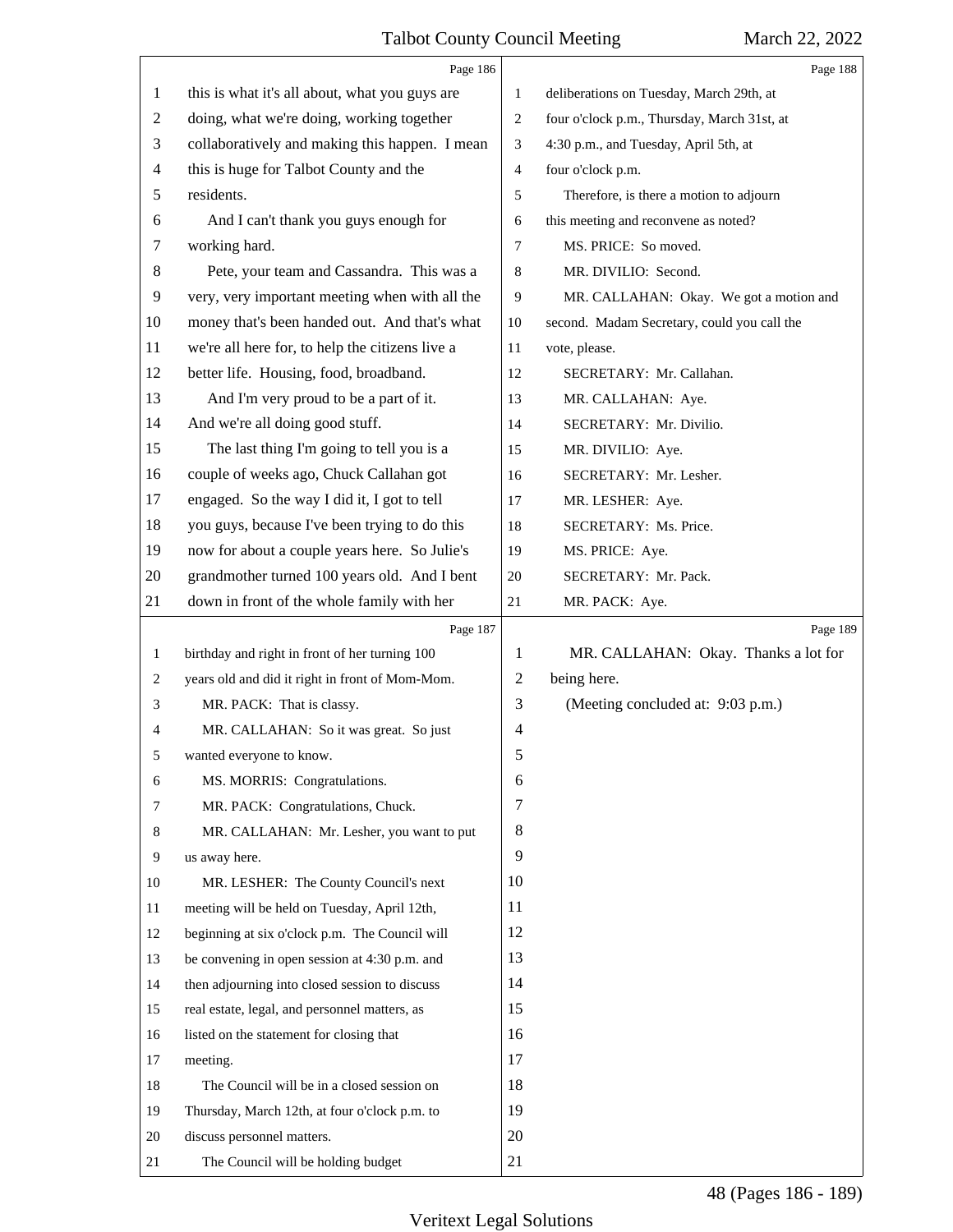<span id="page-48-0"></span> $\Gamma$ 

| STATE OF MARYLAND<br>$\mathbf{1}$                                                                    | Page 190 |  |
|------------------------------------------------------------------------------------------------------|----------|--|
| $\overline{c}$<br>I, Diane Houlihan, a Notary Public in and                                          |          |  |
| for the State of Maryland, County of Baltimore City,                                                 |          |  |
| 3 do hereby certify that the within named, Talbot                                                    |          |  |
| County Council Audio, personally appeared before me                                                  |          |  |
| 4 at the time and place herein set according to law,                                                 |          |  |
| was interrogated by counsel.                                                                         |          |  |
| 5                                                                                                    |          |  |
| I further certify that the examination was<br>6 recorded stenographically by me and then transcribed |          |  |
| from my stenographic notes to the within printed                                                     |          |  |
| 7 matter by means of computer-assisted transcription                                                 |          |  |
| in a true and accurate manner.                                                                       |          |  |
| 8                                                                                                    |          |  |
| I further certify that the stipulations                                                              |          |  |
| 9 contained herein were entered into by counsel in my                                                |          |  |
| presence.                                                                                            |          |  |
| 10<br>I further certify that I am not of counsel                                                     |          |  |
| 11 to any of the parties, not an employee of counsel,                                                |          |  |
| nor related to any of the parties, nor in any way                                                    |          |  |
| 12 interested in the outcome of this action.                                                         |          |  |
| 13<br>AS WITNESS my hand Notorial Seal this 29th                                                     |          |  |
| day of March, 2022, at Easton, MD.                                                                   |          |  |
| 14                                                                                                   |          |  |
| 15<br>ne Heuliha                                                                                     |          |  |
| 16                                                                                                   |          |  |
| Diane Houlihan                                                                                       |          |  |
| Notary Public<br>17                                                                                  |          |  |
| 18                                                                                                   |          |  |
| 19                                                                                                   |          |  |
| 20 My commission expires September 16, 2025<br>21                                                    |          |  |
|                                                                                                      |          |  |
|                                                                                                      |          |  |
|                                                                                                      |          |  |
|                                                                                                      |          |  |
|                                                                                                      |          |  |
|                                                                                                      |          |  |
|                                                                                                      |          |  |
|                                                                                                      |          |  |
|                                                                                                      |          |  |
|                                                                                                      |          |  |
|                                                                                                      |          |  |
|                                                                                                      |          |  |
|                                                                                                      |          |  |
|                                                                                                      |          |  |
|                                                                                                      |          |  |
|                                                                                                      |          |  |
|                                                                                                      |          |  |
|                                                                                                      |          |  |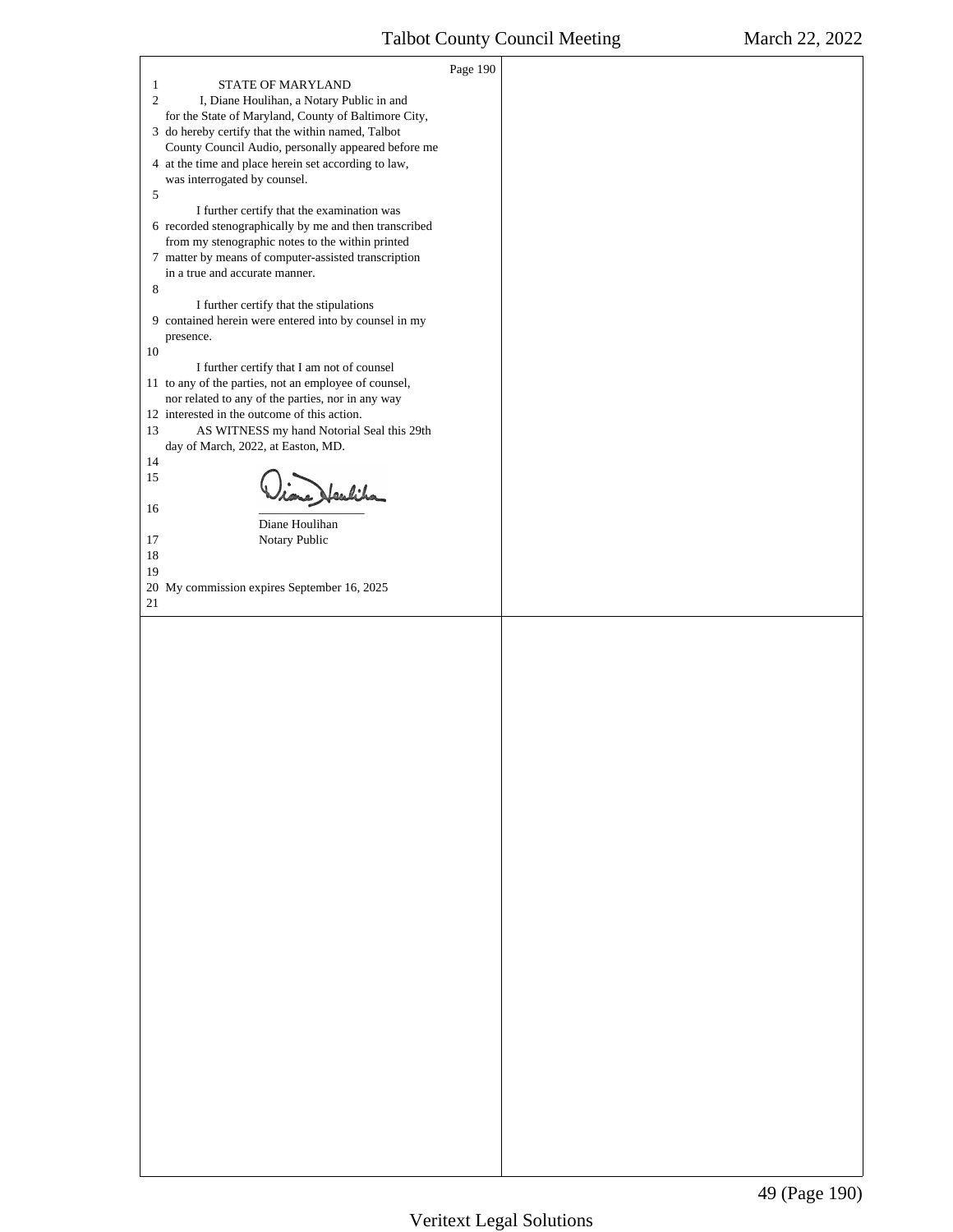## **[& - 50,000]** Page 1

|                    | 150,000 72:17          | 72:14 73:7 74:3,9      | 3.2 $177:7$                 |
|--------------------|------------------------|------------------------|-----------------------------|
| &                  | 131:15                 | 101:8 116:20           | 3.6 $177:9$                 |
| & 164:7            | <b>15th</b> 4:17       | 117:18 170:17          | 3.8 100:13                  |
| $\mathbf{1}$       | 16 190:20              | 2021 53:7 65:9         | 30 15:19 21:17              |
| 1 106:20 130:7     | 160,000 132:12         | 73:13 74:9 83:13       | 74:11 182:1                 |
| 165:16             | 16th 126:4             | 84:15 125:11           | 300 101:3                   |
| 1,700 33:16        | 17th 57:10             | $2022 \quad 1:77:16$   |                             |
| 1,885,261 160:5    |                        |                        | 300,000 130:13<br>301 169:5 |
| 1.2 105:9          | 18 181:4               | 51:20 52:5 63:2        |                             |
| 1.25 106:21        | 188,526.10.            | 69:9 165:16 166:6      | 308 166:14 167:9            |
| 1.5 $107:1$        | 160:13                 | 171:11 190:13          | 167:14 184:14               |
| 1.7 146:8          | 19 6:18 7:1 8:14       | 2024 125:13            | 31 51:19 125:13             |
|                    | 12:18 18:7 36:7        | 2025<br>190:20         | 125:14                      |
| 1.7. $146:2,7$     | 124:5 127:10           | 2026 125:14            | 312 169:4                   |
| 1.75 106:16        | 1900s 120:10           | 21 36:8                | 313 166:15 167:9            |
| 128:21 129:8       | 1964 61:16,20          | 21-04 156:6,10         | 167:14                      |
| 141:1 149:6        | 1992 163:18            | $21-09$ 164:3.6        | 31st 51:6 188:2             |
| 151:18             | 1995 116:16            | $21/22$ 35:2           | 327 166:16                  |
| 1.8 $161:4,14$     | 19th 57:10             | 215,000 75:21          | 33 147:8                    |
| 10-203 $65:10$     | $\overline{2}$         | 21st 165:15            | 35 18:13 19:11              |
| 100 18:14 100:15   | 2,000 75:21            | $22 \t1:7$             | 182:1                       |
| 100:20 101:15      | 2,300 88:12            | 221 145:7              | 370 73:12                   |
| 114:9,9,9 115:8    | 2.5 106:9              | 221,000 145:1,6        | 3rd<br>166:13               |
|                    |                        |                        |                             |
| 178:8,19 186:20    |                        | 150:9,10               | $\overline{\mathbf{4}}$     |
| 187:1              | 133:8<br>2.7           | 22nd 2:16 4:8,18       |                             |
| 100,000 73:3 74:4  | 20 17:8,18 18:3,13     | 7:15 52:4 63:1         | 4 106:7                     |
| 105,000 129:11,18  | 36:8 100:6 176:8       |                        | 4-22 160:2,6                |
| 149:9 151:18       | 20,000 33:15           | 235 133:1,12<br>147:10 | 4.5 133:3                   |
| 11 2:20 37:13 58:4 | 200 90:10 145:8        | 24 22:3 24:6 68:21     | 101:16 109:18<br>40         |
| 1116 181:11        | 200,000 83:1           | 70:14                  | 110:4 178:14                |
| 12 $2:2047:3$      | 151:5                  | 24,000 82:17           | 410-770-8170                |
| 185:10             | 2000 105:1             |                        | 169:9                       |
| 129,220 156:12     | 2004 44:10             | 245 133:12             | 420 73:11                   |
| 12th 71:14 187:11  | 2010<br>39:6           | 245,000 132:17         | 426 128:15                  |
| 187:19             | 2012 89:4              | 250,000 72:14          | 43,000 74:5                 |
| 13 $33:1643:21$    | 2013 65:11             | 131:7 143:9            | 443-685-4073                |
| 1362 190:15        | 2015 129:3             | 25th 165:15            | 169:7                       |
|                    | 2017 39:7 105:20       | 26 121:18 177:21       | 45 127:5                    |
| 13th 117:21 118:2  | 2017/18 35:5           | 288 83:11              | 467 73:15 75:18             |
| 14 43:21 44:18     | 2018 35:18 36:7        | 28th 165:15            | 48 100:10 103:17            |
| 65:9               | 82:15,16 83:8,21       | 29th 188:1 190:13      | 4:30 187:13 188:3           |
| 1492 171:9         | 97:11 105:20           | <b>2nd</b> $169:2$     | 5                           |
| 1493 65:7          | 2019 35:18 83:9        | $\mathbf{3}$           |                             |
| 1497 71:13         | 84:1 87:2 104:4        | 3 33:15 166:6          | 50 18:13 183:11             |
| 15 177:8           | <b>2020</b> 37:17 42:1 | 3,300 100:9            | 50,000 132:4,10<br>164:12   |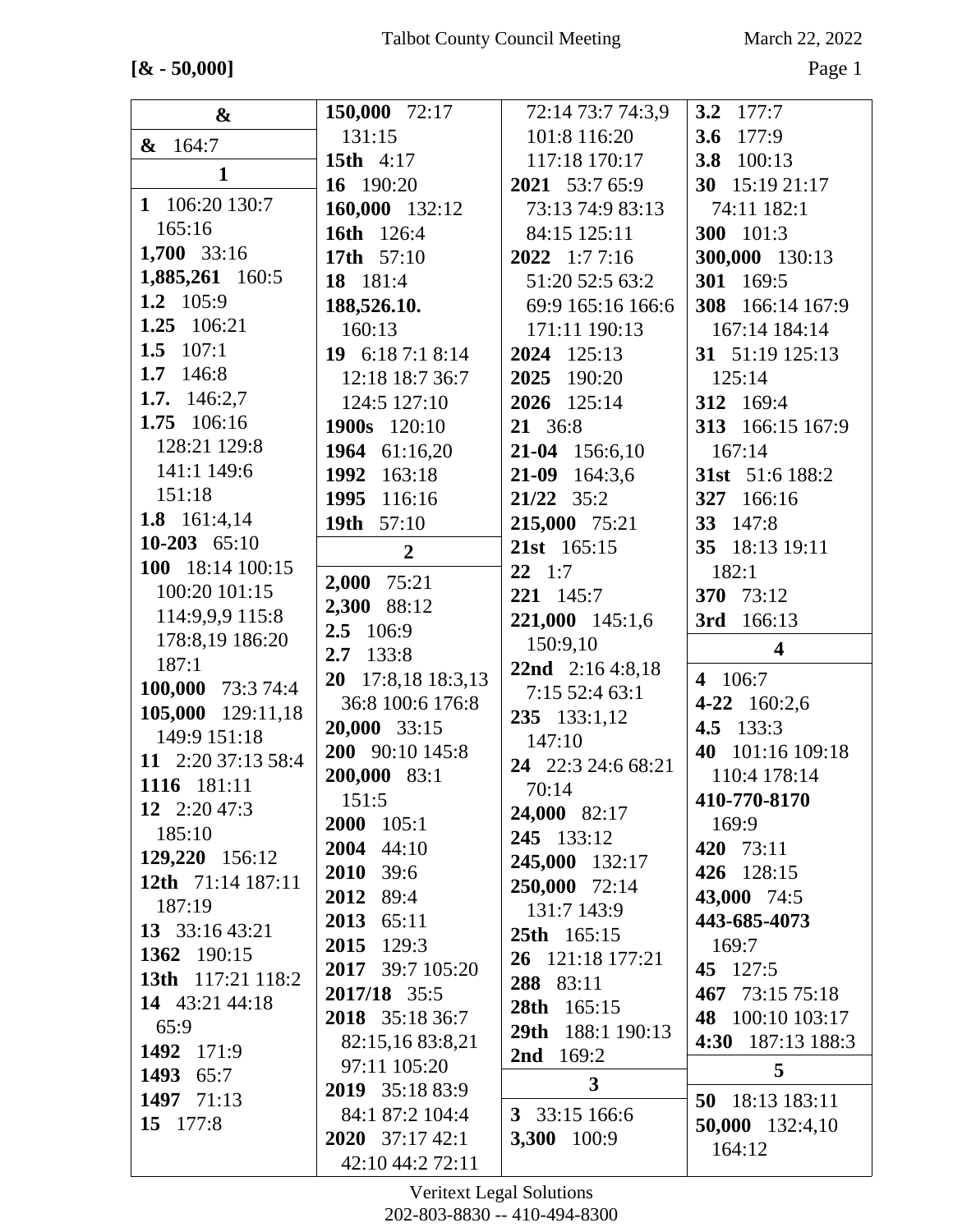## $[500$  - afford]  $\,$

March 22, 2022

Page 2

| 500 76:3,4        | 9                                   | access 25:10 48:11             | 83:3 121:2 130:13        |
|-------------------|-------------------------------------|--------------------------------|--------------------------|
| 500,000 130:15,18 | 90 18:1                             | 97:8 98:3 101:15               | 133:9 144:9,12           |
| 144:2 149:10,15   | 911 127:14 130:8                    | 117:10 129:5                   | 166:10 172:7,9           |
| 151:19            | 130:9                               | 139:18                         | additionally 9:18        |
| 52 125:18         | 92 100:7                            | accessing 109:4                | 172:5                    |
| 5303 60:17        | 97<br>126:16 128:8                  | accomplish 178:6               | additions $2:164:9$      |
| 5304 60:17        | 99<br>21:21                         | $account$ 21:11                | 4:18                     |
| 5307<br>60:17     | 9:03 189:3                          | 110:16                         | address 6:13             |
| 5309<br>60:17     |                                     | accountability                 | 97:12 98:17              |
| 5310 60:17        | a                                   | 69:3,8,10 170:7                | 183:21                   |
| 5311<br>60:17     | <b>a.m.</b> 169:3                   | 171:17                         | adjourn 188:5            |
| 55,464 164:8      | abated 76:7                         | accounting 19:11               | adjourning               |
| 59.5 170:18       | abilities 39:14                     | accurate 190:7                 | 187:14                   |
| 188:3<br>5th      | 83:15                               | acquisition 66:3               | adkins $85:15$           |
| 6                 | ability $114:16$                    | act 3:3 6:12 60:18             | administered 62:7        |
| 6.9 90:8          | 115:6 116:13                        | 61:1,16,18,20                  | 72:18 73:1               |
| 60 17:21          | 119:13 172:1,3,21                   | 65:13 69:8,13                  | administering 6:2        |
| 600,000 65:6      | <b>able</b> 10:11 16:16             | 106:16 107:4,9                 | administration           |
| 614 66:19         | 32:6 33:3 42:16                     | 108:15 121:9                   | 60:15,20 61:3            |
| 623 65:13         | 47:19 48:10,17                      | 122:9 149:6                    | 62:15 74:5 83:4          |
| 634 125:16        | 49:11,14 56:3                       | $\arctin g$ 66:9               | administrative           |
| 66 87:9           | 73:8,1874:10                        | action 141:2 167:8             | 60:10 64:17 65:1         |
| 6:00<br>1:7       | 77:1 78:5,13                        | 167:13,17 170:8                | 69:4,10 132:17,20        |
| 6:30 53:3 71:14   | 81:10 85:6 86:3                     | 170:20 171:11                  | 133:12,16 158:10         |
| 6th 22:10         | 92:19 102:21                        | 173:16 174:8                   | 158:18 170:7             |
| 7                 | 103:9 106:20                        | 190:12                         | 171:18                   |
|                   | 107:20 113:21                       | <b>actions</b> 170:11          | administrator            |
| 7.2 122:9 139:14  | 114:9 116:3                         | active 39:3,9 40:8             | 61:2                     |
| 70 17:21 18:12    | 130:19 131:19,20                    | actively 102:9                 | admitted 9:16            |
| 700 77:12         | 146:19 161:8                        | $\textbf{activism} \quad 51:5$ | adoption 158:17          |
| $79 \quad 42:1$   | 171:5 174:9                         | activities 58:17               | <b>adult</b> 87:17       |
| $7:43$ 184:13     | 175:11 176:1                        | activity 33:10                 | adults $37:12$           |
| <b>7th</b> 184:13 | 177:1 184:11                        | 34:19 102:18                   | advance 98:10            |
| 8                 | absolutely 12:16<br>12:17 57:6 79:7 | <b>actual</b> 160:12           | 103:3                    |
| 8 83:3            | 115:14,15 118:4                     | 163:1                          | advantage 77:15          |
| 8.3 90:8          | 133:15                              | acuity $9:4$                   | 131:21                   |
| 80 18:1 90:15     | academic 47:11                      | <b>acute</b> 30:20             | advised 110:7            |
| 800 77:2          | accelerate 146:19                   | acutely 10:1                   | advisory 153:12          |
| 850 83:10         | accept 161:8                        | <b>add</b> 21:4 69:2           | 155:6,9                  |
| 86 18:10,19       | acceptance 58:12                    | 152:11 165:8                   | <b>aecom's</b> 159:20    |
| 896 172:19,20     | accepted $4:14,21$                  | <b>added</b> 87:7 102:17       | 160:4 161:12             |
| 8th 63:12 166:15  | accepting 55:9                      | addition 82:18                 | <b>affect</b> 45:14 47:8 |
|                   |                                     | additional 6:8                 | afford 78:8              |
|                   |                                     | 27:12 29:13 39:13              |                          |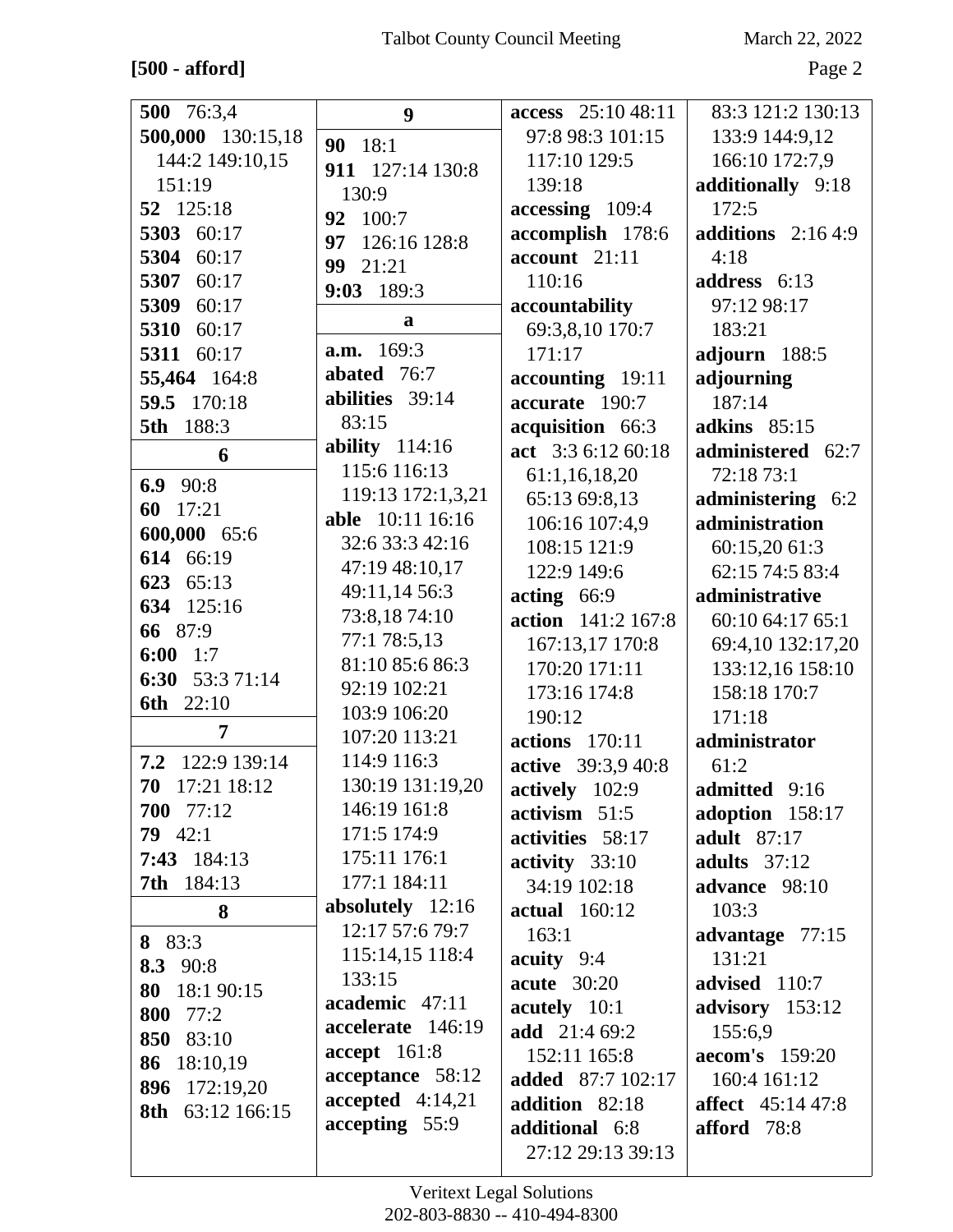#### [aforesaid - area]

March 22, 2022

Page 3

| aforesaid 62:12          | allegiance $2:10,12$     | annapolis 174:19    | 139:9                            |
|--------------------------|--------------------------|---------------------|----------------------------------|
| afternoon 57:21          | alleviate 104:19         | 181:11              | applies 180:21                   |
| 175:16                   | allocate 136:9           | <b>anne</b> 44:7    | apply 130:19                     |
| age 3:6 17:17            | 144:16 148:13            | <b>anne's</b> 169:3 | 173:6 175:2                      |
| 29:18 33:3 93:9          | allocated 139:15         | annotated 65:11     | appointment                      |
| 119:20                   | allocation 174:5,7       | announce 71:10      | 153:10 155:7                     |
| agencies 95:4            | allocations 149:5        | announcement        | appreciably 106:2                |
| agenda 2:15 4:10         | <b>allow</b> 47:9 142:10 | 165:12 166:1        | appreciate 5:4                   |
| 4:13 13:9 60:9           | 144:7,17 148:14          | 169:1               | 49:2 55:1,12                     |
| 63:13 68:17 156:9        | 164:8                    | annual $161:2$      | 59:18 70:17 77:19                |
| 160:3 169:14             | allowable 123:16         | answer $110:3$      | 81:2 82:4 89:8                   |
| aging 73:2 74:3,4        | 123:21 133:16            | 114:6 115:16        | 94:8,18 95:9,20                  |
| 74:14,17 75:1,7          | 134:1                    | 126:6 156:16        | 119:14 121:5                     |
| 79:3 83:6 85:17          | allowed 101:12           | answered 139:4      | 163:11 169:13                    |
| 86:13 87:13 154:8        | allowing 8:10            | answering 127:6     | 173:17 174:13                    |
| ago 50:2 80:2            | 171:9 180:16             | antibodies 26:6,14  | 180:9,11                         |
| 102:1 109:11             | <b>allows</b> 124:11     | 26:15               | appreciative                     |
| 137:5 176:4,8            | alluded 91:12            | anticipate 20:11    | 76:10 138:9                      |
| 186:16                   | 116:4                    | 33:6 37:4 48:2      | apprehensive 94:3                |
| <b>agree</b> 93:19       | alpha $31:8$             | anticipated         | appropriate 12:14                |
| 139:10 140:6             | amazing 77:9             | 106:19              | appropriately                    |
| agreement 72:12          | 89:10 90:3 138:7         | antivirals 38:4     | 172:4                            |
| 73:6 74:2 82:15          | 176:7                    | anxiety 30:7        | approval $32:16$                 |
| 83:6,10 147:14           | ambulance 130:13         | anybody 94:15       | 33:5 62:19 85:3                  |
|                          |                          |                     |                                  |
| agricultural 46:10       | 178:19                   | 95:16,16,19         | 102:2 105:12                     |
| 80:4 153:11              | amend $68:21$            | 120:18 174:14       | 156:10 158:12                    |
| 165:12                   | amended 65:12            | anytime 38:17       | 159:19 160:4                     |
| agriculture 66:11        | amendments               | anyway 117:2        | 161:5 175:8                      |
| 158:14                   | 177:17                   | apologize 21:13     | approve 11:7                     |
| <b>ahead</b> 3:8 5:15    | amenities 84:2           | 183:5 184:1,10      | 134:20 146:16                    |
| 113:16 121:12            | america 66:9             | 185:12,13           | 149:5 158:19                     |
| 174:17 183:4             | american 3:2             | appalachia 120:11   | 166:4                            |
| aid 99:2 104:10          | 106:16 107:9             | appear $20:1$       | approved 32:21                   |
| 106:9 107:5              | 121:9 122:8 149:6        | appeared 190:3      | 102:7 161:6                      |
| 109:15 110:6             | <b>amount</b> 21:6 65:5  | applicant 61:10     | approving 180:19                 |
| aip 160:7 161:3          | 136:20 156:12            | 61:19 62:3          | approximately                    |
|                          | 160:5 164:8              | application $60:14$ | 100:8                            |
| airplane 23:19<br>162:19 | analysis 18:2            | 61:17 62:13 101:7   |                                  |
| <b>airport</b> 159:19,19 | <b>anchor</b> 132:5      | 104:4 111:15        | april 33:5 71:14<br>165:16 169:2 |
| 160:10,13 162:17         | andrew $123:6$           | 113:9 161:6         | 187:11 188:3                     |
| 163:2,6,7,18             | animal $46:20$           | applications 32:15  | architectural 66:4               |
| airport's 160:14         | animals $46:10$          | applied 65:18       | area 52:19 76:5                  |
| <b>albeit</b> 49:12      | ann 86:18 92:2           | 67:18 72:11 82:13   | 84:4,12,14 88:14                 |
|                          |                          | 100:11 136:8        | 88:20 103:2                      |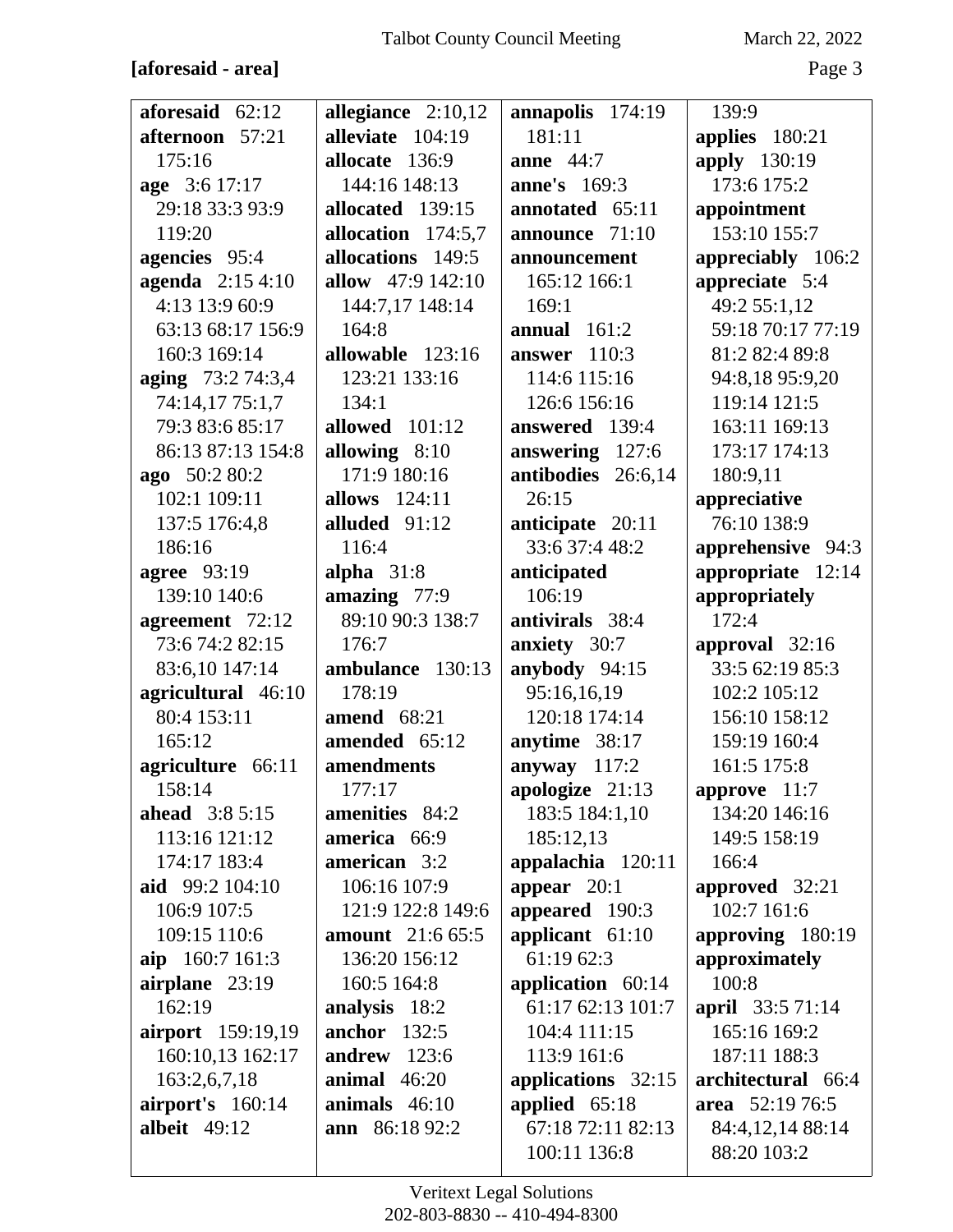#### **[area - beginning]** Page 4

| 110:21 111:7,14           | association 83:7         | <b>aware</b> 15:15 28:3 | backbone $102:10$       |
|---------------------------|--------------------------|-------------------------|-------------------------|
| 119:10 140:10             | 144:7,14,18              | 30:17 97:18             | background 29:18        |
| 157:7 160:1               | assurance 61:19          | awareness 51:9          | 53:19                   |
| areas 98:1,12             | assure $45:2,9$          | <b>awful</b> 135:8      | backgrounds 51:2        |
| 100:21 101:1,13           | attack 28:18             | <b>axis</b> 36:8        | <b>backs</b> 32:10      |
| 102:20,20 103:6           | 103:11 172:17            | aye 3:19,21 4:2,4       | backup 130:9            |
| 103:11 108:20             | attendees 85:3           | $4:6$ 11:10,12,14       | backyard $44:1,3$       |
| arkansas 34:19            | attention 13:3           | 11:16,18 59:9,11        | 45:20                   |
| arm 49:18                 | 35:14 108:21             | 59:13,15,17 64:7        | <b>bad</b> 15:6 35:5,10 |
| arpa 107:9 108:15         | 152:16 170:1             | 64:9,11,13,15           | bags $76:3$             |
| 116:7 118:11              | 173:15                   | 68:8, 10, 12, 14, 16    | balance $73:10$         |
| 127:11 132:10             | attract 171:6            | 152:1,3,5,7,9           | <b>ball</b> 102:6       |
| 139:12 144:17             | audience 3:6             | 153:19,21 154:2,4       | <b>ballot</b> 170:17    |
| 150:13,14 174:5           | 13:19                    | 154:6, 17, 19, 21       | <b>baltimore</b> 42:8   |
| arrangement               | <b>audio</b> 132:8 190:3 | 155:2,4,16,18,20        | 190:2                   |
| 92:20                     | auditoriums 89:21        | 156:1,3 157:17,19       | <b>banks</b> 131:16,18  |
| $arrive$ 24:4             | <b>august</b> 72:13 74:9 | 157:21 158:2,4          | <b>bar</b> 18:11        |
| art 58:6 115:20           | 74:9 84:15               | 159:5,7,9,11,13         | <b>bare</b> 115:6       |
| <b>article</b> 65:10 69:3 | authentic 51:14          | 161:21 162:2,4,6        | barrier 107:2           |
| 170:5,5                   | authentically 51:8       | 162:8 164:18,20         | 108:8                   |
| <b>aside</b> 130:18       | authorities 38:19        | 165:1,3,5 168:12        | based $171:14$          |
| <b>asked</b> 123:14       | authority 65:7           | 168:14,20 188:13        | basic $6:3$             |
| 125:17 126:5              | 127:19                   | 188:15,17,19,21         | basically 19:9          |
| 131:15 133:6              | authorization            | $\mathbf b$             | 20:21 22:12 26:14       |
|                           |                          |                         |                         |
| 150:3 174:20              | 175:2                    |                         | 67:17 103:5             |
| 175:4                     | authorized 61:4          | $b$ 33:19               | 147:11 157:2            |
| <b>asking</b> 122:15      | authorizing 60:13        | $ba2 \quad 19:7,8$      | 177:18                  |
| 129:18 134:19             | 65:3 66:11               | <b>baam</b> 58:7        | bats $46:17$            |
| 184:19                    | $av$ 132:8               | <b>back</b> 12:1 15:20  | battling $119:12$       |
| <b>asks</b> 173:7         | availability 16:9        | 23:13 39:6 41:18        | <b>bay</b> 49:21 63:9   |
| asleep $40:6$             | available 16:7,10        | 47:3 58:14 67:5         | 76:5 82:12 86:19        |
| <b>aspect</b> 108:13      | 16:11 26:4,9 27:1        | 80:18 81:2 88:9         | 88:13,19 92:10          |
| assessed 109:19           | 27:3,8 108:15            | 89:4 90:19 93:16        | 140:10 147:20,21        |
| assessment 21:16          | 109:1                    | 97:11 98:14 99:16       | beacon $125:21$         |
| 123:9                     | avenue 82:21             | 99:19 101:6 103:3       | bear $99:17$            |
| assist $75:3$             | avian 14:16 43:12        | 105:1 108:3 110:4       | <b>beast</b> 90:18      |
| assistance 61:9,18        | 47:6                     | 110:13 122:2            | beaten $8:19$           |
| 124:6,6 126:21            | aviation 160:7           | 127:14 140:12           | <b>beautiful</b> 48:1   |
| 128:1                     | 163:14                   | 144:21 146:15           | becoming 26:3           |
| assisted 190:7            | awaiting $100:20$        | 148:18 162:11           | <b>beer</b> 179:21      |
| assisting $6:2$           | <b>award</b> 156:6,10    | 167:6,11,19             | beginning $6:17$        |
| associated 67:8           | 164:3                    | 177:15 178:15           | 17:4,19 84:9            |
| 70:1 104:18               | awarded 100:5            | 180:4 181:20            | 113:20 187:12           |
|                           | 101:8 164:6              | 182:7,20                |                         |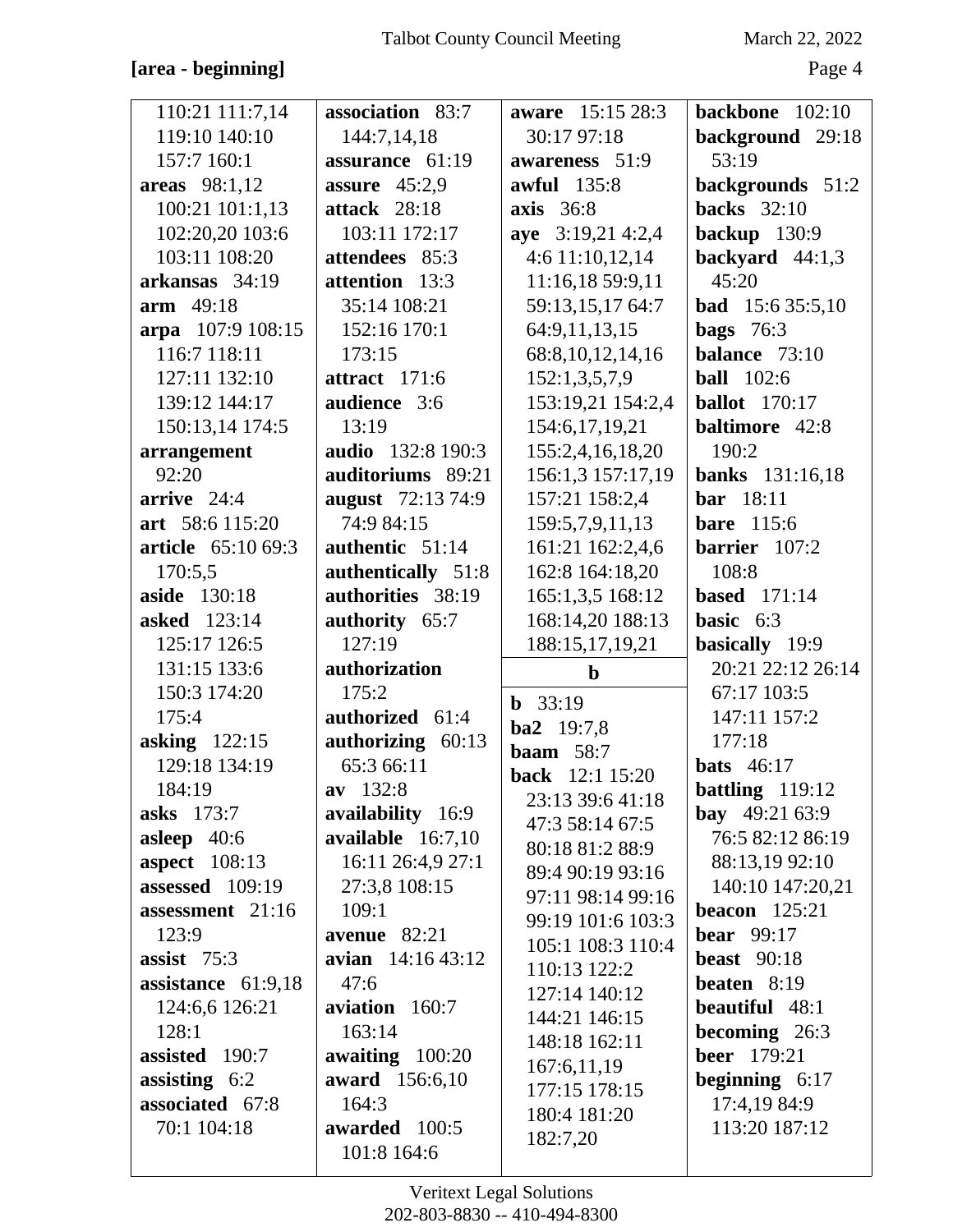## **[behalf - burton]** Page 5

| behalf $55:10$             | <b>bikes</b> 128:12       | <b>boards</b> $69:1$      | 145:21 146:1,9           |
|----------------------------|---------------------------|---------------------------|--------------------------|
| beings $7:6$               | <b>bill</b> 65:7 68:19,21 | <b>bob</b> $91:1$         | 149:7 151:18             |
| belabor $102:4$            | 69:12 71:10,13            | <b>bodies</b> $70:13$     | 186:12                   |
| <b>believe</b> 22:10 27:2  | 108:16,17 116:9           | <b>bold</b> 134:13        | broader 14:9             |
| 28:6 36:1 44:17            | 164:4 170:10              | <b>bonds</b> 65:5,14,16   | broadly 136:8            |
| 45:8 117:20                | 171:9 172:19,20           | 66:7, 12, 13, 15, 17      | brookletts 76:16         |
| 120:11 123:5               | 175:1,5 177:4             | 66:21                     | 87:12                    |
| 132:2,7 134:18             | 178:18 180:7,15           | <b>book</b> 97:1 114:8    | <b>brooks</b> 76:14,15   |
| 137:8,16 173:20            | 181:11                    | 115:14,16,18              | 78:15,18 79:9            |
| <b>believed</b> 90:10,11   | billable 184:4            | 121:5                     | 81:4 94:9                |
| <b>belt</b> 65:17 67:8     | <b>bills</b> 108:17 117:5 | boosted 22:14             | brothers 156:11          |
| 158:9,15                   | 174:20 176:3              | <b>booster</b> 32:17 33:1 | brought 30:3             |
| <b>beneficiaries</b>       | <b>bind</b> 110:9         | <b>bore</b> 12:21         | 114:7 117:14             |
| 72:21 73:12 83:11          | bipartisan $170:13$       | <b>bottom</b> 36:8 111:1  | 118:5 143:17             |
| 83:12 85:4                 | 177:21                    | <b>bought</b> 156:20      | brunch $58:14$           |
| beneficiary 73:14          | <b>birds</b> $43:15,20$   | box 88:6                  | <b>budget</b> 130:12     |
| 74:10 95:5                 | 44:12,18 45:1,3           | bozman $101:2$            | 143:14,15,15,20          |
| <b>benefit</b> $63:7$      | 46:2                      | brain $29:7$              | 144:3,20 152:12          |
| 106:18 119:18              | birthday $187:1$          | branched 14:7             | 156:14 160:15            |
| 134:14 142:15              | bit $14:10,11,15$         | bravery $51:12$           | 164:9,12 175:6,8         |
| 170:21                     | 18:5 19:18 25:12          | <b>break</b> $96:5147:3$  | 178:4 187:21             |
| benefited 94:6             | 26:3 33:11 35:3           | breakdown 17:17           | budgetarily              |
| benefiting $107:12$        | 38:10 40:15 42:7          | breaking 83:21            | 144:16                   |
| benefits 142:7             | 45:12 56:16 87:3          | breath $29:6$             | bug $24:15$              |
| <b>bent</b> 186:20         | 99:21 104:16              | <b>bribe</b> 78:19        | <b>build</b> 89:18       |
| <b>berry</b> 52:16 59:21   | 113:18 140:1,5            | <b>bridge</b> $63:10$     | 102:13 105:21            |
| best 87:8 120:8            | 177:13 180:1              | <b>brief</b> 122:11       | 124:21 130:10            |
| 164:9                      | <b>bite</b> 143:8         | briefly 69:7              | building 49:20           |
| <b>better</b> 21:8 48:18   | blenders 73:18            | 122:10 123:15             | 50:3 79:21 101:10        |
| 57:5 176:15                | blending $88:10$          | <b>bright</b> $108:13$    | 104:10 130:8             |
| 183:10 184:10              | block 47:20 71:16         | <b>bring</b> $2:19$ 13:20 | 156:21                   |
| 185:3,5,14 186:12          | 72:5 80:7 81:12           | 99:4 121:12 163:6         | <b>built</b> 50:8 99:12  |
| beyond $6:20$              | 82:14 106:19              | bringing $13:355:4$       | 178:14                   |
| 139:14                     | blocks $80:15$            | 63:9 136:13               | bullets 98:12            |
| <b>bid</b> $156:6,10164:3$ | <b>blue</b> 37:17         | <b>broad</b> 25:10 136:7  | bump $3:7$               |
| 164:6                      | blurry $172:1$            | <b>broadband</b> 3:2      | <b>bumps</b> 36:7,9,10   |
| <b>bidder</b> 156:11       | <b>bms</b> $130:10$       | 96:10 97:8 98:4           | <b>bunch</b> 91:16 180:3 |
| 164:7                      | <b>board</b> $24:627:21$  | 99:4 100:12               | <b>burden</b> 109:14     |
| <b>bidders</b> 157:9       | 52:14,17 54:5             | 108:17,19 111:16          | 163:10 172:6             |
| bids 156:13                | 69:4,8,10 92:2            | 111:18 112:16             | <b>burdens</b> 12:19,21  |
| 164:11                     | 153:9, 12, 13 155:6       | 113:3,19 116:6,8          | 172:9                    |
| big $79:15101:7$           | 155:9 170:7               | 117:4,11 124:2            | 73:19<br>burner          |
| 119:15 142:3               | 171:18,21 172:12          | 126:13 127:5,7            | 164:4<br>burton          |
| 161:1                      | 173:4,8                   | 129:1,6,8 142:17          |                          |
|                            |                           |                           |                          |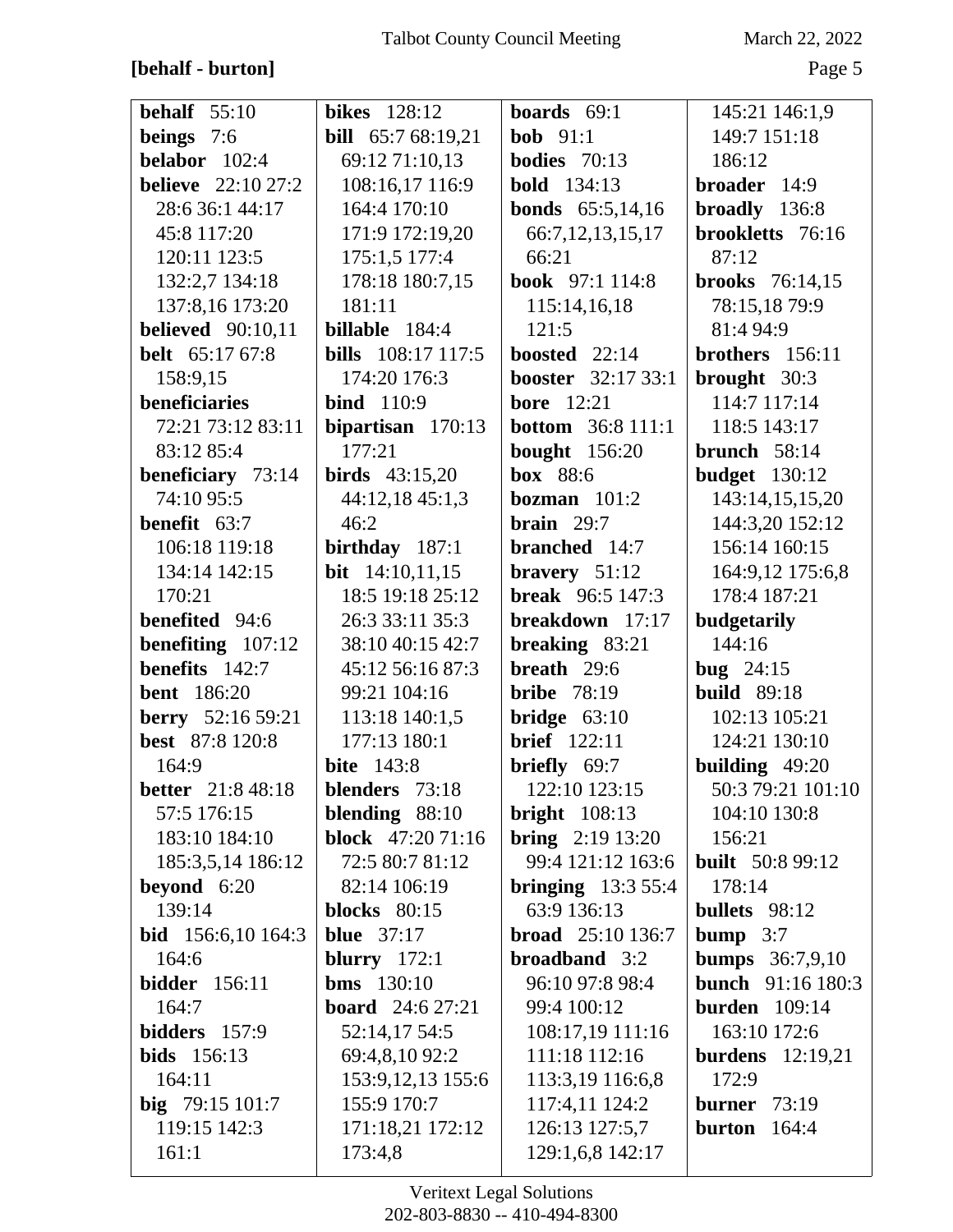#### **[business - chance]** Page 6

| business $62:3,7$  | 93:19 94:14,21     | 8:21 9:10,19,20    | 84:5,7,15,16,21    |
|--------------------|--------------------|--------------------|--------------------|
| 97:3 114:13        | 95:12,15 96:1,4,8  | 10:1,8 19:16 23:5  | 86:12,19 87:19     |
| 117:15 137:12      | 96:14 109:17       | 23:20 29:21 30:10  | 88:8,14,18 89:3    |
| businesses 124:7   | 113:14,16 118:9    | 48:11 84:6 85:15   | 92:12 127:14       |
| 128:2              | 120:18 121:4,7,15  | 178:21 179:11      | 129:12 130:8,9     |
| busy $16:2054:17$  | 121:17,20 122:1    | careful 136:10     | 131:18 140:11      |
| <b>butt</b> 13:15  | 130:5 134:21       | cares 108:15       | 142:8,14 146:16    |
| button 78:4        | 136:15 139:20      | 116:5              | 147:15 149:8,10    |
| 161:13             | 146:6,13 149:14    | caring 7:2 12:6    | 151:19 156:7       |
|                    | 151:14,16,21       | caroline 165:14    | 157:2,6 180:16,21  |
| $\mathbf c$        |                    | case 15:11 34:1    |                    |
| c $43:7$           | 152:1,10,14,19     |                    | 181:2,6,19         |
| cable 97:2         | 153:1,4,6,16,18    | 38:18 44:3 45:8    | centers 74:16 79:2 |
| cakes 179:21       | 153:19 154:13,16   | 57:2 79:5 120:8    | 83:14 84:20        |
| calcagnini 123:4   | 154:17 155:12,15   | 149:4 151:9        | central 33:13,13   |
| call 3:17 21:18    | 155:16 157:13,16   | cases 14:21 15:14  | 84:3               |
| 27:17 38:14 44:1   | 157:17 159:2,4,5   | 19:12,13,15,21     | centreville 89:2   |
| 59:6 64:4 68:5     | 161:18,20,21       | 21:1,2 22:6 25:15  | 169:5              |
| 101:13 102:12      | 164:15,17,18       | 39:4,12 40:3,9,14  | ceo 88:1 96:19     |
| 107:8 121:3 137:6  | 167:12 168:9,11    | 40:20 41:5,10,16   | certain $23:17$    |
| 153:17 154:14      | 168:12 169:12,17   | 43:21 45:8 136:2   | 27:10 61:9 65:20   |
| 155:13 157:15      | 173:17 174:1,11    | cassandra 121:8    | 114:1 182:2        |
| 159:3 161:19       | 174:13,17 180:8    | 135:1 136:17       | certainly 10:7     |
| 164:16 168:10      | 180:13 182:9,13    | 153:2,3 186:8      | 15:7 32:11 42:7    |
| 175:19 188:10      | 185:15,19 186:16   | catastrophic 6:15  | 49:4,15 70:14      |
| callahan $1:142:3$ | 187:4,8 188:9,12   | catch 19:2 24:20   | 81:20 85:19        |
|                    | 188:13 189:1       | catching 24:21     | 103:16 105:8       |
| 2:13,21 3:4,10,13  | called 32:16 33:20 | 25:2               | 108:9,11 123:21    |
| 3:15,18,19 4:7,12  | 34:1 36:16 40:3    | categories 126:10  | 141:20 148:17      |
| 4:165:3,127:17     | 43:20 46:7 52:21   | cathy 50:1         | 151:10 181:15      |
| 7:20 8:2,6,8,12    | 87:13              | cause 18:4         | certificate 5:17   |
| 11:1,4,6,9,10,19   | calling $24:20$    | causing $37:3,7$   | 50:17              |
| 12:3,5,12,13,16    | calls $19:9$       | cdbg 72:11 83:1    | certified 27:21    |
| 13:9, 16, 18, 21   | calm $6:13$        | 95:2               | certify 190:3,5,8  |
| 14:1 48:20 50:12   | calming $10:6$     | cdc 20:15 21:10    | 190:10             |
| 52:6,10 54:21      | camp $87:4$        | 33:14 36:15 45:9   | chain $105:5$      |
| 55:16 59:1,5,8,9   | campus $82:19$     | 49:13 125:5        | chair $4:13,20$    |
| 59:18,20 60:1,7    | cap 170:20         | cecil 44:6         | 52:13              |
| 63:3 64:1,3,6,7,16 | capacity 115:12    | celebrate 51:7     | challenge 9:13     |
| 64:20 67:1,6,20    | capital 109:20     | celebrates 51:4    | 86:21              |
| 68:2,4,7,8,17 69:5 | 110:1 130:12       | cell 119:11 128:10 | challenged 8:17    |
| 69:19 70:4,16      | 135:21             | center 27:10 52:14 | chambers 1:10      |
| 71:6,9,15,19 75:9  | car 78:9           | 56:8 72:19 73:7    | champion 178:2     |
| 76:13 77:18 81:5   | care 5:4,21 6:5,9  |                    | chance $22:16$     |
| 82:3,7 86:14,17    |                    | 75:1,6,14 76:17    |                    |
| 87:20 89:9 91:9    | 6:21 7:12 8:15,21  | 79:20 82:12,20     | 31:10 140:15       |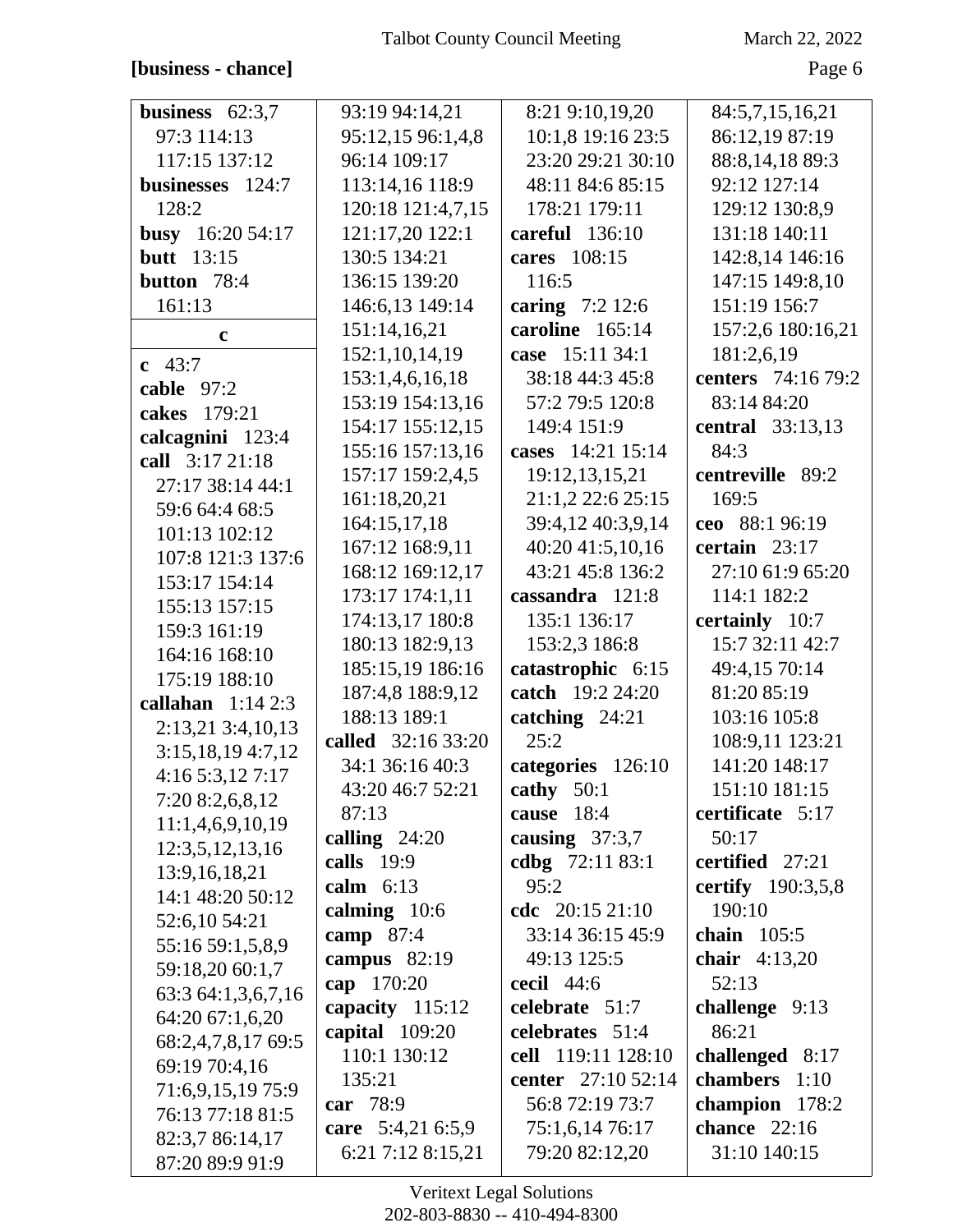#### **[change - community]** Page 7

| change $36:18$           | christmas 126:4      | close 15:11 106:17    | <b>comes</b> 41:6 80:8 |
|--------------------------|----------------------|-----------------------|------------------------|
| 57:17,17 105:4           | christopher 10:15    | 118:12 128:3          | 141:14 181:20          |
| 134:15 168:2             | chronological        | closed 24:12 87:1     | comfort 55:5           |
| changed $20:20$          | 170:14               | 89:3 187:14,18        | comfortable 78:6       |
| 104:3,5,15 113:18        | chuck 1:14 5:11      | closer 101:14         | 143:6                  |
| <b>changes</b> 24:1 33:7 | 8:1 113:13 186:16    | 140:5                 | coming 25:15 43:2      |
| 181:10                   | 187:7                | closing $187:16$      | 56:13 70:2 93:14       |
| chapel 119:9             | circulating 37:6     | closure 83:13         | 98:6 120:7 125:20      |
| chapter 68:21            | circumstances        | 84:19                 | 148:15 176:3           |
| 70:14                    | 6:207:3              | cloud 134:4           | comment 122:16         |
| charge 110:1,7           | citizen $172:19$     | code 65:11 69:2       | 162:10                 |
| charged $110:5$          | citizens 51:21 54:1  | 170:6                 | comments 70:18         |
| 170:5 173:10             | 55:5 73:4 74:8       | coding $9:15$         | 169:14 173:5           |
| charges 109:20           | 122:15 123:14        | cognitive 29:15       | 174:15                 |
| charging $69:4,11$       | 134:16 138:19        | collaborating         | commercial 44:1        |
| 170:8 171:18             | 140:13 172:6,14      | 88:17                 | 44:8,18 45:17          |
| chart 18:11 36:11        | 186:11               | collaboratively       | commercially           |
| charter $65:13,14$       | city 42:8 190:2      | 186:3                 | 115:20                 |
| 66:19                    | civil 61:16,20       | collateral 107:17     | commission 69:15       |
| cheap $184:6$            | claiborne 101:2      | colleagues 79:11      | 154:7 190:20           |
| check 112:2 140:7        | clarification 166:6  | 81:7 93:20 96:20      | commissions 69:1       |
| checking $140:12$        | clarke 67:7 123:5    | collect 66:15         | <b>commit</b> 135:12   |
| chesapeake 83:7          | 141:7,14 146:15      | combination           | commitment 7:5         |
| 129:12 141:10            | 146:20 147:4,10      | 111:13                | 51:15 53:15 100:2      |
| 142:8,14 146:16          | 147:17,20 156:4      | <b>combine</b> 160:19 | 143:7,8                |
| 147:15 149:8,9           | 156:15,20 157:10     | combined 106:19       | committed 100:17       |
| 151:19                   | 159:14               | combining $21:2$      | 129:2,4                |
| chi 87:12                | class $181:7$        | come 5:7 8:8          | committee 69:4,11      |
| chicken $45:17$          | classes $85:1,2,4,7$ | 11:19,20,21 15:1      | 121:11 123:3           |
| chickens 45:21           | classification       | 15:20 28:8 50:19      | 135:3 136:12           |
| chief 69:21 96:21        | 36:18                | 52:7 54:13 56:3       | 148:5 153:9 170:8      |
| chiefs $70:1,20$         | classy $187:3$       | 58:11,16,19 60:1      | 171:18,21 172:13       |
| child 84:6 85:15         | clay 117:21 123:2    | 71:17 75:8,10         | 173:4 175:9 178:7      |
| childlene 76:15          | clear 110:3 135:2    | 86:9,14 89:15         | committees 69:1        |
| 91:11 92:9 140:8         | 142:5 181:19         | 93:16 94:15 95:17     | common $34:15$         |
| children 10:4            | 184:12               | 95:18 96:15 99:19     | 41:5 84:12 173:8       |
| 33:17 37:12 85:14        | clearer $149:20$     | 109:9 121:8           | commonly 170:9         |
| 87:17                    | <b>clerk</b> 123:4   | 131:17 132:21         | communication          |
| choices 139:1,1          | clientele 182:3      | 144:14 148:18         | 95:3 119:13            |
| choose 22:17             | clients 76:9         | 156:4 159:16          | communities 25:4       |
| 114:17 124:15            | cliff 177:10,12      | 164:2 169:15          | 53:11 77:20 80:5       |
| 173:9                    | clinic $57:14$       | 174:2 178:15          | 136:20 137:3           |
| christian 83:7           | clinical 6:8         | 181:10                | community 7:11         |
|                          |                      |                       | 13:6 16:13 25:6        |
|                          |                      |                       |                        |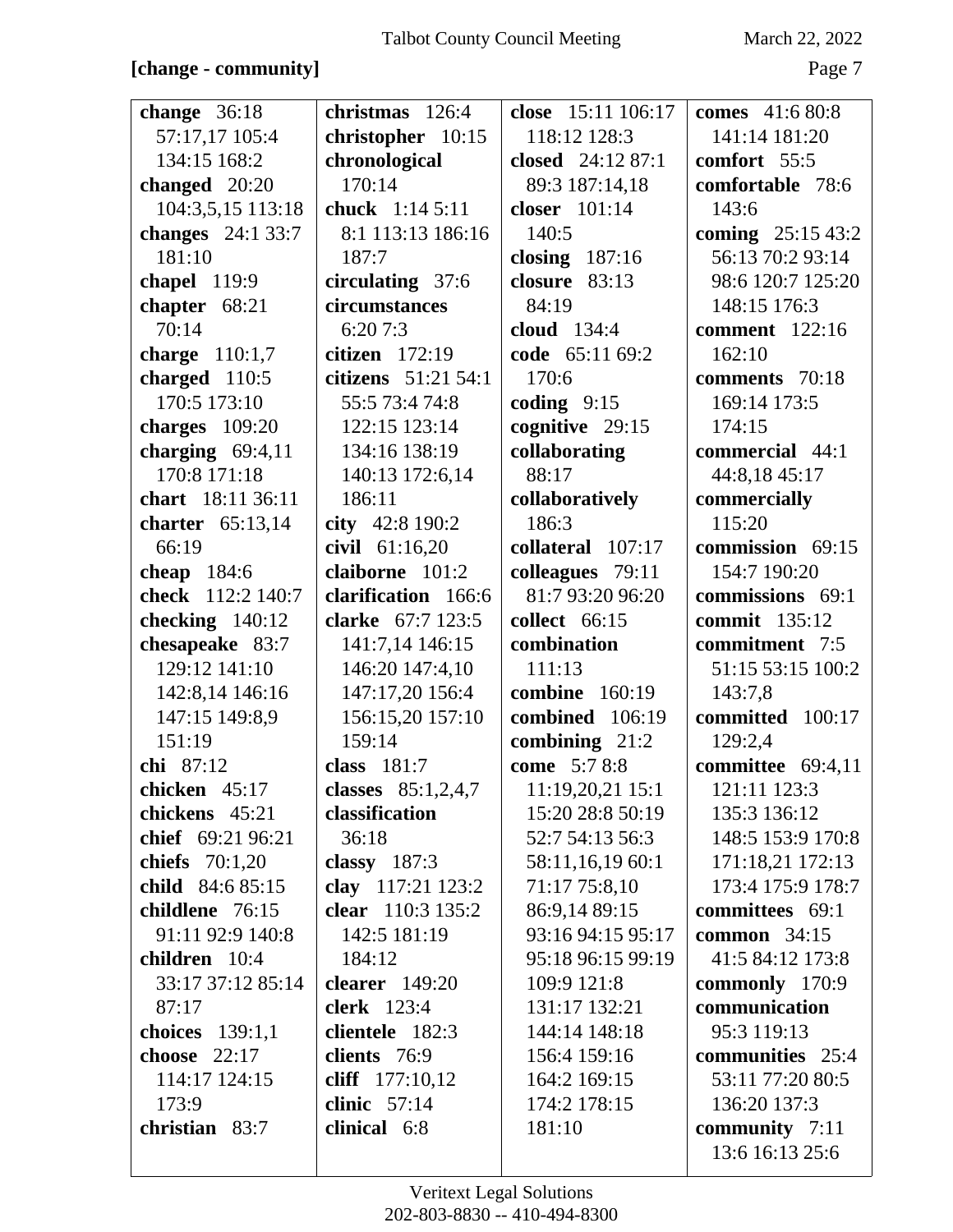## **[community - council]** Page 8

| 36:19 40:18 47:20 | comptroller 89:1        | consolidated 65:4  | contribute 108:5,6      |
|-------------------|-------------------------|--------------------|-------------------------|
| 48:10 50:21 51:14 | computer 85:8,9         | consolidation      | 108:7                   |
| 51:17 52:18,19    | 190:7                   | 66:12              | contribution 99:1       |
| 54:19 56:10 58:20 | concept 93:12           | consoling 10:10    | 99:2,7,18 103:21        |
| 63:16 71:16 72:3  | concerned 45:12         | constituents       | 104:8,9,9,20            |
| 72:4,13,19 73:7   | conclude 169:10         | 107:13 108:10      | 106:8 107:1,5,21        |
| 74:21 75:2,6,13   | concluded 189:3         | 109:14 119:20      | 109:15 110:6            |
| 76:4,5,12 77:14   | concludes<br>165:17     | 170:13             | contributions           |
| 79:4,19,20 80:8   | conditions<br>66:7      | construct 105:3    | 106:6                   |
| 80:12 82:13 85:13 | conducting 43:6         | constructed        | control 10:9            |
| 85:16 88:10,13    | conference<br>178:7     | 102:18             | convening 187:13        |
| 89:7,16,20 90:1,9 | confidently 15:2        | construction 62:8  | cookies 126:6           |
| 90:13 92:11 94:6  | confused 112:14         | 83:4,20 84:10,12   | 138:2                   |
| 111:13,20 112:8   | congratulate            | 85:11 99:2 102:16  | cooperative 92:20       |
| 113:4 121:13      | 10:19                   | 104:10 106:9       | coordinated 85:2        |
| 122:3 137:2 139:3 | congratulations         | 107:6 108:1        | copies $62:14$          |
| 152:18 170:3      | 7:21 50:5 60:5          | 109:15,16 110:6    | core 127:10             |
| companies 130:16  | 187:6,7                 | consultant 62:9    | corey $1:17$            |
| 131:5 143:2,3,10  | congregate 41:8         | 159:19             | corn 80:10              |
| 143:16 144:13     | congress 124:4          | contact 39:14,17   | corner 125:20           |
| 145:3 148:14      | conjunction 77:5        | 40:11 169:6        | correct 18:16,18        |
| 149:11,20 150:1   | <b>connect</b> 3:2 97:5 | contagious 19:18   | 18:20 49:15             |
| 150:15,21         | 100:1,6 102:17          | 31:14,15 43:13     | corrected 18:21         |
| company 130:15    | 106:7 111:13,20         | contained 184:14   | correction 181:8        |
| compare 36:6      | 112:8 113:4             | 190:9              | correctional 69:15      |
| compared 36:13    | connected 87:18         | contains 146:8     | 175:1 180:7             |
| 42:5              | 101:16 109:19           | contingent 161:10  | 181:14                  |
| comparing 37:15   | 118:17 147:11           | continue 16:21     | corrections 2:17        |
| compensate 136:2  | connecting 142:8        | 23:17 25:16 30:12  | 4:10,19                 |
| 136:4             | connection 61:16        | 30:16 57:4 74:17   | cors 180:15,17          |
| competitive 97:19 | 62:5 96:10 102:21       | 100:18 124:5       | cost 104:17 105:18      |
| complete 100:14   | 146:19 147:7            | 170:21             | 106:1,5 108:1,9         |
| 103:16            | connections 110:2       | continues 131:16   | 130:11 160:12           |
| completed 6:7     | consent $4:14,21$       | 172:16 182:8       | costing $184:5$         |
| 84:16             | consider 31:16          | continuing $26:1$  | costly $147:1$          |
| completely 112:14 | 109:13                  | 83:17 127:9        | costs 61:12 72:20       |
| 162:20            | consideration           | contract $61:8,11$ | 99:7 132:17             |
| completion 105:16 | 174:5                   | 62:8 102:3,6       | 133:12,17 172:8         |
| complex $106:10$  | considerations          | contractor 147:13  | <b>council</b> 1:1,4,10 |
| complications     | 28:7 31:4               | contractors 102:9  | 1:13 4:8 7:7 8:9        |
| 29:13 30:21       | considered 69:14        | 103:7,10           | 13:18 51:18 52:11       |
| comply $61:19$    | considering 127:1       | contracts 62:9     | 55:9 62:17 63:5         |
| component 99:6    | consistent 32:3         | 101:11             | 65:8 67:1,7 71:8        |
|                   |                         |                    | 72:6 78:2 87:21         |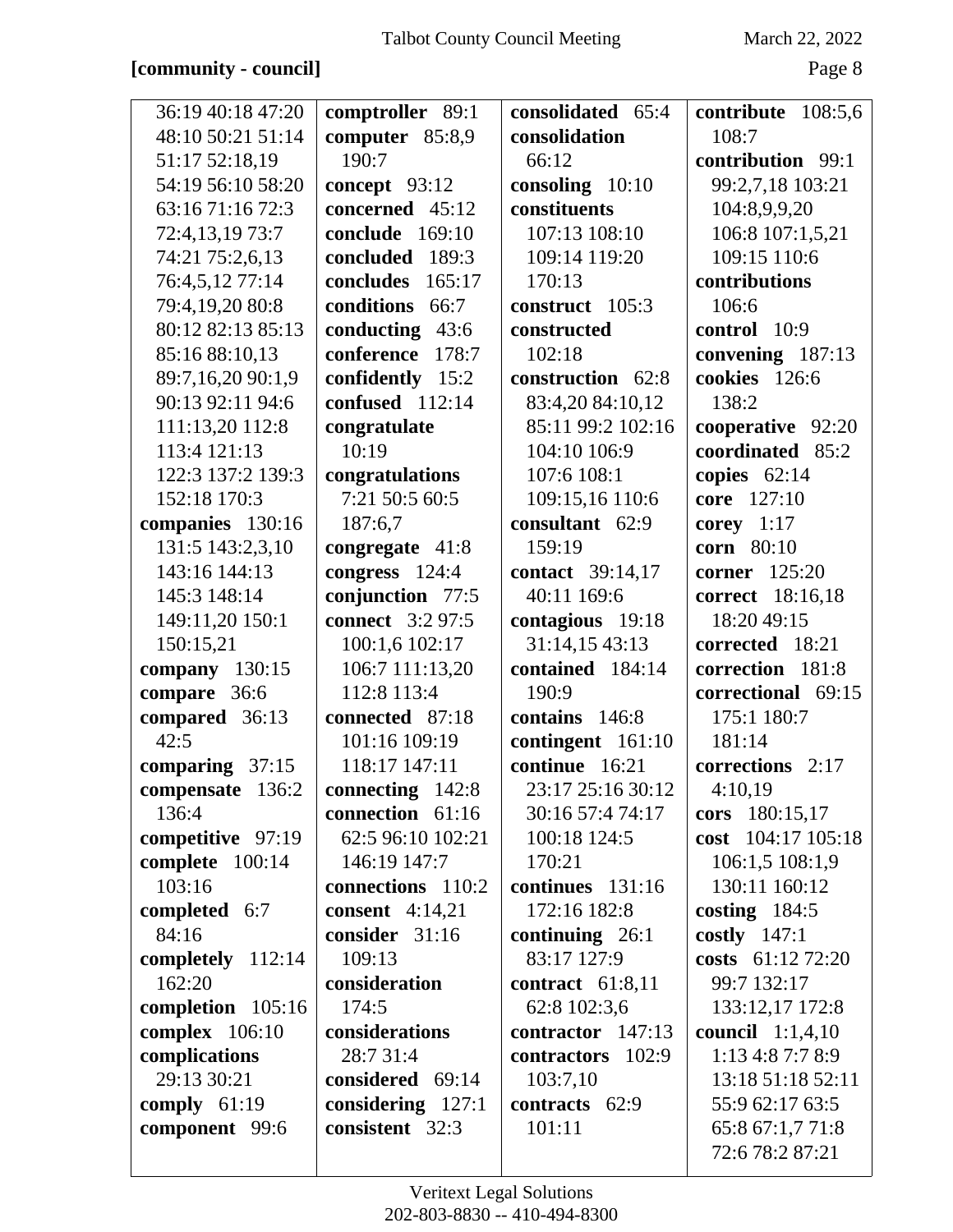## **[council - day]** Page 9

| 96:14 106:15              | 103:9,12,19 104:7        | 144:11 145:7        | $\mathbf{cry}$ 91:3      |
|---------------------------|--------------------------|---------------------|--------------------------|
| 120:9 121:17              | 106:15 107:1,13          | 150:17,18,20        | cumulative 17:11         |
| 149:21 153:7,8            | 108:7,9 109:2,14         | coverage $45:13$    | 17:19 18:19              |
| 156:10 159:15             | 114:15 121:17            | 144:6               | current 32:8 35:1        |
| 160:4 166:17,18           | 122:8 123:10             | covered 132:20      | 67:11                    |
| 167:16 169:18,21          | 125:20 127:8,14          | 150:13,14 151:5     | currently 24:8           |
| 170:15 172:18             | 128:11 129:5,20          | covers 132:18       | 32:20 67:14              |
| 173:5,14 174:15           | 130:2,9,17 132:5         | 182:17              | 146:21 147:5             |
| 180:19 187:12,18          | 132:11 134:13            | covid 6:18 7:1      | 177:6                    |
| 187:21 190:3              | 137:10,14,16             | 8:14 12:18 14:10    | curry's 166:13           |
| council's 166:11          | 139:13 142:15            | 14:14,21 15:20      | cursory 109:7            |
| 171:3,8 187:10            | 148:16 153:8             | 17:17 18:4,7 19:5   | customer $99:1,6$        |
| councilman 54:8           | 156:7 165:14,17          | 19:12,15 21:6       | 99:18 103:21             |
| 123:2                     | 169:3,10,21 170:2        | 23:4 24:8 25:4,14   | 104:8,9,19 106:5         |
| counsel 190:4,9,10        | 170:6,13,14,20           | 26:2 28:8,10,12     | 106:11                   |
| 190:11                    | 171:4,9,11,16,16         | 29:5,16,18 30:19    | customer's 99:3          |
| count 73:14 74:10         | 172:6,10,14              | 32:4,15 33:4 34:9   | customers 99:16          |
| 85:4                      | 175:10 176:8,9,16        | 35:9,11 36:4,6,10   | 101:17 102:18,21         |
| counties 44:13            | 180:11 184:5             | 36:13 37:1 38:8     | 103:1 106:17             |
| 61:5 175:21 177:7         | 185:12,13 186:4          | 38:16 39:16 43:6    | 107:3,6,20 114:5         |
| counting $77:4$           | 187:10 190:2,3           | 46:15 47:14 56:2    | 114:14 115:8             |
| 100:2                     | county's $100:2$         | 79:14 81:15 83:14   | cut 76:8 142:5           |
| countries 19:20           | 158:15 166:7             | 84:20 88:11 93:15   | cutting 84:1 89:11       |
| country 33:12             | countywide 72:17         | 117:14 124:5        | cyber 132:12,15          |
| 41:6 53:8                 | 73:5                     | 127:10              | 148:21                   |
| <b>county</b> 1:1,1 7:7,8 | <b>couple</b> 5:8 30:5   | coworkers 50:20     | cycle $74:12$            |
| 7:11,15 10:13             | 35:21 47:18 48:12        | crab 179:21         | $\mathbf d$              |
| 14:21 15:20 17:3          | 69:17 72:8 80:18         | crashing $117:18$   | <b>d</b> $170:17$        |
| 17:12,18 20:19            | 96:20 142:3,19           | create 69:9 144:8   | daily 173:11,13          |
| 24:9 27:3,9 29:20         | 166:19 177:5             | creates $171:19$    | dan 184:12               |
| 30:14 39:5 41:21          | 186:16,19                | 172:1               | dance 58:1               |
| 42:2,3,11 43:11           | courage $51:8$           | creating $170:5$    | data $32:7$              |
| 44:6,745:17               | 55:10 56:12              | creative 84:21      | <b>date</b> 23:12 133:10 |
| 47:19 51:18,19,21         | <b>course</b> 14:14 30:2 | 85:5                | <b>dated</b> 184:13      |
| 52:4,16 55:6 58:6         | 32:13 37:1 70:5          | credit 117:3        | <b>dave</b> 169:18       |
| 60:14 62:12,17,18         | 75:20 77:11 79:9         | crisis 79:14 81:18  | day $7:159:15$           |
| 63:1 65:2,3,8,8,14        | 92:3 116:7 123:7         | 83:14               | 14:20 49:17 50:14        |
| 65:15 66:1,19             | 124:17 126:21            | critchlow 85:15     | 50:18 51:3,20            |
| 69:2,9 70:10              | 128:14,19 133:17         | critical $9:18,19$  | 52:4 54:18 56:10         |
| 72:11 76:16 82:13         | 151:3 170:8              | critically 9:9 10:8 | 58:17 63:1 71:11         |
| 83:5 85:2 86:4            | <b>court</b> 172:8       | cross 102:6 111:12  | 87:9 88:9 90:19          |
| 96:9 97:9,11,17           | covenanting 66:15        | crowd $2:4$         | 91:1 92:2,2              |
| 97:21 99:10 100:8         | cover 100:15             | crowded 34:9        | 107:21 124:3             |
| 101:1 102:9,10,15         | 111:14 119:9             |                     | 125:9 132:14             |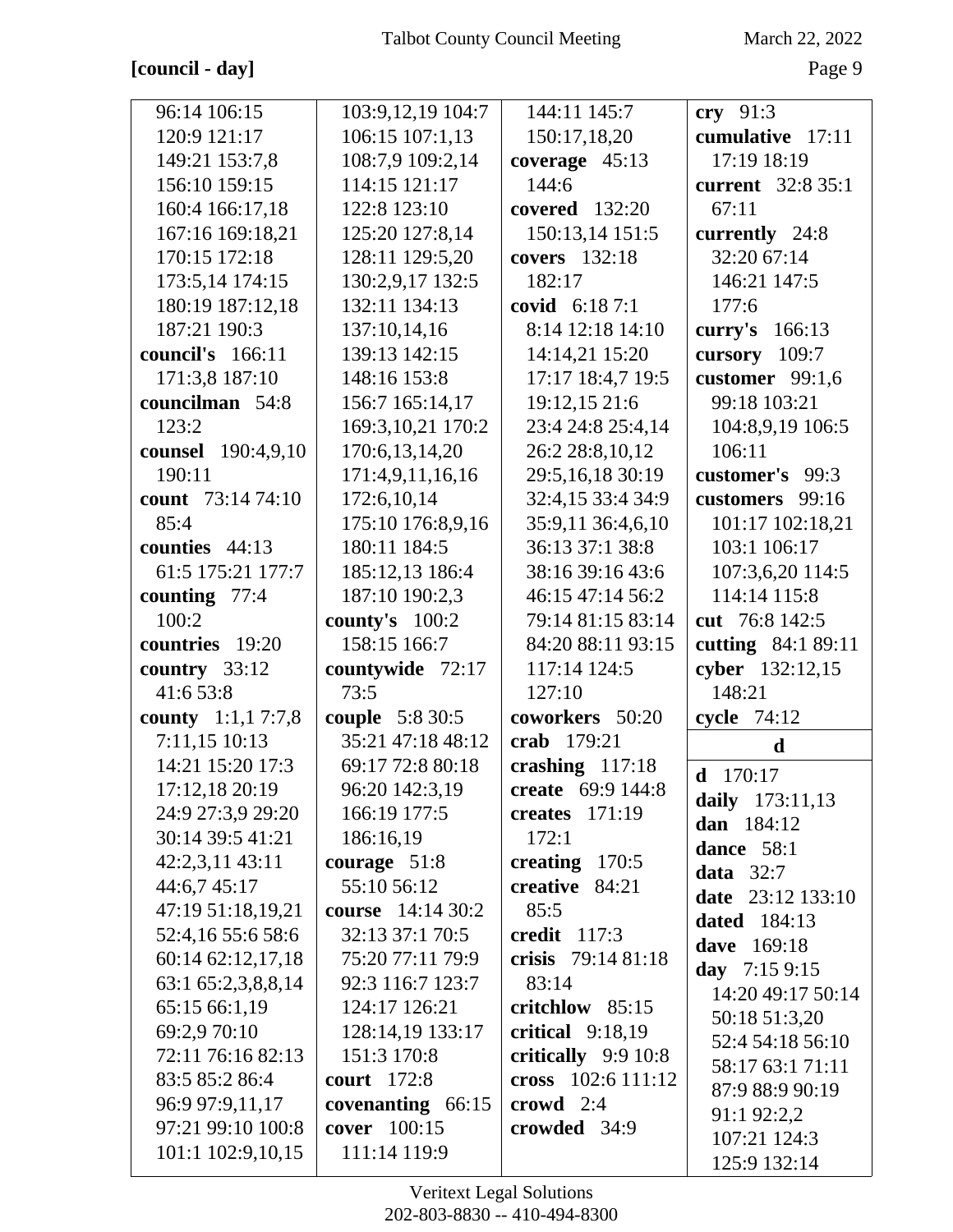## **[day - divilio]** Page 10

| 169:2 172:17        | deliver $113:21$  | detail $140:2$          | direction 49:12      |
|---------------------|-------------------|-------------------------|----------------------|
| 176:19 190:13       | 114:1             | detailed 126:18         | 166:12               |
| days 16:19 25:17    | delivered 67:15   | 152:12                  | directly $45:18$     |
| 25:19               | 77:8 117:17 120:2 | detention 180:16        | director 75:13       |
| deadliest 53:7      | delivering 79:3   | 180:21 181:2,6,19       | 97:1 164:2           |
| deal 118:12 146:9   | delivery 5:21     | determination           | disbursements        |
| 181:9               | 66:20 73:3 114:4  | 119:7                   | 4:17,19,21           |
| dealing $14:13,17$  | delmarva 44:16    | determine 20:20         | discipline 172:4     |
| 79:13 182:2         | 52:14,21 56:8     | determined 20:18        | 173:1                |
| dealt $15:5$        | 63:15             | 46:15                   | discount 108:11      |
| death 35:19 36:11   | delta $31:8$      | develop $26:16$         | discrimination       |
| deaths 17:3,8,9,12  | demand 20:3       | developed 97:10         | 51:10                |
| 17:13 27:12 33:16   | 27:13 29:21 30:9  | development             | discuss $187:14,20$  |
| 36:10 37:12         | 39:13 181:13      | 47:20 67:19 72:3        | discussed 170:4      |
| debt 125:3 151:1    | demart 86:18,18   | 72:4,13 82:14           | discussion 67:2      |
| december 35:11      | dementia 30:1     | dhcd 82:10,14           | 149:13 152:12        |
| 83:8,13 125:13,14   | denmark $19:20$   | 85:2 131:10             | 183:6 185:6          |
| decided 39:11       | department 13:10  | diagnosed 42:11         | disease $14:926:20$  |
| decisions 123:13    | 14:14 15:14 16:19 | diagnoses 42:13         | 33:9 36:18 38:13     |
| 138:20 173:12       | 32:20 40:14 43:1  | diagnosis $42:4$        | 38:15 40:5 41:19     |
| deck 153:4          | 47:17 60:16 61:4  | <b>diane</b> 1:21 190:2 | 42:18 43:9 47:16     |
| decline 15:13,17    | 61:14,21 62:16    | 190:16                  | diseases $24:18$     |
| dedicated 81:11     | 66:10 72:2,12     | died 17:16 18:3         | 34:17 43:8 46:9      |
| dedication 7:9      | 127:16 130:14     | difference 76:11        | disputes $57:18$     |
| deep $19:2$         | 132:14 151:20     | 90:14 148:9,10          | disrupted 35:9       |
| defeated 184:16     | 156:5 158:13      | different 15:10         | distancing $34:10$   |
| deference 98:15     | 163:3 166:4 169:8 | 24:10 32:4 33:8         | distribute 74:7      |
| define $20:21$      | 171:1,1 184:6     | 36:12 37:16 38:12       | distributed 74:8     |
| definite $62:5$     | departments       | 85:7 89:19 93:10        | 79:17 83:9 122:17    |
| definitely $27:17$  | 173:2             | 93:10 98:12 101:5       | 137:17               |
| 29:2,10 30:5 34:4   | depopulated 45:2  | 111:6 120:6             | distributing $16:12$ |
| 34:20 37:1 47:13    | depression 30:7   | 137:12 139:6,7,9        | 76:1                 |
| 83:17 179:19        | depth $41:11$     | 162:21 176:16,18        | distribution 74:15   |
| delaware 44:11      | deputies 180:20   | differential 109:6      | 139:12               |
| delay 148:8,8       | described 66:1    | difficult 10:6          | district $119:10$    |
| delegates 179:20    | deserts 80:14     | 104:11 105:7            | diverse 50:21        |
| delete $167:1$      | design $101:9$    | difficulties 105:6      | diversify 93:9       |
| deletions $2:174:9$ | 159:21 160:5      | $dig$ 148:17            | divided $72:15$      |
| 4:19                | designated 60:20  | dignity $52:154:4$      | 98:12                |
| deliberate 123:8    | 65:15             | dining $84:3$           | divilio $1:162:18$   |
| 134:5               | designed $178:13$ | <b>direct</b> 126:16,19 | 3:1,5,12,20,215:2    |
| deliberations       | despite 10:3      | 127:2                   | 11:5,11,1249:1       |
| 188:1               | destination 24:4  | directing 183:7         | 59:10,11 63:9        |
|                     |                   |                         | 64:2,8,9 68:1,9,10   |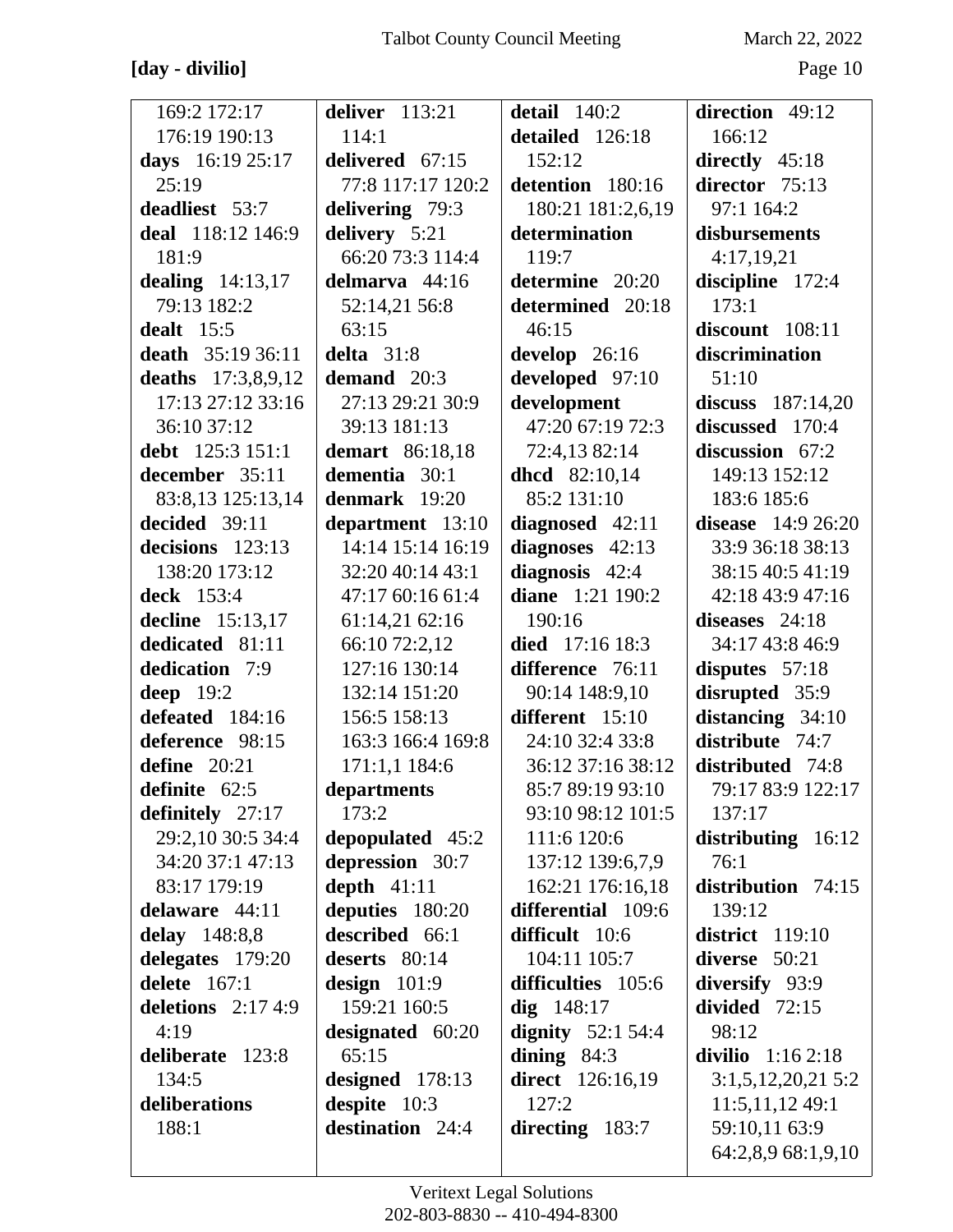#### [divilio - engaged]

March 22, 2022

| 78:3,17,20 81:6       | door $144:6 157:7$  | east 166:8         | electricity 120:10  |
|-----------------------|---------------------|--------------------|---------------------|
| 93:8 118:15,21        | <b>dose</b> 32:17   | eastern $44:19$    | element 99:18       |
| 119:2,3,6 120:15      | <b>double</b> 131:9 | 137:9              | elementary          |
| 120:19 139:2,10       | douglass 58:8       | easton 1:10 53:2,4 | 119:10              |
| 141:14,19 142:1       | dr $3:88:7,9,13$    | 57:9 96:19 97:10   | eligible 135:6      |
| 143:4,21 152:2,3      | 13:2,7,8,10,12,17   | 106:20 114:12,14   | 144:10 145:14,14    |
| 153:20,21 154:12      | 14:4 18:9,15 31:1   | 125:19 129:3       | 150:12              |
| 154:18,19 155:11      | 31:9,12,21 41:3     | 140:20 155:7       | eliminate 107:2     |
| 155:17,18 156:19      | 49:8 50:7,11        | 159:18 160:13      | 108:8               |
| 157:8,18,19 159:6     | 182:10              | 169:19 190:13      | eliminated 24:16    |
| 159:7 161:17          | drafted $166:12$    | easy 55:8 56:17,21 | ellen 154:9         |
| 162:1,2 164:19,20     | 168:7               | 92:18 138:21       | emerge $29:14$      |
| 165:19 167:8,13       | drag $58:1$         | eat 45:15 46:21    | emergencies 6:1     |
| 167:20 168:6,13       | dramatically        | echo 55:18,19      | emergency 130:14    |
| 168:14 182:14,15      | 44:15               | 79:11              | 131:17 171:2        |
| 185:15 188:8,14       | drastically 120:6   | eckhardt 174:21    | emerges $21:12$     |
| 188:15                | drive 169:4         | 175:4 181:16       | employee 190:11     |
| division 56:16        | driveways 99:9      | economic 107:7     | empower 48:9        |
| doc's 179:12          | 106:12              | 124:7,17           | ems 127:13 178:18   |
| dock 182:19           | driving $134:15$    | economically       | enabling $65:12$    |
| docs $8:4$            | drop 108:2 169:2    | 116:18             | enacted 65:7        |
| doctor 23:21 27:5     | drops 104:11        | education 117:15   | 170:15              |
| 27:9,17               | 106:10 109:16       | 126:13 128:14      | enacting $70:13$    |
| <b>doctor's</b> 179:1 | drying $183:2$      | educational 6:8    | encourage 51:21     |
| document 98:10        | dual $84:3$         | effect 21:16 29:3  | 54:1 172:18         |
| 103:3 138:16          | due 7:1 9:4 17:17   | 32:8 34:10 36:2,6  | ended 15:3 46:18    |
| 140:16                | 25:7 35:19 36:2     | 177:12             | 111:5 126:4 128:5   |
| doing $56:6,1471:2$   | 84:19 85:13 87:11   | effectively 28:18  | 128:7,16 138:6      |
| 71:7,19 77:5,12       | 143:21              | effects 32:12      | 139:4               |
| 80:9,21 81:2          | duplicating 92:13   | 34:13              | endemic 34:17       |
| 87:13 88:16 91:5      | duvall 156:11       | efficient 81:13    | 36:19 37:5 38:15    |
| 103:8 105:15          | e                   | 90:1               | 41:6                |
| 117:1 120:12          | e $1:1828:2184:12$  | effort 40:13 93:7  | endorsed 62:13      |
| 135:4 179:16          | earlier $119:19$    | 124:3 136:20       | endorses 62:18      |
| 180:10 183:1          | 140:8 143:15        | efforts $90:20$    | <b>endure</b> 10:17 |
| 186:2,2,14            | 144:4 145:11        | 131:16             | endured 8:19        |
| dollar $163:4$        |                     | eggs 45:15 46:1    | energizes 93:11     |
| dollars 151:8         | 149:18 158:18       | eight $100:14$     | energy $93:18$      |
| 162:16 163:16         | 173:20              | 117:13 164:11      | enforcement         |
| domesticated          | early 47:21 49:19   | 169:3              | 171:7 172:3,17      |
| 43:16 46:20           | 91:13 101:14        | either 55:8 86:7   | 173:1               |
| donahue 154:9         | 104:13 105:16       | 125:7 140:16       | engage $144:17$     |
| donations $86:1,8$    | earmark 148:6       | elected $171:10$   | engaged 125:21      |
| 90:9                  | easily 116:20       | 172:21 176:8       | 126:7 129:3         |
|                       |                     |                    |                     |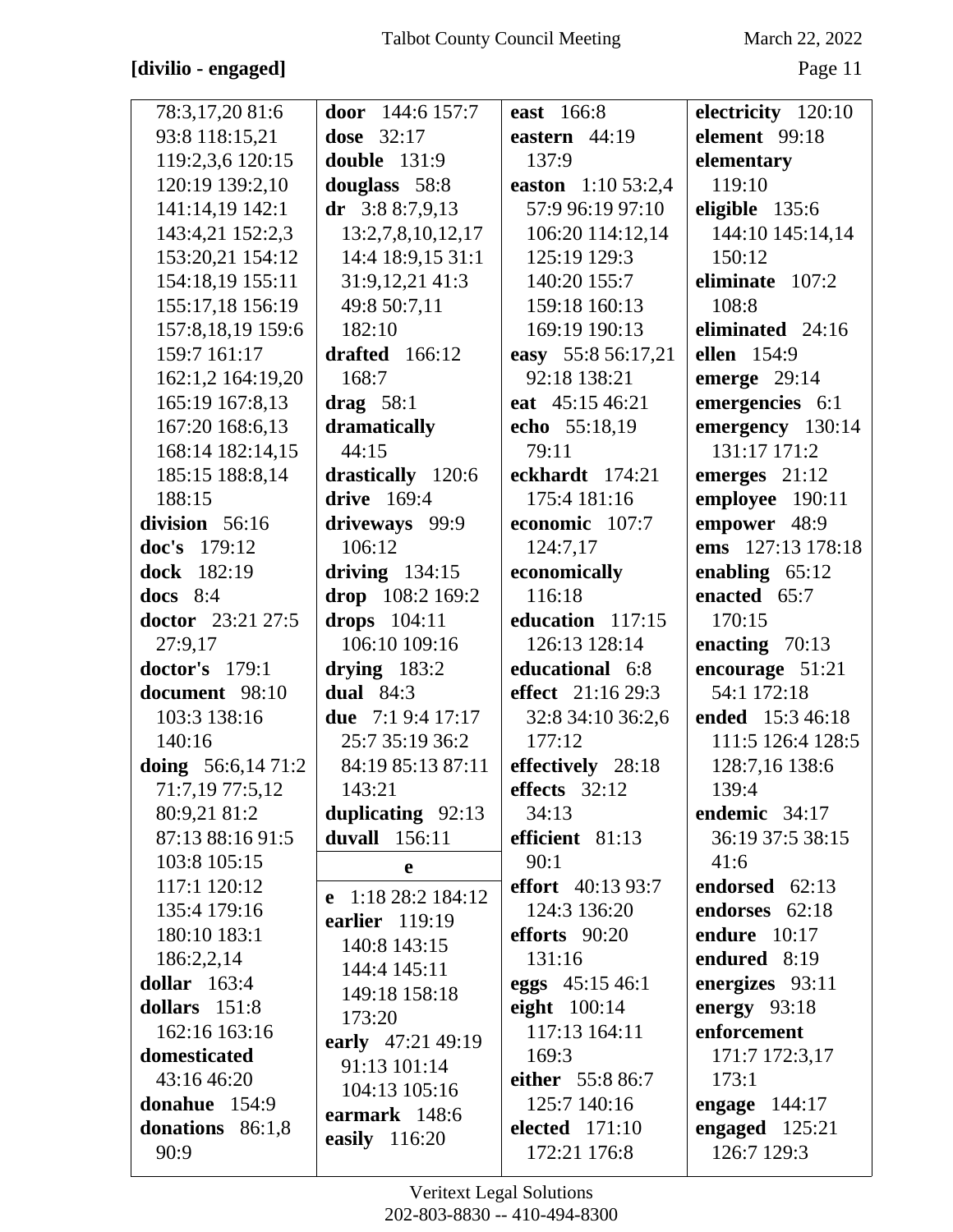#### [engaged - february]

March 22, 2022

Page 12

| 186:17                   | essentials 73:21         | exercise 84:5,5    | extreme 6:15                       |
|--------------------------|--------------------------|--------------------|------------------------------------|
| engineering 66:5         | established 62:6         | exhausted 8:16     | extremely 6:10                     |
| 159:21                   | 100:18 163:15            | exist 171:20       | 39:19,19,20 101:3                  |
| enhance 87:15            | establishing 170:6       | existing 157:3     | f                                  |
| enjoy 93:18,18           | estate 187:15            | 171:5              |                                    |
| enjoying 48:15           | estimating $33:14$       | expand 48:4 119:9  | $f \quad 1:14$<br>faa $160:7161:3$ |
| 87:19                    | ethnic 51:1 53:19        | expanded 44:15     | face 6:15 14:3                     |
| enormous 6:21            | eutsler 88:1             | 124:14             | 51:11 173:13                       |
| enr 183:8,14             | eve 107:17               | expanding 157:5    | facilities 65:21                   |
| 185:4                    | evening $13:12,17$       | expansion 126:12   | 99:8 183:9,15                      |
| ensure 48:10 62:7        | 52:11 58:2 71:21         | 127:6 156:8        | facility $84:2,16$                 |
| entail 125:13            | 76:14 96:13,15           | expect 36:21       | 85:12,15 86:3                      |
| <b>entered</b> 45:4 83:5 | 97:4 98:15,19            | 37:20 114:4        | 89:10 169:4 179:1                  |
| 190:9                    | 106:14 109:6             | 175:13             | 185:4                              |
| enterprise 62:3          | 121:16 140:3             | expectations       | fact 25:7 110:5                    |
| 163:3                    | 141:3 153:10             | 113:18             | 113:7 116:5 134:1                  |
| entire 52:19             | 158:6,11,18              | expenditure        | 137:7 140:6                        |
| 136:17                   | 159:18 163:21            | 133:16             | 146:18 163:2                       |
| entitled 65:2 69:3       | 169:18 170:4             | expenditures       | 179:6                              |
| entry 107:2 108:9        | 185:18                   | 123:16 124:1       | factors 23:8                       |
| environment              | event 57:11 58:9         | 134:1,20           | failed 67:12 147:2                 |
| 129:18 142:6,12          | 165:13                   | expenses 66:6      | 147:4                              |
| 166:5                    | events 48:14             | expensive 105:8    | failing $129:12$                   |
| environmental            | everybody $2:3,5$        | 179:11             | 142:11 183:16                      |
| 169:7                    | 11:20 12:9,19            | experience 38:11   | failure 28:17                      |
| eoc 19:9                 | 13:13 49:5 55:9          | experienced 31:18  | faith $51:1$                       |
| epidemic 19:6            | 58:16 71:2 94:2          | experiences 93:11  | fall 177:9                         |
| 36:17,20                 | evidence 41:13           | experiencing       | families $10:4,10$                 |
| equality 51:5            | evusheld 27:6            | 43:10              | 79:15                              |
| equipment 62:9           | exactly $145:17$         | expires 190:20     | family $50:20$                     |
| 66:4 72:20 73:8          | examination              | explain 63:7 184:3 | 82:12 123:6                        |
| 103:10 115:21            | 190:5                    | explaining 129:10  | 186:21                             |
| 116:1 130:20             | <b>example</b> 46:6 79:5 | 166:13             | far $31:433:14$                    |
| 131:4,5 132:1,2          | exceeding 65:6           | exposed 22:16      | 37:10,20 56:10                     |
| 143:2 149:10             | excellent 16:5           | expression 53:1    | 139:14 140:13,21                   |
| 150:16                   | exception 52:2           | extended 9:21      | farm $99:9106:12$                  |
| equitable 125:1          | excited 58:5,15          | extension 157:1    | farms $44:845:17$                  |
| er 9:16 179:10           | 93:15,17 119:16          | 160:2              | farther $183:11$                   |
| especially 9:10          | 120:16                   | extent 62:4        | fate $10:9$                        |
| 27:16 29:19 126:3        | exciting $118:19$        | extra 108:1 120:7  | fatigue 29:6                       |
| essence $107:15$         | excuse $130:1$           | 120:19 184:2       | fda $32:21$                        |
| 140:21                   | executed 72:12           | extraordinary      | february 4:8                       |
| essential 118:7          | executive 75:13          | 126:2 128:17       | 20:16 21:16 166:6                  |
| 130:17                   | 176:10                   | 138:16             | 166:13                             |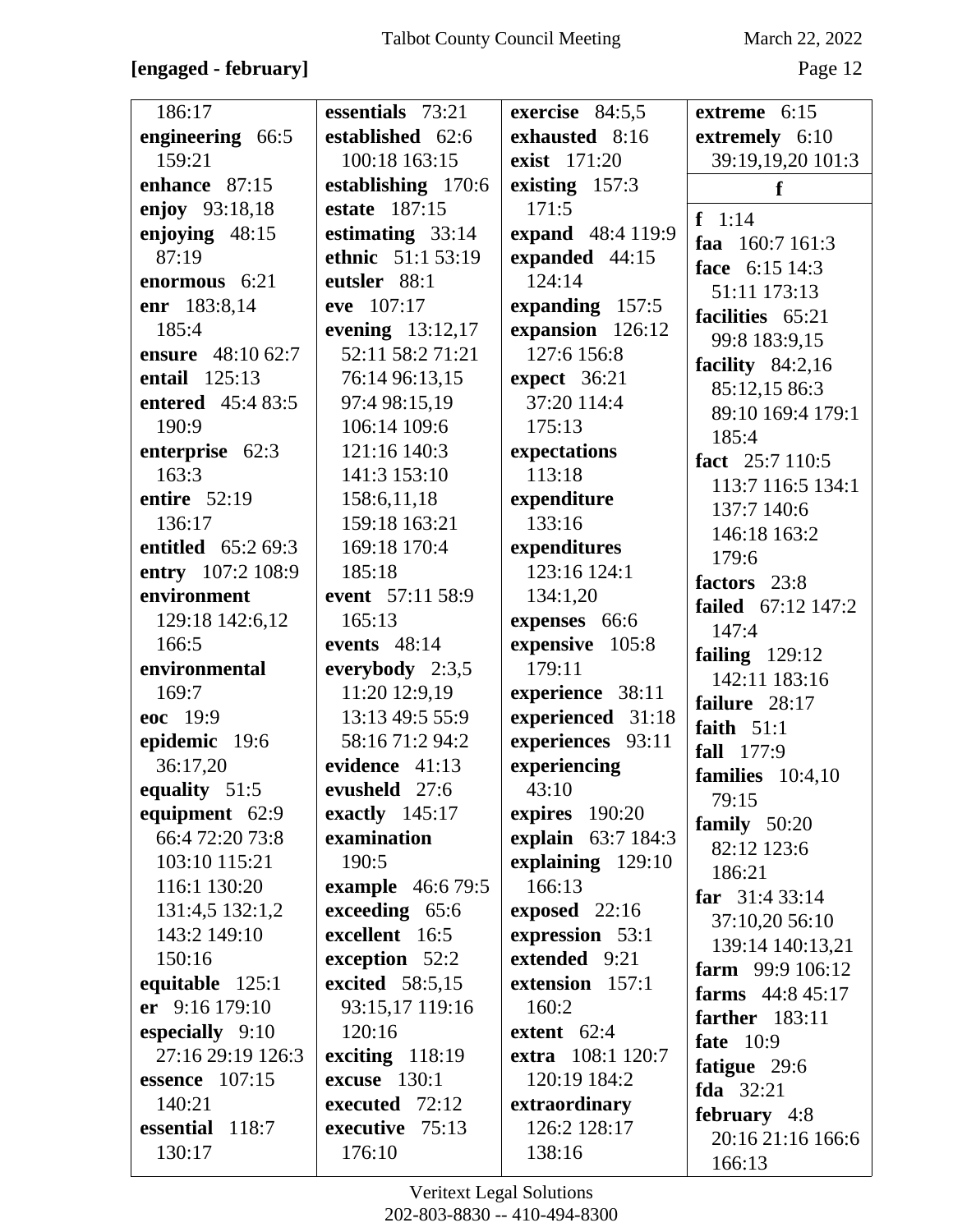## **[fed - full]** Page 13

| <b>fed</b> 98:6               | finally $13:20$            | $fix$ 183:20 184:11      | forever $146:1$          |
|-------------------------------|----------------------------|--------------------------|--------------------------|
| federal 44:14                 | 49:20 50:3                 | flag $2:10$ 129:7        | forget 38:7 118:3        |
| 60:18,21 61:18                | <b>finance</b> 158:8,12    | flowing $161:15$         | <b>form</b> $66:6 172:7$ |
| 98:3 102:5 108:21             | 158:19                     | flu $14:1633:15,18$      | forth 66:18 80:11        |
| 124:19 133:20                 | financial 61:8             | 33:19,19 34:16,17        | 164:10                   |
| 135:6 139:16                  | 66:5 95:5 96:21            | 34:18 35:2,5,8,10        | fortunately 17:18        |
| 163:15                        | financing $65:19$          | 35:20 36:6,6,13          | 20:5 22:8                |
| feds 105:13                   | 66:2 158:15                | 37:10 38:3,4,5,9         | fortune 184:5            |
| feed 131:16                   | find 104:19                | 38:19 39:1 43:13         | forty 178:14             |
| 179:21                        | 105:13                     | 43:14,18 47:3,6          | forward 49:14            |
| feel 120:10 170:13            | finds $10:16$              | 49:16                    | 70:15 75:8 81:16         |
| 171:17 172:14                 | <b>fine</b> 161:1          | fluid $49:12$            | 98:8 105:14              |
| 176:21                        | finish 102:6,19            | flushing $183:17$        | 134:13 135:5             |
| feeling $16:14$               | 103:13                     | flying $162:19$          | 136:6 140:2              |
| 87:18 94:1                    | finished 101:9             | focus 133:5              | 141:12 142:2             |
| fees $162:18163:1$            | fire 130:15,16             | focusing $43:5$          | 143:20 156:5             |
| 163:16 172:8,8                | 131:5 143:2,2,10           | 47:12                    | 161:11 164:3             |
| <b>feet</b> 105:9             | 143:16 144:13,18           | fog $29:7$               | 170:12                   |
| fell $12:19$                  | 145:3 148:14               | folks 57:15 58:10        | foster $50:1$            |
| fellow 7:6                    | 149:10,20 150:1            | 97:6 107:18 110:9        | <b>found</b> 90:2 93:2   |
| fellowship 53:3               | 150:15,21 151:20           | 110:14                   | foundation 102:13        |
| <b>festival</b> 57:8 58:3     | firemen's $144:7$          | follow $22:1529:2$       | 104:10                   |
| fests 138:8                   | firm $110:4133:5$          | 30:12 63:14              | four $40:1988:19$        |
| <b>fewer</b> 9:5 34:6         | <b>first</b> $2:77:208:10$ | 135:20                   | 187:19 188:2,4           |
| fiber 99:8 102:11             | 31:17 44:9,10              | followed 127:15          | <b>fourth</b> $32:17,17$ |
| 105:9 118:19                  | 48:15 50:3 54:15           | following $24:14$        | 55:21 128:3              |
| <b>fight</b> $8:17124:5$      | 56:2,2,3 70:12             | 75:16 170:16             | frame $17:7$             |
| 127:9                         | 71:5 72:10 74:11           | 176:4 177:11             | frank $1:16$             |
| <b>fighting</b> $6:10$        | 88:6 94:3 99:13            | food $45:446:16$         | frankly $152:17$         |
| 146:1                         | 99:21 102:13               | 72:10,15,2073:1          | frederick 58:8           |
| <b>figure</b> 91:19 94:20     | 122:20 123:11              | 73:3,5,10 74:1           | free 55:13 57:13         |
| 172:10                        | 125:8, 10, 12 127:1        | 77:4 78:10 79:14         | 57:14,21 132:5           |
| figures 133:6                 | 133:3 143:8,9              | 79:15,17 80:3,4,6        | french $125:10$          |
| 149:17                        | 153:11 167:1,3             | 80:6,7,13,14             | friday $57:11,12$        |
| file $60:14$                  | 168:3 176:10,11            | 131:16,18 186:12         | 118:1                    |
| <b>filed</b> 111:15           | fiscal $122:7$             | foot 82:17               | friends $7:12$           |
| <b>filing</b> $61:1762:12$    | 177:14 179:7               | forbid 116:15            | front 11:20,20           |
| fill 128:16                   | fishing $164:4$            | <b>force</b> 87:6 122:19 | 12:2 186:21 187:1        |
| filter 65:17 67:8             | five $16:1925:17$          | 122:21 134:15,17         | 187:2                    |
| 158:10,15                     | 25:19 33:3 40:9            | 172:2 176:12             | fruit $146:2$            |
| <b>final</b> $100:14$ $102:2$ | 40:19 42:12 69:3           | fore 118:5               | fruition 86:9            |
| 105:12 164:9                  | 101:5 111:6 115:9          | <b>forefront</b> 49:4    | frustration 184:20       |
| 165:11 167:1                  | 148:8 170:6 181:3          | foresight 117:4          | full 51:15 53:15         |
|                               | 181:3,5                    |                          | 159:21 160:6             |
|                               |                            |                          |                          |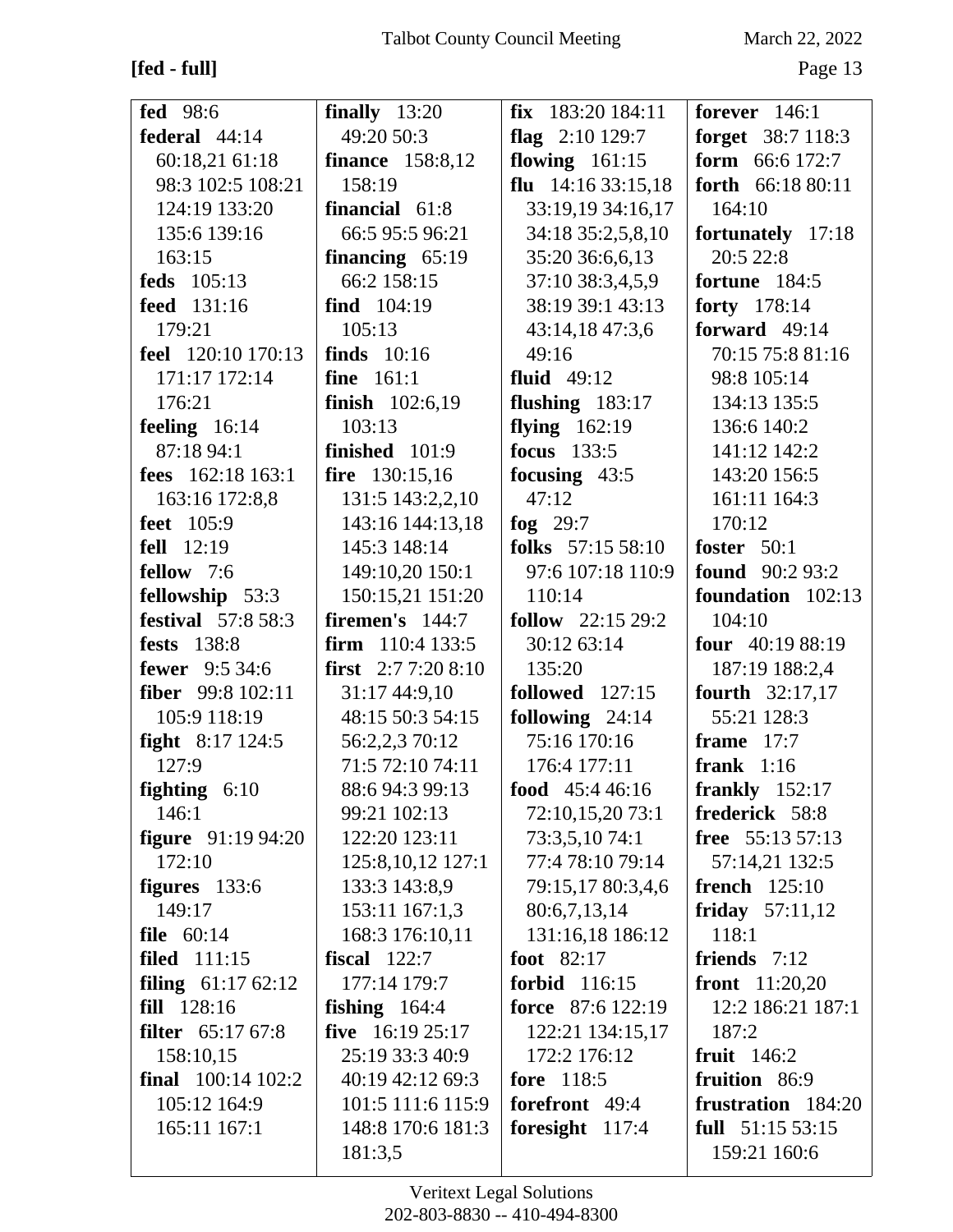#### [full - grant]

March 22, 2022

| 167:4 168:4 175:8        | gannon 153:13      | giving 96:15 122:2    | 122:6, 10, 14, 18  |
|--------------------------|--------------------|-----------------------|--------------------|
| 175:14                   | gap 98:21 106:17   | 126:5                 | 126:17 129:6,7     |
| fullest $62:4$           | gary $81:1$        | glad 13:13 126:8      | 130:3,18 133:13    |
| <b>fully</b> 178:5       | gate 101:20        | glen 153:13           | 142:2 143:14       |
| fund 128:21              | gatherings 84:18   | go $2:55:1512:8$      | 148:8 149:16       |
| 130:19,21 131:8          | gender 51:14 53:1  | 23:13 26:7,13         | 166:9 167:8        |
| 131:11 132:9             | 53:18 57:16        | 36:8 41:10 80:14      | 174:18,19 177:3,9  |
| 160:11 163:15            | general 22:18      | 82:5 90:21 98:16      | 178:4,8,9 179:19   |
| 174:5                    | 23:14 65:5,15      | 102:5,21 103:1,11     | 180:3,17 182:17    |
| <b>funded</b> 103:18     | 159:20             | 105:11 108:3          | 182:21 183:8,14    |
| funding $73:17$          | generally 9:5      | 110:4,13 113:16       | 183:19 185:7,8,11  |
| 98:3,21 99:15            | 66:19              | 114:21 115:1          | 186:15             |
| 100:19 104:19            | generated 163:5    | 116:21 118:15         | good 5:14,14 12:4  |
| 105:18 106:17            | generation 171:7   | 121:12 123:15         | 12:5,10 13:12,17   |
| 108:14 112:21            | generations 93:10  | 139:14 145:13         | 13:20 15:9 16:6    |
| 118:11 123:12            | generous 127:18    | 153:6 161:13          | 20:14 42:13,19     |
| 131:2 133:9              | 127:20             | 174:17 177:6          | 52:11 55:6 63:4    |
| 135:21 171:3             | gentleman 173:19   | 178:11,21 179:11      | 67:20 76:14 86:16  |
| 177:13,15 178:15         | 180:18             | 180:17 183:4          | 86:17 87:21 91:9   |
| funds 72:5,19 73:9       | getting 19:4 23:11 | goal 62:2 85:5        | 92:5 95:12 96:13   |
| 74:6,8 83:8 95:9         | 23:12 32:19 56:9   | 103:16 119:20         | 109:3 121:6,16     |
| 98:6,7 107:9,10          | 79:14 93:4 101:19  | god 116:15            | 129:9 131:7 139:1  |
| 109:1,4 116:2,2,3        | 107:19 135:9       | goes 95:6 125:4       | 140:7 157:13       |
| 122:7,17 125:13          | 140:7 147:13       | 162:20 172:13         | 163:19,21 169:13   |
| 125:15 129:13            | 175:14 184:8       | 174:3                 | 169:18 175:9       |
| 132:20 135:13,20         | $g_i$ 24:15        | going $2:7,8,9\,3:10$ | 180:9 182:12       |
| 136:8 144:9,13           | gig 115:9          | 11:20 12:7 18:5       | 186:14             |
| 147:21 148:1             | gigabit 114:20,20  | 19:5 23:19 30:19      | gotten $20:6,9$    |
| 149:6 150:13,14          | 115:3,9            | 35:8 38:11 46:17      | 45:12              |
| 156:14 161:3             | gigabits $115:1$   | 50:6 54:9,10,11       | government 65:10   |
| furiously 176:4          | gill 86:16 87:21   | 56:19,20 57:8,9       | 108:21 132:11      |
| further $62:13$          | 88:1 90:5 93:6     | 57:20 58:1,13,16      | governments 61:6   |
| 111:7 172:20             | 94:10,17 120:21    | 67:12 79:17 81:15     | governor 84:13     |
| 185:17 190:5,8,10        | girl $57:4$        | 87:4 89:2 90:3        | 89:1               |
| <b>future</b> 19:5 20:11 | give 11:21 14:8    | 91:17 93:15 95:15     | governor's 86:4    |
| 85:12 98:14              | 26:16 67:4 81:9    | 96:4,8 98:13,16       | grain 80:11        |
| g                        | 117:3 122:11,14    | 98:19 102:14          | grandmother        |
| g 165:19                 | 174:18 180:6       | 103:13 105:4,17       | 186:20             |
| gained $108:20$          | given $7:14\,26:6$ | 106:3,12,18 108:2     | grant $47:2060:17$ |
| 177:16                   | 52:3 61:19 62:21   | 110:5 114:3,11        | 71:16 72:5,11,14   |
| gamble 69:21             | 98:3 123:10        | 115:5,6,8,9           | 73:11,17 74:3,6,8  |
| game 104:13              | 131:13             | 116:14 117:12         | 74:11 75:16,20     |
| 117:6 147:15             | gives $15:4$       | 118:17 119:9,18       | 82:8,14,15 83:1,8  |
|                          |                    | 120:7 121:8,8         | 95:2 100:4,13      |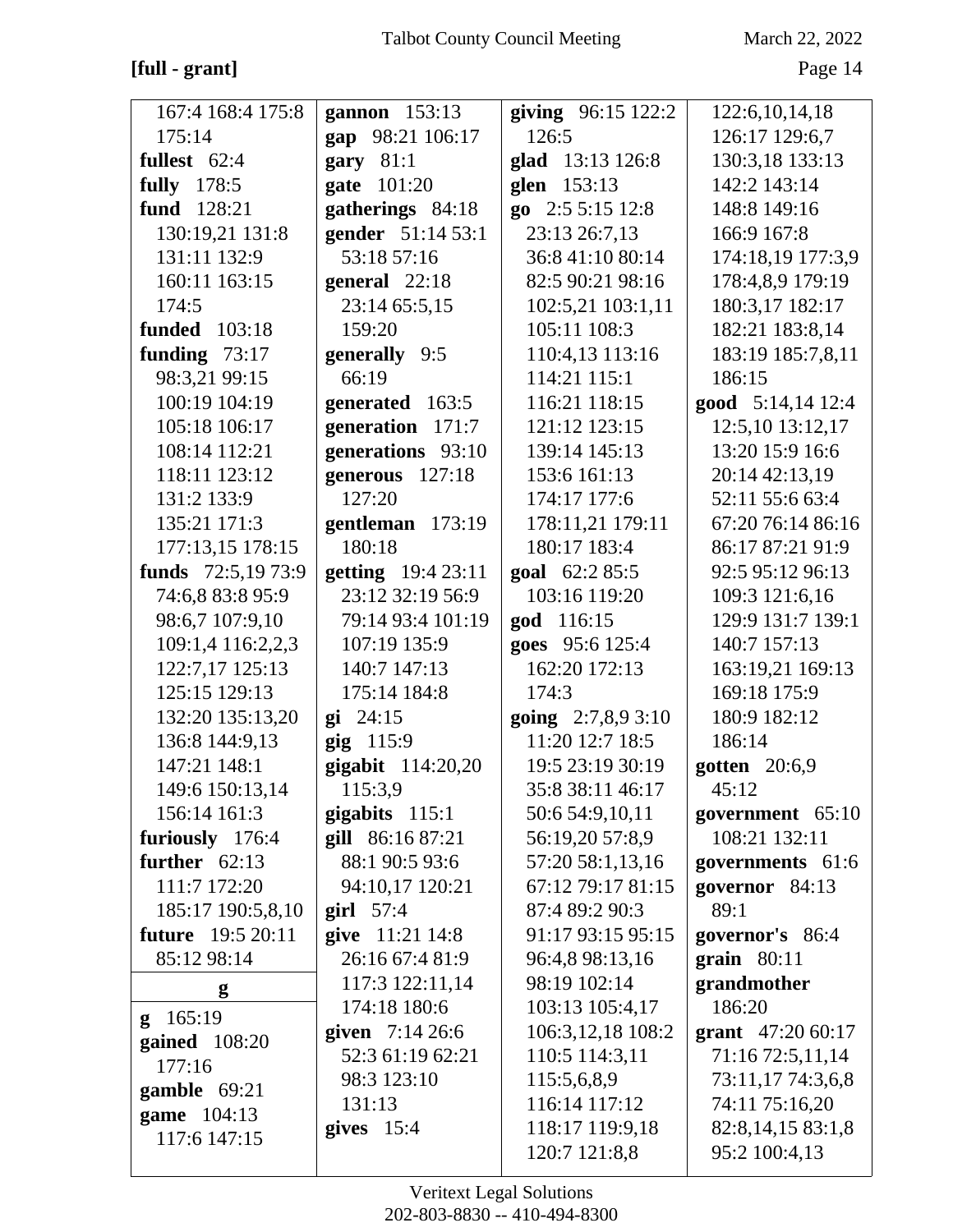## **[grant - helps]** Page 15

| 103:18 104:6            | $ground$ 83:21                  | <b>hand</b> $71:7127:21$   | <b>heads</b> 184:6        |
|-------------------------|---------------------------------|----------------------------|---------------------------|
| 106:19 113:9            | 183:1                           | 190:13                     | <b>health</b> $5:7,19,20$ |
| 114:8 116:5             | group 30:13 52:21               | <b>handed</b> 186:10       | 7:11 8:15 13:10           |
| 130:15,19 131:7         | 93:9 128:21                     | <b>handle</b> 133:18       | 14:13 15:14 16:18         |
| 131:10,20 133:13        | 136:18                          | <b>hands</b> $7:1446:4$    | 23:5,20 30:4,15           |
| 133:17 144:15           | $\text{grow}$ 115:7             | 52:3 62:21 71:4            | 32:20 38:19 40:13         |
| 147:18 160:11           | growing 80:6                    | <b>hang</b> 182:20         | 42:21 46:7,8              |
| 161:5,8,15 162:13       | $grows$ 109:7                   | hanging $146:2$            | 47:17 48:8,11,13          |
| 162:21                  | growth $183:7,13$               | <b>happen</b> 31:20 35:8   | 49:10 50:2 124:2          |
| grants 60:21 61:5       | grunden 96:13,18                | 37:7 90:19 109:12          | 126:15,20 127:15          |
| 81:12,12 83:2           | 109:21 110:17,19                | 140:14 186:3               | 130:7 142:7               |
| 86:1,3,8 100:3          | 111:2,5,11,21                   | happened 17:10             | hear $46:1149:19$         |
| 111:6 113:7,21          | 112:5, 10, 13, 17, 21           | 41:3 43:17 44:11           | 50:5 80:14 126:8          |
| 116:5 123:4             | 113:4,6 114:6                   | 166:14                     | 132:14 178:12             |
| 133:18 162:17           | 115:15,19 117:9                 | happening 22:7             | 182:4                     |
| <b>graph</b> $15:4,11$  | 117:20 118:4,13                 | 58:9 91:8                  | <b>heard</b> 28:9 46:8    |
| 34:21 35:17 36:5        | 118:20 119:4                    | happens 95:7               | 142:6                     |
| 36:15 37:14 42:3        | 120:14,17 174:3                 | happy 48:16 53:5           | hearing $4:13,20$         |
| grateful 90:20          | guess 43:16 157:1               | 55:14 87:7,18              | 71:11,13,16 72:6          |
| 93:3                    | 176:7                           | 98:17 175:11               | 82:11 93:13 94:12         |
| <b>great</b> $5:107:14$ | guests $52:8$                   | 182:4                      | 139:6 176:11,18           |
| 8:6 13:16,16,19         | guidelines 20:15                | <b>hard</b> $35:171:1$     | 176:20                    |
| 14:6 49:19 50:4         | 125:5 135:6                     | 121:10 123:1               | hearings $176:5,5,6$      |
| 50:10 52:3 54:21        | guy 55:18 57:3                  | 129:7 178:17               | <b>heart</b> 18:4 28:13   |
| 58:17 60:7,8            | guys 5:7 12:12                  | 179:13 180:9               | 28:14,16,17,18            |
| 62:21 80:12,21,21       | 60:7 70:20 77:18                | 186:7                      | 49:4 127:19,20            |
| 81:7,8,20 87:20         | 82:3 86:15 89:9                 | harder 9:13                | heavily $13:1$            |
| 89:6 90:5 91:2          | 90:16 92:5 93:21                | hardest $124:12$           | heavy 49:9 88:3           |
| 93:6,12 94:1            | 94:3,17 96:11                   | harriet 58:7               | hedged 106:2              |
| 120:9,17 121:4          | 180:5 185:21                    | harrison 58:4              | held 187:11               |
| 139:21 140:18           | 186:1,6,18                      | <b>hat</b> 80:20           | hello 8:9                 |
| 142:14 150:18           | gymnasium 84:4                  | hatches 111:8              | help $10:5,527:12$        |
| 152:14 163:8            | gymnasiums                      | hatching $111:12$          | 27:13,19 69:6             |
| 176:1,18 179:18         | 89:19                           | <b>hate</b> 54:6,9         | 85:8,9 105:17             |
| 182:7,10 187:4          | $\mathbf{h}$                    | <b>hatred</b> 56:19        | 106:4 124:4,8             |
| greater 19:13           | <b>h</b> $33:2043:19$           | hats $92:16$               | 130:3 131:13              |
| 181:13                  | $h3n2 \quad 34:1$               | hauling $129:14$           | 138:20 174:9              |
| greatly $49:289:8$      |                                 | 146:21 147:6               | 186:11                    |
| 119:14                  | $h5n1$ 43:18,20<br>hair $117:1$ | hazard $169:1$             | <b>helped</b> 47:21 75:3  |
| green 22:13 37:16       | <b>half</b> 43:3 76:8           | $hb670$ 170:9              | 77:7 86:8 153:2           |
| 110:21 111:10,17        | 79:13 106:8                     | <b>head</b> $39:12\,47:21$ | helping $70:2$            |
| 111:19 112:1,16         | 125:12 143:5                    | 49:20                      | 121:13 127:21             |
| groceries $117:16$      | 177:14                          | headquartered              | <b>helps</b> 21:4 26:17   |
|                         |                                 | 52:15                      | 129:17                    |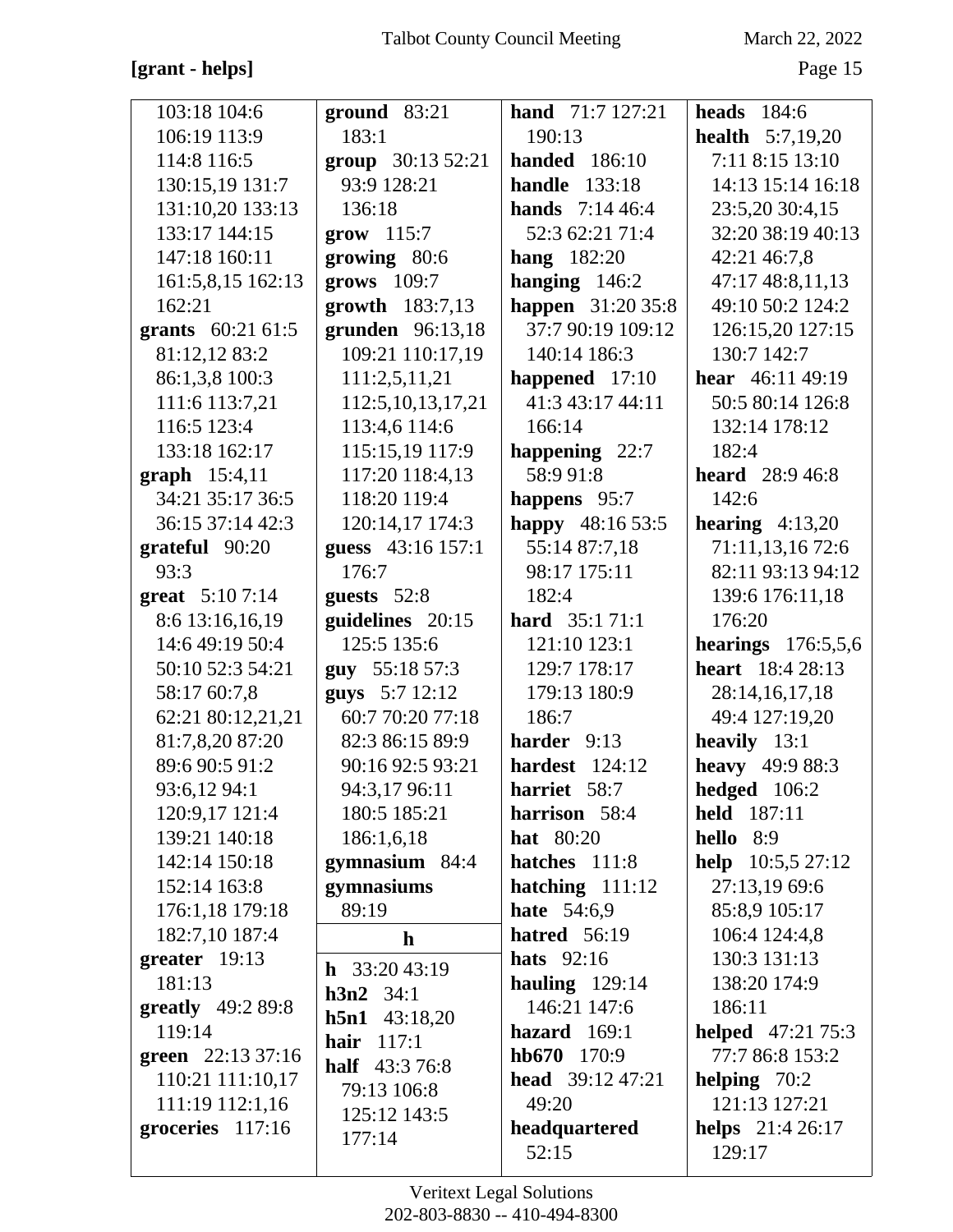#### [hepatitis - inasmuch]

March 22, 2022

| hepatitis 43:7           | homebound 73:3          | hour $109:7$           | identity $53:19$           |
|--------------------------|-------------------------|------------------------|----------------------------|
| <b>hero</b> 10:15        | 74:7                    | <b>hours</b> 6:7 9:21  | ii $158:16$                |
| <b>heroes</b> 8:18 10:12 | homeowners              | 24:6 184:4,4           | <b>illness</b> $27:1732:8$ |
| 10:14,20 13:6            | 137:17                  | <b>house</b> 48:2 50:6 | 34:8 38:16 46:12           |
| hesitation 145:16        | <b>homes</b> 78:5,6     | 102:13 176:20          | illnesses $9:424:21$       |
| hey $5:1280:5$           | 79:15 80:3,4,7,13       | 177:2,18 178:1,10      | 33:15 34:15                |
| 90:14                    | 101:5                   | 179:5 181:11,17        | immediate 141:18           |
| hi $5:1171:18$           | <b>honor</b> 7:5 10:14  | household 169:1        | immediately                |
| 75:11                    | 51:12                   | households 124:6       | 175:7                      |
| high $23:1026:12$        | honored 51:6            | 126:21 128:1           | immersion 73:18            |
| 26:19 27:7,16            |                         | houses $99:11$         |                            |
|                          | <b>honoring</b> $12:20$ |                        | <b>immunity</b> 20:7       |
| 40:17 82:18              | 13:4                    | housing $49:21$        | immunosuppres              |
| 113:19                   | hook 129:20 130:1       | 72:2,13 186:12         | 23:7                       |
| <b>higher</b> 26:8 29:16 | hope 32:11 40:14        | hovering 17:6          | <b>impact</b> 25:6 83:14   |
| 35:3 36:20 42:7          | 41:17 48:15 58:15       | huge 21:6 76:11        | 88:2,12 89:8               |
| 114:17,18,21             | 98:9 109:5 137:3        | 180:18 186:4           | 90:11 134:16               |
| 115:1,7                  | 139:8 174:3 182:8       | <b>hugh</b> 96:11,18   | impacted 12:19             |
| highest 33:12 42:9       | hopefully 20:3          | 109:18 129:9           | impacts $108:12$           |
| 126:11                   | 27:14 48:17 67:15       | 140:20 174:2           | 136:3,5                    |
| highlights 180:6         | 103:12 116:9            | 185:20                 | impairment 29:16           |
| highly $6:69:2$          | 178:9 180:1             | <b>hum</b> $89:13$     | implement 133:7            |
| 39:21 43:13              | 181:16                  | <b>human</b> 7:6 43:18 | implemented                |
| highway $176:6$          | hoping $20:9,12$        | humanity 56:16         | 139:11                     |
| history 15:5 98:13       | 48:3 58:10              | humans $45:5,6$        | important 38:10            |
| 171:15                   | horizon 32:14           | 46:10,21 47:8          | 44:19 46:3 53:20           |
| hit 14:12 116:15         | 33:7                    | hummingbird            | 78:21 96:16 97:14          |
| 124:12                   | horizontal 110:21       | 58:2,14                | 120:13 121:20,21           |
| hitting $91:5$           | 111:17 112:1,7,16       | hundred 76:5           | 124:18 127:8               |
| 161:13                   | hospital $9:2,7,10$     | 82:12 86:19 88:14      | 128:1,10 135:11            |
| hiv 14:16 41:20          | 15:9 22:10 23:21        | 88:19 92:10            | 152:17 163:13              |
| 42:2,4,11,13,21          | 27:14 128:10            | 140:10 150:7           | 186:9                      |
| 43:6                     | 178:20 179:10           | hungry $131:17$        | importantly 20:2           |
| hogan $84:13$            | hospitalization         | hurt 130:16            | 54:3 173:15                |
| <b>hold</b> 19:5 72:5    | 21:3 35:2               | 171:21                 | impose 61:9                |
| 78:20 133:4              | hospitalizations        | $\mathbf i$            | improvement 65:4           |
| 146:14                   | 22:8 33:16 34:3,5       |                        | 119:15 130:12              |
| holding $135:13$         | 37:15                   | icu $3:75:2,186:5$     | 160:7,11                   |
| 181:5 187:21             | hospitalized $7:1,2$    | 6:14,197:99:5,12       | improvements               |
| hollis $91:13$           | 21:9 22:9 29:1          | 9:14,17 10:12          | 65:20 127:15               |
| <b>home</b> 10:4 16:11   | 34:4 37:13,19           | 13:5,14                | 160:1,7                    |
| 25:17,17 27:14           | <b>hosted</b> 165:13    | <b>idea</b> 46:9 105:3 | inadvertently              |
| 116:16,17,21             | <b>hot</b> 78:4         | identified 126:11      | 63:19                      |
| 117:16,17 119:21         | houlihan 1:21           | 128:4 135:17           | inasmuch $107:5$           |
| 120:4                    | 190:2,16                | <b>identify</b> 136:21 |                            |
|                          |                         | 150:21                 |                            |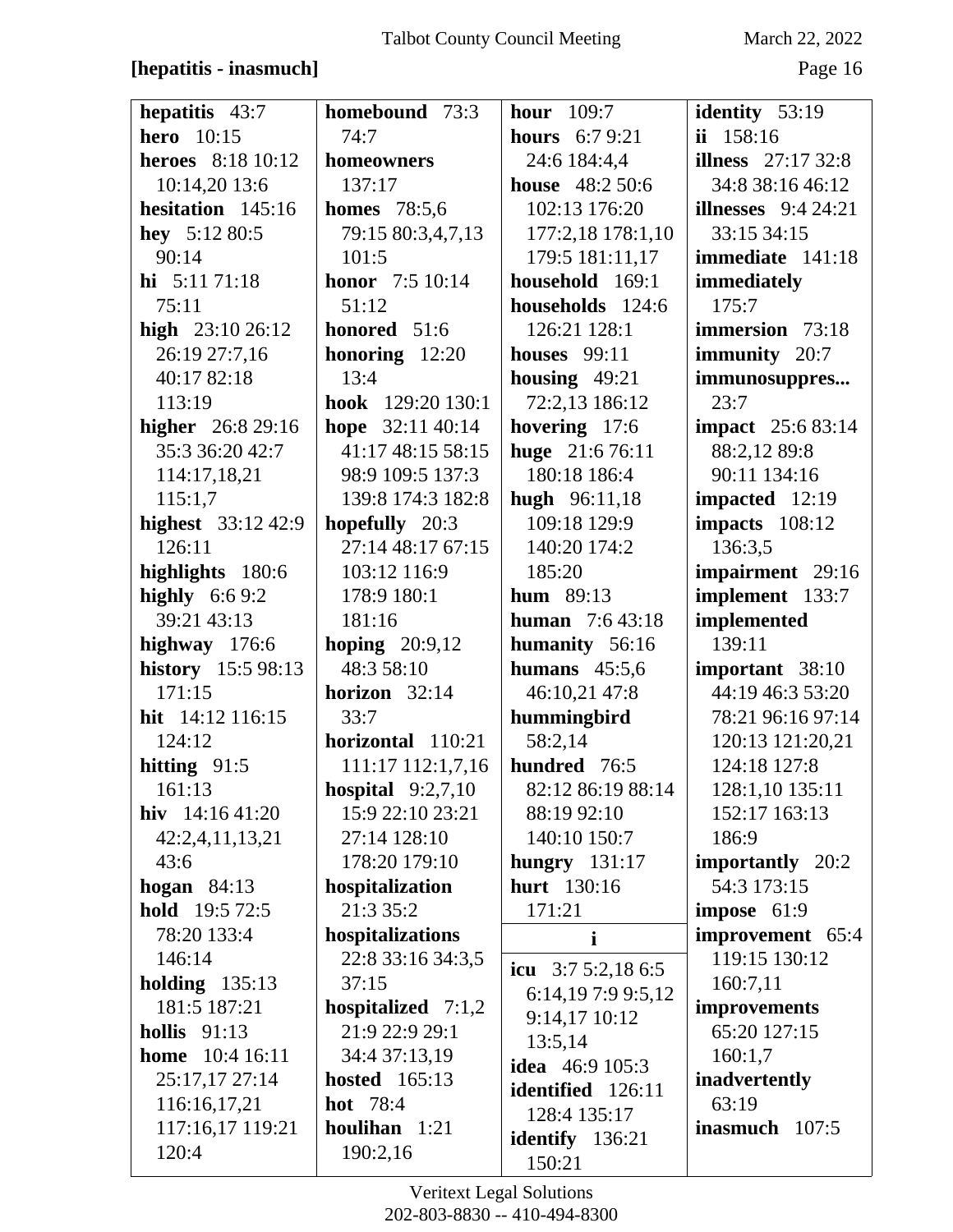## [inaudible - job]

March 22, 2022

| <b>inaudible</b> 146:12  | <b>induced</b> 25:9       | input $138:5$            | investments                |
|--------------------------|---------------------------|--------------------------|----------------------------|
| include 84:2             | induction 73:19           | insecure $80:3,4,6$      | 123:20 124:2,9             |
| 148:20 149:3             | industries 124:12         | 80:7,13                  | 128:19 130:6               |
| included 36:5            | industry $44:16,20$       | insomnia 30:7            | 131:6 134:13               |
| 53:14 63:12 99:15        | 102:11                    | install 99:7             | <b>invite</b> 58:19        |
| includes 36:16           | <b>infected</b> 20:6 39:9 | installing $102:10$      | inviting $107:18$          |
| 124:1                    | 39:18 40:5 45:3,7         | 116:2                    | involved 39:3              |
| including $14:14$        | 46:2,17                   | instance 39:1            | 45:18 94:1                 |
| 24:10 61:10 93:9         | infection 20:8            | instances 39:20          | involvement 85:13          |
| 132:19                   | 25:9 26:18 29:17          | institution 132:6        | involves 23:18             |
|                          | 31:7                      |                          | <b>ish</b> $47:3$          |
| inclusion $51:16$        |                           | <b>intact</b> 178:5      |                            |
| 53:15 58:12              | infectious 14:9           | <b>intend</b> 100:9      | isolate $25:17$            |
| <b>income</b> 72:21      | 19:18 33:9 38:12          | <b>intended</b> 136:2,4  | $i$ sp 97:16               |
| 73:13 83:11              | 39:19 41:19 43:9          | intensive $6:58:21$      | <b>issuance</b> $65:366:8$ |
| incorporated             | 47:15                     | 9:10                     | 66:20                      |
| 156:12                   | inflammation              | intent $93:14$           | <b>issue</b> $29:1930:3$   |
| <b>increase</b> 9:8 17:9 | 28:15                     | <b>interacting</b> 46:4  | 97:12 132:15,16            |
| 30:6 41:14 119:13        | inflation 105:6           | interactive 102:16       | 142:3 166:20               |
| 150:4,6 170:19           | influenza 14:15           | interconnected           | 180:4 181:18               |
| 171:10                   | 33:9,10 36:9              | 46:11                    | 184:18,20 185:7            |
| increased 23:2,8         | 37:12 47:2,7              | <b>interest</b> 66:14,17 | <b>issued</b> 184:8        |
| 28:13 29:21 30:3         | information 28:4          | interested 190:12        | <b>issues</b> $14:12$ 18:5 |
| 30:9 115:13              | 49:3 120:3 121:2          | interesting 36:14        | 18:6 28:14,20              |
| 177:13                   | 138:18 146:4              | 40:15 48:18              | 29:15 30:4,12,15           |
| increasing 33:11         | 166:10                    | intergenerational        | 47:16 57:17 127:2          |
| 132:16                   | infrastructure            | 92:7 140:11              | issuing $52:12$            |
| increasingly 8:14        | 99:4 100:12               | interior 84:11           | <b>item</b> 2:20,20 141:8  |
| 105:7                    | 108:16 115:11             | international            | 148:16 154:7               |
| incredibly 139:8         | 116:9,19 123:21           | 50:14,18 51:3            | 158:7 165:11               |
| <b>indicated</b> 70:7    | 126:12 128:19             | internationally          | 166:1                      |
| 107:16                   | 141:8 142:7,16            | 24:3                     | items $73:16$              |
| indicating $62:19$       | infusions 136:1           | <b>internet</b> 97:2,15  | 135:21 136:1               |
| indicator 21:10          | initial 100:2             | 97:20 120:3              | 148:5                      |
| individual 10:16         | initially 101:8           | interrogated             | iteration 99:13            |
| 107:11                   | 146:8                     | 190:4                    |                            |
| individuals 18:3         | initiated 87:11           | introduce 96:12          |                            |
| 27:8 28:20 29:9          | initiative 97:7           | 122:20                   | jails $41:8$               |
| 48:9 51:10,13,16         | 123:1                     | introducing 92:13        | january $14:19$            |
| 75:18 120:15             | injection 26:10           | introduction             | 15:7 17:7,10 20:4          |
| 173:10 181:8             | 27:7                      | 60:10 68:18              | 20:6 100:11 126:4          |
| 183:3                    | injured 6:10              | 166:16                   | jessica $90:18$            |
| indoor $23:15$           | inmates 181:2             | invaluable 142:9         | 123:2                      |
| indoors 23:15            | inn $58:2,14$ 179:12      | investigate<br>39:17     | <b>job</b> $60:7,863:4$    |
|                          |                           |                          | 81:7 94:17 105:19          |
|                          |                           |                          | 121:4,6 129:9              |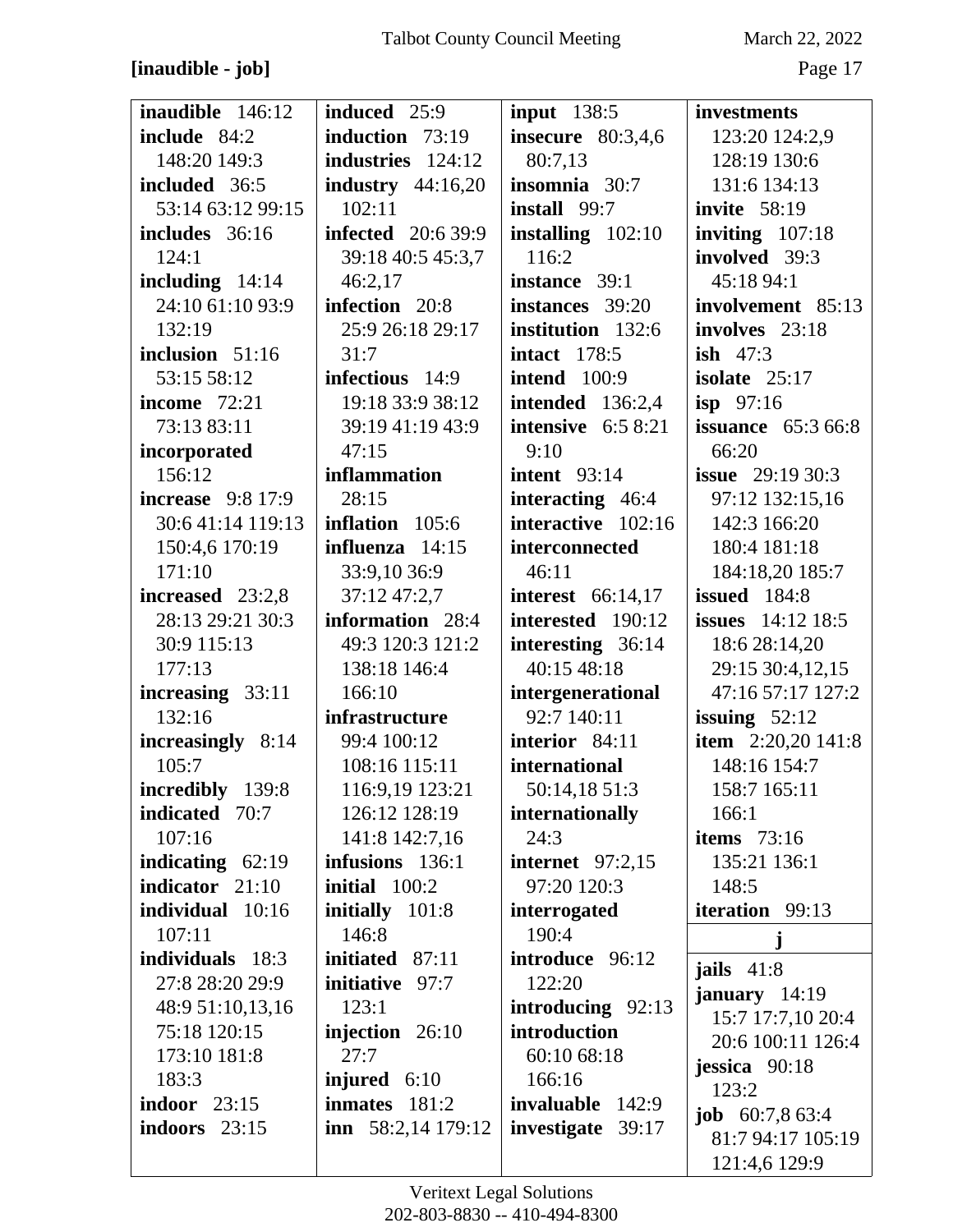## **[job - lesher]** Page 18

| 163:8,19 169:13           | 92:10 94:11 138:5       | lakeside 166:8             | $ledger$ 110:21           |
|---------------------------|-------------------------|----------------------------|---------------------------|
| 184:9                     | 145:16 178:16           | 183:6 184:18               | 112:12 113:12             |
| <b>jobs</b> 116:14        | 179:3                   | land 153:11                | lee 154:9 166:13          |
| join 10:13 58:19          | kitchen 72:20 73:8      | 156:21                     | left 81:6 85:16           |
| joining $52:16$           | 73:21 84:3              | landfill $165:14$          | 95:16 144:20              |
| 57:13                     | <b>klein</b> 155:8      | landscape 104:3            | legal $57:14,19$          |
| jones $52:7,8,11,13$      | knew 157:8              | 104:15                     | 66:5 187:15               |
| 55:7 56:1 57:6            | 165:10 176:16           | lanes 99:9 106:12          | legislation 68:18         |
| 59:19 60:2,4,6            | knitting 85:8           | language $69:12$           | 70:9 127:11               |
| joye $123:3$              | knock 142:18            | 70:8 184:15                | 170:16                    |
| <b>judges</b> 172:8       | <b>know</b> $15:2 16:9$ | large $85:12$              | legislators 117:3         |
| judgment 54:15            | 17:13 18:15 21:5        | largely $135:21$           | 118:6                     |
| julie's 186:19            | 23:7 24:18 25:1         | largest 80:7 100:4         | legislature 116:12        |
| <b>july</b> 73:7 74:3     | 25:16 26:15 27:12       | 104:1                      | lengthy $104:11$          |
| 87:2                      | 27:13,15 28:3,10        | late 83:21 105:19          | 106:10                    |
| jump 47:9 142:16          | 29:3,7,21 30:11         | 109:7 131:10               | leops 171:4 180:19        |
| jumped 46:12              | 30:18 31:19 32:1        | latent $40:4$              | <b>lesher</b> 1:15 2:8,13 |
| jumping $46:18$           | 32:6,7 35:20 38:2       | launched 126:3             | 3:144:1,2,11              |
| june 57:10 72:11          | 41:7,8,17 42:17         | laura 1:18 90:6            | 11:13,14 12:6,13          |
| 82:14 83:9 84:1           | 46:4 47:5 49:21         | 91:12 141:17               | 12:18 49:6 54:8           |
| 87:2                      | 50:6 53:13,20           | 182:5                      | 55:2 56:18 59:4           |
| juneteenth 58:9           | 54:14 55:7,8 57:2       | law $65:9171:7$            | 59:12,13 60:5             |
| jurisdictions 22:3        | 70:2 75:9 76:15         | 172:3,17,21                | 63:6,11,14,20             |
| 42:5                      | 78:8 79:14 89:12        | 173:10 190:4               | 64:10,11 68:11,12         |
| justice 57:13             | 89:13,1991:4,6          | lawyers 172:8              | 71:5,8 78:21              |
| $\bf k$                   | 92:18 97:6 113:21       | lay $46:1$                 | 92:17 113:17              |
| kay 71:17 76:18           | 114:21 115:8            | lbgt $52:18$               | 115:11,17 118:10          |
| 81:10 96:2                | 119:6,14 121:17         | <b>lbgtq</b> $48:8,957:14$ | 118:14 121:11             |
| <b>kay's</b> 173:21       | 124:20 130:16           | <b>leaders</b> 53:10,20    | 123:2 129:20              |
| <b>keep</b> 19:14 26:17   | 133:6 135:14,18         | leadership 55:3,20         | 130:3 131:1,4             |
| 27:14 49:5,11,14          | 136:19,19 138:2,6       | 56:13 88:5 152:20          | 134:21 135:1              |
| 169:16 179:6              | 138:8,21 143:14         | 172:3 173:1                | 136:15,16 139:10          |
| 185:7                     | 145:17 146:11           | 177:17                     | 141:5,11 143:1,5          |
| keeping 49:3              | 148:7 175:20            | leading $9:21$             | 146:14 148:3,20           |
| 76:19                     | 177:1 178:3             | 136:17                     | 149:2,4,9 152:4,5         |
| ken 123:4 135:4           | 185:21 187:5            | leaf 138:17                | 152:15,19 154:1,2         |
| <b>kept</b> 184:19        | known $71:12$           | learned $81:14$            | 154:20,21 155:19          |
| <b>kids</b> $2:524:17,20$ | 97:16 99:1              | 126:19                     | 155:20 157:5,20           |
| 33:2,3 58:18              | <b>knows</b> 139:3      | learning $84:17$           | 157:21 159:8,9            |
| 88:17 91:16               | $\mathbf{l}$            | leave 117:17               | 162:3,4 164:21            |
| killing $56:20$           | labor $106:1$           | 162:11                     | 165:1 166:18              |
| <b>kind</b> $21:4,13$     | laborious 102:4         | leaves $133:8$             | 168:15,16 185:17          |
| 24:17 30:20 35:15         | $lag$ 17:13             | <b>led</b> 9:8 123:1       | 187:8,10 188:16           |
| 42:6 70:6 89:21           |                         | 171:4                      | 188:17                    |
|                           |                         |                            |                           |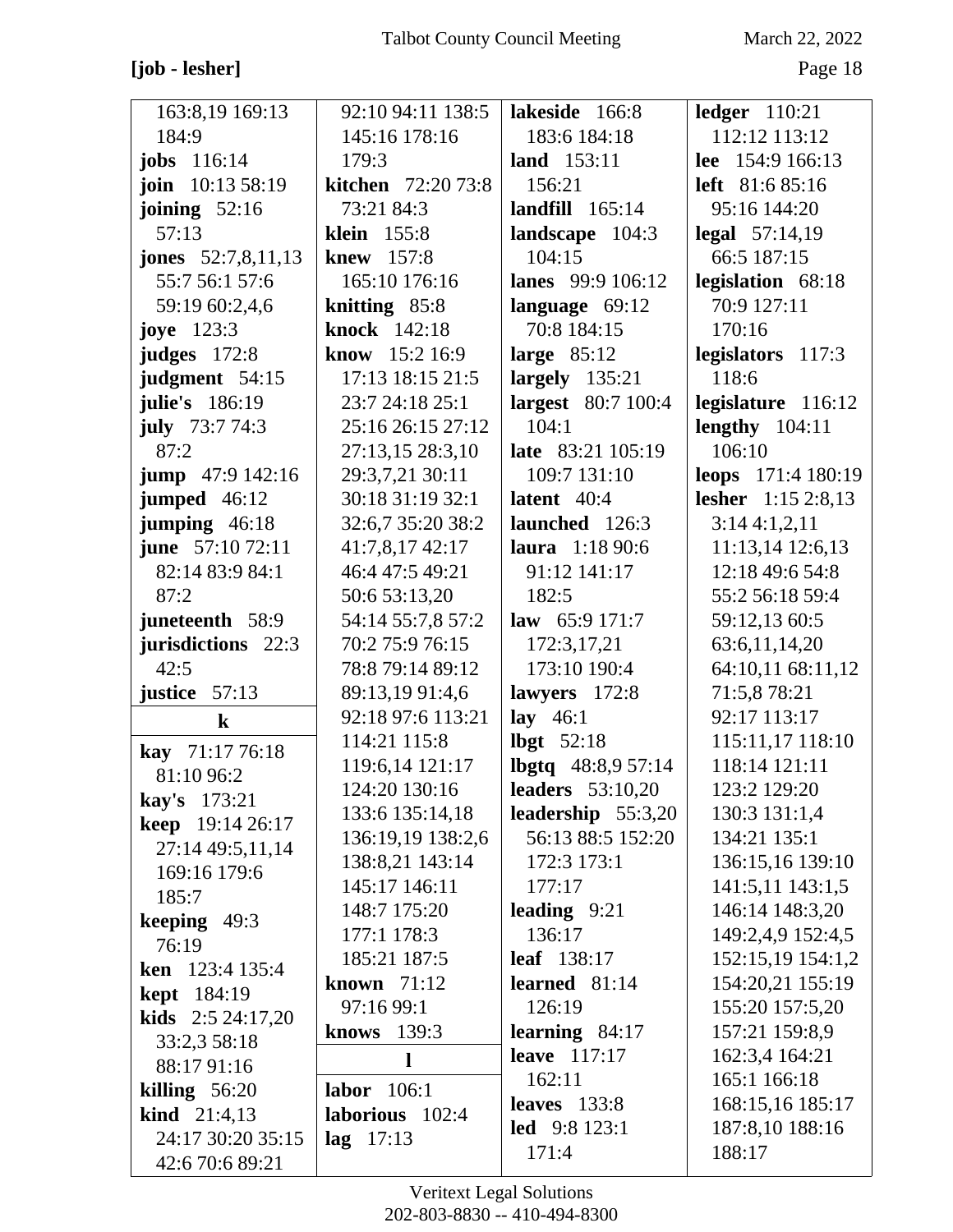## **[lesher's - march]** Page 19

| lesher's $55:19$           | <b>little</b> $14:10,15$   | <b>looked</b> 39:5        | 151:17 153:16        |
|----------------------------|----------------------------|---------------------------|----------------------|
| 96:5 127:17                | 18:5,14 25:12              | 147:20                    | 154:14 155:13        |
| <b>letter</b> $166:4,5,12$ | 34:21 36:14 55:18          | <b>looking</b> $21:125:5$ | 157:13 159:2         |
| 166:13,20 167:18           | 56:15 57:3 64:19           | 25:6 91:7 119:4,8         | 161:18 168:9         |
| 168:7                      | 64:20 77:12 79:21          | 150:17 179:6              | 188:10               |
| <b>level</b> 20:17 21:4    | 87:3 89:13 92:6            | looks 56:9 182:12         | maguire 13:10,12     |
| 21:15,18,19 22:1           | 94:3 99:21 104:16          | <b>lord</b> $7:1652:5$    | 13:17 14:4 18:9      |
| 22:4,10,13 23:10           | 111:7 134:4 140:1          | 63:2                      | 18:15 31:1,9,12      |
| 36:20 37:5,6               | 140:5 174:19               | lose 177:15               | 31:21 41:3 49:8      |
| 49:13 88:21                | 177:12 180:1               | <b>losers</b> 107:12      | 50:7,11 182:10       |
| 131:11                     | live $42:1651:8,13$        | lost 116:21 167:12        | maguire's 3:8        |
| <b>levels</b> 21:12 22:20  | 119:5 186:11               | lot 15:1,8 19:21          | mail 28:2 184:12     |
| 33:13 42:19 115:7          | lived $107:7$              | 21:7,8 25:7,8 28:9        | main $31:3$          |
| levy $66:15$               | <b>lives</b> $6:117:3,4$   | 29:20 30:2 32:5           | major $102:1$        |
| liberty 136:9              | 42:16,16 120:5             | 32:19 34:13 38:5          | majority 33:21       |
| libraries 16:12            | 134:16                     | 38:8 40:20,20             | 170:18               |
| library $132:5,8$          | living $42:2$              | 42:15 77:21 78:20         | making $90:18$       |
| license 28:1               | loan 67:18 158:14          | 81:6,13 90:12             | 95:7 109:3,12        |
| life $10:1050:20$          | <b>local</b> $61:5,1165:9$ | 95:2,6 103:15             | 132:9 135:4 138:1    |
| 108:13 120:12              | 65:10 74:18 122:7          | 105:15 116:21             | 186:3                |
| 186:12                     | 172:3,21 174:20            | 119:16 135:8              | man 167:6            |
| lifetime 134:14            | 180:16                     | 138:17 156:7              | manage $42:17$       |
| <b>lift</b> 88:20          | locally $45:13$            | 157:1,2,3,4               | 173:1                |
| <b>lifted</b> 88:21        | located $65:21$            | 162:21 169:12             | manageable 20:13     |
| lifting $88:3$             | 82:20                      | 173:17 179:11             | management           |
| light's 120:20             | <b>location</b> $22:148:1$ | 182:5 184:7,7,19          | 157:11,12            |
| likelihood 110:1           | 48:2 50:1                  | 185:8 189:1               | manager 76:16        |
| limitations 66:18          | <b>locations</b> 20:21     | <b>loud</b> 120:19        | 86:19 153:8          |
| limited $57:15$            | 24:10 100:8 101:3          | love $13:14\ 54:13$       | 165:17 169:10        |
| <b>line</b> $35:136:16$    | 101:4                      | 138:8 163:7               | managing $6:16$      |
| 37:16,17 99:5              | <b>locker</b> 84:6         | loved $7:4,12$ 10:11      | mandatory 83:13      |
| 102:6 115:4 142:8          | $long$ 28:7,9 29:4,5       | low $21:18,1922:1$        | 84:19                |
| 144:3 147:7                | 31:4 32:12 42:14           | 22:3,11,13 33:11          | <b>manner</b> 107:10 |
| 171:12                     | 78:5 80:2 99:9             | 41:15 72:21 73:12         | 190:7                |
| lined $147:13$             | 108:2 119:12               | 83:10 131:8               | map 98:14 102:16     |
| lines $111:17117:8$        | 128:8 151:1 171:6          | 156:11 164:7              | 110:20 119:8         |
| lisa $52:1655:11$          | <b>longer</b> 10:9 42:16   | <b>lower</b> 16:2 35:4    | mapping $113:9$      |
| <b>list</b> $27:2048:6$    | 87:1 109:16                | 38:6 42:8 146:2           | march 1:7 2:16       |
| 127:15                     | 185:11                     | m                         | 4:17,187:15          |
| listed $85:21$             | look $17:2,1618:11$        | madam 3:15 5:15           | 22:10 35:11 51:6     |
| 124:14 187:16              | 32:10 80:3 88:9            | 7:17 11:6 50:15           | 51:19 52:4 63:1      |
| listeners $122:12$         | 112:2,6 127:4              | 52:6 59:2,6 60:11         | 63:12 117:21         |
| listening 91:18            | 140:1,4,16 150:12          | 63:3 64:4,16 67:2         | 165:15,15 166:15     |
|                            |                            | 68:5,1871:3               | 184:13 187:19        |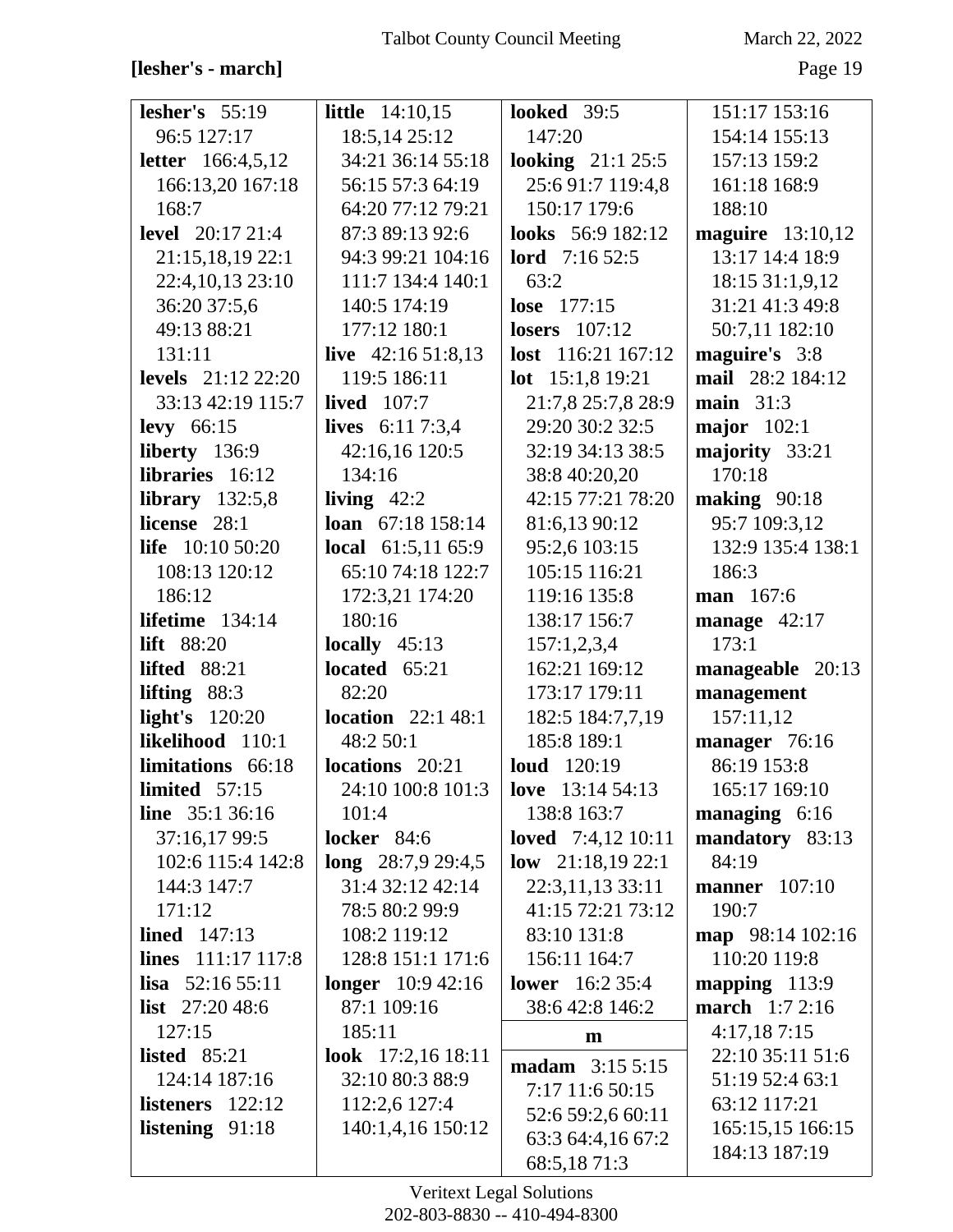## **[march - money]** Page 20

| 188:1,2 190:13           | maturing 66:14            | meets $53:1$            | milestone 102:1      |
|--------------------------|---------------------------|-------------------------|----------------------|
| marched 177:17           | $maximum$ 62:8            | megs 114:9 115:8        | million 33:15 83:3   |
| marion $154:8$           | mccray 177:21             | member 52:17            | 90:8,8 100:6,13      |
| marker 57:16             | 178:2                     | 166:18                  | 105:9 106:7,8,16     |
| market 26:3 46:16        | <b>md</b> 190:13          | <b>members</b> 1:13 8:9 | 106:20,21 107:1      |
| 80:16,19 97:19           | meal 78:13                | 13:18 75:2,5            | 118:11 122:9         |
| <b>marks</b> 77:6        | meals 74:7,15,17          | 85:17 86:11 87:10       | 128:21 129:8         |
| mary 71:16 76:18         | 75:1,21,21 76:5           | 88:12 121:17            | 130:7 133:3,8        |
| 81:9 96:2 173:21         | 77:2,3,12,14,21           | 122:21 129:15           | 139:14 141:1         |
| maryland $1:1,10$        | 78:16                     | 153:7 169:21            | 143:5 149:6 161:4    |
| 5:18 7:10 16:2           | mean 22:5 32:11           | men 10:12 171:5         | 161:14               |
| 20:19 21:18 22:2         | 40:19 54:6 77:8           | 173:13                  | mimicking $37:17$    |
| 22:3 28:1 33:10          | 89:6 107:16 112:6         | men's 83:7              | 114:11               |
| 34:20 37:9,11,15         | 115:2 141:18              | <b>mental</b> 30:3,15   | mincemeat 177:4      |
| 37:20 42:5 44:5          | 145:21 150:18             | mention $47:18$         | mind 2:10 19:14      |
| 60:15,15,19,21           | 151:6 180:15              | 48:7                    | 99:17                |
| 61:3,3 62:12,15          | 186:3                     | mentioned 19:8          | minimal $34:18,20$   |
| 62:16,18 65:3,8          | means 20:2 38:17          | 34:2 108:18 128:5       | 37:10 45:5           |
| 65:11,14,15 69:8         | 38:21 57:15 75:19         | 128:13 138:12           | $minimum$ 114:2      |
| 69:14 89:3 100:12        | 178:5 182:5,16,21         | 180:18                  | 115:6                |
| 111:3,15 112:17          | 190:7                     | <b>merck</b> 32:16      | $minor$ 101:11       |
| 147:7 169:5,7,19         | <b>meant</b> 26:10 27:7   | <b>merits</b> 148:18    | minority $62:3,7$    |
| 170:9 171:13             | measure 26:11             | message 148:13          | minute 96:5          |
| 172:16,18 179:9          | measures 36:3             | met 73:14 83:16         | minutes $4:7,8,11$   |
| 190:1,2                  | 117:4                     | <b>metric</b> 114:10    | 4:12,15,16           |
| maryland's               | measuring 139:13          | 115:1                   | missed 165:19        |
| 170:10                   | meat 45:15                | metrics 21:11           | mission 98:8         |
| mask 14:5 22:17          | <b>medical</b> 5:18 6:18  | micah 159:16,17         | mistake $172:15$     |
| 22:19 23:5,14,19         | 7:10 9:19                 | 160:16 162:9            | misunderstood        |
| 25:20                    | medication 40:10          | 163:20                  | 112:10               |
| masks 23:17 24:17        | medications 6:2           | michaels $63:10$        | mitigated 104:17     |
| 34:11,14 36:3            | <b>medium</b> $22:1 23:1$ | 65:16 67:9 72:18        | mobile 43:3          |
| mass 61:6                | meet 30:14 74:10          | 73:6 74:21 75:6         | <b>modal</b> 128:11  |
| <b>master</b> 164:4      | 82:9 95:7 150:15          | 75:13 79:20 80:17       | <b>model</b> 88:6,20 |
| mastery 87:14            | 164:9 184:1               | 82:18,21 84:14          | 89:6 90:10 92:6      |
| material 98:10           | <b>meeting</b> $1:454:18$ | 87:13 92:6 158:16       | moderate 72:21       |
| 107:17                   | 79:8 84:4 146:18          | <b>mid</b> 14:19 83:21  | 73:13 83:10          |
| materially 103:13        | 148:19 152:13,13          | 165:13 169:1            | molnupiravir 27:1    |
| materials 103:10         | 166:15,17 186:9           | middle $42:6$           | <b>mom</b> $187:2,2$ |
| 105:2,6,14 106:1         | 187:11,17 188:6           | 102:12                  | moment $12:15$       |
| <b>matter</b> 57:19      | 189:3                     | midshore 52:19          | 104:6                |
| 107:7 190:7              | meetings 79:16            | mike 96:5               | <b>money</b> 113:3,5 |
| <b>matters</b> 187:15,20 | 91:13                     | mile 102:12 120:7       | 116:5,7 123:16       |
|                          |                           |                         | 124:16 125:11,12     |
|                          |                           |                         |                      |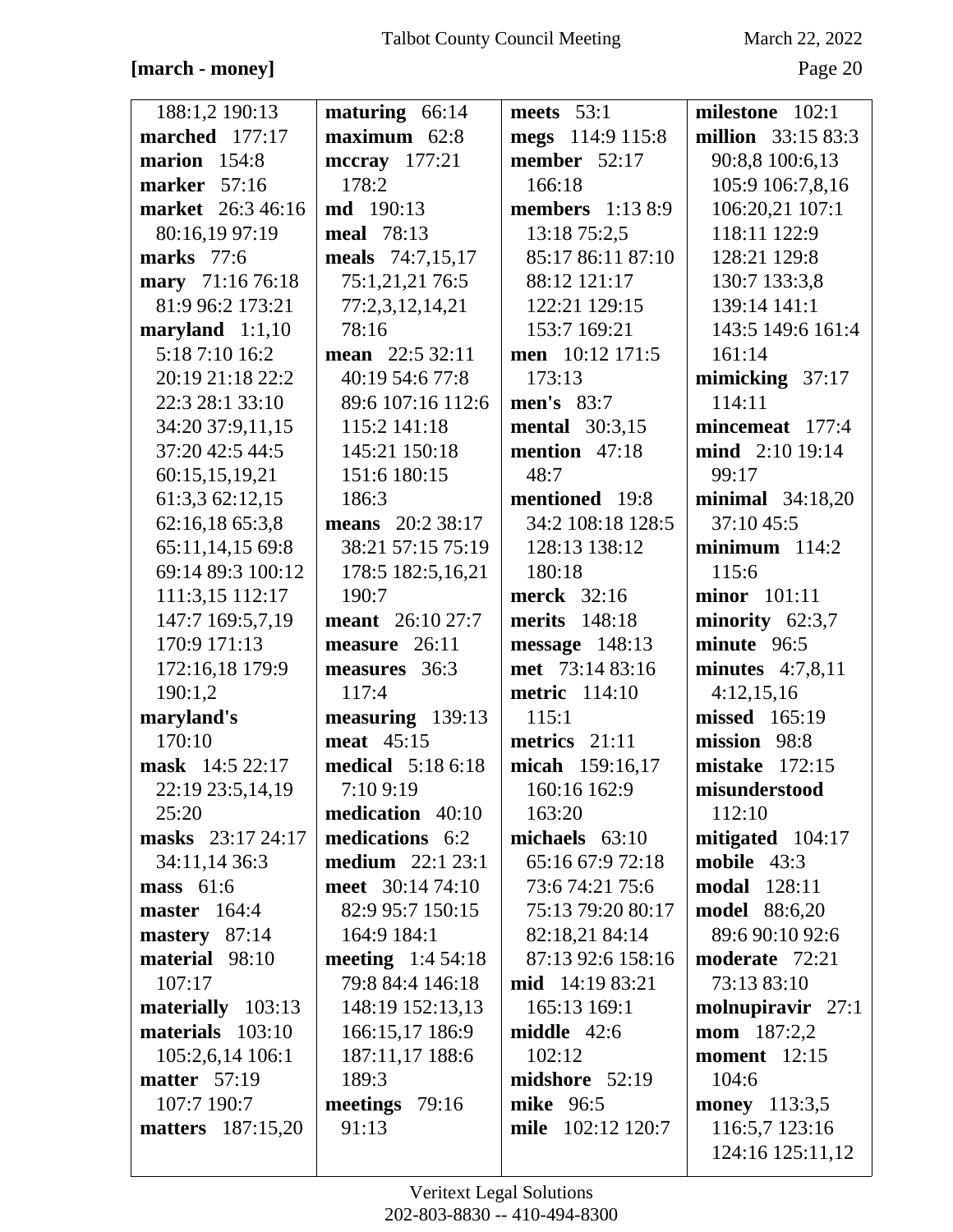#### [money - number]

March 22, 2022

| 125:18 129:10           | 161:16 164:13            | <b>need</b> 16:15,15  | 156:21 157:3             |
|-------------------------|--------------------------|-----------------------|--------------------------|
| 132:7,10 133:4,13       | 188:7                    | 23:2 24:3,5 27:4      | 170:5                    |
| 133:13 134:12           | movement 53:1            | 29:2 30:16 32:6       | newcomb 154:9            |
| 144:16 145:19           | moves 4:13,20            | 56:18 57:16,18        | <b>newer</b> 20:15       |
| 148:13 151:12           | moving $32:14$           | 76:9 77:10,13,14      | newest $41:21$           |
| 161:15 186:10           | 38:12 49:11,14           | 78:10 80:12 81:2      | 52:15                    |
| monitor 30:17           | 70:15 141:12             | 81:19 89:18 90:1      | news 13:20 14:6          |
| monitoring 6:1          | 170:11                   | 95:8 117:3 118:10     | 15:9 16:6 20:14          |
| 25:3                    | <b>multi</b> 128:11      | 120:3 124:4,8         | 35:14 45:13 47:19        |
| monoclonal 26:5         | multiple 6:16            | 127:21 136:10         | 48:18 49:19 50:4         |
| 26:14                   | 97:20 99:11 102:9        | 139:13 141:2          | 87:8 132:15              |
| <b>month</b> 21:21 53:2 | 103:11                   | 147:12,12 148:6       | nice 2:4 3:6 53:10       |
| 79:10 181:4             | multitask 89:17          | 161:5 181:18          | 79:8 179:17              |
| monthly 110:18          | multiyear 131:20         | needed 10:5 18:21     | <b>night</b> 179:15,20   |
| <b>months</b> 7:8 15:12 |                          | 85:9 171:19 175:2     | 184:17                   |
|                         | municipalities<br>70:1   |                       |                          |
| 17:1 29:8 31:6          |                          | needs 6:3,14          | nine 37:11 117:13        |
| 70:21 100:10            | municipality             | 115:13 128:4          | non 124:10 173:9         |
| 103:17 134:18           | 183:7,13                 | 130:20 131:12,21      | nonprofit 129:17         |
| morning $184:13$        | museum 58:7              | 132:1,3 135:14        | 131:7                    |
| morris 123:3            | mutations 47:9           | 136:21 137:1,2        | nonprofits 52:15         |
| 173:20 187:6            | myocarditis 28:15        | 139:7 142:5           | 128:2                    |
| mortality 36:12         | $\mathbf n$              | 150:16 183:13         | <b>normal</b> 24:18 35:9 |
| <b>morton</b> 164:7     | $\mathbf{n}$ 33:20 43:19 | negative $108:12$     | 37:641:1742:16           |
| <b>motion</b> 3:13,16   | <b>nagle</b> 123:3       | negotiate 164:8       | 114:12                   |
| 11:7 59:5 64:3          | name 57:17 75:12         | neighborhoods         | <b>north</b> 127:13      |
| 67:21 68:1,4            | 96:18                    | 80:15                 | 130:9                    |
| 142:20 144:1            | <b>named</b> 190:3       | neighbors 7:12        | <b>notary</b> 190:2,17   |
| 146:13 151:17           |                          | 42:7 45:19 50:21      | note 45:16 97:14         |
| 153:17 154:13           | nancy 123:6              | <b>net</b> 65:17      | 113:17 179:7             |
| 155:12 157:14           | narrow 123:17            | <b>network</b> 115:21 | <b>noted</b> 15:8 44:10  |
| 159:3 161:18            | 125:6<br>national 48:13  | 123:6                 | 110:2 127:17             |
| 164:15 168:6,10         |                          | networks 137:18       | 166:15 188:6             |
| 188:5,9                 | nationally 42:20         | neurologic 29:15      | <b>notes</b> 126:18      |
| move 31:1 33:8          | nationwide 8:15          | never 118:3 147:3     | 190:6                    |
| 48:1 63:20 98:7         | 41:1                     | new 7:21 15:14        | notice $105:1$           |
| 102:14 105:14           | natural 20:8             | 19:12,15,17 21:10     | <b>noticed</b> 28:12     |
| 134:13 136:5            | nay 168:16               | 21:15,15 22:9         | 43:20 102:8              |
| 140:2 142:2             | <b>nearly</b> 73:9 79:9  | 31:3 34:2 42:13       | noticing $14:5$          |
| 143:19 149:5            | $\bf neavitt$ 101:2      | 48:1 69:2 70:3        | <b>notorial</b> 190:13   |
| 161:11 174:10           | necessarily 40:11        | 73:8,18,19 75:12      | november 82:16           |
| <b>moved</b> 11:3 50:3  | 89:19                    | 76:9 84:2,14 87:7     | <b>number</b> 3:9 6:21   |
| 59:3 153:14             | necessary $66:3,16$      | 87:9,11 101:11        | 9:5,8 17:11 18:19        |
| 154:11 155:10           | 105:2                    | 102:11 127:13         | 65:771:10,13             |
|                         | necessity 108:19         |                       |                          |
| 156:17 158:21           |                          | 128:10 132:8          | 76:19 83:16              |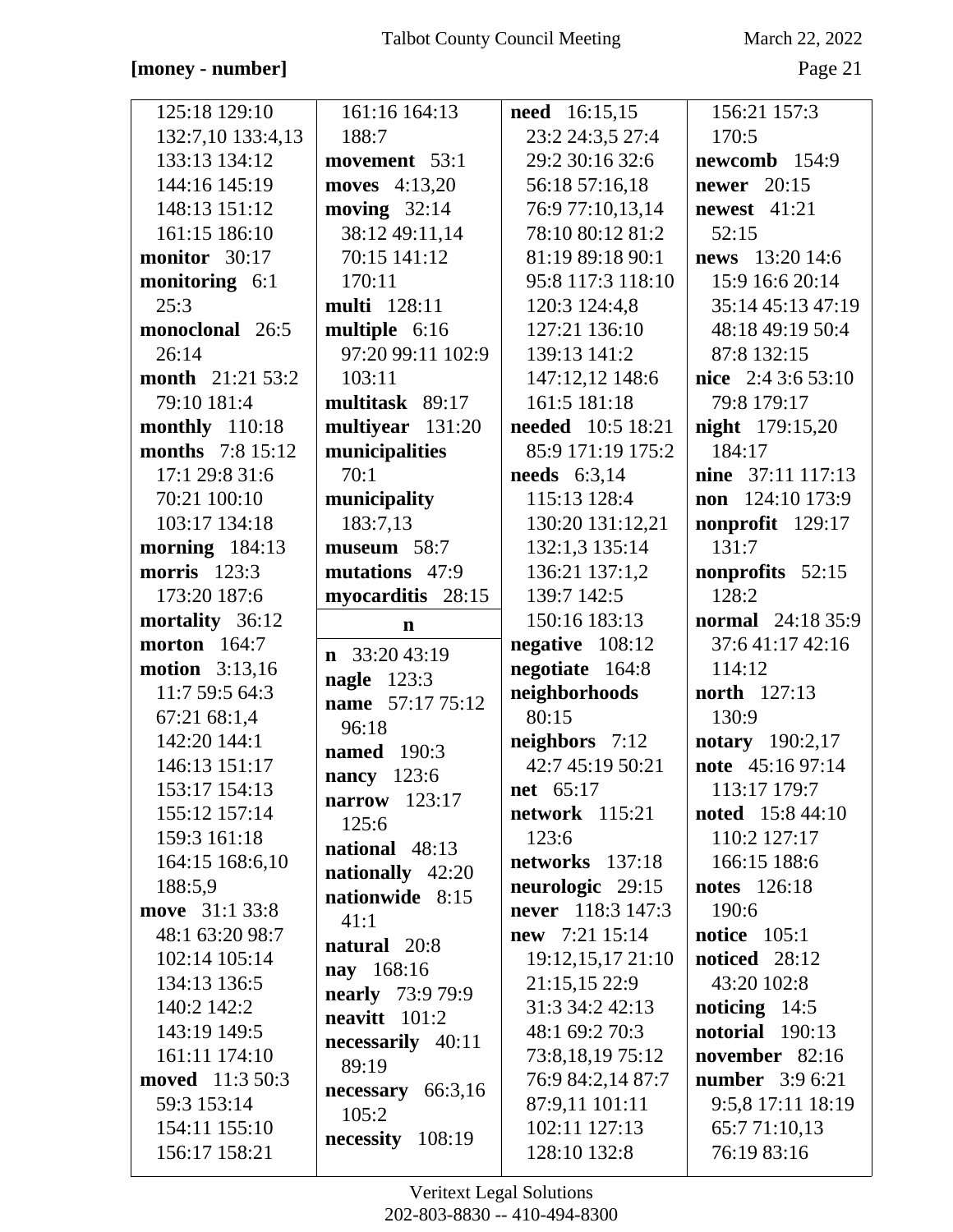#### [number - pack]

March 22, 2022

| 126:15 127:5,12                        | <b>officer</b> 49:10 97:1  | omitted 63:19            | ordinary 10:16           |
|----------------------------------------|----------------------------|--------------------------|--------------------------|
| 127:12 128:14,20                       | 172:7 181:8                | once 79:9 91:18          | organization             |
| 134:18 137:15                          | <b>officers</b> 50:2 172:1 | 134:14 161:10            | 75:17 129:15             |
| 148:7 156:6                            | 172:4 175:1 180:7          | 185:20                   | 142:10                   |
| 170:17 171:3                           | 181:14                     | onerous 8:14             | organizations            |
| numbers $17:12$                        | officials 44:14            | ones 5:9 7:5,13          | 132:2 142:13             |
| 25:5 33:20 41:15                       | 176:9 180:16               | $10:11$ $12:1,2$         | organizing 78:12         |
| 41:21 135:10,15                        | <b>offset</b> 130:11       | 24:19 146:3 158:5        | orientation 53:18        |
| 166:14 176:17                          | 144:8                      | 176:19 183:16            | originated 46:16         |
| nursery 84:6                           | oh $3:98:618:9$            | <b>online</b> 67:16 85:1 | otmishi 8:7,9,13         |
| nurses 3:8 5:6,18                      | 130:1 133:15               | 85:3 103:1,1             | 13:2,7,8                 |
| 5:20 6:6,6,12,14                       | 162:12                     | 139:18                   | outbreak 24:13           |
| 6:19 7:9 8:11 9:2                      | okay 2:3,6,14,21           | op 16:15,16              | 39:6 43:11 44:9,9        |
| 9:5,12 10:3 13:5                       | 3:4,10,13,154:12           | open 48:2,21 50:6        | 44:10 45:19              |
| 13:14                                  | 4:17 5:1 8:6 13:9          | 63:5 87:1 93:16          | outbreaks 24:8,11        |
| nursing $8:18$                         | 30:19 50:10 59:1           | 128:5,7,16 138:6         | 37:3,7 44:6              |
| $\mathbf 0$                            | 60:9 64:1,3 67:1           | 139:4 144:6              | <b>outcome</b> 190:12    |
|                                        | 67:20 68:4,17              | 179:17,18 187:13         | outlier 41:13            |
| o'clock 187:12,19                      | 69:5,19 71:2,9,15          | opened 87:2 91:3         | outline 98:21            |
| 188:2,4                                | 82:3,7 95:12 96:8          | opening 54:9             | outside 112:6            |
| objective 100:15                       | 110:20 111:18              | 56:19 179:16             | <b>ovens</b> 73:18       |
| obligation 65:5,16                     | 112:5,15 113:2,5           | openly 51:8              | overall 19:14            |
| obligations 61:9<br>obstacles 10:18    | 113:11,11,14               | operate 16:21            | overlaid 113:10          |
|                                        | 118:9,14 121:7             | 79:21                    | overlapping 113:7        |
| obtain $16:17$<br>105:7                | 123:18 133:13              | operating 16:18          | overlay 113:1            |
|                                        | 139:20 140:18              | operational 145:2        | overview 14:9            |
| obviously 31:2<br>occasions 13:15      | 146:6,7 148:2              | 149:21 151:8             | 109:8 122:11             |
|                                        | 149:2,15 151:12            | operations 131:18        | overwhelmed 9:9          |
| <b>occur</b> 29:9                      | 151:16 152:10              | opioid 181:12            | overwhelming             |
| <b>occurred</b> 17:3,5,6<br>28:20 30:8 | 153:4,5 157:13             | opportunities            | 10:17                    |
| occurring 35:15                        | 160:12 169:13,17           | 147:19 150:21            | owners 46:3              |
| 44:7 102:19                            | 173:18 174:1,14            | opportunity 53:6         | <b>oxford</b> 84:13      |
| <b>ochse</b> 96:21                     | 180:8 185:19               | 53:21 81:18 84:17        | 112:7                    |
| october 73:13                          | 188:9 189:1                | 85:11 123:9 131:2        | $\mathbf{p}$             |
| 83:9                                   | oklahoma 34:19             | 134:15 135:19            | <b>p.m.</b> $1:771:14$   |
| offer 20:10 43:7                       | old 18:1 25:2              | 136:10 144:13            | 169:3 187:12,13          |
| 74:18 83:1 114:9                       | 186:20 187:2               | 150:15                   | 187:19 188:2,3,4         |
| 114:16 161:7,8,11                      | older 37:21 48:4           | opposed $146:17$         | 189:3                    |
| <b>offered</b> 84:21 85:7              | <b>olds</b> 48:5           | optical 115:21           | <b>pack</b> 1:17 3:9 4:5 |
| offers $84:17$                         | omicron 14:20              | option 78:9              | $4:6,15$ 11:3,17,18      |
| <b>office</b> 86:4 111:16              | 15:7,18 17:5,15            | <b>order</b> 6:21 7:5    | 49:7 50:10 55:17         |
| 158:8,12 179:1                         | 19:10,19 31:3,15           | 24:4,6 69:2 108:7        | 56:5 59:3,16,17          |
| <b>office's</b> 158:20                 | 31:19 32:12                | 111:6,14 170:14          | 63:17 64:14,15           |
|                                        |                            | 173:11                   | 67:5 68:3,15,16          |
|                                        |                            |                          |                          |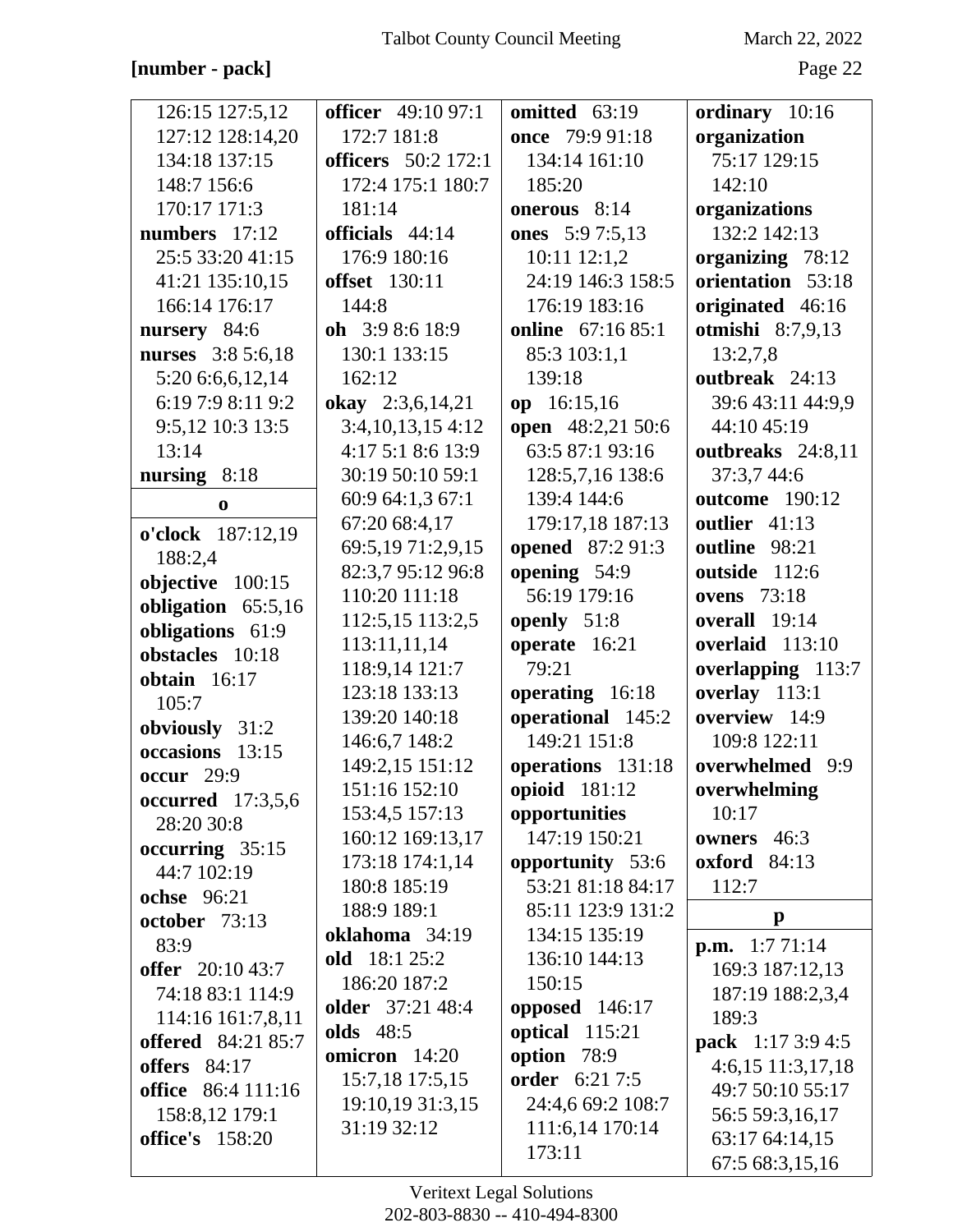## **[pack - pet]** Page 23

| 69:20 70:5,16         | 126:19 127:9,10          | passed 91:3              | 53:8,9,12,12,16          |
|-----------------------|--------------------------|--------------------------|--------------------------|
| 74:7 77:8 79:7        | 130:16 132:16            | 108:16 116:10            | 53:17,17 55:11,11        |
| 81:5 89:12 91:10      | 136:3,5                  | 158:10 170:18            | 56:11,15 77:14           |
| 94:15,20 95:13        | pantry 76:3 77:5         | 175:7,15                 | 79:18 80:1 87:6          |
| 96:2 109:17,18        | <b>papers</b> 144:21     | <b>passes</b> 172:20     | 88:19 90:10,13           |
| 110:15,18,20          | paragraph 167:2          | passing $171:8$          | 92:14 108:20             |
| 111:3,9,18 112:4      | 167:4 168:4              | passionate 178:16        | 114:17 116:13            |
| 112:6, 12, 13, 15, 18 | parallel 120:14          | passive 115:20           | 120:4 125:16             |
| 113:2,5,11,15         | parcels 100:9            | <b>patient</b> 6:13 93:2 | 126:6 127:1,3,11         |
| 116:4 117:19          | 101:15                   | patients $6:1,2,4,9$     | 127:20 128:9             |
| 118:8 119:1 121:6     | park 164:5               | 7:1,29:1,4,6,9,15        | 132:6 133:6 134:8        |
| 139:20,21 141:15      | parking 156:7            | 9:16,18 10:1,8           | 134:11 139:6,18          |
| 141:17,20 144:2       | 157:1,1,3,4,5            | patio 182:19,19          | 162:15,18 163:17         |
| 144:20 145:4,7,10     | parks 155:5,8            | <b>patrick</b> 70:6,7,20 | 181:5 182:17,20          |
| 145:15 146:7,11       | 164:2                    | 75:12 77:10 79:8         | 182:21 185:9             |
| 147:2,9 148:2         | part 5:20 8:18           | 166:3,9 173:19           | <b>people's</b> 113:18   |
| 149:3,13,15 150:2     | 58:20 63:15 67:17        | pattern 103:6            | peper 164:1 165:6        |
| 150:5,7,10 151:1      | 79:4 85:12 87:10         | 112:3                    | 165:9                    |
| 151:4,15 152:8,9      | 103:3 104:1 108:5        | paver 182:19             | percent $15:19$          |
| 153:3,14 154:5,6      | 122:8 127:13             | paving 156:19            | 16:1,3 18:3 19:11        |
| 154:11 155:3,4,10     | 143:13 144:5             | paxlovid 26:21           | 21:17,21 44:18           |
| 156:2,3,17 157:7      | 145:9,12 147:10          | pay 114:17 151:7         | 100:7,14,15,20           |
| 158:3,4,21 159:12     | 162:19 186:13            | 162:20 171:10,12         | 125:18 127:5             |
| 159:13 161:16         | participated 86:7        | 171:13 179:10            | 170:18 177:5,7,8         |
| 162:7,8 163:19        | particular 86:5          | payment $66:14,16$       | 177:9,14 178:8           |
| 164:13 165:4,5,10     | 139:16 141:11            | 125:10                   | pericarditis 28:16       |
| 165:20 167:5,10       | 148:4                    | peak 15:18 76:1          | perkins 82:12            |
| 167:18 168:8,19       | particularly 6:19        | 77:1                     | 91:1                     |
| 168:20 169:16         | 66:1 99:8 108:19         | peaks $35:17$            | permits 183:4            |
| 175:19 180:14,15      | parties 185:9            | pediatric 35:19          | 184:8 185:10             |
| 182:10 187:3,7        | 190:11,11                | peninsula 44:17          | <b>persevered</b> 92:21  |
| 188:20,21             | partner 81:3             | <b>pension</b> $125:3$   | persists 40:16           |
| packet 156:9          | 120:9                    | 175:5                    | <b>person</b> 10:7 39:18 |
| 160:3                 | partnering 88:16         | pensions 151:7           | 54:14,15 56:4            |
| page 126:16 167:2     | partners 10:13           | <b>people</b> 5:3 12:21  | 129:5 133:18             |
| 167:4 168:5           | partnership 93:4         | 16:14 20:6,8 21:9        | 176:12 177:1             |
| pages $128:8$         | 97:10,14 98:2            | 23:6 25:8,8,18,21        | personally 182:6         |
| pandemic 6:18         | 100:18 109:3             | 26:8, 10, 11, 19         | 190:3                    |
| 8:14,16,209:7         | partnerships 86:1        | 27:14 28:9,10            | personnel 187:15         |
| 12:18 17:4,20         | 92:7                     | 29:11,17 30:2,6,9        | 187:20                   |
| 19:6 30:15 34:7       | <b>parts</b> 103:9       | 34:4,13 37:13            | <b>persons</b> $73:15$   |
| 35:18 37:2 76:2       | 128:11                   | 38:7 39:7,8 42:2         | persuasive 183:5         |
| 77:2 84:20 85:10      | <b>pass</b> 54:15 175:12 | 42:11,15 45:10,11        | <b>pet</b> 44:4          |
| 108:12 116:15         | 178:4 181:17             | 47:11 50:19 51:7         |                          |
|                       |                          |                          |                          |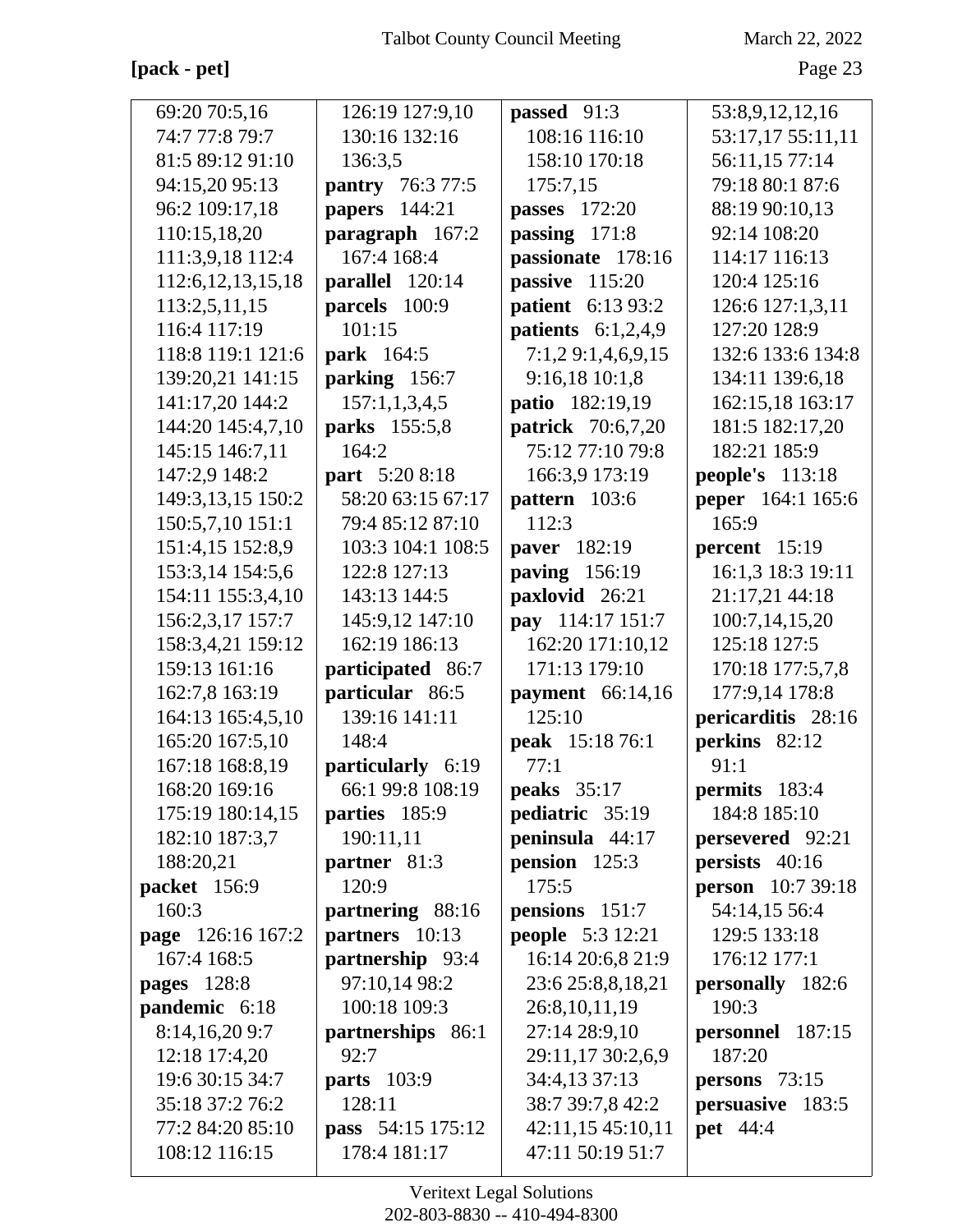**[pete - price]** Page 24

| pete 1:15 186:8     | plant 67:10 129:6   | populous 126:8     | prescribing 66:6         |
|---------------------|---------------------|--------------------|--------------------------|
| petition 184:15     | 129:7 158:17        | portfolio<br>99:15 | prescription 27:4        |
| pfizer $32:15$      | played 90:16,17     | portion $106:6$    | prescriptions            |
| pharmacies 27:2,3   | playground 50:8     | 123:12             | 120:2                    |
| pharmacy 120:1      | please 2:11 3:16    | portions 127:7     | <b>presence</b> 190:9    |
| phases 84:9         | 5:16 18:9 50:16     | position 7:21      | presentation 3:8         |
| philosophy 46:9     | 59:7 60:12,12       | 166:7              | 49:8 99:20 135:2         |
| phone 97:3 119:11   | 64:5,18 68:6,19     | positive 15:20     | preservation             |
| 121:3               | 68:20 71:9,11       | 38:18 49:11        | 153:12                   |
| photographs         | 154:15 168:10       | 171:14             | preserve 10:17           |
| 84:10               | 169:6 170:11        | positively 170:21  | president 13:17          |
| physically 105:10   | 173:7,8 188:11      | positivity 15:17   | 96:14,19 121:11          |
| physician $28:1,2$  | pleased 97:12       | possible 45:6 62:4 | 121:16 153:7             |
| picking 107:11      | 134:7               | 78:6,7 109:11      | 166:18 185:16            |
| picture 60:2 91:2   | pleasure 122:5      | possibly 7:4 179:1 | press 67:8,11,13         |
| 91:6 161:2          | pledge $2:9,12$     | post 139:17        | 67:14,16 158:10          |
| pictured 85:14      | plug 57:7           | potential 103:1    | 158:16                   |
| pie 138:2           | plugging 141:1      | potentially 23:3   | pressure 6:15 9:3        |
| piece 108:6,7       | plus $21:3$         | poultry 43:15 44:1 | preston 164:1            |
| 116:6,8             | pockets 101:5       | 44:3,8,16,18       | 165:7                    |
| pieces 47:18        | point 15:18 36:15   | 45:14,21 46:3      | <b>pretty</b> 40:5 125:5 |
| 176:17              | 40:7 90:6 93:4      | <b>pound</b> 76:3  | prevalence 37:10         |
| pier 164:4          | 102:4 107:14        | prayed $127:18$    | <b>prevent</b> 27:12,13  |
| pigs $47:5$         | 115:5 117:11        | prayer 2:8,12 54:9 | preventive 26:11         |
| <b>pill</b> 26:9,21 | 135:12 136:13       | 56:19 127:17       | previous 34:7 35:4       |
| <b>pins</b> 73:20   | 163:14              | pre 16:15,16 34:7  | previously 14:11         |
| place 2:19 15:10    | <b>points</b> 98:17 | 35:18              | 26:4                     |
| 26:7 57:5 70:8      | police 69:3,8,9,15  | precludes 97:15    | <b>price</b> 1:18 4:3,4  |
| 76:16 90:4 113:8    | 170:7,10 171:17     | predecessor 163:8  | 11:15,16 14:2            |
| 116:20 117:8,8      | 172:1               | predominance       | 18:8,10 31:1,10          |
| 119:21 182:1        | policing $171:15$   | 17:21              | 31:13 41:1 59:14         |
| 190:4               | politically 173:9   | predominant        | 59:15 64:12,13,19        |
| places 23:6 33:12   | politician 184:11   | 33:17              | 67:4 68:13,14            |
| 101:1 117:7         | polluting 142:12    | predominantly      | 72:1 89:10 94:11         |
| plan 3:3 106:16     | 183:18              | 37:21              | 115:5 133:11             |
| 107:9 121:9 122:9   | pon 114:20 115:3    | preference 131:12  | 134:2 136:14,16          |
| 147:15 149:6        | <b>pond</b> 157:12  | premises 106:12    | 137:19 138:1,5           |
| 160:8 164:4         | <b>pool</b> 84:5,11 | premium 114:18     | 140:19 141:10            |
| plane $24:7$        | 182:18 185:9        | <b>prep</b> 73:20  | 142:20 143:13            |
| planned 117:11      | pools 182:18        | prepare 74:6       | 146:10 149:8,12          |
| planning 66:5       | populated 98:1      | prepared 8:5       | 152:6,7 153:15           |
| 117:12 184:1        | population 21:17    | 74:14,15 133:7     | 154:3,4 155:1,2          |
| <b>plans</b> 125:3  | 22:11 23:15 40:21   | 140:2 152:13       | 155:21 156:1,18          |
|                     | 48:5 74:19 91:16    |                    | 158:1,2 159:1,10         |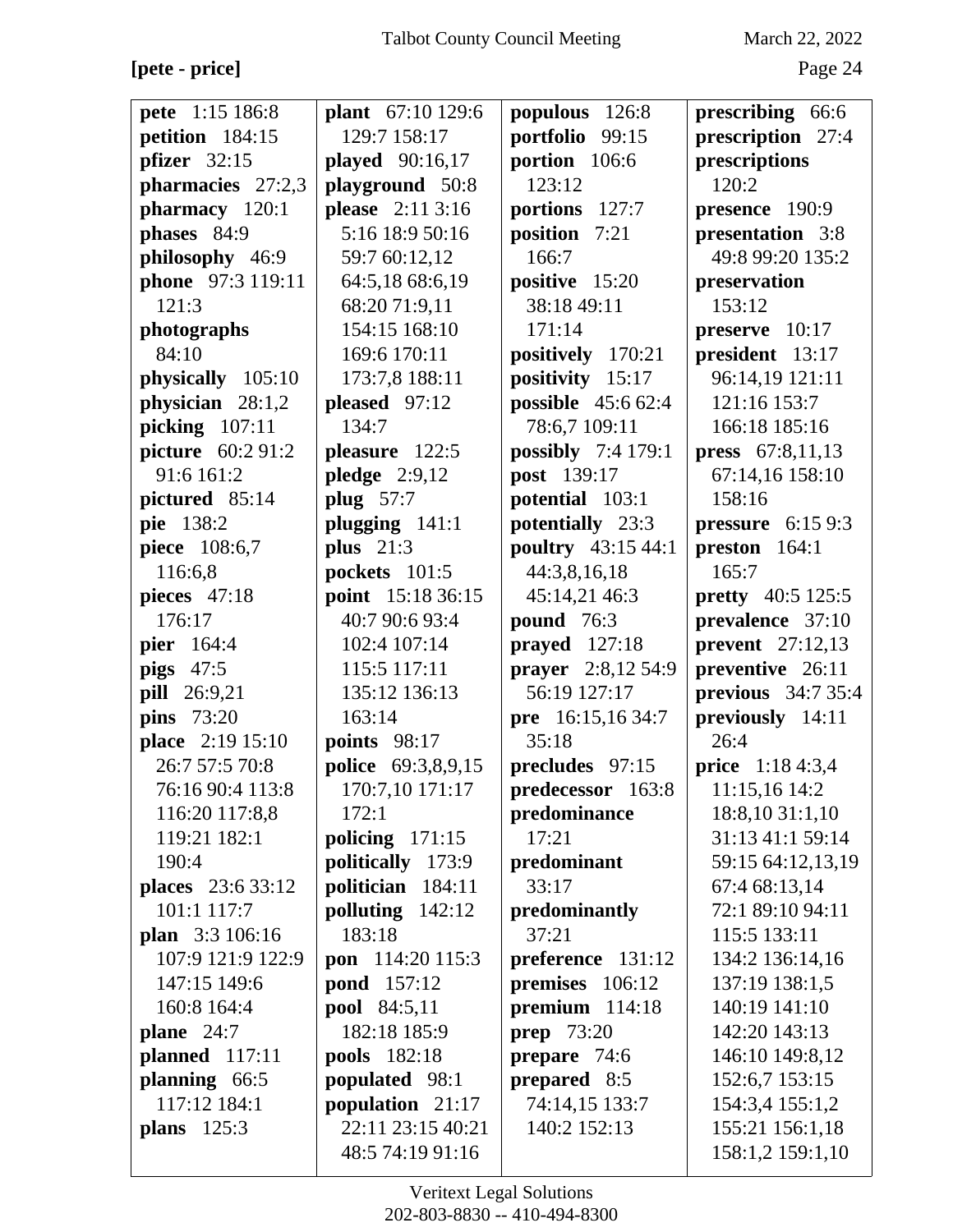## **[price - question]** Page 25

| 159:11,20 160:4<br>161:12 162:5,6,10<br>162:13 163:12<br>164:9,14 165:2,3<br>166:18 167:7,15<br>168:17,18 174:12<br>174:16,18 175:17<br>175:20 180:9,12<br>188:7,18,19<br><b>priced</b> 105:19 | 53:6<br>producing 80:10<br>80:11<br>professional<br>159:20<br>professionals 6:18<br>program $47:21$<br>48:6 61:6,12<br>72:10,17 73:1,5 | promote 51:15<br>53:15<br>prompt 66:13<br>174:8<br>property 66:3<br>88:8 92:20 99:5<br>proportions 18:19<br>proposal 159:20<br>160:5 161:12 | 71:10,13,15 72:5<br>72:6 82:11 94:12<br>95:13 124:2<br>126:15,20 130:6<br>131:7 147:14<br>156:6 169:4,8,14<br>190:2,17<br>pulled 94:4<br><b>pulse</b> 140:7 |
|------------------------------------------------------------------------------------------------------------------------------------------------------------------------------------------------|----------------------------------------------------------------------------------------------------------------------------------------|---------------------------------------------------------------------------------------------------------------------------------------------|-------------------------------------------------------------------------------------------------------------------------------------------------------------|
| pricing $105:20$                                                                                                                                                                               | 74:1,17 75:8 79:1<br>87:12,14 88:15                                                                                                    | proposed 166:7<br>protect 44:16                                                                                                             | pump 28:17<br>pumping 129:14                                                                                                                                |
| <b>pride</b> 52:14 56:8                                                                                                                                                                        | 100:4,13 103:19                                                                                                                        | protection 20:10                                                                                                                            | 146:21 147:6                                                                                                                                                |
| 57:8                                                                                                                                                                                           | 104:1,1 122:10                                                                                                                         | 25:9                                                                                                                                        | purchase 73:8,18                                                                                                                                            |
| <b>primary</b> 18:4                                                                                                                                                                            | 124:11 131:10                                                                                                                          | protective 34:10                                                                                                                            | purchased 43:3                                                                                                                                              |
| principal 65:5                                                                                                                                                                                 | 139:16 159:21                                                                                                                          | 34:13 36:2                                                                                                                                  | 73:17,19 116:1                                                                                                                                              |
| 66:14,17                                                                                                                                                                                       | 160:2,6,11 162:13                                                                                                                      | <b>proud</b> 10:13 91:7                                                                                                                     | purple 36:10                                                                                                                                                |
| printed 190:6                                                                                                                                                                                  | 178:13                                                                                                                                 | 93:20 174:6                                                                                                                                 | purpose 65:19                                                                                                                                               |
| priorities 6:16                                                                                                                                                                                | programming                                                                                                                            | 186:13                                                                                                                                      | pursuant 65:6                                                                                                                                               |
| 127:12                                                                                                                                                                                         | 93:13                                                                                                                                  | <b>prove</b> 124:15                                                                                                                         | <b>pursue</b> 100:19                                                                                                                                        |
| <b>private</b> 66:8 90:9                                                                                                                                                                       | programs $72:16$                                                                                                                       | provide 6:9,21                                                                                                                              | <b>push</b> 79:15                                                                                                                                           |
| 99:9,10                                                                                                                                                                                        | 75:4 79:1 87:4,7                                                                                                                       | 48:17 53:6 66:16                                                                                                                            | pushing 181:16                                                                                                                                              |
| probably $14:4,19$                                                                                                                                                                             | 87:11 98:6 135:20                                                                                                                      | 85:6 98:20 106:15                                                                                                                           | put 15:7 39:13                                                                                                                                              |
| 24:3,15 34:15                                                                                                                                                                                  | progress $6:372:7$                                                                                                                     | 120:9 131:4                                                                                                                                 | 56:771:187:3                                                                                                                                                |
| 46:16 50:1 52:14                                                                                                                                                                               | 72:7 109:8 180:2                                                                                                                       | 142:14 144:5                                                                                                                                | 91:15 95:6 99:14                                                                                                                                            |
| 116:17 139:21                                                                                                                                                                                  | progressive 107:4                                                                                                                      | provided 74:3,4                                                                                                                             | 106:21 107:21                                                                                                                                               |
| 140:4 147:18                                                                                                                                                                                   | project 61:11 62:5                                                                                                                     | 83:3 85:21 86:5                                                                                                                             | 117:4 130:8,18                                                                                                                                              |
| 176:8                                                                                                                                                                                          | 72:8 74:5 82:17                                                                                                                        | 101:15                                                                                                                                      | 134:3 135:5                                                                                                                                                 |
| <b>problem</b> 72:1 98:4                                                                                                                                                                       | 83:4,20 86:5,9                                                                                                                         | provider 23:5                                                                                                                               | 182:18,19 187:8                                                                                                                                             |
| 106:21 174:1                                                                                                                                                                                   | 90:7 96:10,17                                                                                                                          | 43:2 97:16                                                                                                                                  | <b>puts</b> 171:11                                                                                                                                          |
| 175:14                                                                                                                                                                                         | 97:6 98:20 99:13                                                                                                                       | providers 97:20                                                                                                                             | putting 7:3 56:14                                                                                                                                           |
| problems 19:14                                                                                                                                                                                 | 100:6 101:6,9                                                                                                                          | provides 149:21                                                                                                                             | 107:17 114:19                                                                                                                                               |
| 171:19,20                                                                                                                                                                                      | 103:14 104:14,18                                                                                                                       | providing $49:2$                                                                                                                            | 115:12 138:13                                                                                                                                               |
| procedures 62:6                                                                                                                                                                                | 105:3,14,17,18                                                                                                                         | 57:14,20 66:13                                                                                                                              | 140:10                                                                                                                                                      |
| proceed 70:11                                                                                                                                                                                  | 106:4,7,18 113:20                                                                                                                      | 83:17 97:16,21                                                                                                                              | $\mathbf{q}$                                                                                                                                                |
| 146:5                                                                                                                                                                                          | 149:7 156:15                                                                                                                           | 142:7                                                                                                                                       |                                                                                                                                                             |
| proceedings 2:1                                                                                                                                                                                | 166:8 184:3                                                                                                                            | provision 61:10                                                                                                                             | quality 48:11                                                                                                                                               |
| proceeds 65:17                                                                                                                                                                                 | projects $61:772:4$                                                                                                                    | provisional 110:2                                                                                                                           | quarantined 45:1                                                                                                                                            |
| process 67:17                                                                                                                                                                                  | 72:8 89:16 95:2                                                                                                                        | 110:11                                                                                                                                      | quarter 74:11<br>118:11                                                                                                                                     |
| 70:12 102:5 113:9                                                                                                                                                                              | 130:12 135:16                                                                                                                          | provisionally                                                                                                                               |                                                                                                                                                             |
| 129:4 144:8,15,19                                                                                                                                                                              | 183:1                                                                                                                                  | 101:16                                                                                                                                      | queen 44:6 169:3                                                                                                                                            |
| 148:15 158:9                                                                                                                                                                                   | prolonged 28:11                                                                                                                        | provisions 61:15                                                                                                                            | question 18:10                                                                                                                                              |
| proclamation 3:7                                                                                                                                                                               | promise $110:8,9$                                                                                                                      | <b>public</b> 25:20 38:19                                                                                                                   | 115:16 128:5,7<br>133:11 140:19                                                                                                                             |
| 5:16 11:8,21                                                                                                                                                                                   | 114:1                                                                                                                                  | 45:3 48:13 63:7                                                                                                                             | 145:10 170:17                                                                                                                                               |
| 50:13,16 52:12                                                                                                                                                                                 |                                                                                                                                        | 65:4,9,19 69:17                                                                                                                             |                                                                                                                                                             |
|                                                                                                                                                                                                |                                                                                                                                        |                                                                                                                                             |                                                                                                                                                             |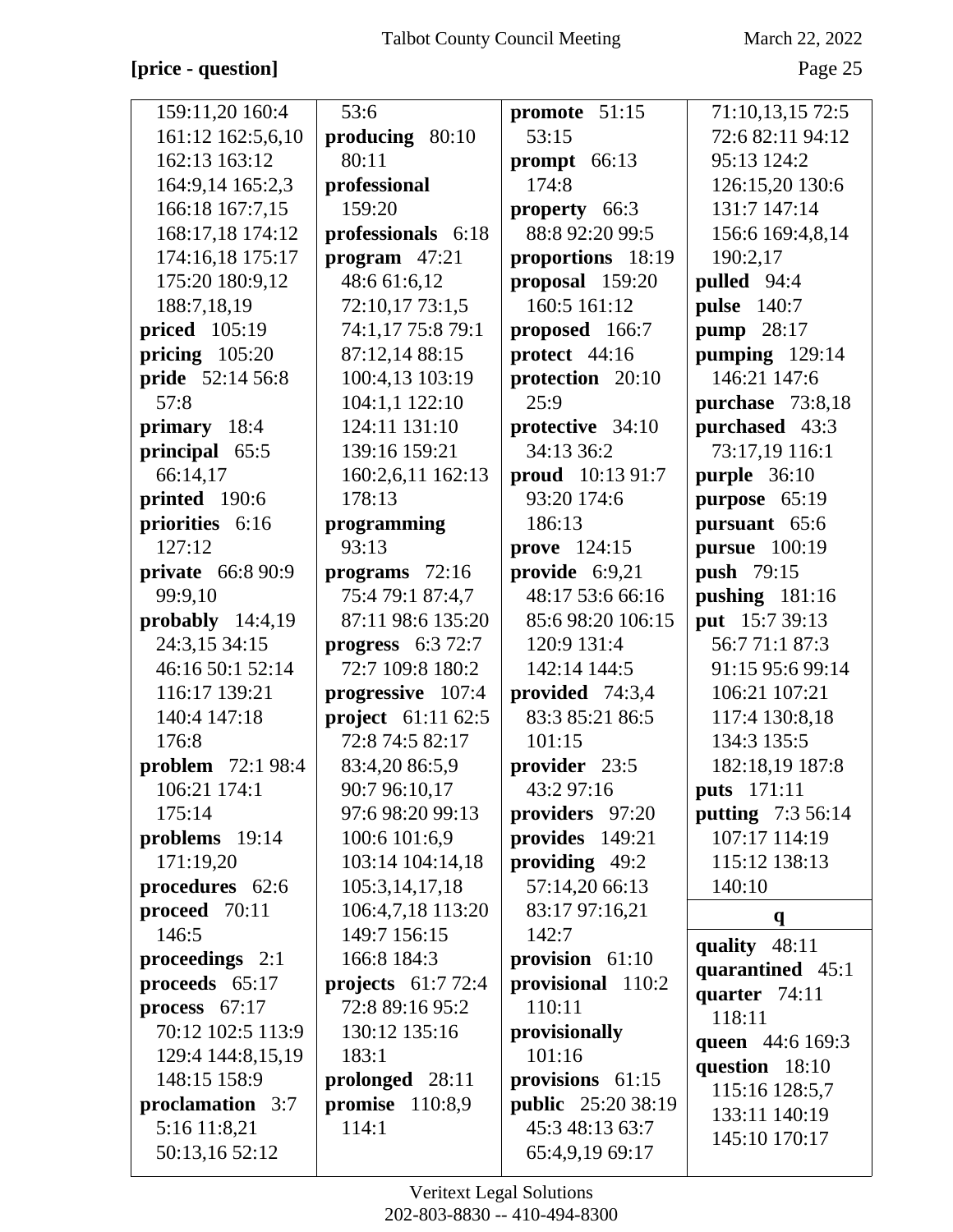## **[questions - relationship]** Page 26

| questions 19:4           | <b>reads</b> 110:21      | <b>recall</b> 99:14 | reconvene 188:6          |
|--------------------------|--------------------------|---------------------|--------------------------|
| 32:19 98:18 121:1        | <b>ready</b> 102:20      | receive 72:4        | <b>record</b> 53:7 60:12 |
| 128:16 138:6             | 103:2 105:11             | received $72:14,17$ | 68:20 118:16             |
| 139:4 145:16             | 123:11 153:6             | 73:2 98:9 102:2     | recorded 190:6           |
| 156:16 169:6             | 174:16,17                | 105:1 122:8,9       | recovery 122:7           |
| quick 57:7 83:20         | reaffirm $51:15$         | 125:8,11 156:13     | 124:7,17 125:1           |
| 101:13                   | reaffirming $53:14$      | 164:11              | recreation 155:9         |
| quickly 6:13 26:13       | real 93:20 120:14        | reception 84:12     | 164:2                    |
| 28:5 110:12              | 122:4 185:6              | 179:16              | recreational 155:6       |
| quite 15:1 17:9          | 187:15                   | recess 96:7         | recuse $119:1$           |
| 19:21 35:14              | realize 53:9             | recession 184:15    | <b>red</b> 35:1 104:1    |
| quote 126:16,19          | 118:17 181:1             | recipient 60:20     | <b>reduce</b> 47:12      |
| 127:3                    | realized 116:12          | 73:6 74:2 83:5      | redundant 117:8          |
| quoted 10:15             | realizes 79:19           | reckoned 176:12     | reeve $10:15$            |
| r                        | <b>really</b> 13:6 14:6  | recognition 3:7     | <b>refer</b> 27:9 28:4   |
| race 53:19               | 15:1,6 16:4 17:4         | 5:17 50:17          | referred $170:10$        |
| racial 51:1              | 17:14 21:14 22:11        | recognize $7:88:11$ | refinancing $65:19$      |
| <b>racks</b> 73:20       | 23:3 25:19 26:5,7        | 51:19 53:11 54:18   | 66:2                     |
| rain 169:5               | 26:19 28:21 31:5         | 134:11 178:21       | reflect $12:14$          |
| raise 71:3,7             | 31:7,18 33:18            | 179:14              | 170:12                   |
| <b>raised</b> 184:18     | 35:4,7,10,12,20          | recognizing 81:7    | refocusing 25:3          |
| raising 51:9             | 36:1,11,20 37:6          | 179:8               | reform $170:10$          |
| <b>ran</b> 87:8          | 39:4 40:2,10,14          | recommend 23:11     | <b>refund</b> 151:6      |
| range 16:4 18:1          | 41:16 42:9,15,17         | 29:11 49:16 141:5   | refunds $125:3$          |
| 34:20 42:6 172:10        | 42:19 43:1 45:5          | recommendation      | regard 75:8 125:6        |
| ranging 37:3             | 71:1 76:7 77:18          | 22:19 23:9 27:15    | 148:16 158:9             |
| rank 126:11              | 81:3 88:11 100:21        | 32:18 132:9         | regarding 49:15          |
| <b>ranked</b> 127:6,11   | 107:19 112:4             | 148:11              | 58:8 140:9 166:7         |
| 127:21 128:2,20          | 121:10 122:21            | recommendations     | regardless 53:17         |
| ranking $127:4$          | 123:15 124:18            | 22:12,15 122:19     | region $43:11,12$        |
| rapid $43:7$             | 129:9 135:11             | 123:11 133:9        | 44:20 158:16             |
| rate 15:12 21:3          | 136:4,21 137:3           | 134:6,9,19          | regional $5:7,19$        |
| 35:2 38:5 42:4           | 138:21 139:2             | recommended         | 7:11 41:2 137:9          |
| rates 37:18 40:17        | 152:16 163:10            | 25:16 133:21        | 165:12,13                |
| ray 67:5 123:4           | 174:9 175:9,21           | recommending        | regular $114:12$         |
| <b>reach</b> 54:14 100:7 | 176:2 178:17,17          | 23:14 128:18,20     | regulations 69:13        |
| reached $102:1$          | 179:13 180:9,18          | 129:11 130:7        | rehabilitation           |
| reactivated 40:7         | 182:5 185:21             | 132:4,12 133:2      | 65:20                    |
| <b>read</b> 5:16 44:17   | reappointment            | 155:7               | related $24:1432:2$      |
| 50:15 60:11 64:18        | 153:13 154:8             | reconnect 100:4     | 66:4 158:14              |
| 68:19 80:2 113:12        | <b>rear</b> 39:11        | 101:6 102:3         | 190:11                   |
| 126:17 139:5             | <b>reason</b> 39:10 40:6 | 103:21 104:14       | relating $66:19$         |
| 156:9 160:3              | reasons $29:10$          | 106:6               | relationship 95:10       |
|                          | 122:1                    |                     |                          |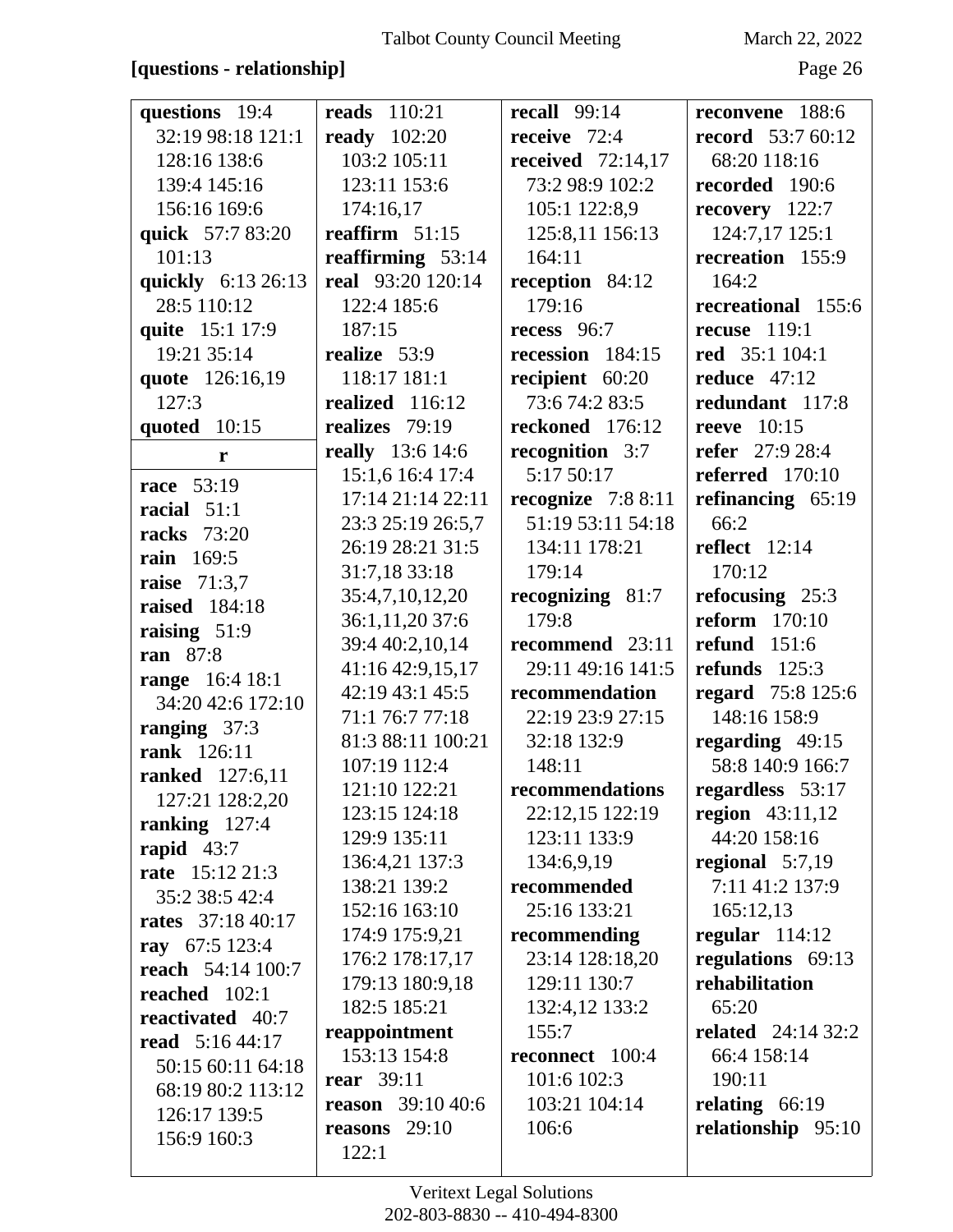# **[relatively - right]** Page 27

| relatively 83:20     | reporting 30:6            | reservations             | resulting 17:15          |
|----------------------|---------------------------|--------------------------|--------------------------|
| released 20:15       | 95:4 182:5                | 141:15                   | results $122:14$         |
| relieving $109:14$   | <b>reports</b> 34:2 95:5  | <b>reserve</b> 133:4,8   | 126:2                    |
| remain $6:13$        | representation            | 135:14                   | retain $171:5$           |
| remaining $73:10$    | 51:5                      | reserves 125:4           | retirement 181:21        |
| 98:21 106:9          | representative            | resident 22:9            | retrospective            |
| remains 32:13        | 155:8                     | residents 45:20          | 32:10                    |
| 35:7 37:8            | representatives           | 97:8 137:16              | return $24:5$            |
| remarking 140:8      | 86:12                     | 171:17 185:13            | returned 87:6            |
| remember 35:6        | representing $51:1$       | 186:5                    | revenue $163:5$          |
| 47:2 80:18 89:11     | request $107:15$          | resilient 125:1          | 170:20                   |
| 89:12 91:12 92:9     | 129:16 144:8,10           | resistant 39:21          | revenues 176:6           |
| 93:13 100:14         | 145:1,3,5 156:5           | resolution 60:10         | 160:21<br>reverse        |
| 170:11 179:4         | 158:7,20 159:18           | 60:13 62:14,19           | <b>reverts</b> 177:15    |
| <b>remind</b> 162:15 | 160:18 161:5              | 63:21 64:17 65:1         | review 98:18             |
| 163:17               | requested 132:7           | 65:2 147:10              | revisions 166:20         |
| reminder 25:13       | 166:19                    | 158:11,14,18             | <b>revisit</b> 143:10    |
| <b>remote</b> 126:13 | requesting 106:15         | 166:14,16 184:14         | 173:4                    |
| 128:11               | 153:12 154:8              | resolved $62:11,14$      | <b>rewrite</b> 167:10,19 |
| remotely 116:13      | 156:10 158:12             | resources 8:16           | $rfi$ 129:4              |
| <b>remove</b> 172:20 | 160:4,20 161:4            | 124:4,21 184:8           | rhythm $28:14$           |
| removes 172:2        | 164:3,6 166:3,6           | <b>respect</b> 52:1 54:4 | ribbon 84:1 89:11        |
| renovation 183:1     | requests 78:13            | 166:14                   | ride 93:18 178:20        |
| reopened 83:19       | 153:10                    | respectful 134:8         | right 5:5 12:7 14:6      |
| 87:2,10              | <b>require</b> 40:10 95:2 | respective 173:2         | 15:21 16:20 22:2         |
| reopening 87:3       | 121:2 135:20              | respiratory 34:8         | 24:11 31:9,12            |
| replace 129:14,19    | required 9:19             | 43:14                    | 33:9 34:18 38:4          |
| replacement          | 61:13 69:13 73:11         | <b>respond</b> 138:19    | 38:17 44:5 49:10         |
| 65:12 67:12          | 83:10                     | responded 125:17         | 50:12 54:7 56:5          |
| 158:15               | requirement $24:1$        | respondents              | 95:19 102:15             |
| replenish 131:19     | 24:16 82:10               | 125:19 128:15            | 103:7 109:12             |
| replenishing         | requirements 6:9          | responding 6:1           | 110:17,19 111:9          |
| 125:4 151:2          | 23:16 62:1 95:8           | response 137:7           | 111:21 112:8             |
| replicated 89:2      | 104:20 181:12             | 166:5,12 170:9           | 115:3 117:19             |
| 90:4                 | requires $69:972:3$       | responses 125:19         | 118:5 119:21             |
| report $39:1$        | 104:7 114:8               | 137:10                   | 120:4 121:14             |
| 122:10 126:16        | requiring $103:20$        | responsible 173:9        | 122:2 138:4              |
| 128:8 153:8          | <b>rescue</b> 3:3 106:16  | rest 78:19 111:14        | 142:16 143:13            |
| 165:18 169:11        | 107:9 121:9 122:8         | 113:12 143:10            | 145:15 146:10,21         |
| 182:10               | 149:6                     | restoration              | 147:5,16 150:5           |
| reportable 38:16     | research 28:8             | 147:21 148:1             | 151:4,14,16,16           |
| 38:20 41:20          | 172:19                    | <b>result</b> 20:5 24:15 | 160:9,10 163:13          |
| reported 1:20        | resembled 9:14            | 104:13                   | 178:6,18 187:1,2         |
| 38:18                |                           |                          |                          |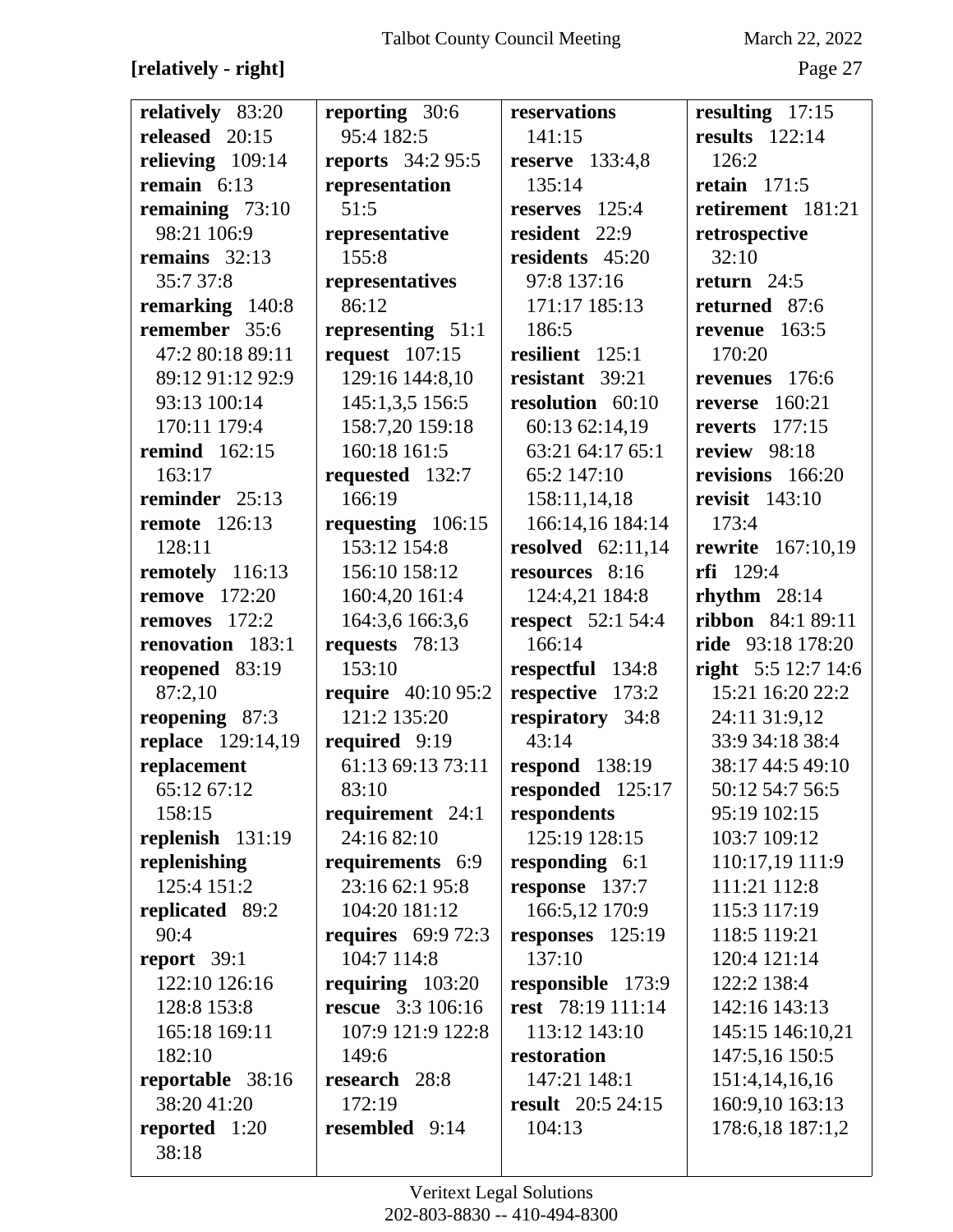# **[rights - seeking]** Page 28

| rights $61:16,20$        | salaries 132:18     | season $34:5,6$     | 161:19,20 162:1,3    |
|--------------------------|---------------------|---------------------|----------------------|
| 66:3                     | 133:14              | 35:16 37:11         | 162:5,7 164:17,19    |
| righty $175:17$          | sale 65:4,18 66:8,8 | season's $35:2$     | 164:21 165:2,4       |
| risher 159:16            | 66:20               | seasonal 36:13      | 168:9,11,13,15,17    |
| 160:10 161:1             | salisbury 125:21    | seasons 34:7 35:18  | 168:19 188:10,12     |
| 162:12 163:12,21         | salute 181:15       | 35:21               | 188:14,16,18,20      |
| risk 7:5 20:21           | sat 79:16 91:13     | seating $172:12$    | section 60:16        |
| 21:10,15 22:1,20         | 124:19              | second 3:14,16      | 65:10,13 66:18       |
| 23:2,8 26:8,12,19        | satchell 5:11 7:18  | 11:5,7 33:1 59:4,6  | secure 97:7 103:9    |
| 27:7,16 28:13            | 7:198:1,4,7         | 64:2,4 68:2,3,5     | 105:16 116:3         |
| 45:5,11 47:13            | saturday 57:11      | 72:5 82:10 99:6     | secured 100:3        |
| risky $20:18$            | 58:3,10 169:2       | 99:17 137:17        | 104:7                |
| roadways 99:9,11         | sauna $84:6$        | 149:12 151:17       | securing $67:18$     |
| <b>robbie</b> 75:9 88:1  | saved 13:15         | 153:15,17 154:12    | 105:2                |
| 91:10                    | saving $142:6$      | 154:14 155:11,13    | security $132:12,15$ |
| rock 92:3 94:5           | savings 179:8,14    | 156:18 157:14       | 148:21               |
| rofe $75:11,12$          | saw 17:12 19:10     | 158:19 159:1,3      | see 10:11 14:2       |
| 173:19                   | 19:19 20:4 46:14    | 161:17,18 164:14    | 17:14,20 20:3        |
| role 90:16,17            | 47:4,13 75:17       | 164:15 167:2,3      | 23:21 29:3 31:11     |
| roll 3:17 160:18         | 89:14 118:18        | 168:4,5,8,10        | 32:17 34:1,15        |
| 168:10                   | saying 112:15,19    | 173:12 182:7        | 35:1,10 36:1 40:8    |
| <b>room</b> 84:3         | 174:4 177:3         | 188:8,10            | 40:16 42:3 50:8      |
| rooms $84:6$             | says 90:12 111:20   | secondary 18:6      | 52:10,10 54:6,10     |
| <b>round</b> 133:3       | sb996 174:21        | secretary $3:15,18$ | 54:11 56:11 75:19    |
| <b>route</b> 147:8 169:5 | scale 18:16         | 3:204:1,3,55:15     | 79:9 86:16 87:9      |
| 183:11                   | scan 140:16         | 5:17 7:17 11:6,9    | 87:21 91:1,14,15     |
| row 182:8                | scenario 120:8      | 11:11,13,15,17      | 92:10,11 93:15       |
| run 92:2 172:9           | 183:10              | 50:15,17 52:6       | 102:14,18 103:1,4    |
| running $118:19$         | schedule 35:9,12    | 59:2,6,8,10,12,14   | 111:7,8,21 112:1     |
| runs $88:2$              | schedules 54:17     | 59:16 60:11,13      | 112:19 113:6,8       |
| runway $160:1,1,6$       | school 24:14 82:18  | 63:3,11,15,19       | 119:8 122:16         |
| rural 66:10 67:19        | 88:8 89:20 92:20    | 64:4,6,8,10,12,14   | 130:11 131:12        |
| 89:6 98:4 99:3           | 119:10              | 64:16 65:1 67:2     | 134:7 140:14         |
| 101:3 108:19             | schooling 116:16    | 68:5,7,9,11,13,15   | 145:13 181:9         |
| 111:16,18 112:16         | 116:21              | 68:18,21 71:3,12    | seeing 3:5 15:19     |
| 113:2                    | schools $24:11$     | 151:17,21 152:2,4   | 15:21 16:6 18:7      |
| S                        | scope 139:14        | 152:6,8 153:16,18   | 19:21 28:13 29:14    |
| sacrifice 7:9            | 164:10              | 153:20 154:1,3,5    | 30:4 33:18,21        |
| sacrifices<br>173:12     | scrap $165:13$      | 154:14,16,18,20     | 34:5 42:15 76:9      |
| sadnesses 91:2           | <b>screen</b> 98:11 | 155:1,3,13,15,17    | 86:17 129:4 139:7    |
| safe 45:15 49:5          | script $176:14$     | 155:19,21 156:2     | 181:7                |
| 55:14 87:5               | seal 7:14 52:3      | 157:14,16,18,20     | seeking $30:10$      |
| safety $160:1,6$         | 62:21 190:13        | 158:1,3 159:2,4,6   | 135:12               |
| 169:4                    |                     | 159:8,10,12         |                      |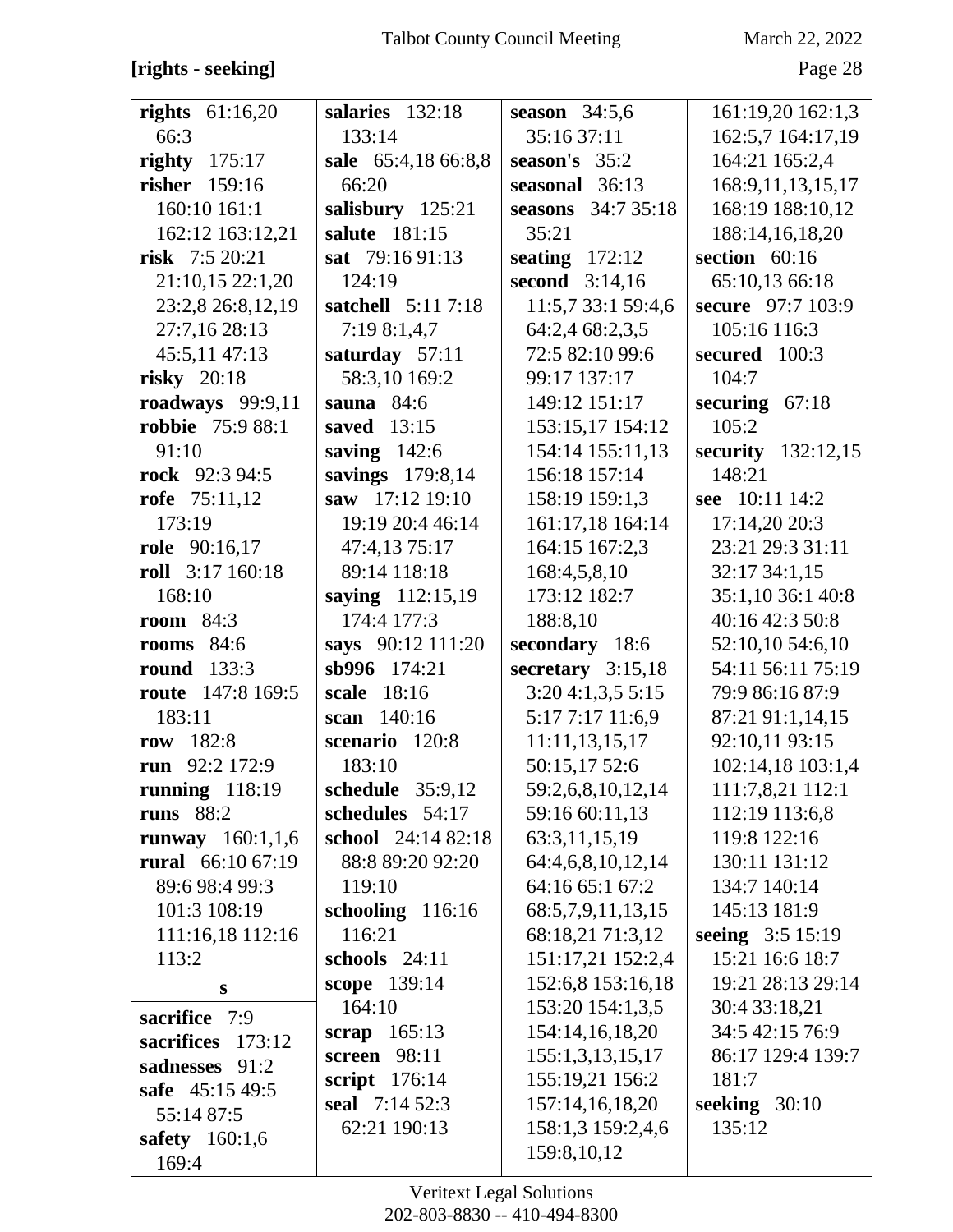[seen - six]

March 22, 2022

Page 29

| seen 15:16 28:8               | sequitur $124:10$                        | severely 28:21                   | showed 18:2                            |
|-------------------------------|------------------------------------------|----------------------------------|----------------------------------------|
| 29:8 32:13 35:7               | serially 103:8                           | sewer $124:1$                    | showing $15:13$                        |
| 35:13 37:8 41:13              | series $66:12$                           | 129:21 130:2                     | 35:19                                  |
| 41:14 43:21 120:1             | serious $39:20$                          | 141:8 142:8                      | shown 28:19                            |
| segment 127:4                 | serve 52:17 72:21                        | sexual 53:18                     | shows 34:21 35:17                      |
| 128:6                         | 73:11 74:18 80:1                         | seymour $82:20$                  | 84:8                                   |
| self 163:18                   | 83:15 115:12                             | sh $78:17$                       | shutting $118:1$                       |
| senate 172:19,19              | 139:12                                   | shading $103:4,5$                | shy $177:3$                            |
| 175:15 176:13                 | served 73:14                             | shame 178:11                     | sic 105:1                              |
| 177:20 178:1                  | 75:18,20 83:11,12                        | share 19:13 61:11                | sick 16:14 22:15                       |
| 179:5                         | 88:15 184:17                             | 99:3 122:18                      | 23:3,13 25:13                          |
| senator $174:21$              | serves 132:6                             | shared 82:19                     | 27:16 28:21 30:20                      |
| 175:4,12 177:21               | service 13:5 57:20                       | sharing $24:17$                  | sickest 9:1                            |
| 178:2 181:15                  | 66:10 97:15,17,20                        | 93:11                            | side 97:14 179:4                       |
| senators 179:20               | 97:21 99:4,11                            | sheer 9:8                        | sided 98:9                             |
| send 18:20 69:20              | 103:2 104:11                             | shelves 131:19                   | sign 107:18,19                         |
| 148:12 167:5,11               | 106:10 107:18                            | shelving 73:20                   | signal $181:19$                        |
| 167:19 168:6                  | 108:2 114:9,10,18                        | sheriff $69:21$                  | signature 190:15                       |
| 181:18                        | 114:19,20 115:3                          | 171:10                           | signed 73:5 74:1                       |
| sending $77:2,11$             | 119:11 125:3                             | sheriff's $171:1,12$             | 82:15 87:9 147:14                      |
| senior 73:1,3 74:1            | 144:18 151:2                             | 180:20                           | significant 9:8                        |
| 74:7,16,18 76:17              | 169:7 170:2                              | sheriffs 70:19                   | 30:641:1445:11                         |
| 79:2 82:12,20                 | 173:15                                   | 171:12                           | signify $111:4$                        |
| 83:13 84:15,16,20             | services 48:4                            | shift $9:643:5$                  | similar $26:15$                        |
| 84:21 86:12,19                | 57:16 62:10 74:18                        | shifting $25:5$                  | 29:18 39:16                            |
| 88:8, 14, 18 89:3             | 83:18 85:1,6                             | shine 169:6                      | simply $171:19$                        |
| 91:15 92:11 156:7             | 92:10,13 130:14                          | shining $79:5$                   | single 132:14                          |
| 157:2,6                       | 151:2 159:21                             | shopping $117:16$                | sir 146:20 169:15                      |
| seniors 17:21                 | 171:2                                    | 182:18                           | sit $5:8$ 142:11                       |
| 29:20 78:4 87:5               | serving $88:18$                          | shore 5:7,19 7:10                | 162:11 173:3                           |
| 87:17                         | session $143:15$                         | 44:19 73:2 74:2,4                | 175:4,11                               |
| sense 21:5 113:11             | 179:16 187:13,14                         | 74:14,16 75:1,7                  | site $16:1983:1,3$                     |
| 163:1 173:8                   | 187:18                                   | 79:2 83:6 85:17                  | 84:8,9 88:18                           |
| sent 62:14 92:9<br>166:4      | sessions $69:17$                         | 86:13 137:9                      | 179:2                                  |
|                               | set 30:13 66:18                          | 165:13 169:1<br>short $64:21$    | sitting 88:7 105:10<br>110:8,15 133:19 |
| sentences $167:3,7$<br>168:4  | 92:19 164:9 190:4                        |                                  |                                        |
| sentiment 137:13              | setting $23:2041:8$<br>115:2             | shortage $105:4$<br>shorter 12:2 | 173:8 176:12<br>situation $14:16$      |
|                               |                                          | shortness 29:6                   | 46:6 49:12 104:12                      |
| separate 66:12<br>72:15 103:8 | settings $23:15,17$<br>25:21 47:12 80:16 | shot 49:17                       |                                        |
|                               | seven $57:12$                            | <b>shout</b> 81:9                | 105:12<br>situations 6:16              |
| september 65:9<br>190:20      | severe 20:1 21:4                         | show $21:1436:5$                 | 41:4                                   |
|                               | 26:19 27:17 31:14                        | 58:1                             | $\sin$ 25:242:12                       |
| septic 129:12,19              |                                          |                                  |                                        |
| 142:10 147:2,4                | 31:15,19                                 |                                  | 61:15,20 126:10                        |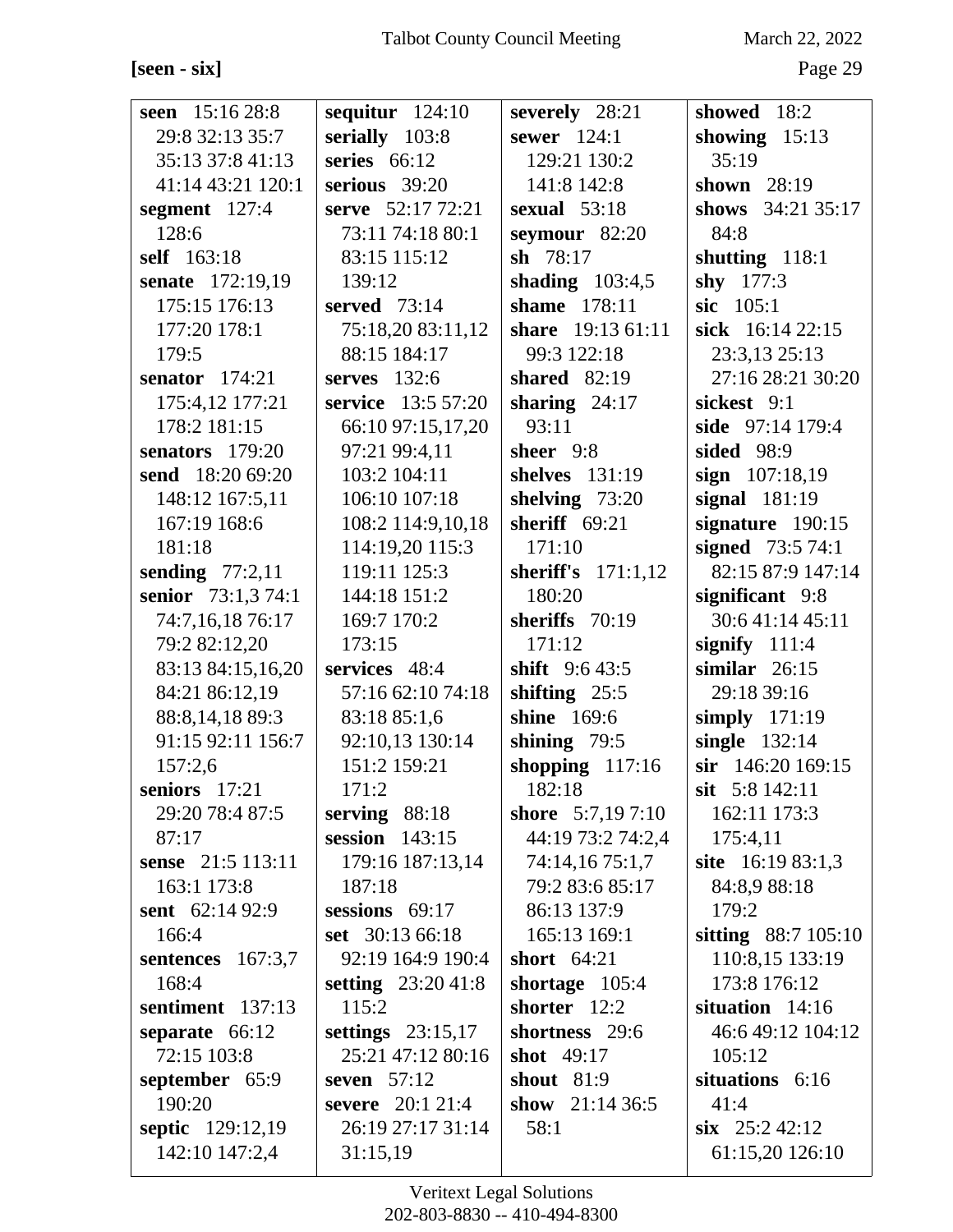## **[six - stipulations]** Page 30

| 172:10 187:12           | speaker $10:21$        | st $63:1065:16$    | 104:4 105:2 129:2  |
|-------------------------|------------------------|--------------------|--------------------|
| size $40:21$            | 12:9,11 112:8          | 67:9 72:18 73:6    | starting $17:14$   |
| slide $31:2$            | speaking $54:8$        | 74:21 75:6,13      | 30:14 117:20       |
| slides $121:18$         | special 10:7 26:7      | 77:6 79:20 80:17   | 182:16             |
| slow $40:15$            | 30:13                  | 82:18,21 84:14     | state 19:6 44:14   |
| small 8:18 21:13        | specialized 6:6        | 87:13 92:6 158:16  | 49:13 57:13 72:15  |
| 73:10 79:21 88:10       | species $46:12,18$     | staff $63:672:19$  | 83:2 84:19 88:21   |
| 90:1 128:2 137:15       | 46:19,20,21 47:10      | 74:20 85:18 91:5   | 90:16 92:8,18      |
| smaller 20:13 52:8      | specific $131:5$       | 133:18 135:3,8     | 98:3,6 100:12      |
| smith $69:21$           | specifically           | 136:12 138:10      | 106:19 108:6,21    |
| snappy 121:19           | 126:12                 | 146:15 148:3       | 111:15 112:17      |
| social 34:10            | <b>speed</b> 103:13    | 164:8 185:12       | 115:20 122:6       |
| socializing $84:18$     | 113:19 114:2           | stamp $12:1,4,8$   | 164:4 171:13       |
| society 58:8            | 121:13                 | 40:2 60:3 117:21   | 172:16 179:9       |
| softly 101:20           | speeds 114:11,17       | 118:3 123:2,19     | 181:8 190:1,2      |
| solid 135:15            | 114:18                 | 130:4 141:4 144:5  | statement 187:16   |
| 170:18                  | spend 95:8 125:14      | 145:1,6,9,12       | statements 55:19   |
| solve 98:4 106:21       | 125:18 144:9           | 147:17 148:11      | states 43:21,21    |
| solved 98:5             | 145:19                 | 149:1,19 150:3,6   | 61:14,21 66:9,10   |
| somebody 81:11          | spending $40:13$       | 150:9,11 151:3     | 158:13             |
| somewhat 123:17         | 72:7 135:19 184:7      | 152:11 153:5,7     | station $127:13$   |
| soon $43:250:9$         | spent 73:9             | 154:7 155:5 156:4  | 130:10             |
| 101:8 104:21            | spite $10:17$          | 158:5 159:14       | statistic 80:2     |
| 110:3                   | splash $101:18$        | 160:12 162:9       | stats $87:8$       |
| sorry 4:16 18:16        | split 173:12           | 163:20 164:1       | status 37:2 98:20  |
| 19:1 78:18 112:10       | spoke 14:18            | 165:7,11,21        | 107:7              |
| 123:20 142:1            | 166:17 173:20          | 168:21 169:12      | stay 25:17 30:19   |
| 165:21 167:20           | 176:17                 | 175:15             | 78:5 179:10,10     |
| 183:18                  | spoken 170:15          | stand 2:9 12:3     | 181:4              |
| sort 20:17 26:10        | sponsor $71:7$         | 53:11 55:11 100:1  | staying $23:11$    |
| 34:8 35:8 36:17         | 174:21                 | standard 63:17     | steady $15:13$     |
| 47:1 103:5 106:13       | sponsors 71:5          | 113:17             | steep $17:9$       |
| sorts 43:15 105:15      | 177:21                 | standards 183:15   | stenographic       |
| sought $147:18$         | <b>spot</b> 108:13     | standing $2:11$    | 190:6              |
| sound 40:20             | spotlight 56:14        | standstill 116:18  | stenographically   |
| 134:19                  | <b>spread</b> 25:18,21 | star $92:4$        | 190:6              |
| sounds $152:14$         | 34:16                  | stars $94:5$       | step $70:1290:13$  |
| sources 83:2            | spreads $43:14$        | start $2:15\,36:7$ | 158:8,9,19         |
| 100:19                  | spring 48:3,16,17      | 47:21 49:20        | stepp 169:18,19    |
| <b>south</b> 33:13      | 182:15                 | 112:13 148:14      | stepped $9:12$     |
| <b>space</b> 50:4 82:19 | sprung $182:15$        | 174:20 182:17,18   | 49:10              |
| 84:4,11 97:19           | spur $124:7$           | 183:1              | steve 96:21        |
| speak 12:7 75:12        | square $82:17$         | started $14:7,18$  | stipulations 190:8 |
| 95:14,17                | 112:2                  | 100:5 101:10       |                    |
|                         |                        |                    |                    |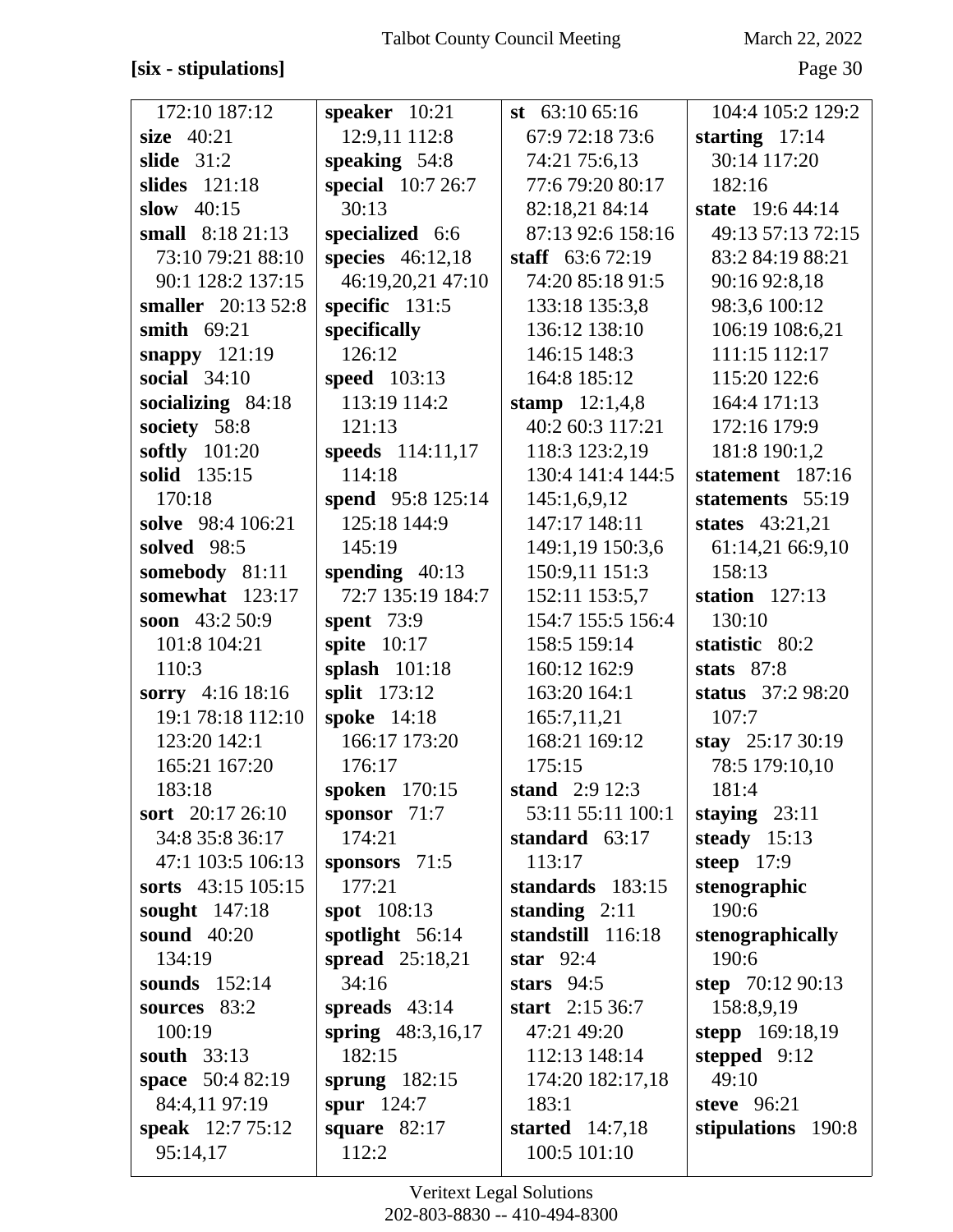**[stop - tax]** Page 31

| stop $17:1454:12$   | summer $87:4$      | 132:19 134:7,11           | 42:11 43:11 44:2            |
|---------------------|--------------------|---------------------------|-----------------------------|
| 56:16,18 57:1       | 184:16             | 137:12,20 138:20          | 45:17 51:19,21              |
| 184:21 185:1,2      | sunday $57:11$     | 139:7,11 140:9            | 52:4,16 60:14               |
| stopped $176:3$     | 58:13              | surveys 137:20,21         | 62:11,18 63:1               |
| stops 177:14        | super $26:12$      | 140:6                     | 65:2,8,13,15 69:2           |
| storage $73:20$     | supplemental       | survivors 29:16           | 70:10 72:10 76:16           |
| stories $93:11$     | 145:4,6 151:11     | sustaining 163:18         | 96:9,10 97:5,9,11           |
| storm 157:10,11     | supplies 62:9      | swap 2:19 3:11            | 97:17 99:10 100:1           |
| straight $70:696:6$ | 72:20 73:10        | swiftly 175:13            | 100:6,8 102:17              |
| 134:10              | supply $105:4,5$   | swimming $84:11$          | 106:7 109:2 122:7           |
| strain $33:17$      | support $52:21$    | swine $47:3$              | 123:6,10 125:20             |
| strangers $7:13$    | 55:4 70:15 76:11   | switch 2:20               | 132:5,11 137:10             |
| strategic $117:12$  | 77:17 86:1,5,20    | 116:20                    | 137:14,16 139:13            |
| street 50:1 58:4    | 124:11 129:16      | symptoms 28:11            | 142:15 156:7                |
| strength 10:16      | 149:21 151:10      | 30:7                      | 169:21 170:6,13             |
| stress 15:8 21:7    | supported $72:19$  | system 5:19 7:10          | 170:14,20 171:4,8           |
| 30:7                | 160:14             | 8:15 15:9 27:14           | 171:11,15,16                |
| stressed 124:20     | supportive 138:11  | 45:4 65:17 92:19          | 172:6,10,14                 |
| strike 167:3 168:3  | supports $129:17$  | 101:11,14 102:11          | 180:10 184:5                |
| strokes 28:14       | supposed 178:15    | 129:13,19,21              | 185:12,13 186:4             |
| strong 124:21       | 181:4              | 130:2 132:8,8             | 190:3                       |
| strongly 36:2       | sure 8:12 12:16    | 141:8 147:2,5             | talent $171:7$              |
| stuck 179:3         | 38:7 69:7,19 75:9  | 180:17 182:1              | talk 14:10 20:16            |
| studies 28:12,19    | 78:12 87:5 94:6    | systems 5:21 20:3         | 23:4 82:9,11                |
| 29:3,14 32:1        | 95:7 110:10        | 21:7 142:11               | 96:16 99:21                 |
| stuff 77:8 89:21    | 133:20 135:4       | t                         | 104:15 117:15               |
| 121:20 186:14       | 137:6 139:3,18     | tables $73:20$            | 121:9 148:17                |
| sub 19:10 73:6      | 140:12 145:20      | taggert 154:9             | 160:16 175:21               |
| 74:2 83:5           | 150:2 161:14       | tai 87:12                 | <b>talked</b> 30:18         |
| subcommittee        | 169:17 180:4       | tailor 70:9               | 106:11 109:11               |
| 175:6,8             | 185:6              | take 5:4 10:8             | 144:3 148:12                |
| subject 66:18       | surge 8:19 9:7     | 21:11 49:4 53:21          | 149:17                      |
| submission 161:2    | 14:20 15:2,7 17:5  | 88:14 96:4 128:12         | talking $31:638:8$          |
| submit 161:6        | 17:8,15            | 131:20 141:2              | 58:6 122:6 137:7            |
| submitted 101:7     | surges 15:4,5 16:8 | 167:8,13                  | 143:16 179:19               |
| subsidies 163:4     | 20:12              | taken 53:5 96:7           | taller $12:1$               |
| substantial 108:14  | surprised 157:9    | 183:20,21                 | tan 91:4                    |
| success $85:12$     | surveillance 38:20 | takes 8:21 10:7           | targeted 23:9               |
| 106:4               | 44:15              | 55:10 81:20               | 124:11                      |
| successfully 44:4   | surveilling $25:4$ | <b>talbot</b> $1:17:8,11$ | task 49:9 122:19            |
| 92:1                | survey 92:9        | 7:15 14:21 15:20          | 122:21 134:17               |
| suffer $29:12$      | 122:15 124:9,13    | 17:3,12 20:18             | $\textbf{tax}$ 125:2 163:16 |
| sufficient 156:14   | 125:16 126:1,5,6   | 22:9 24:9 27:2,8          | 170:20 172:6,9              |
|                     | 127:6 128:8        | 39:5 41:20 42:2,3         | 175:6,9 178:4               |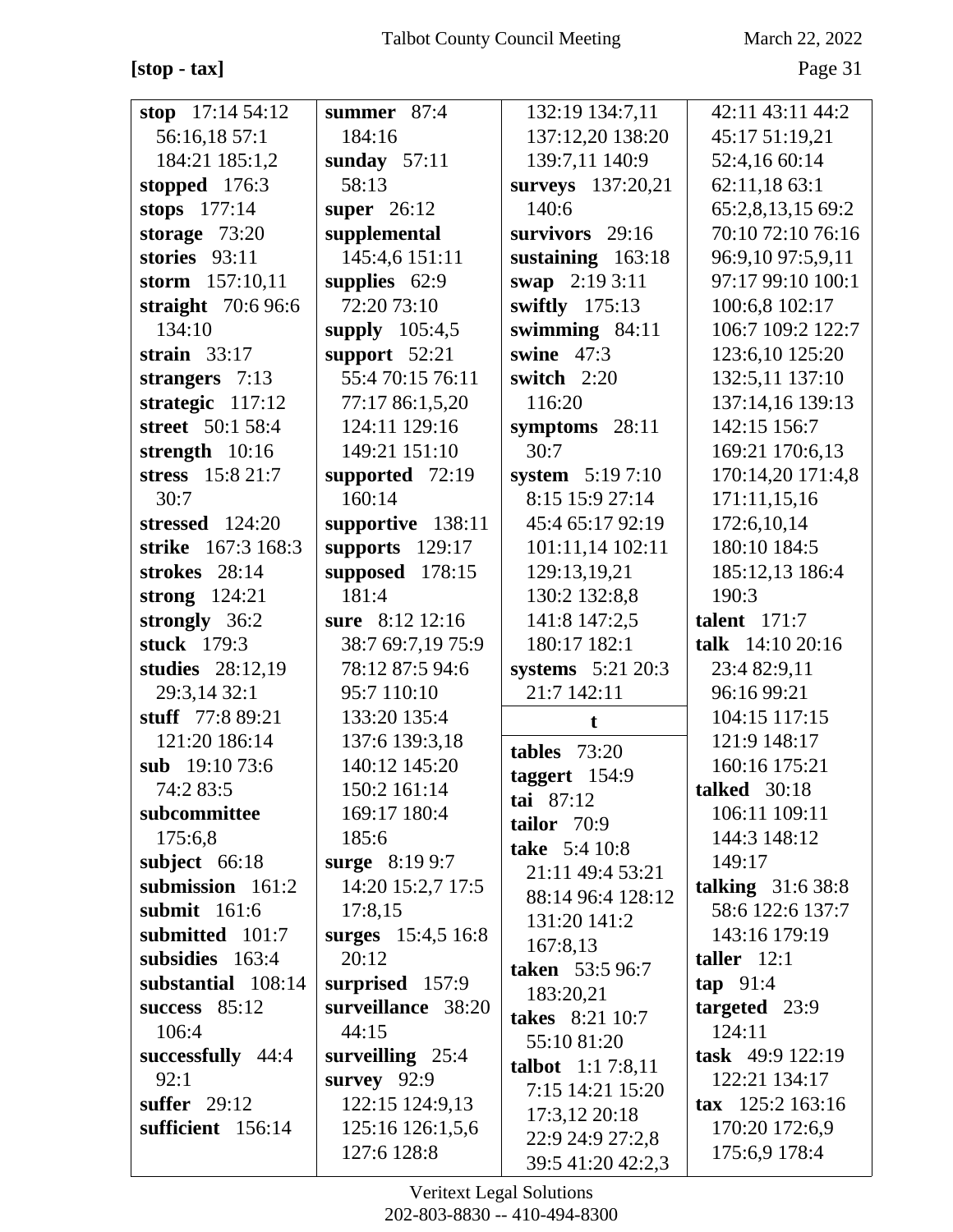# [taxes - threshold]

March 22, 2022

Page 32

| taxes 66:16 151:7               | testifying $176:5$      | thanking 55:19          | 88:5 90:14 93:12        |
|---------------------------------|-------------------------|-------------------------|-------------------------|
| 170:19                          | testing 15:17 16:7      | thanks $69:20$          | 106:2,3 108:8           |
| taxpayer $162:15$               | 16:9, 10, 19 25: 11     | 94:10 96:2 109:18       | 109:2 111:5             |
| 163:4,10 172:11                 | 43:4,6,7                | 113:15 135:2            | 116:11 117:2            |
| <b>tb</b> $40:4$                | tests 15:19 16:1,11     | 153:3 169:12            | 118:1 124:18            |
| team 79:16 81:20                | text $21:14$            | 173:17 182:4,12         | 129:9,17 131:8          |
| 93:6 96:12 153:1                | <b>thank</b> $2:137:17$ | 189:1                   | 132:21 135:11           |
| 185:21 186:8                    | 8:1,10 10:21            | theoretically 45:6      | 136:3 137:1,5           |
| teams $9:20$                    | 12:10,11,12 13:2        | 46:247:7                | 138:10,15 139:11        |
| technology 143:21               | 13:5,8,12 48:20         | theory $46:7$           | 141:20 142:4,13         |
| ted 97:1 114:7                  | 48:20 49:6,7            | therapeutics            | 143:11,18 144:20        |
| telehealth 126:14               | 50:11,12 52:6,11        | 25:11,12 26:2           | 146:7 147:17            |
| telemedicine                    | 54:16,20,21 55:2        | 27:11 28:2 38:4         | 151:4,6 152:16          |
| 117:15                          | 55:6,7,15,16,17         | thereof $62:20$         | 176:9 178:3             |
| tell 5:5 36:11                  | 56:12 57:6 58:21        | 65:18 66:8              | 181:17 183:10           |
| 88:12 94:4 97:12                | 59:1,19,20,21           | thereunder 62:1         | thinking $91:4$         |
| 101:21 107:20                   | 60:3,4,5,6 63:3         | thing $2:721:8$         | 119:3                   |
| 177:2 185:2,3,8                 | 67:1,2 70:16,19         | 32:21 42:13 49:16       | thinks 91:5 137:2       |
| 186:15,17                       | 71:2,18,20 74:20        | 54:2 59:2 81:14         | third 53:2 56:1,6       |
| telling $93:10$                 | 75:11,15 76:12,13       | 92:5 106:13             | 128:3 158:8             |
| temporarily                     | 76:18,20 77:16,18       | 116:11 117:2            | thomas $69:5,7$         |
| 170:19                          | 78:1,11,14,15           | 133:11 134:3            | 164:7 166:11            |
| ten 76:3 87:14                  | 79:6,7,12 81:1,4,5      | 137:4,9 150:19          | 167:16 168:3            |
| 114:20,20 115:2,9               | 82:1,2,3 85:20          | 163:9 175:10            | thorough $123:9$        |
| 117:13                          | 86:6,9,20 87:16         | 180:20 186:15           | 134:6,9                 |
| tenor $66:6$                    | 87:19 88:4 89:5,9       | things 19:2 20:18       | thought 3:6 78:18       |
| tenths $177:5$                  | 91:10 93:5,6 94:9       | 26:5 27:18 30:16        | 112:11 119:17           |
| term 28:7 29:4                  | 94:18 95:21 96:1        | 31:16,16,20 35:12       | 126:2 131:11            |
| 31:4 32:12 171:6                | 96:3,14 115:17          | 43:4 45:16 47:6         | 151:12                  |
| termed $110:10$                 | 118:21 120:6,17         | 49:11,14 52:20          | thoughtful 123:8        |
| terms 34:3 37:19                | 120:21 121:3,5          | 56:7 75:18 81:19        | 134:5,8                 |
| 38:2 43:19 66:7                 | 134:2 135:1             | 104:5,21 105:16         | thousand 150:8          |
| 139:13                          | 136:12,14,15,16         | 119:16 125:2,6          | thousands 6:7           |
| $\textbf{terribly} \quad 16:20$ | 138:13,15,18            | 128:9 132:19            | <b>three</b> 16:1 21:12 |
| terrific 108:18                 | 140:18 152:15,19        | 133:5, 14, 18, 21       | 31:2 39:8 48:5          |
| terry 175:19                    | 152:21 153:2,5          | 138:11 139:9            | 57:12 58:4 70:21        |
| test 16:16,17 24:6              | 159:14,14,17            | 142:6 148:7             | 88:19 89:18 103:6       |
| 42:21                           | 162:9 163:12,20         | 181:13                  | 118:11 126:11           |
| tested $22:1723:1$              | 165:6 169:19            | <b>think</b> $12:919:8$ | 146:17 148:7            |
| 23:12 24:4 43:1                 | 170:1 173:14            | 24:15 30:11 38:14       | 153:9 156:13            |
| testified 176:13                | 174:4,8,10,11           | 41:5,7,12 44:11         | 158:9 171:8 176:3       |
| testify $177:1$                 | 180:8,12 182:13         | 46:15 55:21 76:14       | 177:6,14                |
| 178:12                          | 185:15,18,20            | 79:19 80:4,5            | threshold 36:17         |
|                                 | 186:6                   | 81:13,14 85:9           |                         |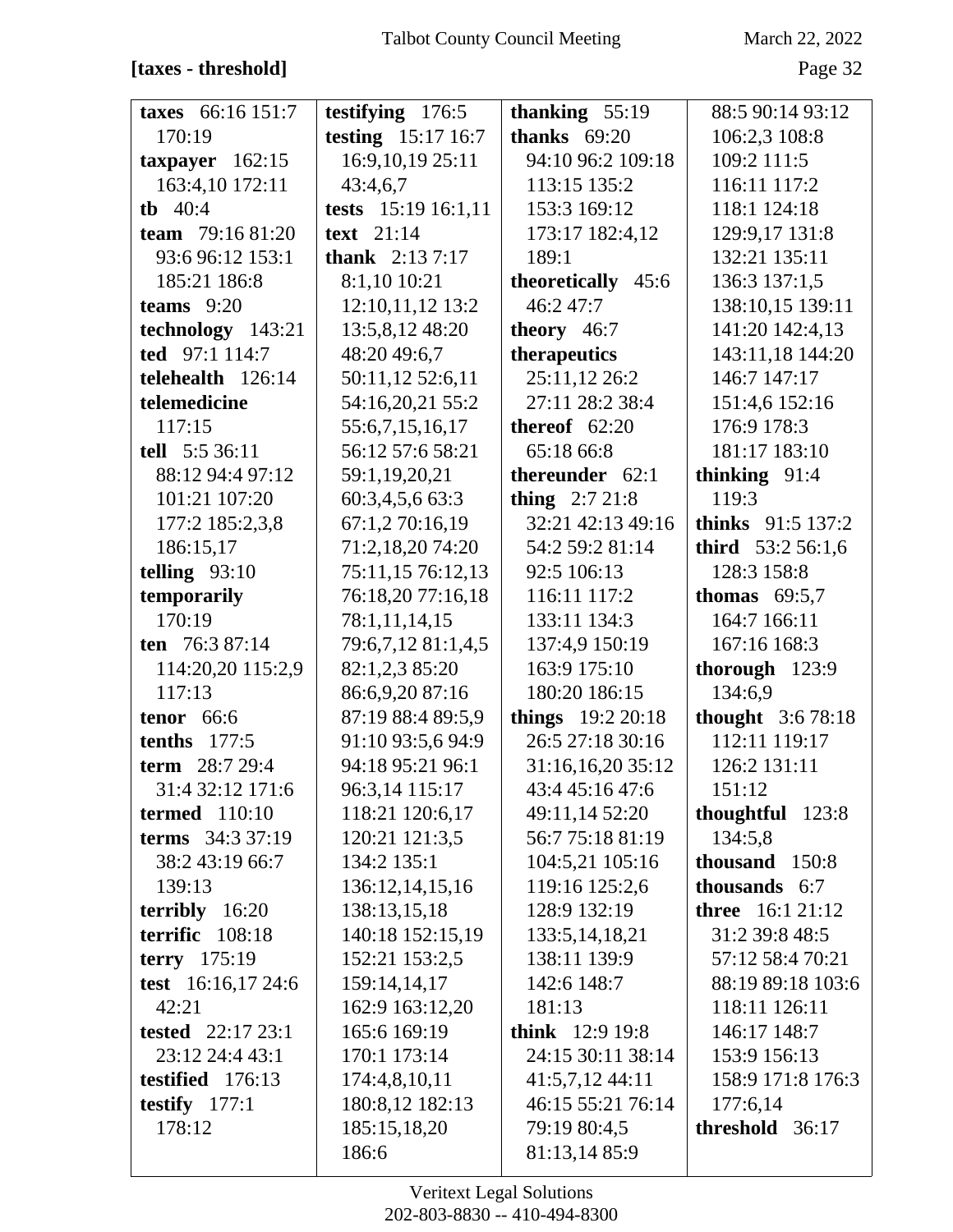# $[{\rm thresholds - two}]$

March 22, 2022

| thresholds 172:2     | <b>tom</b> $155:7$      | tranche $125:9,9$         | tremendous 90:17     |
|----------------------|-------------------------|---------------------------|----------------------|
| thrilled 109:9       | tomorrow 115:9          | transcribed 190:6         | trend $40:1642:19$   |
| throws $41:16$       | 179:15,17,20            | transcript $2:1$          | trending $41:1$      |
| thursday 187:19      | 184:16                  | transcription             | 182:11               |
| 188:2                | tonight $2:45:6$        | 190:7                     | tried 105:21 133:5   |
| ticket 162:19        | 12:20 13:4,19           | transformational          | troops $5:13$        |
| tickets 142:3        | 14:8,12 96:21           | 97:6 134:12               | trouble 30:9         |
| tiers 114:13         | 97:13 101:21            | 152:17                    | <b>truck</b> 78:20   |
| tilghman $101:2$     | 109:9 122:5,13          | transgender 50:14         | true 163:3 190:7     |
| 183:17               | 127:17 129:16           | 50:18,19 51:3,4,7         | truly 138:9          |
| time 17:7 21:19      | 130:4 140:4 142:3       | 51:10,13,16,20            | trust 109:5 163:15   |
| 24:1 30:8 32:6,9     | 142:19 146:17           | 52:18,21 53:8,12          | try $25:1849:5$      |
| 42:1 48:19 51:6      | 169:20 174:9            | 53:17 54:19               | 121:19 142:2         |
| 54:12,12,17 71:11    | tonight's $2:15$        | transit $60:15,18$        | 143:18 149:19        |
| 96:15 98:15          | <b>tools</b> 81:16      | 60:19,21 61:3,18          | 179:13 185:14        |
| 103:12,13,18         | top $92:17115:3$        | 62:15 63:16               | trying $47:12\,48:9$ |
| 107:14 109:6         | 127:4                   | transmission              | 50:7 101:19 139:5    |
| 115:13 119:12        | topic 170:12            | 20:17                     | 146:8 178:5 180:5    |
| 120:21 128:15        | topped $127:14$         | transmitted 44:12         | 186:18               |
| 129:13 135:18        | <b>total</b> 7:13 18:10 | transparency              | tuberculosis 14:15   |
| 136:1,9 138:17,19    | 90:7 106:5 133:2        | 118:16                    | 38:13 39:1,5,9,11    |
| 140:21 148:1         | 156:13 164:11           | transport 178:19          | 39:15,21 40:17       |
| 169:16,20 170:1      | totals $150:6$          | 178:20                    | tubman 58:7          |
| 173:3,14 182:8       | touch 18:5 28:5         | transportation            | tuesday 53:2         |
| 183:20,21 184:7      | 43:10                   | 60:16 61:4,6,14           | 71:14 187:11         |
| 190:4                | touched 28:6            | 62:1,16 78:3              | 188:1,3              |
| timeline 125:8       | touches 46:7            | 128:12                    | tuned 118:6          |
| times 10:6 32:5      | tough $94:17$           | trappe 166:8              | turn 40:8 146:15     |
| 102:12 128:14        | tougher 158:5           | 184:3                     | 166:9 182:16         |
| tina $52:7,1355:2$   | toured $84:14$          | <b>travel</b> 16:15 23:18 | turned $92:14$       |
| tiny $35:345:12$     | tourism $124:9,13$      | traveling $24:2$          | 186:20               |
| tip $80:20$          | <b>towers</b> 128:10    | treasury $124:19$         | turning $187:1$      |
| tire 165:13          | town 155:6              | 133:20                    | turns $105:5$        |
| <b>tired</b> 121:18  | tracing $39:14,17$      | treat $9:540:652:1$       | two $2:18$ 15:12     |
| title $61:15,20$     | 40:11                   | 54:3 179:2 185:3          | 16:3 21:11 26:21     |
| 68:19                | track 76:19             | treated 44:4              | 27:3 28:16 31:17     |
| today 15:21 72:9     | tracking $83:18$        | 183:14                    | 33:18 35:17 39:7     |
| 114:13 115:4,8       | 95:3,5                  | treating $56:15$          | 39:10 41:16 42:10    |
| 117:14 139:6         | traction 56:9           | treatment 42:14           | 44:5 50:2 72:15      |
| 143:16 149:18        | tracy 88:1 92:3         | 67:9 158:17               | 79:13 91:19 98:9     |
| 173:6 178:3          | trails 128:12           | 181:12 183:9              | 102:1 113:6,10       |
| <b>toilet</b> 183:18 | trained $6:6,209:3$     | 185:4                     | 126:15 127:12        |
| told 109:21 184:21   | training $69:15$        | treatments 26:2           | 131:1 137:20,21      |
|                      | 172:7                   | 40:1                      | 141:21 142:18,21     |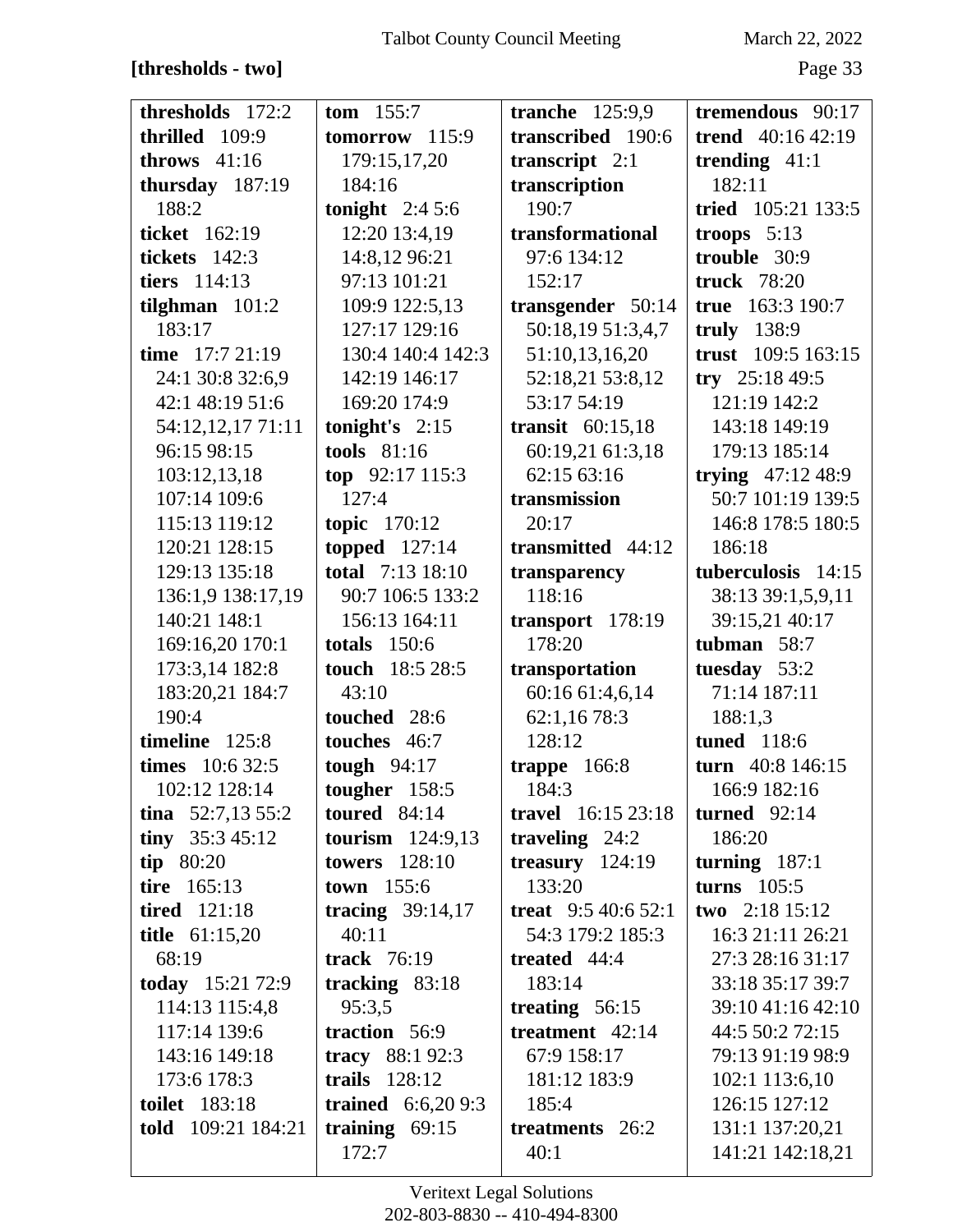## [two - voters]

March 22, 2022

Page 34

| 143:7 160:19            | uniform $171:6$        | use 107:8 109:3           | <b>verdery</b> 71:18,20               |
|-------------------------|------------------------|---------------------------|---------------------------------------|
| 167:3,4,7 168:3         | 173:13                 | 124:16 147:21             | 72:2 82:2,6,8 95:1                    |
| 169:3 171:3 176:7       | unit $6:58:219:2$      | 172:2 174:6               | 95:21 96:3                            |
| 177:14 180:6            | 9:11                   | user 162:18 163:1         | <b>verify</b> 149:16                  |
| 183:8,15                | unitarian 53:3         | 163:16 176:6              | version 18:21                         |
| type 88:7 162:21        | united 61:13,21        | uses $45:21$              | 43:18 64:21                           |
| types 28:16 32:4        | 66:9,10 158:13         | <b>ushered</b> 176:10     | vertical 111:9,11                     |
| 33:19 93:8              | <b>units</b> $9:643:4$ | usually 24:9 35:10        | 111:19 112:1,11                       |
| typically $41:4$        | universal 53:3         | 38:6 39:4 40:8            | 112:18                                |
| $\mathbf{u}$            | university 5:18        | 46:19                     | vertically 111:8                      |
|                         | $7:10$ 126:1           | utilities 96:19           | <b>vetted</b> 145:17                  |
| ubiquitous 117:10       | unlocked 98:7          | 97:11 106:20              | vetting 135:9                         |
| <b>ugly</b> 39:12       | unnecessary            | 129:3 140:20              | vice 121:10 166:18                    |
| $uh$ 162:12             | 172:5                  | utility $66:10$           | 185:16                                |
| uk 19:20 45:9           | unserved 97:8          | utilize 173:7             | view $15:4$                           |
| ukraine $54:11$         | 100:7,16,21            | utilized 62:4             | viral $42:18$                         |
| ultimately 67:11        | 108:20 127:7           |                           | virtual $176:20$                      |
| 156:21                  | unusual $41:9$         | $\boldsymbol{\mathrm{v}}$ | virus $43:1447:7$                     |
| unable $104:18$         | upcoming $152:12$      | vaccinated 20:9           | viruses $35:13$                       |
| 147:21                  | <b>update</b> 3:1 14:9 | 22:14 23:1,11             |                                       |
| unanimous $4:14$        | 47:15 72:6 96:9        | 25:8 29:9,11 33:4         | visibility $50:14,18$<br>51:4,20 55:3 |
| 4:21                    |                        | vaccination 26:16         | 56:11                                 |
| unanimously             | 97:4,5 98:20           | 33:7 38:2,5,9,9           |                                       |
| 175:16                  | 109:5 174:19           | vaccines 25:10            | vision 88:5 89:6                      |
| unbiased 173:9          | 180:5                  | 38:3                      | 89:14 91:11 93:1                      |
| uncertain 38:10         | updates 180:4          | valuable 77:20            | visit $84:13$                         |
| underscores 15:6        | updating $6:3$         | 79:3 139:8                | vital 5:20 80:10                      |
| underserved             | upfront $108:3$        | vanhooser 121:14          | 126:20                                |
| 127:7 131:14            | upgrades 132:13        | 121:16,21 122:4           | volume $65:12$                        |
| understaffed 9:20       | upper 73:2 74:2,4      | 123:20 130:1,6            | volunteer 75:3                        |
| understand              | 74:14,16 75:1,6        | 131:3,6 133:15            | 86:7                                  |
| 105:21 173:10,11        | 79:2 83:6 85:17        | 134:3 137:11,21           | volunteerism 86:2                     |
| 177:20                  | 86:13                  | 138:4,15 139:17           | volunteers 74:13                      |
| understood              | $ups$ 107:19           | 140:18 152:21             | 74:21 76:20 77:7                      |
| 117:10                  | urban 80:16            | <b>variant</b> 19:7,8,10  | 78:12 85:17                           |
| underway $97:13$        | urgency $141:12,18$    | 19:17 32:2                | 138:10                                |
| 107:19 109:10           | 143:11                 | variants $31:3,18$        | vomiting $24:19$                      |
| undetectable            | <b>urgent</b> 178:21   | 32:4                      | vote 59:7 64:5                        |
| 42:18                   | 179:11                 | <b>vast</b> 33:21         | 68:6 153:17                           |
| <b>unevenly</b> $12:20$ | usa $81:1$             | vein 26:6                 | 154:15 155:14                         |
| unexpected 41:4         | usda 66:11 100:3       | <b>veins</b> 26:17        | 157:15 159:3                          |
| unexpectedly            | 101:12 102:3           | velocity 97:2             | 161:19 164:16                         |
| 40:17                   | 103:20 106:6           | venues $16:13$            | 170:19 188:11                         |
| unfortunately           | 111:13 113:4,5         | verbatim 173:7            | voters 170:15                         |
| 17:16 57:1              |                        |                           |                                       |
|                         |                        |                           |                                       |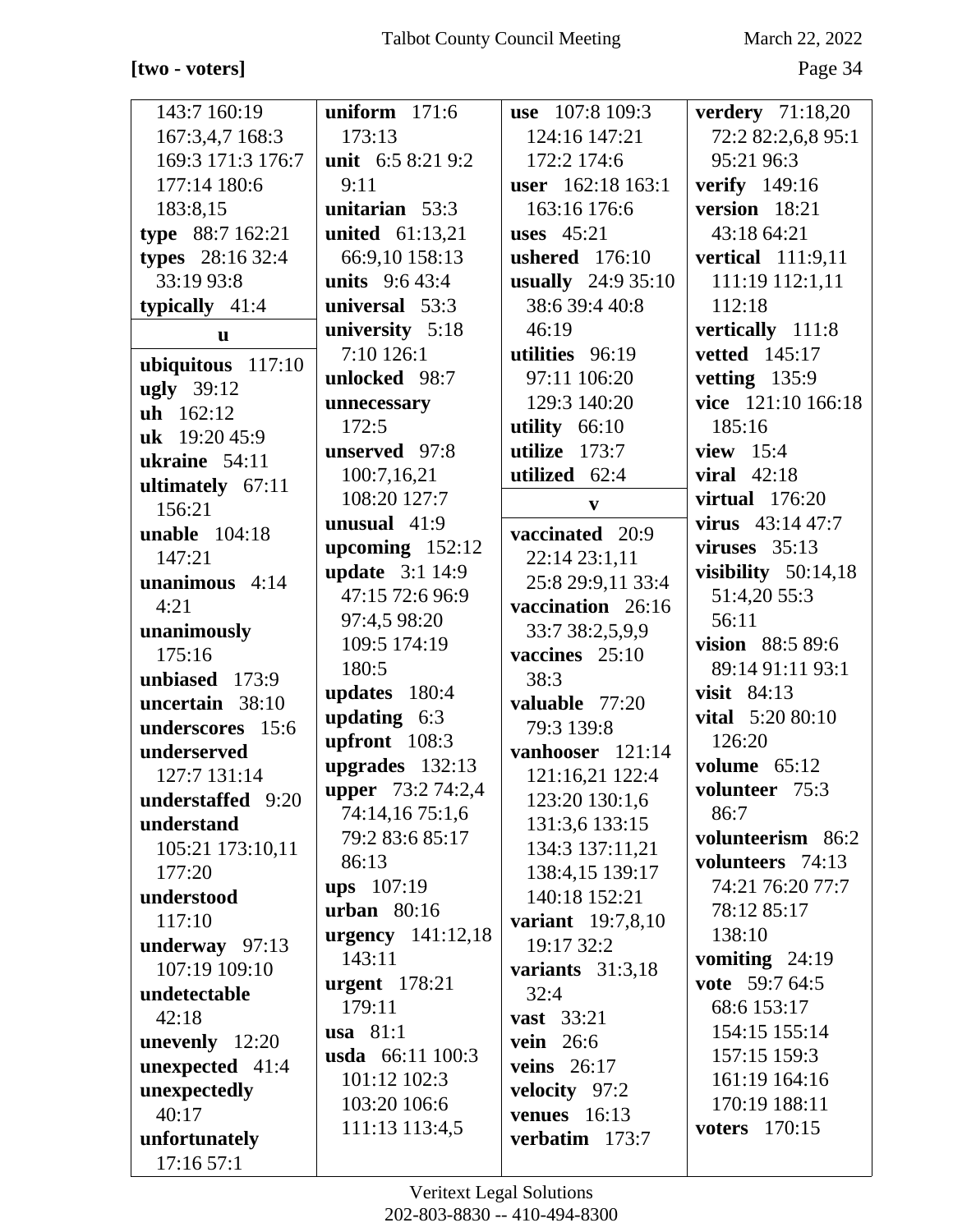# **[w - working]** Page 35

| W                     | wash $46:4$       | wearing $14:5$    | wine 179:21        |
|-----------------------|-------------------|-------------------|--------------------|
| $w 1:17$              | waste 169:2       | 22:19 23:5,14     | winners $107:11$   |
| waffle 103:6          | 183:14            | 34:14             | wise 150:16        |
| wait 110:13           | wastewater 65:16  | weather 182:16    | wish 48:16 56:17   |
| waited 9:16           | 65:21 67:9 158:16 | webinar $124:19$  | 56:21              |
| waiting 48:6 67:14    | 183:8             | webinars 133:20   | withdrawn $184:16$ |
| 183:4 185:9           | watching $55:18$  | website $102:17$  | witness 190:13     |
| walkers 128:13        | 120:4 122:12      | week 16:19 19:12  | witnessing 12:6    |
| walks 50:20           | water 84:4 124:1  | 37:9 48:7,8,8,13  | <b>women</b> 10:12 |
| want 8:2,10 11:19     | 157:10,11 183:12  | 48:14,16 76:1,4,6 | 171:5 173:13       |
| 13:2 21:6 22:18       | 183:19 185:3      | 76:9 77:3,13      | wonderful 14:2     |
| 28:5 38:7 40:2        | watercolors 85:8  | 87:14 141:21      | 90:2 171:14        |
| 47:18 49:18 55:2      | watson 184:12     | 175:7             | word 100:20        |
| 69:5,20 71:2,3,5      | wavy 36:16        | weekend 57:9      | 125:9,10 134:4     |
| 71:17 74:20 75:15     | way 17:19 18:11   | 126:3             | 167:1              |
| 78:4 81:9,17 82:5     | 19:15,15,15 70:10 | weekly 28:2       | wording $70:6,7$   |
| 82:9,11 86:6,20       | 80:17 85:5 88:9   | weeks 16:4 48:12  | words 8:3 53:13    |
| 88:4 89:5 92:14       | 90:2 91:20 93:2   | 102:1 137:5       | 134:10             |
| 96:12 99:19           | 97:15 98:5 113:8  | 146:17 148:7,8    | wordy 64:19,20     |
| 105:11 107:14,20      | 125:7 136:7 140:7 | 176:4,7 185:10    | work 9:3 25:18     |
| 110:13 118:15         | 143:19 162:14     | 186:16            | 30:13 51:13 55:4   |
| 121:12 122:20         | 172:13 178:12,13  | welcome $2:3,4,5$ | 55:6 57:18 69:17   |
| 133:4 138:18          | 185:3 186:17      | 8:8 11:1 13:11    | 80:9,21,21 81:8    |
| 139:21 140:4,12       | 190:11            | 52:7 71:17 86:14  | 83:2,4 84:8,9      |
| 140:13 143:7          | ways 93:8 95:6    | 95:18 115:18      | 88:16 89:7,13,15   |
| 145:19,20 156:4       | we've 11:2 14:13  | 118:20 174:12     | 91:7,17,19 93:3    |
| 160:19 162:10         | 15:16 16:11 25:7  | welcoming 96:11   | 95:6 101:14        |
| 167:13,20 169:16      | 28:7,12 30:4,14   | wellness 84:5     | 103:15 116:13      |
| 184:21 185:19,20      | 31:2 35:13 38:8   | went 13:13 176:21 | 118:12 126:13      |
| 187:8                 | 39:12,16 41:9,14  | 177:4             | 135:3,4,8 139:21   |
| <b>wanted</b> 14:8,12 | 47:1 58:6 60:9    | west 111:8        | 143:15 144:7,14    |
| 15:17 17:2 21:14      | 67:18 69:17 76:8  | western $101:1$   | 164:10 180:10      |
| 33:8 43:9 45:2        | 87:7,9 100:3,5    | wheels 74:17 75:2 | 184:2              |
| 48:7 70:10 87:5       | 103:9 104:7,17    | 77:478:16         | worked 9:13        |
| 92:11 123:15          | 105:9 106:2       | wide $37:2$       | 122:21 134:17      |
| 151:13 165:21         | 115:21 116:3      | widely $16:7$     | 136:18             |
| 180:5 187:5           | 117:9 119:12,21   | 108:15 109:1      | workers 74:14      |
| wanting $108:11$      | 123:1 124:19      | wild 43:16,20     | 180:21 181:19      |
| wants 45:9 75:9       | 126:19 145:21     | 44:12 46:2,19     | working $9:21$     |
| 94:15 95:13           | 148:12 156:20     | willing $90:13$   | 47:16 57:4 70:5    |
| war 9:14              | 176:4 177:13      | willingness 88:5  | 70:20,21 81:11     |
| wards $9:19$          | 181:4             | wills $57:19$     | 89:20 91:14 95:3   |
| warm $84:4$           | wear 22:17 23:17  | win 101:13 183:12 | 95:9 102:10 103:7  |
|                       | 23:19 25:20 41:10 | 183:13,15         | 103:19 104:4       |